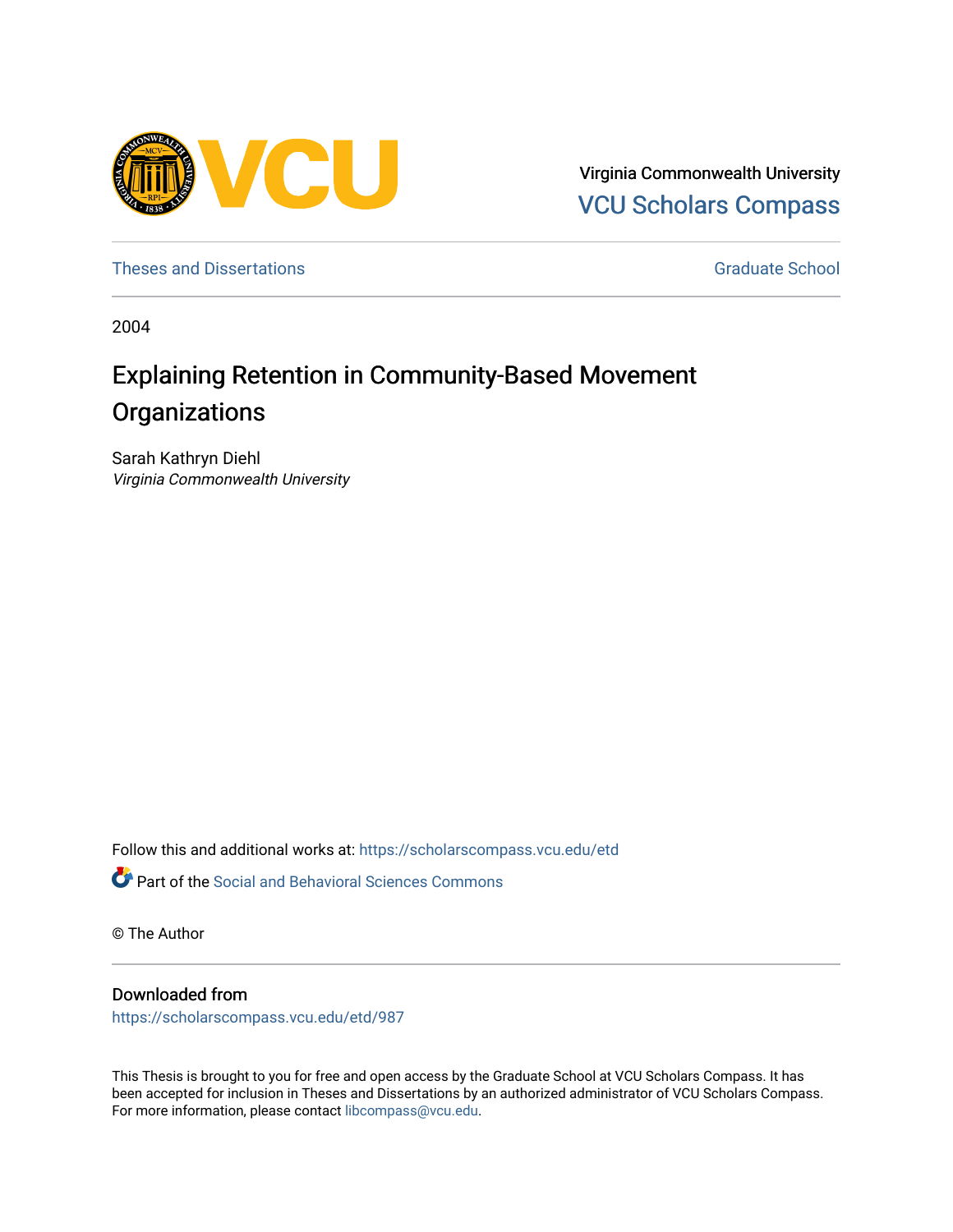Explaining Retention in Community-Based Movement Organizations

A thesis submitted in partial fulfillment of the requirements for the degree of Master of Science at Virginia Commonwealth University.

by

Sarah K. Diehl Bachelor of Arts, University of Maryland Baltimore County 1998

Director: Dr. David Croteau, Associate Professor, Department of Sociology and Anthropology

> Virginia Commonwealth University Richmond, VA May 2004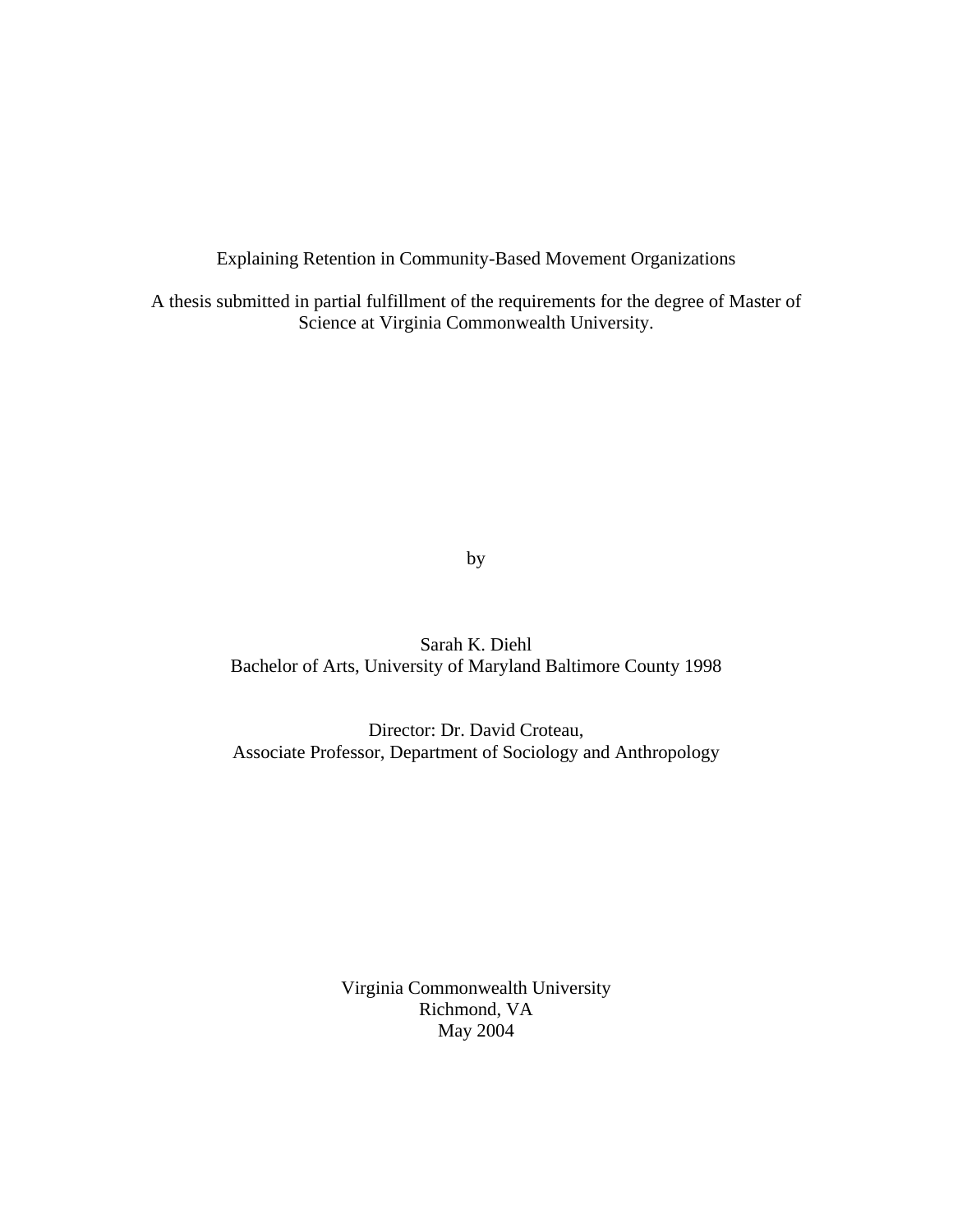## Acknowledgements

The author owes a debt of gratitude to community organizers Caroline Harmon, Stuart Katzenberg, and Cathy Schap for their generous time, patience, and openness. Thanks are also due to Christopher Goett and Betty Robinson for thoughtful feedback on the idea for this project. I would also like to thank Dr. David Croteau and Dr. Stephen Lyng for considerable assistance with this thesis and for teaching sociology with rare passion and candor. Jamie Carroll also deserves praise for her thorough editing. Finally, interviewing the Baltimore residents who participated in this research inspired love and deep admiration for those who valiantly and tirelessly refuse to accept things as they are in their city; thanks to the visionaries and the fighters.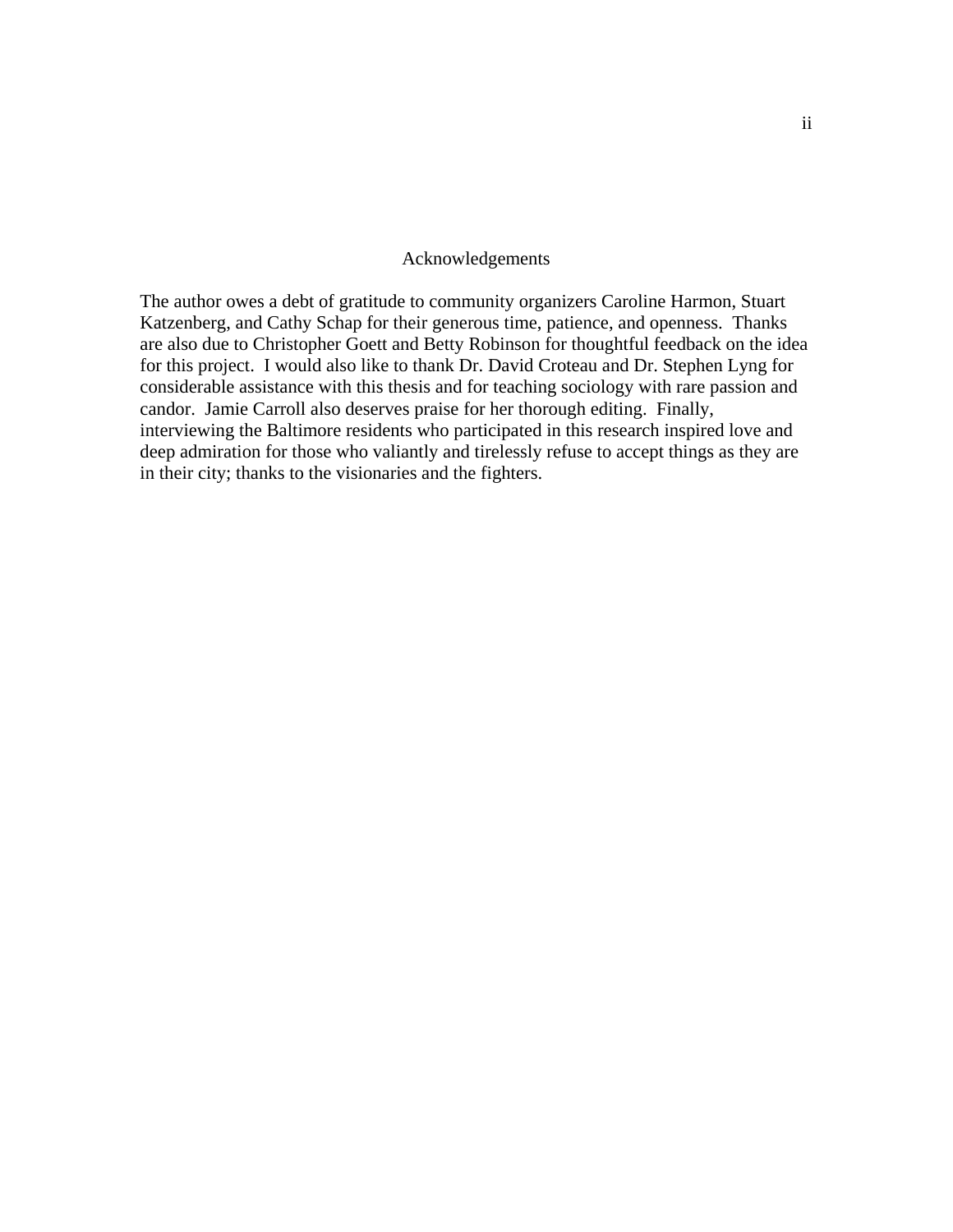# Table of Contents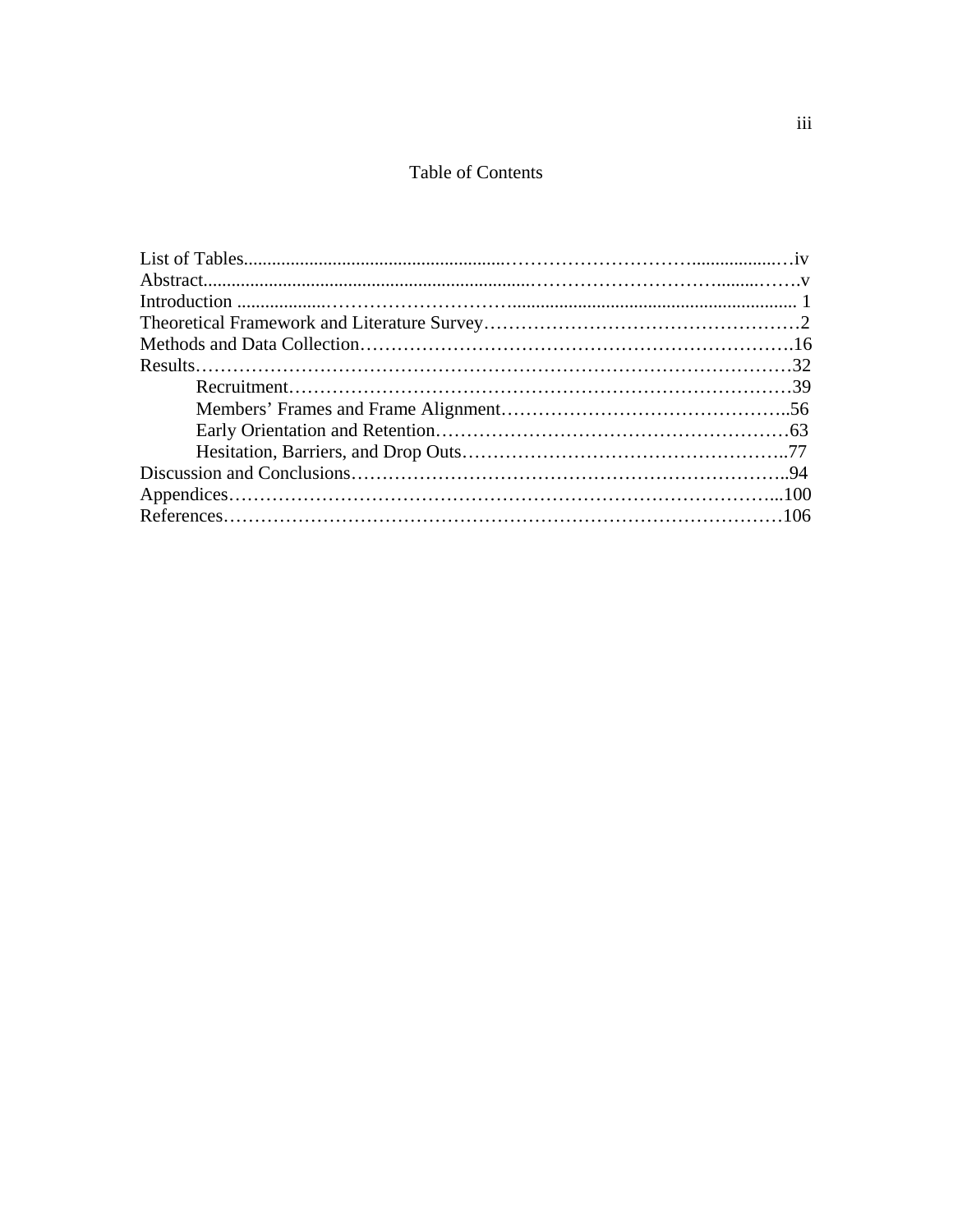# List of Tables

| 4. |  |
|----|--|
|    |  |
| 6. |  |
| 7. |  |
| 8. |  |
|    |  |
|    |  |
|    |  |
|    |  |
|    |  |
|    |  |
|    |  |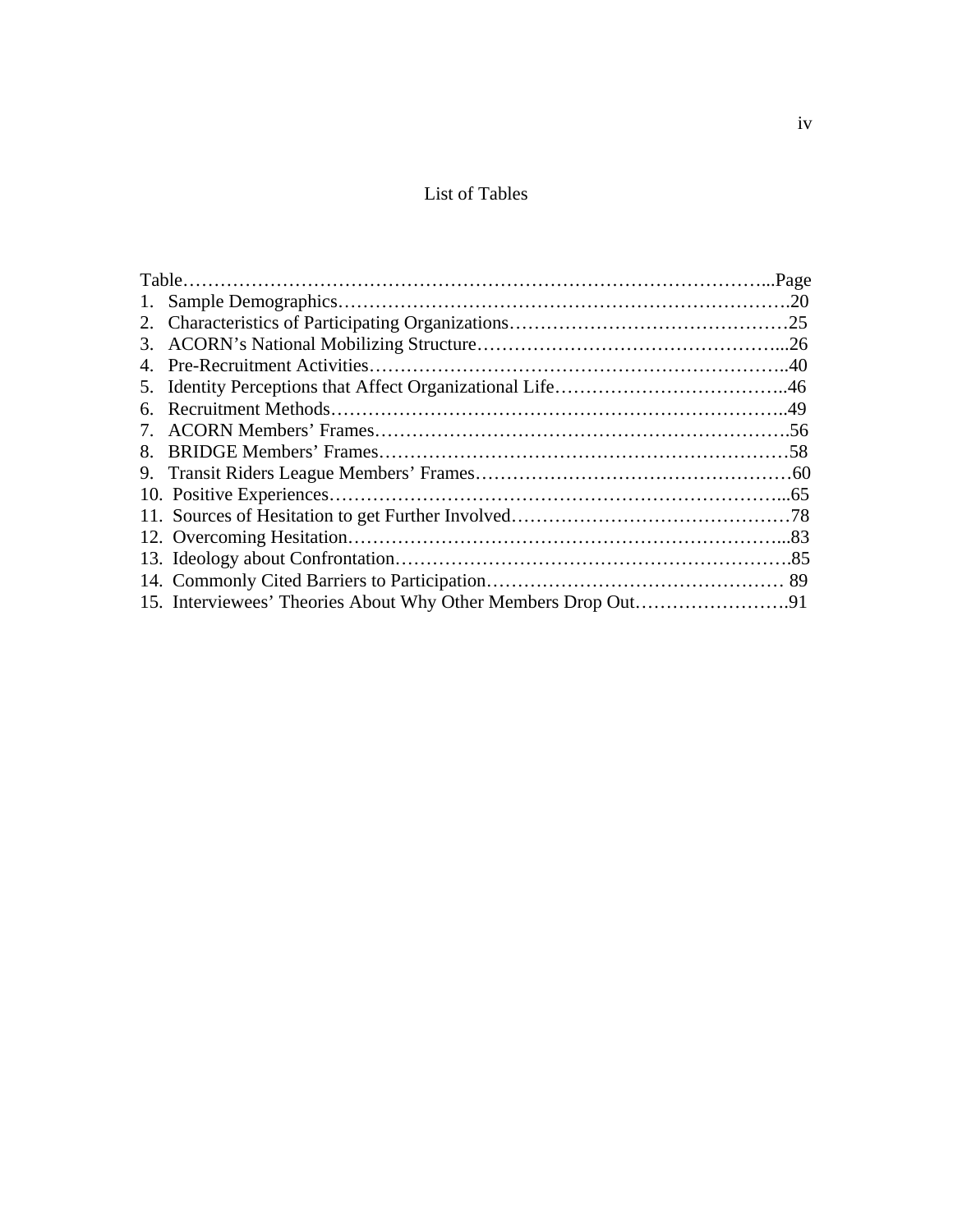## ABSTRACT

# EXPLAINING RETENTION IN COMMUNITY BASED MOVEMENT ORGANIZATIONS

By Sarah K. Diehl, M.S.

A thesis submitted in partial fulfillment of the requirements for the degree of Master of Science at Virginia Commonwealth University.

Virginia Commonwealth University 2004

# Major Director: Dr. David Croteau, Associate Professor, Department of Sociology and Anthropology

An individual's initial acceptance of a recruitment pitch from a community-based social movement organization is usually based upon minimal information about the group and its efforts. It is only during the subsequent period of orientation that new members begin to learn more about the organization. During this period, the retention of new members is dependent on the successful alignment of individual and organizational frames. The failure to achieve such an alignment is likely to result in the new member's departure from the organization. This study explores the frame alignment process during early orientation to community-based SMOs. Using nineteen qualitative interviews with three different community organizing efforts in Baltimore, the study suggests that organizational members feel most motivated to continue involvement when they feel that the organization is effective.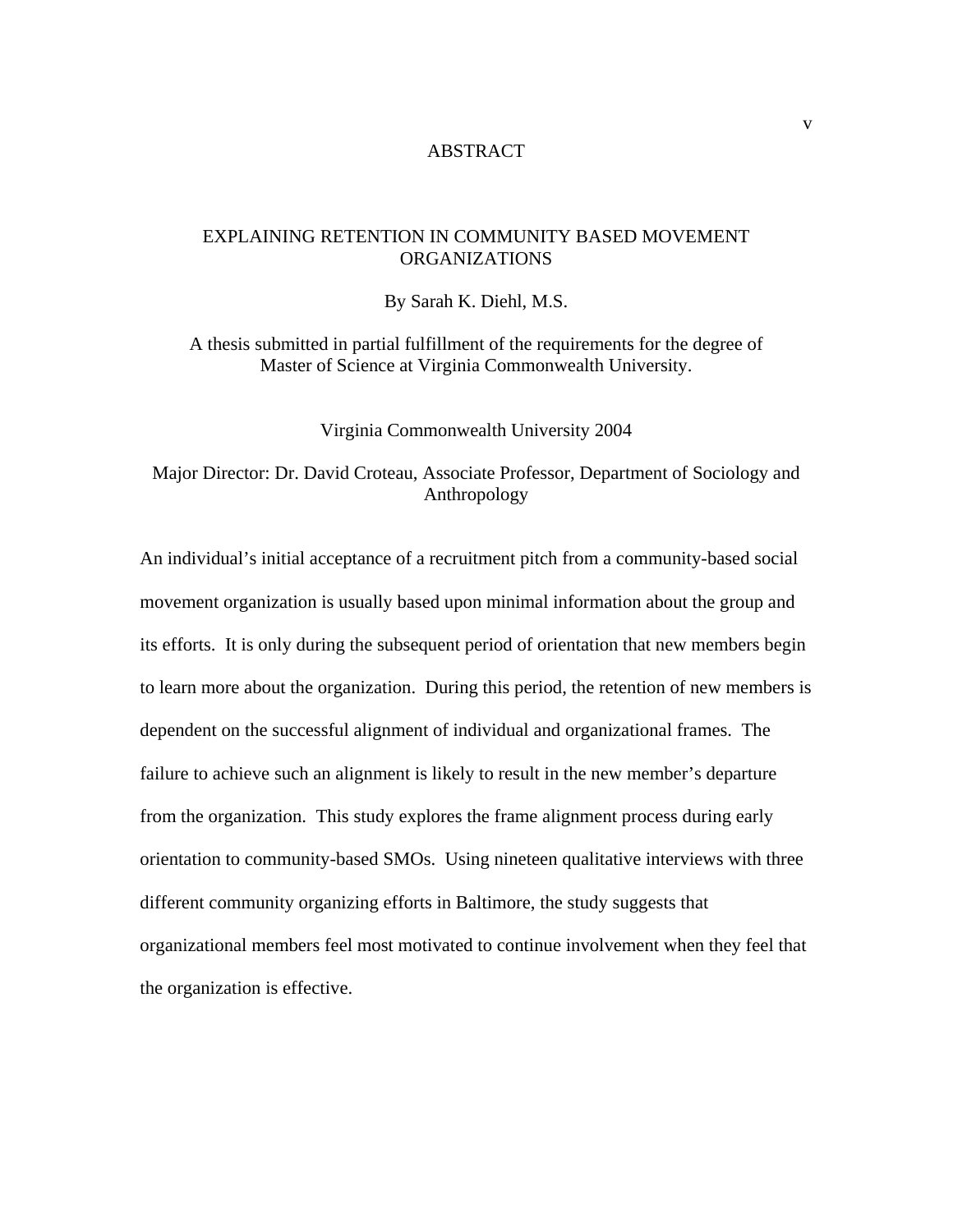# **INTRODUCTION**

Most community organizers are committed to making new members feel welcome. Retention is especially critical after a new member is initially recruited into the organization. Organizers may encourage new members to participate in leadership trainings and practice for actions to help ease them into organizational activity. During members' early orientation periods into community organizations, the individual evaluates the group and the group evaluates the individual. Part of that evaluative process involves an assessment of the organization's culture. Ideally, organizers would like members to identify with the organization, its goals, and its culture. New members, in turn, usually undergo a negotiation process whereby they develop a comfort level with the organization.

What processes serve to orient new members to the organization? Are cultural issues important for motivating members to continue participating in social movement organizations? Does the membership process vary for differing individuals? If so, why and how? This study examines the ways that individual participants experience the recruitment process, early orientation into the group, and ongoing participation in community-based social movement organizations. The study finds that organizational efficacy is more important for retaining new recruits than cultural issues.

1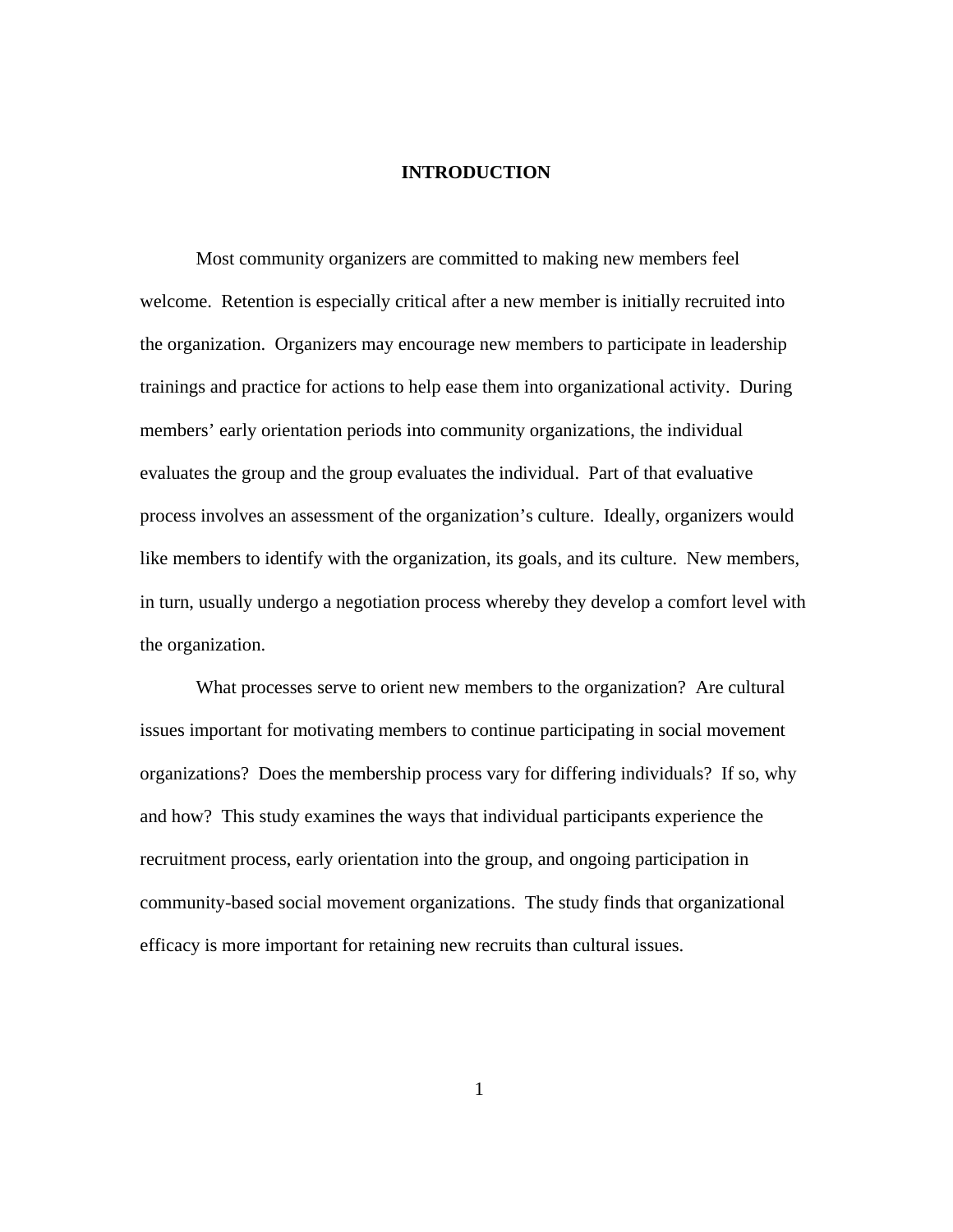## **THEORETICAL FRAMEWORK AND LITERATURE SURVEY**

This study addresses community organization experiences primarily through a social constructionist approach to social movements. By employing an interpretive approach, this research uncovers the kinds of processes that accompany individual participants' evolutions from being nonmembers to being full members in a communitybased social movement organization. New members change their framework as they experience recruitment, early orientation into the group, and ongoing participation. The question remains, how and why do frameworks evolve? The evolution is a process of negotiation between individuals' values, ideas, and beliefs and the values, ideas, and beliefs of the organization; it is best understood as a *frame alignment process*.

# **Social Movement Framing**

The framing concept is borrowed from Erving Goffman (1974). Goffman describes frames as "schemata of interpretation" that people use to attach meaning to events and occurrences (1974: 21). In the context of social movement research, frames have provided a useful theoretical tool for analyzing aspects of organizations such as recruitment messages, calls to action, and portrayals of opponents. William Gamson writes:

Students of social movements need a social psychology that treats consciousness as the interplay between two levels—between individuals who operate actively in the construction of meaning and sociocultural processes that offer meanings that are frequently contested. The concept of 'framing' offers the most useful way of bridging these levels of analysis (1992: 67).

2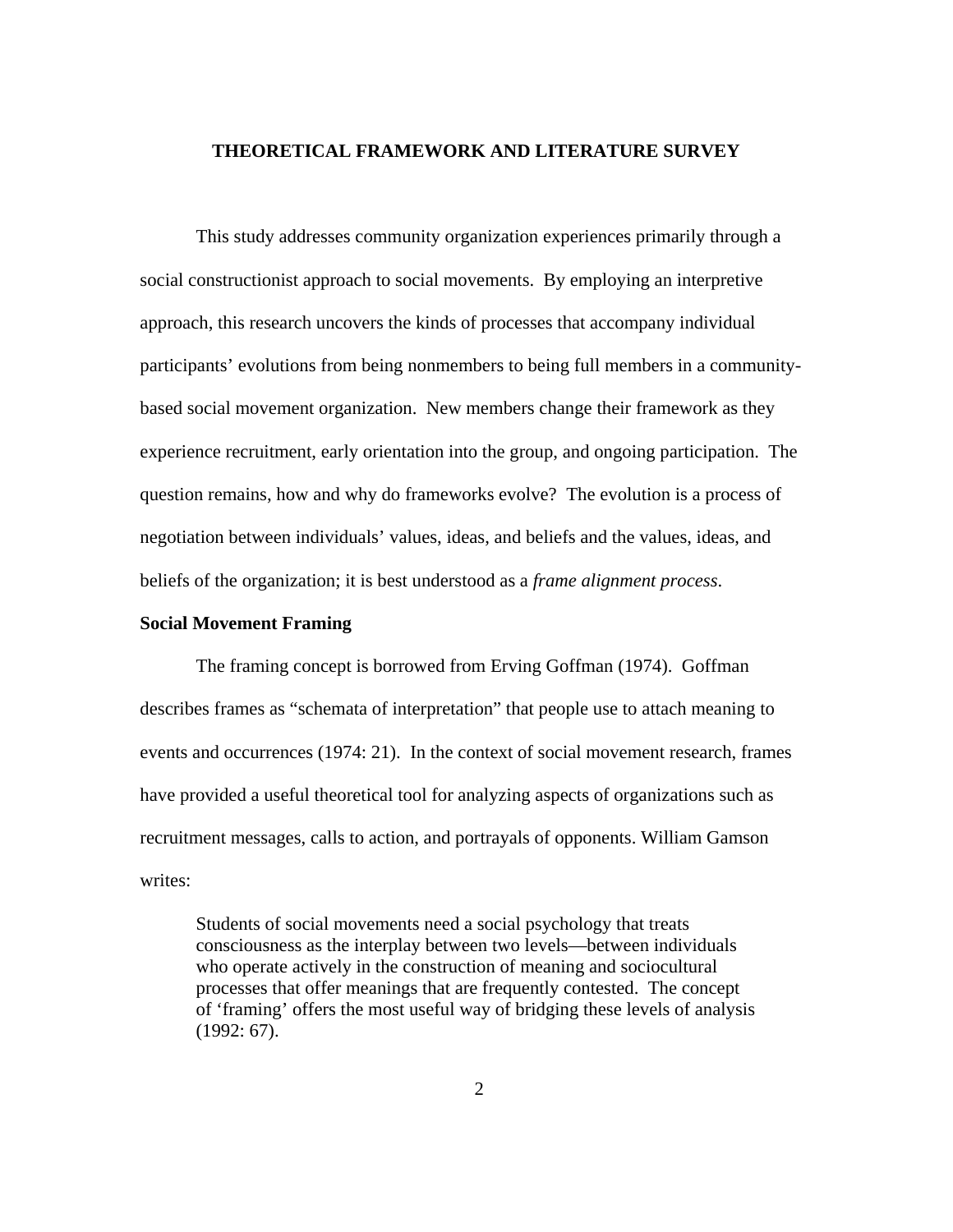Social movement framing provides an entire language and theoretical framework by which to discuss organizational phenomena.

A necessary condition for social movement organizations' frames to be well received is *frame resonance,* the degree to which frames are credible, salient, and effective (Snow and Benford 1988). Frames must resonate when organizations attempt to: (i). convince people about what the issue is; (ii). what should be done about the problem; and (iii). why the issue needs to be tackled. Snow and Benford delineate these three core framing tasks for social movements.

The first two framing tasks attend to the problem of consensus mobilization. The first framing task is called *diagnostic framing*. Diagnostic framing "involves identification of a problem and the attribution of blame or causality" (Snow and Benford 1988: 200). Also a part of consensus mobilization is *prognostic framing.* Prognostic framing "suggest[s] solutions to the problem [and] also identif[ies] strategies, tactics, and targets. What is to be done is thereby specified" (1988: 201). The third framing task, *motivational framing*, attends to the problem of action mobilization. Motivational framing is "the elaboration of a call to arms or *rationale for action* that goes beyond the diagnosis and prognosis" (1988: 202).

Snow et al. (1986: 464) introduce another conceptual tool, *frame alignment*, which they define as "the linkage of individual and SMO [social movement organizations] interpretive orientations such that some set of individual interests, values and beliefs and SMO activities, goals, and ideology are congruent and complementary."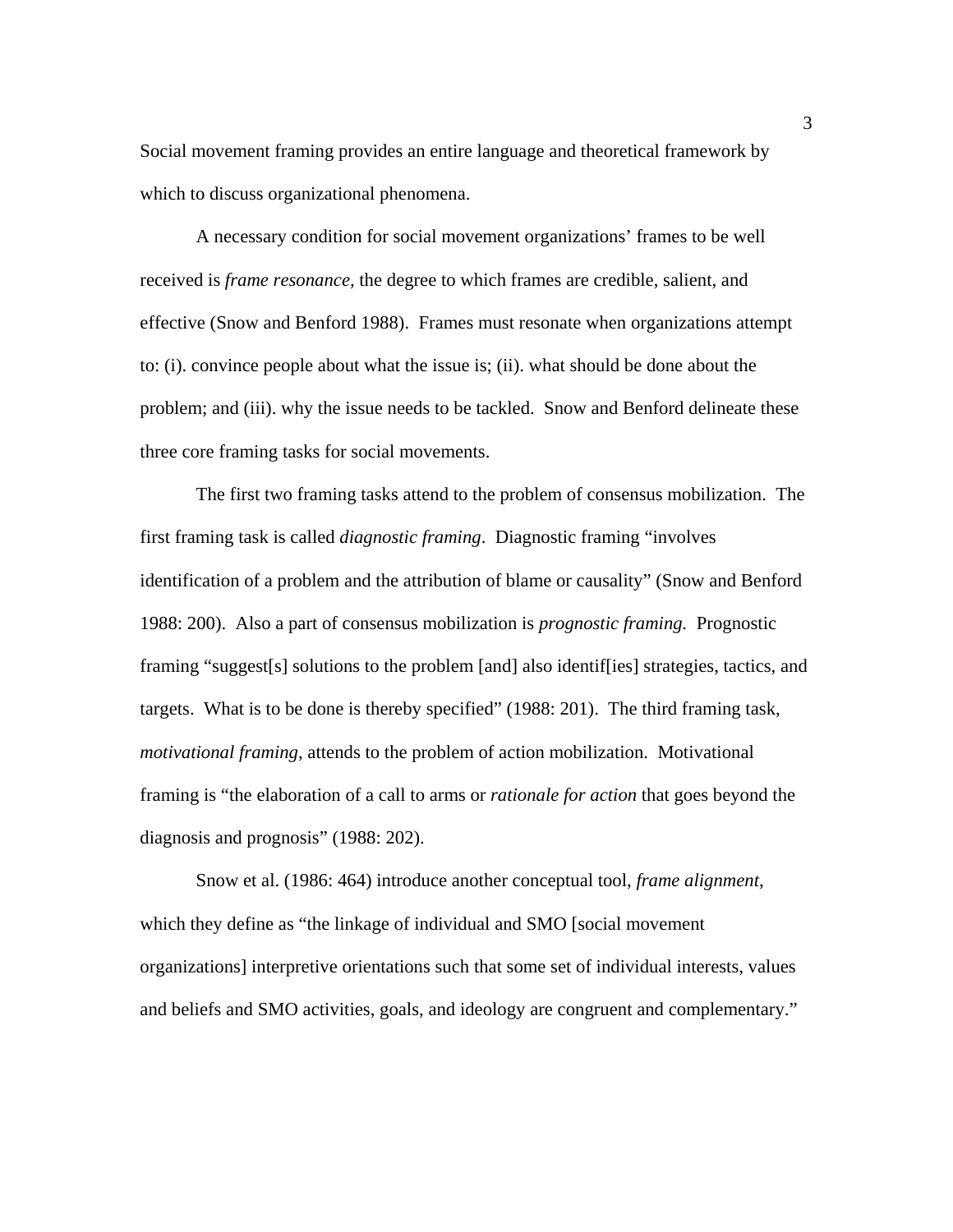This process of frame alignment is an important part of social movement organizations' tasks for the purposes of recruiting and retaining members.

Frame alignment processes involve reactions between individual level frames, *primary frames,* and organizational level frames, *secondary frames.* Therefore, to understand frame alignment processes, one must first understand the primary frames that an individual uses and the secondary frames that the organization uses. Upon understanding these dynamics, one can further specify the content of frame alignment processes.

Snow et al. (1986: 464) identify four types of frame alignment processes. *Frame bridging* refers to "the linkage of two or more ideologically congruent but structurally unconnected frames regarding a particular issue or problem" (1986: 467). *Frame amplification* refers to "the clarification and invigoration of an interpretive frame that bears on a particular issue, problem or set of events" (1986: 469). *Frame extension* is extending the boundaries of a framework "so as to encompass interests or points of view that are incidental to…primary objectives but of considerable salience to potential adherents" (1986: 472). *Frame transformation* occurs when "activities, events, and biographies that are already meaningful from the standpoint of some primary framework [are redefined] in terms of another framework," such that participants now understand them as something different (1986: 473). In such cases, it is necessary to introduce new meanings and to dispose of the old ones through reframing.

While the vast bulk of social movement research on frames has analyzed their content (Benford and Snow 2000), much less scholarship has focused on how frame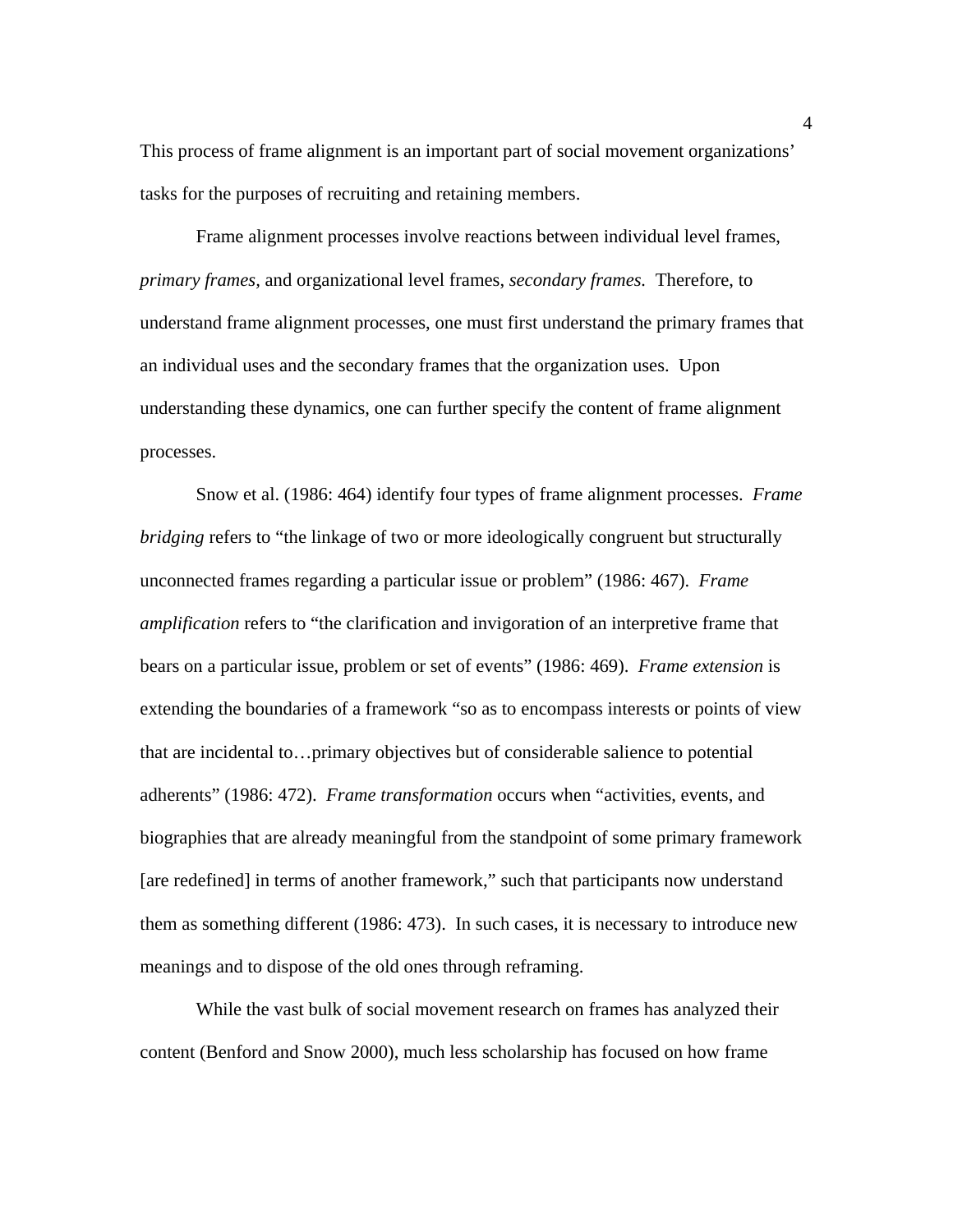alignment happens. Frames are often treated as static entities rather than as dynamic and negotiated processes. Additionally, much of the existing empirical research on frame alignment processes examines the organizations' perspectives only. This study explores the individual participants' perspectives on frame alignment processes. For example, how exactly is one convinced to "extend" or "transform" one's frame to encompass movement goals? How do participants' ideas about social movement organization participation change over time? This research addresses these process issues as well as their effects on member retention.

#### **Other Approaches to Organizational Phenomena**

 The social movement literature on framing is not the only subfield to tackle issues of organizational recruitment, orientation, and motivation among participants. Social psychologists specializing in small group research, often on the fringes of mainstream social psychology (Simpson and Wood 1992), have worked since the 1980s to elaborate the interrelations between group development and cognitive processes among group members. Also, psychologists in the organizational studies tradition conduct research relevant to why individuals feel commitment to their organization. These scholars approach social movement phenomena from a different perspective than sociologists following the social movement tradition.

# *Small Group Research*

 Small group research concentrates on identifying group development phenomena and the attendant perspectives of participants. Most often, small group researchers study artificially created work groups, self-help groups, church groups, and groups at the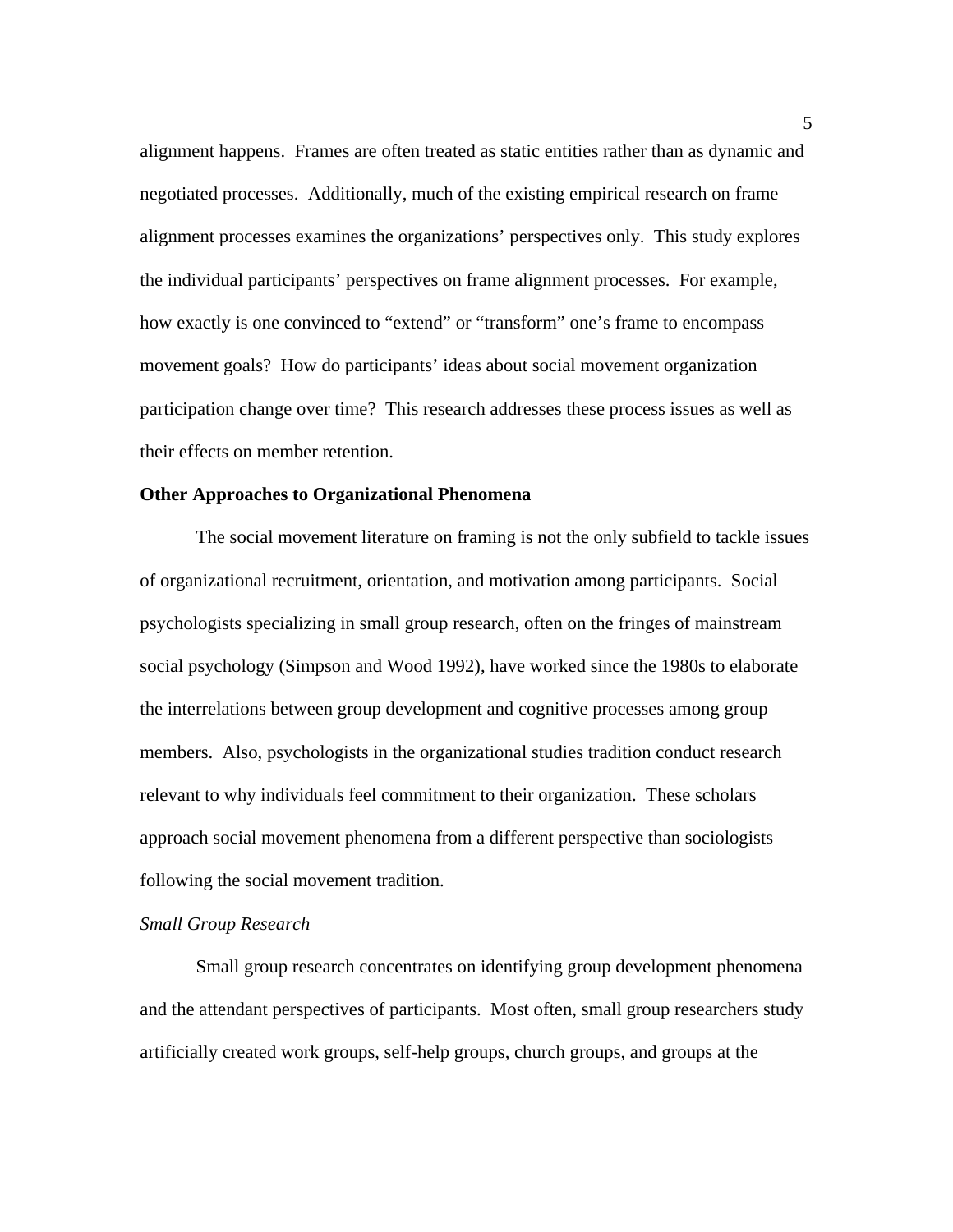workplace rather than social movement organizations (Moreland and Levine 1988). However, the dynamics of organization and participant interaction provide another perspective from which to approach recruitment, orientation, and motivation issues.

 Specifically, small group researchers theorize that groups go through predictable periods of change (Moreland and Levine 1982; Worchel, Coutant-Sassic, and Grossman 1992). In these models, recruitment is treated as merely a function of alienation combined with a precipitating event, or as social movement theorists would write, a grievance and a political opportunity. What more can we know about why someone would join an organization in addition to simply having a grievance and being a party to a precipitating event? Small group research ignores the social constructionist perspective that focuses on peoples' often-unpredictable perceptions of reality. By doing so, small group research generalizes organizational phenomena and treats individuals as hopelessly succumbed to cost/benefit analyses and to rational choice. In contrast to that approach, psychologists working in the organizational studies tradition address recruitment and commitment to organizations with an interest in measuring attitudes rather than predicting group development.

# *Organizational Studies*

 Although most often concerned with industrial psychology issues like workplace efficacy and employee satisfaction (see for example Mowday, Porter, and Steers 1982), researchers have analyzed commitment in a variety of organizational settings. For instance, Charles O'Reilly, III and Jennifer Chatman define "organizational commitment" as "psychological attachment felt by the person for the organization; it will

6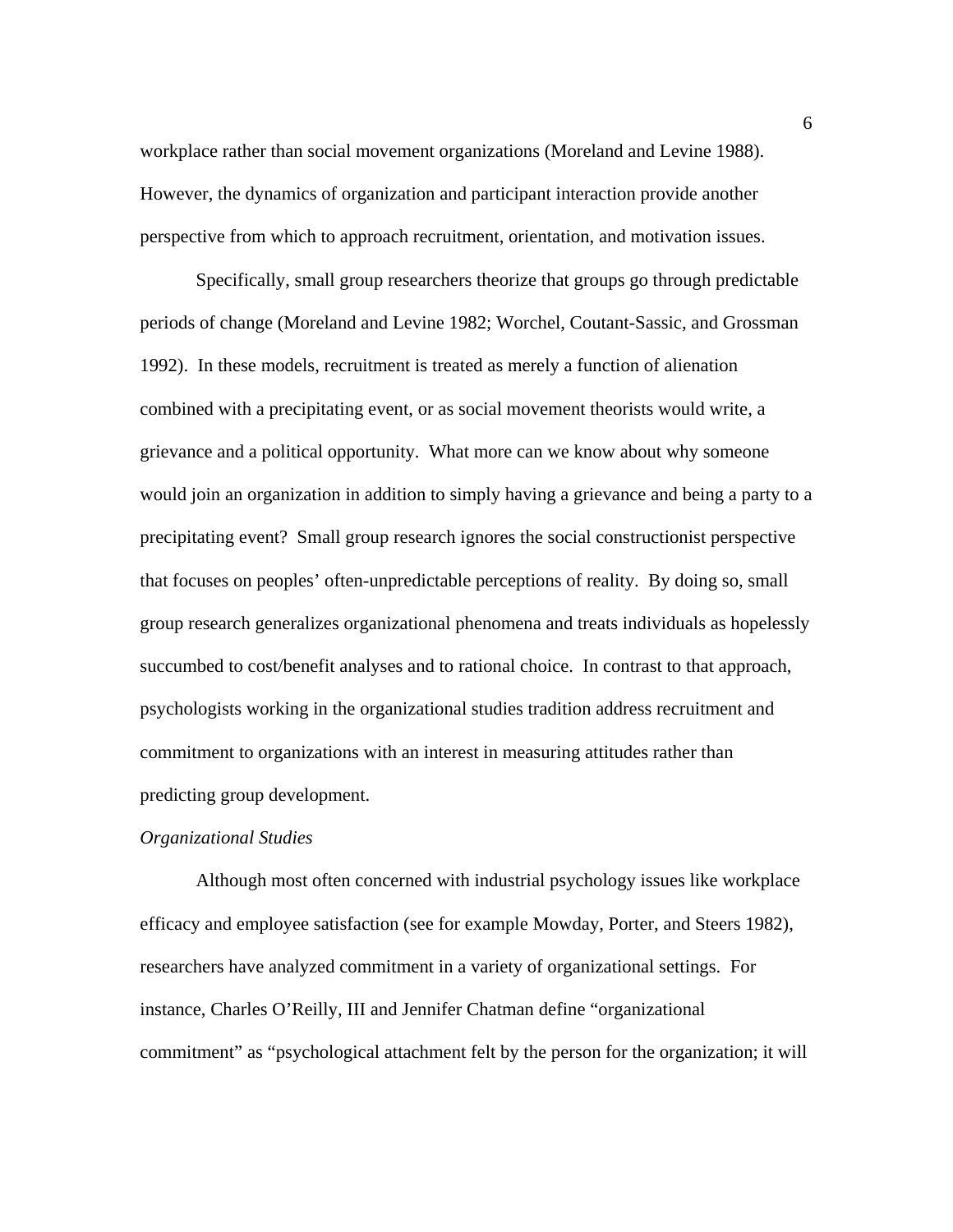reflect the degree to which the individual internalizes or adopts characteristics or perspectives of the organization" (1986: 493). This definition seems to suggest that frame alignment is a necessary antecedent for commitment. Furthermore, O'Reilly and Chatman use a 1958 psychological taxonomy to test for three separate dimensions of commitment in university employees: (i). Compliance, where individuals adopt organizational attitudes in order to reap specific rewards; (ii). Identification, where an individual is proud to be in a group, proud of the group, and has a desire to be affiliated; and (iii). Internalization, where individual values are congruent with organizational values. O'Reilly and Chatman's approach to organizational commitment ignores the fundamental negotiation that is unique for each individual who joins an organization, a set of negotiation processes that cannot be understood with attitudinal scales alone. This study, unlike that of O'Reilly and Chatman, examines the interplay between both primary and secondary frames.

 Although small group research, group development research, and organizational studies address some of the same recruitment and commitment issues that frame alignment processes address, the perspectives of these disciplines differ in vantage point from that of frame alignment. Scholars in the social movement tradition examine frame alignment processes as dynamic and variable phenomena rather than as static and predictable phases or attitudes. In social movement literature, this vantage point has perpetuated the production of a variety of case studies and research on various SMOs and their methods of recruitment and retention.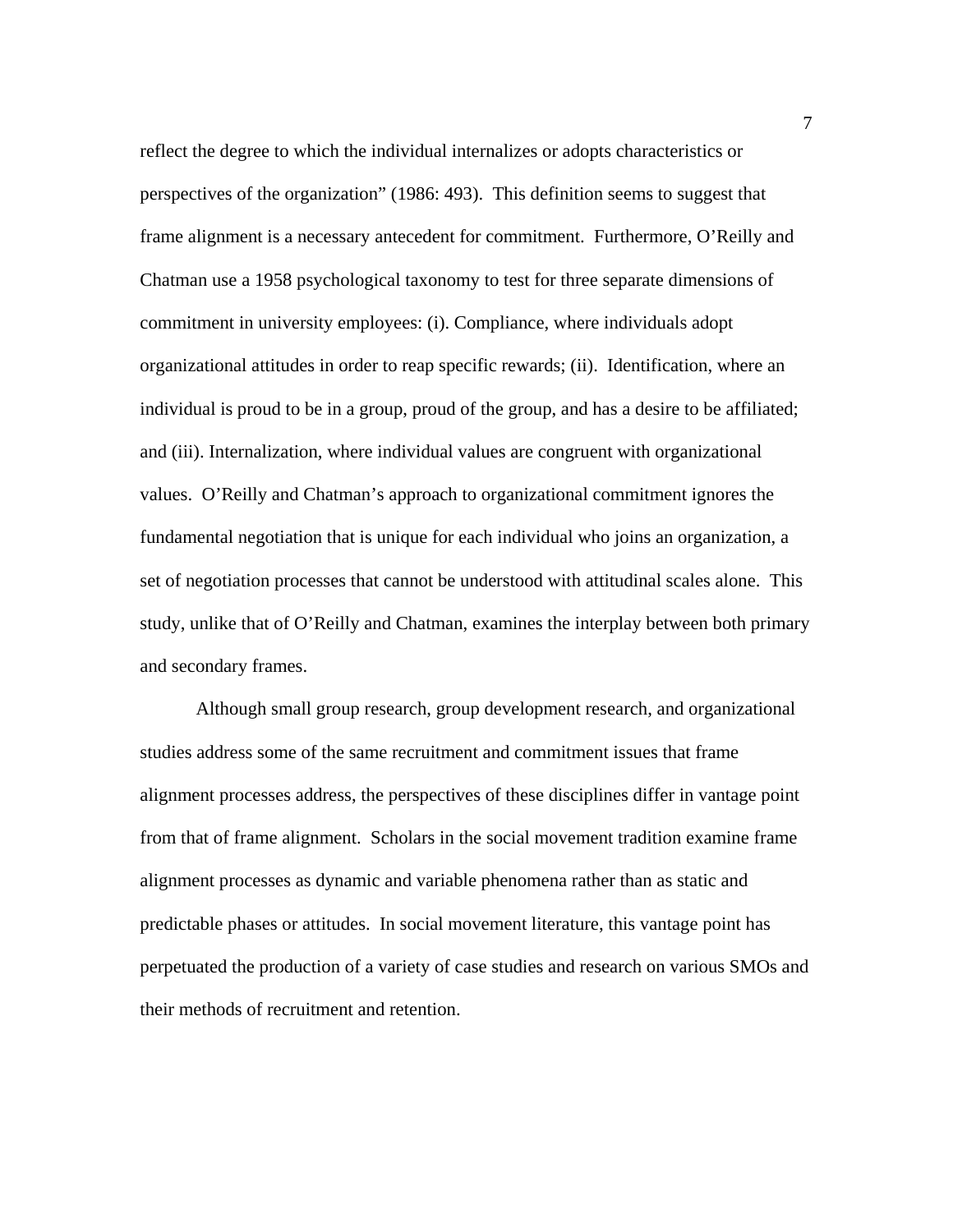#### **Recruitment to Social Movement Organizations**

 Research about recruitment to social movement organizations has mainly focused on two major issues: variables that best predict participants' recruitment to social movement organizations, including why some groups are recruited to social movement organizations at higher rates than other groups (e.g. females versus males, African Americans versus Whites), and what kinds of barriers create obstacles to effective recruitment and mobilization. Research aimed at isolating predictors of recruitment efficacy will be reviewed here first.

#### *Predicting Recruitment and Differential Recruitment*

Early research on social movement recruitment analyzed possible psychological or attitudinal predispositions for activism (McAdam and Paulsen 1993). For example, Charles D. Bolton analyzed a potential connection between the degree of alienation that an individual feels and his or her propensity to join a peace movement organization (1972). His results indicated, instead, that individuals' preexisting social networks played more of a role in determining recruitment outcomes than social-psychological orientations (Bolton 1972).

Later research bolstered this finding, and led to the development of *microstructural* theories of recruitment (McAdam and Paulsen 1993). Among the studies aimed at determining predictive variables for successful recruitment, a number of studies conclude that individuals who are recruited through preexisting social networks are more likely to participate in social movement activities than people who learn about the organization by another means. For example, Doug McAdam's several analyses of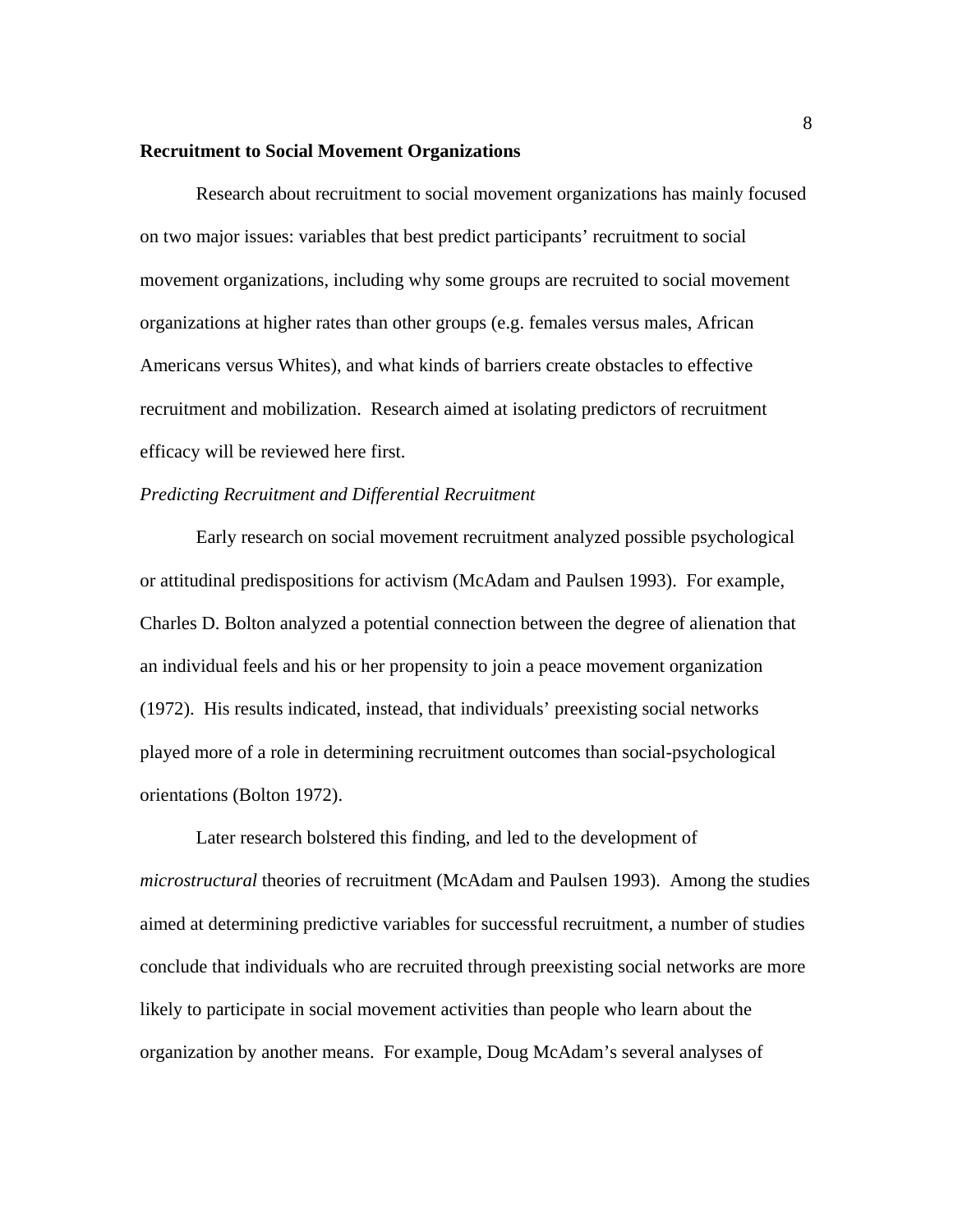recruitment to the 1964 Mississippi Summer Freedom Project indicate that participants' social networks ranked as the highest predictor of successful recruitment and of sustained participation, even in cases of high-risk activism (McAdam 1986; Fernandez and McAdam 1988; McAdam and Paulsen 1993). Other important factors for recruitment success were recruitment context (Fernandez and McAdam 1988) and the content and intensity of one's relationships with those who are part of preexistent activist networks (McAdam and Paulsen 1993).

Other research has unearthed different dimensions of recruitment circumstances. Sherry Cable, Edward J. Walsh, and Rex H. Warland found that antinuclear activists around the Three Mile Island accident of 1979 formed two different organizations based upon differing strategies and differing class positions (1988). Recruitment to the working class organization was motivated by people reacting to local grievances, whereas recruitment to the more highly educated activist group was more so the result of preexisting social networks. Cable et al conclude that differential paths to recruitment should be distinguished in social movement research (1988). In another case study, Thomas E. Shriver found that risk was the most important variable to impact mobilization potential in a burgeoning environmental group in Tennessee; risk of job loss, government retribution, and being perceived as unpatriotic all prohibited individuals from being recruited (2000). This finding supports Wiltfang and McAdam's research on the immigrant sanctuary movement that also found that risk is an important variable predicting participation--the greater the risk, the less participation is easily sustained (1991).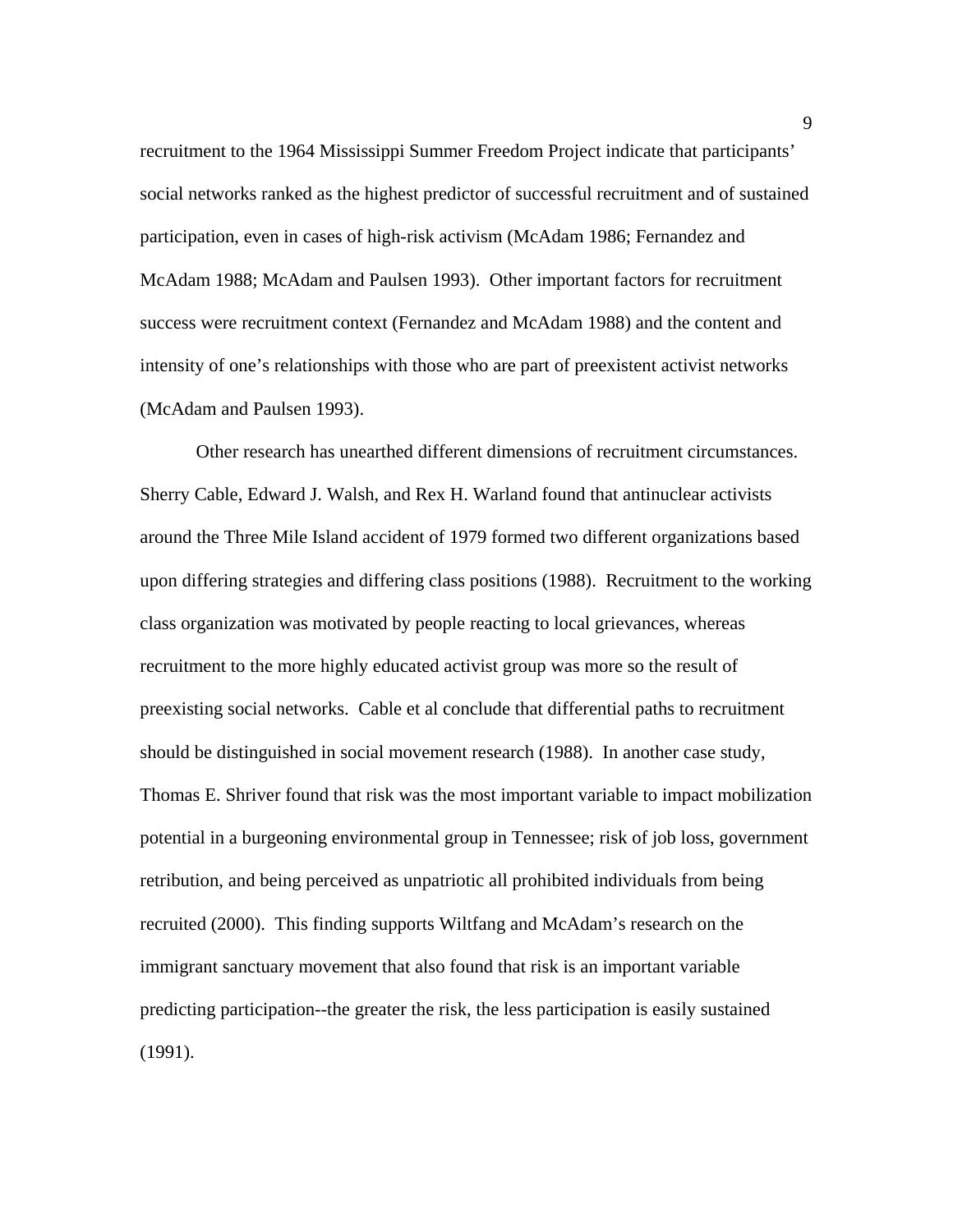Like McAdam and Wiltfang's work, risk also factors prominently in research designed to investigate the causes of differential recruitment to social movement organizations. For example, McAdam found that women were less likely to participate in Freedom Summer than men because the potential risks of activist work, like volunteering across racial lines and attending movement activities unchaperoned, were perceived as more threatening to women than to men. Echoing the research of Cable et al (1988), which elaborated the need to distinguish differential paths to recruitment, Jenny Irons found that African American women were more likely to be recruited to the Mississippi Civil Rights Movement through having personally experienced oppression than white women who most often came from middle class backgrounds (1998). Consequently, African American women performed movement activities which engendered greater risk than did White women (Irons 1998). Risk evaluations factor prominently in the literature as a predictor of differential participation. However, evaluating risk is a subjective process; many researchers have concentrated, instead, on structural barriers that exist outside of the control of potential recruits that inhibit successful mobilization. *Barriers* 

 Organizers hear excuses all the time from potential social movement participants as to why they won't be able to attend a particular meeting or event. Not enough time, family responsibilities, and work responsibilities are common rationale for nonparticipation. Where researchers tend to agree that social networks encourage participation, only a handful of research has attempted to systematically examine structural barriers to individuals' mobilization potential. David Snow, Louis Zurcher, Jr.,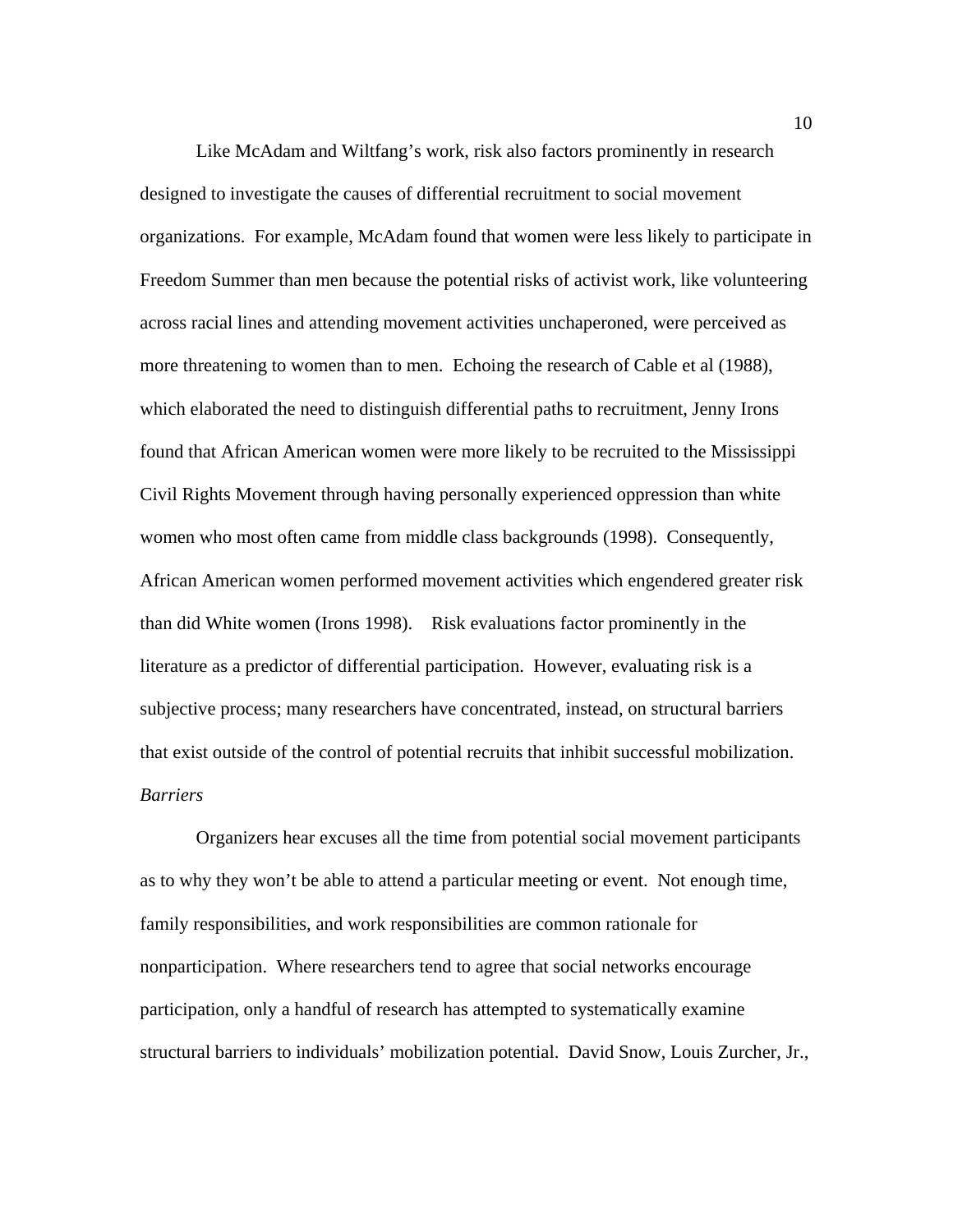and Sheldon Ekland-Olson found that the probability of being recruited into a movement is not only a function of what preexisting network connections an individual may already have, but also a function of who is more available for movement participation. They write that of 85 people in their study who were recruited off the street into social movement organizations, all of them were "minimally involved in proximal and demanding social relationships" (1980: 793).

 Demanding social relationships like work and childrearing have significant effects on a movement's ability to mobilize. Bert Klandermans and Dirk Oegema highlight the importance of recognizing barriers to recruitment with a detailed theoretical analysis (1987). They argue that nonparticipation in social movement activities is the result of an individual, first, not having sympathy for the movement, second, not even being targeted for a recruitment attempt, third, not being motivated to attend, and finally, being encumbered by structural barriers like illness which prohibit participation (Klandermans and Oegema 1987). The implication of this research is that social movement recruiters must be cognizant of the dwindling pool of potential participants and target recruitment efforts accordingly. Similarly, Oegema and Klandermans found that the presence of barriers was one important factor that led people who had signed peace petitions to not participate in more social movement activities (1994). But after overcoming barriers to participate, how does someone become motivated enough to dedicate substantial time and energy to a social movement organization? What keeps that person returning to the social movement organization?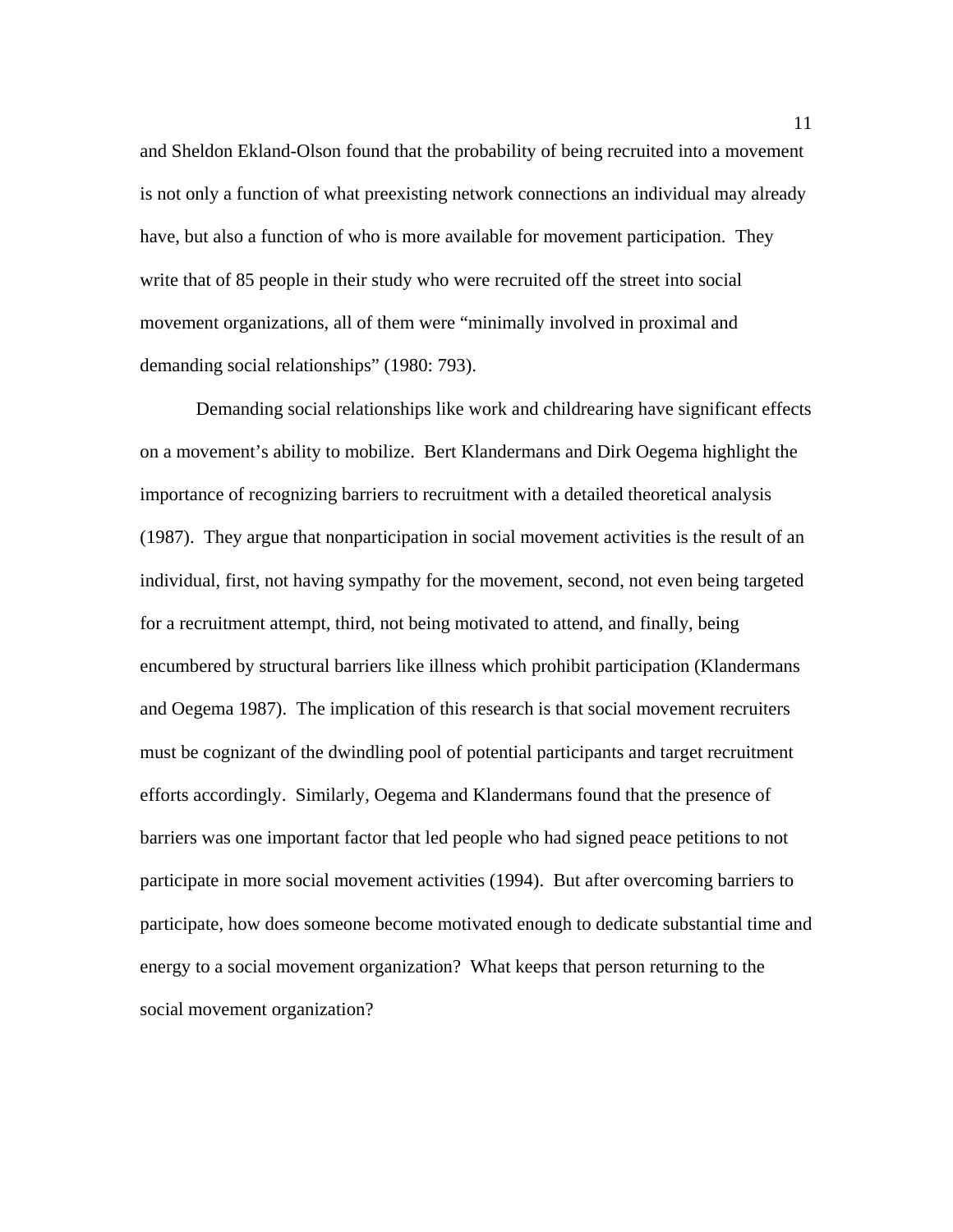## **Orientation to SMOs and Commitment**

 Little research explores the early phases of a new recruit's membership in a social movement organization. This study examines the early orientation phase of membership to investigate whether there are most often radicalizing experiences that increase commitment and align frames dramatically or whether commitment and frame alignment result from a slow process where individuals benefit from a variety of positive experiences.

Some examples in social movement literature indicate that a series of positive experiences increase members' commitment to the organizations and inspire them to change their frameworks. For example, Jo Ann Reger discovered that NOW organizers attributed participants' abilities to learn self-confidence and adopt a fighting spirit to the organization's formalized structure (2002: 177). In Kristina Smock's analysis of community organizing models, she provides testimony from a participant in a community organization who claims that formalized training was helpful in allowing her to transcend the "stay-in-your-place" ideology that initially prevented her involvement in the organization (2000: 53). In these examples, participation in a formalized structure and leadership trainings seem to affect individuals' levels of commitment to remaining active in their social movement organizations.

Other research indicates that radicalizing experiences are what prompt a change in individuals' frameworks. In *The Social Psychology of Protest*, Bert Klandermans writes, "Organizers know that during episodes of collective action, the participants' consciousness is raised considerably, and some grassroots organizations use action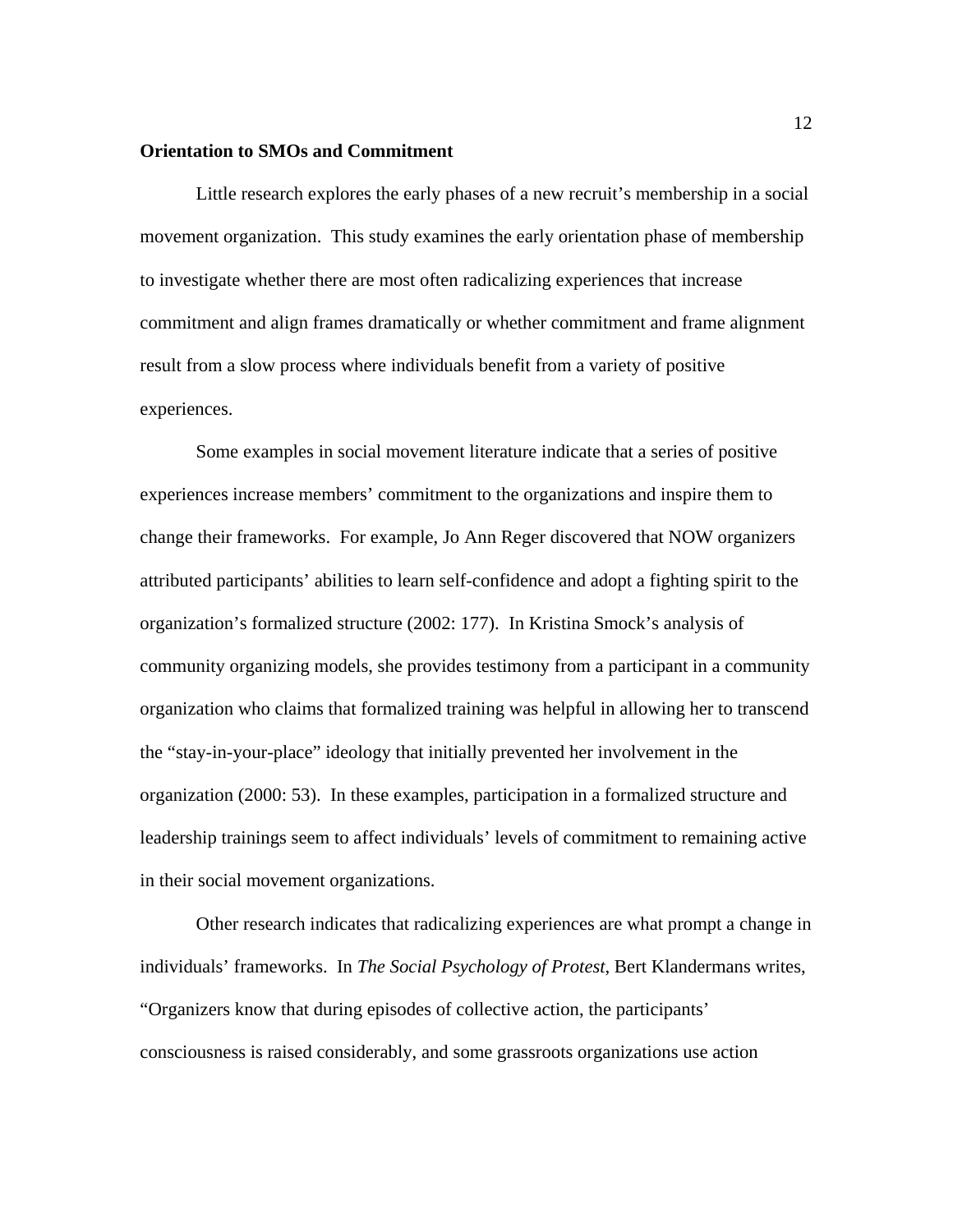mobilization to create consensus…" (1997: 51). Eric L. Hirsch found empirical support for Klandermans's theory while studying a student protest movement at Columbia University. He found that commitment to the movement originated from four grouplevel processes: consciousness-raising, collective empowerment, polarization of the two sides of the issue, and collective decision-making (Hirsch 1990). Although Hirsch's research is useful for understanding group-level processes, it does not explain the individual-level processes that inspired new participants to respond positively to conditions like collective empowerment and polarization.

 Other research has analyzed the question of differential participation rather than differential recruitment. In other words, why is that after being recruited, some people choose to stay in the organization and others choose to leave? Steven E. Barkan, Steven F. Cohn, and William H. Whitaker address this question by studying participation among adherents to a national anti-hunger organization (1995). They find that the same conditions that affect differential recruitment seem to be at play when analyzing differential participation: microstructural factors like network connections are more important in sustaining participation than ideological ones (Barkan, Cohn, and Whitaker 1995). Similarly, Florence Passy and Marco Giugni find that networks and life histories either overlap to sustain social movement organization commitment or diverge to erode commitment (2000). The literature seems to suggest that the reasons individuals may likely be recruited to an organization, preexisting social ties to the organization and structural availability, are the same reasons motivating individuals to remain active participants. This study provides the participants' perspectives on what keeps them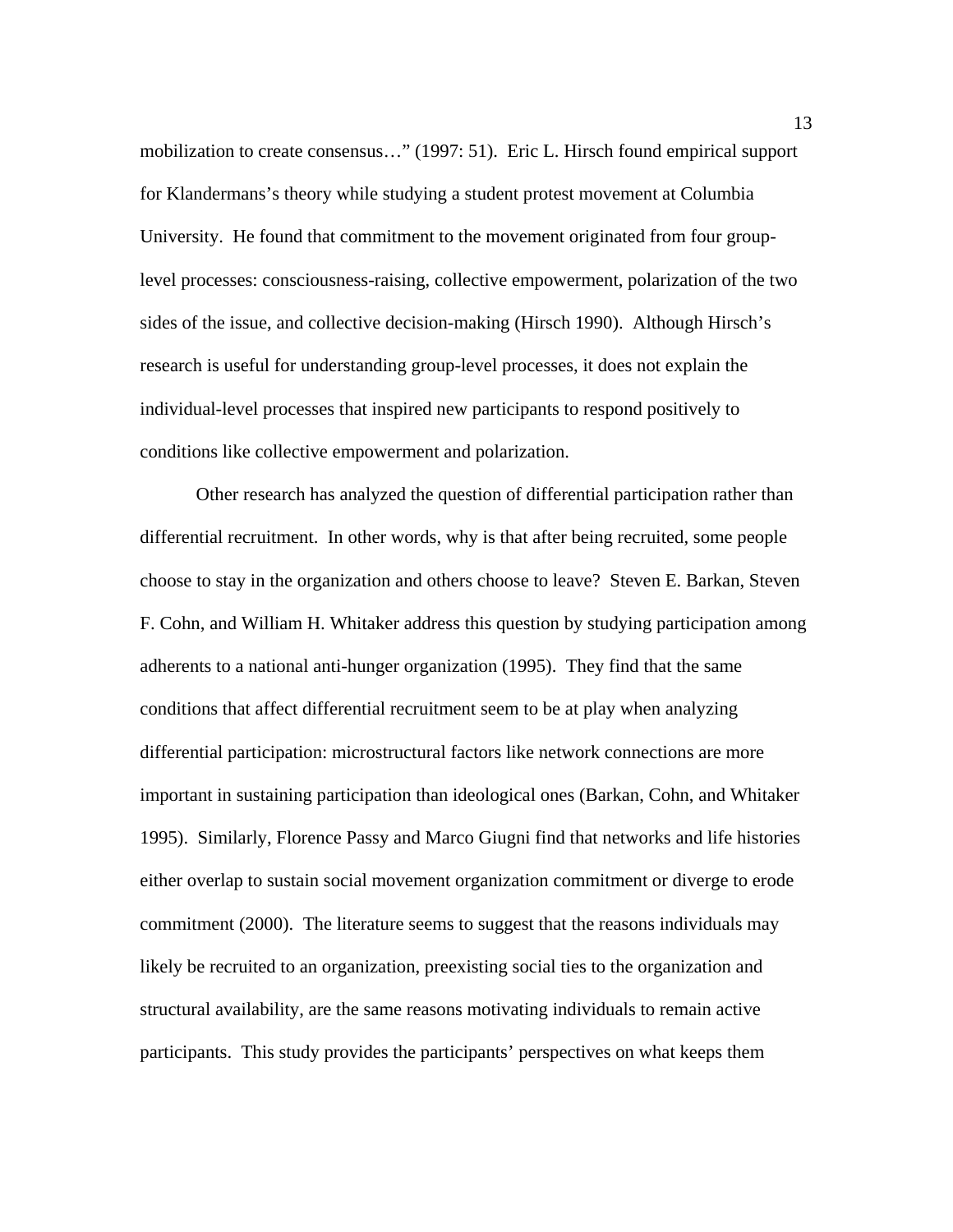motivated to continue being a part of a community-based social movement organization. Community-based organizations engender a particularly compelling set of cases to use to study frame alignment processes.

#### *Community Organizations*

Community organizations offer a unique perspective on frame alignment processes because potential recruits are identified solely on the basis of geography, rather than on political orientation. Randy Stoecker articulates the unique context of frame alignment for community organizations. He writes, "For neighborhood movements the community is a place people have not usually chosen for political reasons, and it contains both activists and nonactivists networked to each other, thus making political unity problematic" (1995: 112). Indeed, since community organizers concentrate their recruitment efforts solely based on geographic residence, they may find it challenging to frame a recruitment message that appeals to a variety of political orientations.

Community organizations are also interesting settings for frame alignment processes to transpire because they are purposefully multi-issue organizations, often recruiting participants with diverse interests. Community organizing pioneer Saul Alinsky theorized that multi-issue organizations allow more people to feel invested in the organization, thus garnering more organizational power (Alinsky [1971]1989). But how do individuals come to feel comfortable in an organization with such a diverse membership? What are the contents of the negotiation processes that inspire an individual to change his or her framework to match the organization's frames? **Statement of the Problem**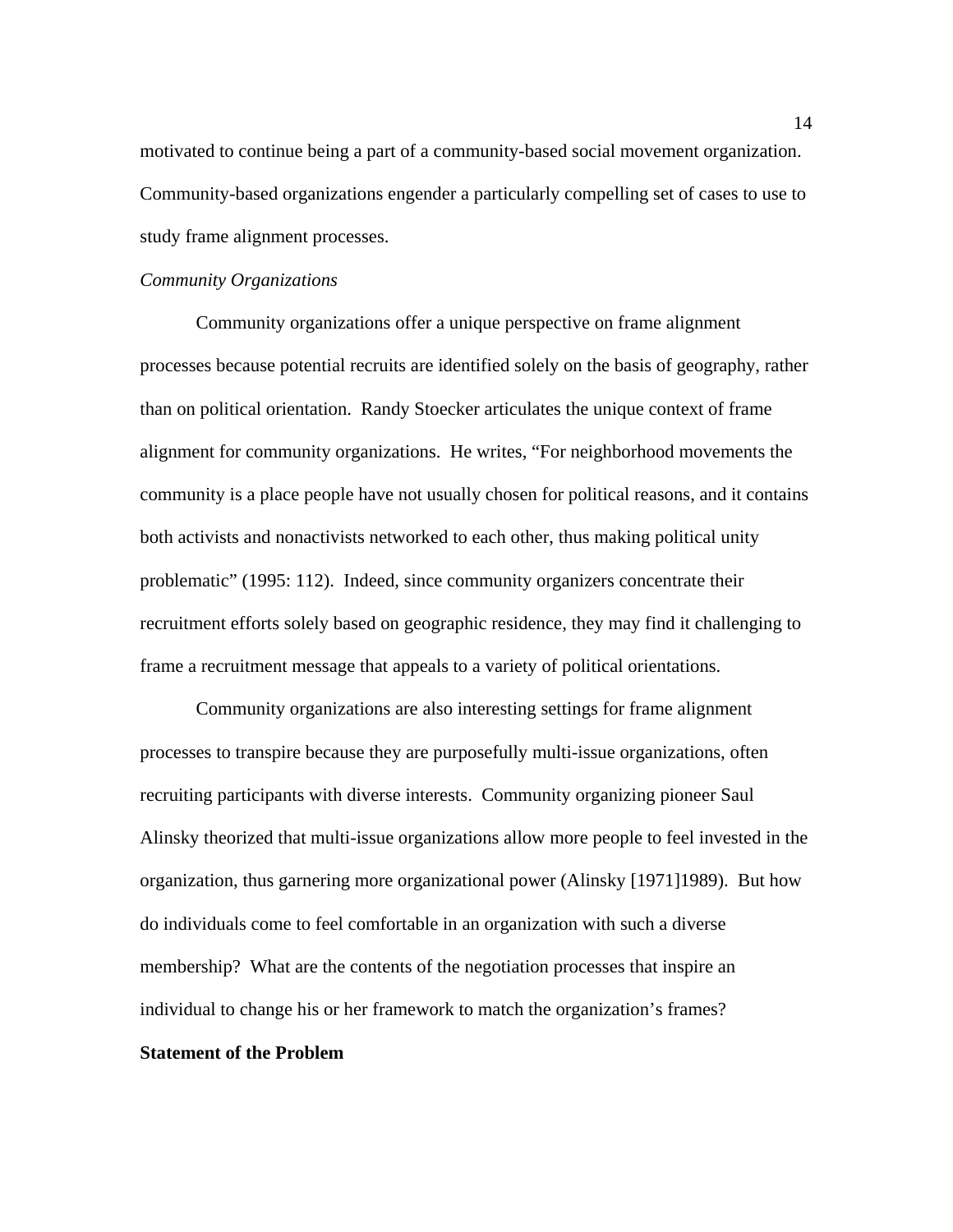This study analyzes individuals' frame alignment processes in three communitybased social movement organizations in Baltimore, Maryland. Specifically, communitybased social movement organization participants were interviewed to understand: (i). How they were recruited to the organization, (ii). How they experienced their early orientation into the organization, and (iii). Why they have continued to participate in the organization. The study examines the perspectives of community-based social movement participants with respect to how their frameworks for participation evolved as they became more active organization members, if at all.

This research adds to our knowledge of frame alignment processes as well as contributing to an understanding of real-life dynamics involved with retaining individuals in community organizing efforts. While a great deal of research examines the content of various social movement frames, little scholarship has elaborated the processes by which frames develop. Additionally, this question is potentially relevant to community organizers because they must constantly find ways to overcome the reluctance of citizens to participate in movement efforts. The findings gleaned from this research may prove helpful in making recruitment and retention efforts more effective for community organizing. Additionally, this research may contribute directly to the efficacy of the organizations involved in the study.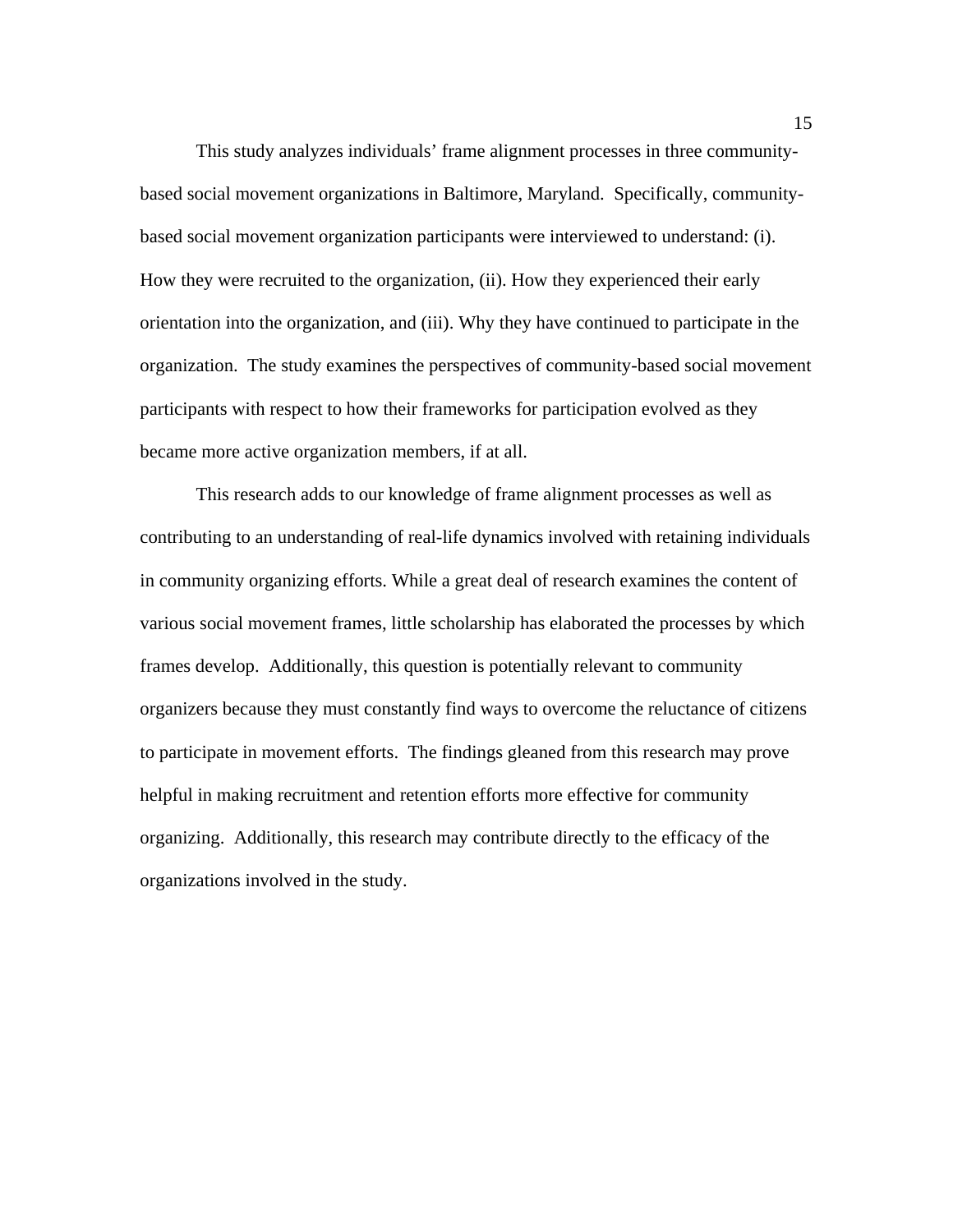# **METHODS AND DATA COLLECTION**

 The foregoing research question is addressed using qualitative methods. Qualitative methods are the hallmark of an interpretive approach to research. As Robert Alford writes in reference to Erving Goffman's *Asylums*, interpretive social science allows the researcher to focus on symbolic frames of reference that may involve a special language of interpretation (1998). This approach to data collection is best accomplished using qualitative, in-depth interviews.

## **Procedures**

The data for this research consists of nineteen qualitative interviews with participants from three separate community organizing efforts in Baltimore, Maryland. Each of the organizations uses tactics such as rallies and protests to achieve its goals. The sample includes interviews from members of: the Baltimore chapter of The Association of Community Organizations for Reform Now (ACORN) (n=7), The Citizens' Planning and Housing Association's Transit Riders League of Metropolitan Baltimore (n=7), and a Gamaliel Foundation affiliate called Baltimore Regional Initiative Developing Genuine Equality (BRIDGE) (n=5). Time constraints limited my ability to gather seven interviews from the BRIDGE membership. Also of note, during one of the seven ACORN interviews, the interviewee's husband entered and participated in the interview as well, providing some extra data about experiences in ACORN.

Two of the organizations are multi-issue, while The Transit Riders League deals exclusively with transportation issues in Baltimore. Additionally, The Transit Riders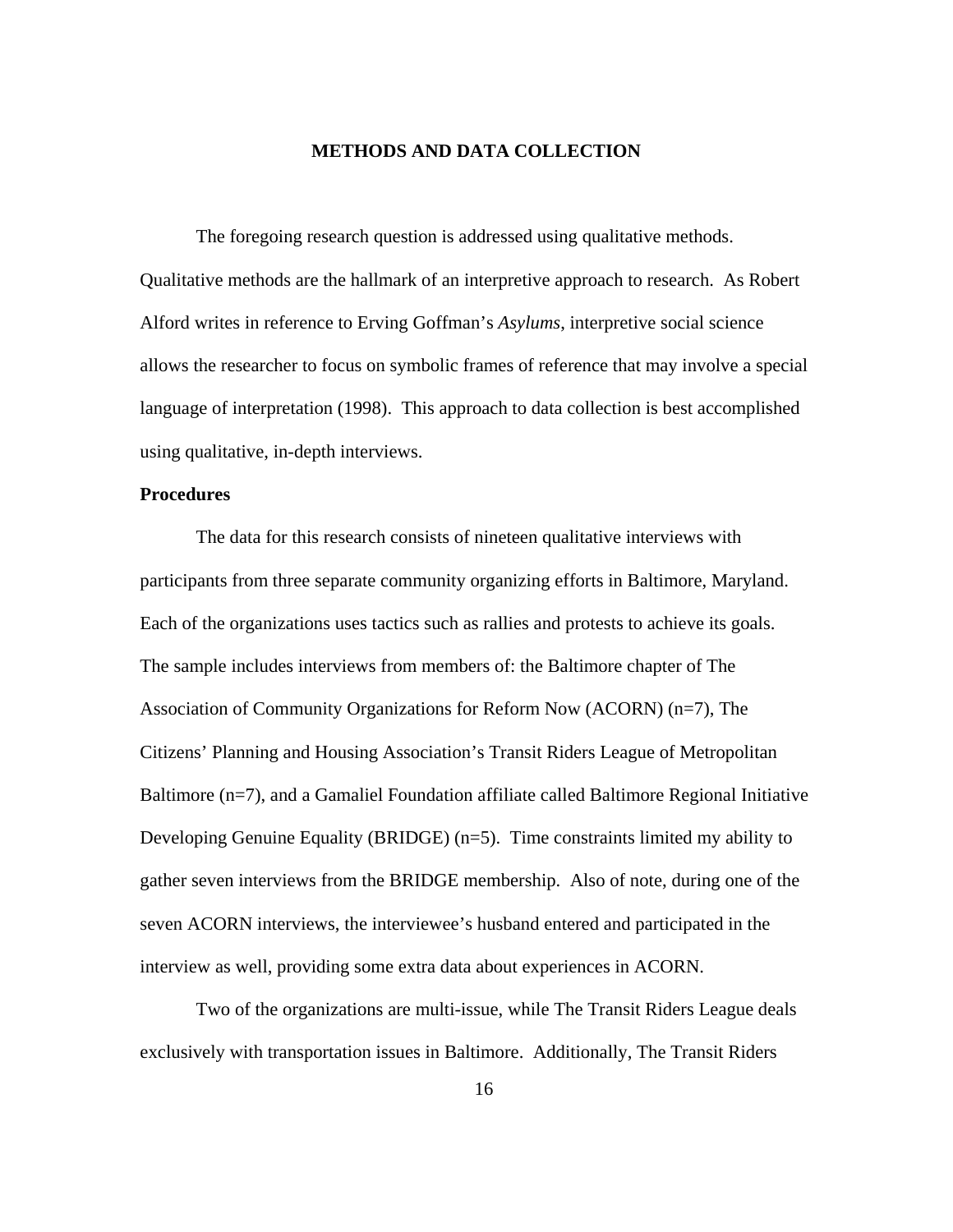League is the only group in the study that is affiliated with another Baltimore-based organization, The Citizens' Planning and Housing Corporation, rather than with a national network like ACORN or The Gamaliel Foundation. Further analysis of the similarities and differences among the organizations in the study may be found later in the "Organizations in the Sample" section of this chapter.

 Organizers from each of the three organizations collaborated on the research project by providing background information, organizational materials, and by facilitating contact with members. In ACORN, I spent a day shadowing ACORN staff members as they organized around water quality issues. A lead organizer then provided me with names of people to contact for interviews. In the Transit Riders League, I attended a succession of general membership meetings to introduce myself to the organization members. The organization's commitment to participate in the research was secured through a vote of the general membership. Transit Riders League members who were willing to be interviewed then volunteered to be contacted by signing a sign-up sheet. In BRIDGE, the organizer provided me with a list of people to contact for interviews. I also attended the end of a BRIDGE meeting and met a participant at that meeting who later agreed to be interviewed for the study.

 Upon receipt of contact information for members, I called potential interviewees to set up a time to conduct the interview. All participation was elective, and no monetary or other compensation was offered for involvement. Nine interviews took place at the homes of the interviewees. However, some interviews took place at interviewees'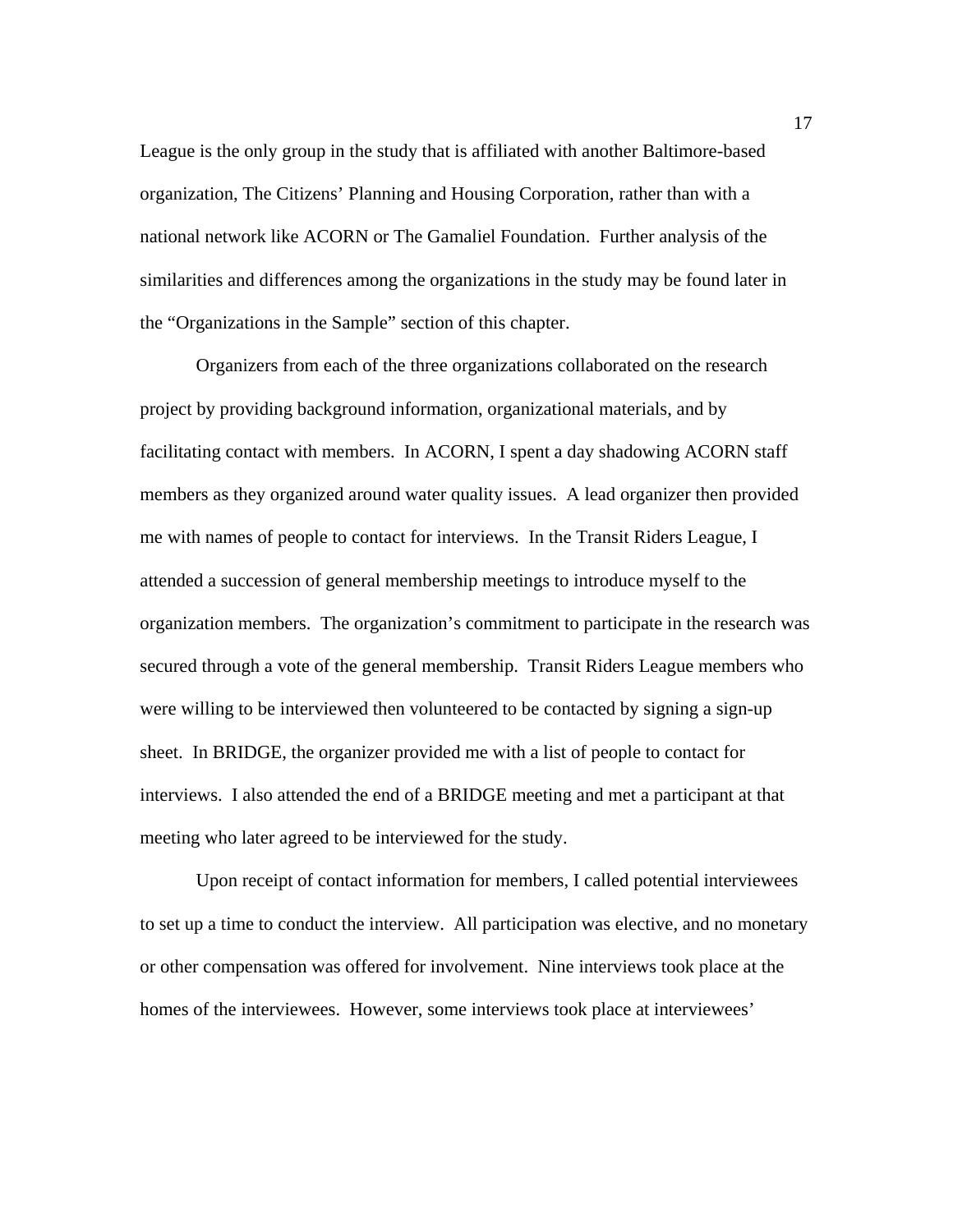workplaces ( $n=4$ ), at organizational offices ( $n=4$ ), or at restaurants ( $n=2$ ). Interviews took place during weekends of the months February through April 2003.

# *Sampling Procedure*

The original proposal for this research specified using the snowball sampling process whereby a chain of referral is used to access research participants (Neuman 1999:200). Although a referral was the necessary link to get access to organization members through the groups' organizers, few people interviewed felt comfortable referring me to other potential interviewees. In that sense, the growth of the sample, with the exception of the Transit Riders League members who were self-selected, was reliant on the organizers' willingness and ability to provide contact information for additional members. Each organizer was informed of the characteristics of the target sample. However, with considerable time constraints for both the researcher and the organizers, selection of cases became an issue of convenience more so than a systematic sampling procedure.

Sampling categories potentially relevant to this research include gender, ethnicity, age, religion, or length and type of participation in the organization. I hypothesized that gender and ethnic differences may be relevant because they may present challenges for people trying to fit in with an organizational culture that is different from the culture most familiar to them. I hypothesized that age may be relevant because of potential challenges in assimilating multiple generations. One of the three organizations in the sample is a faith-based organizations; therefore, I posited that individuals' religious identifications might result in important variations in experience. Also, I reasoned that the length and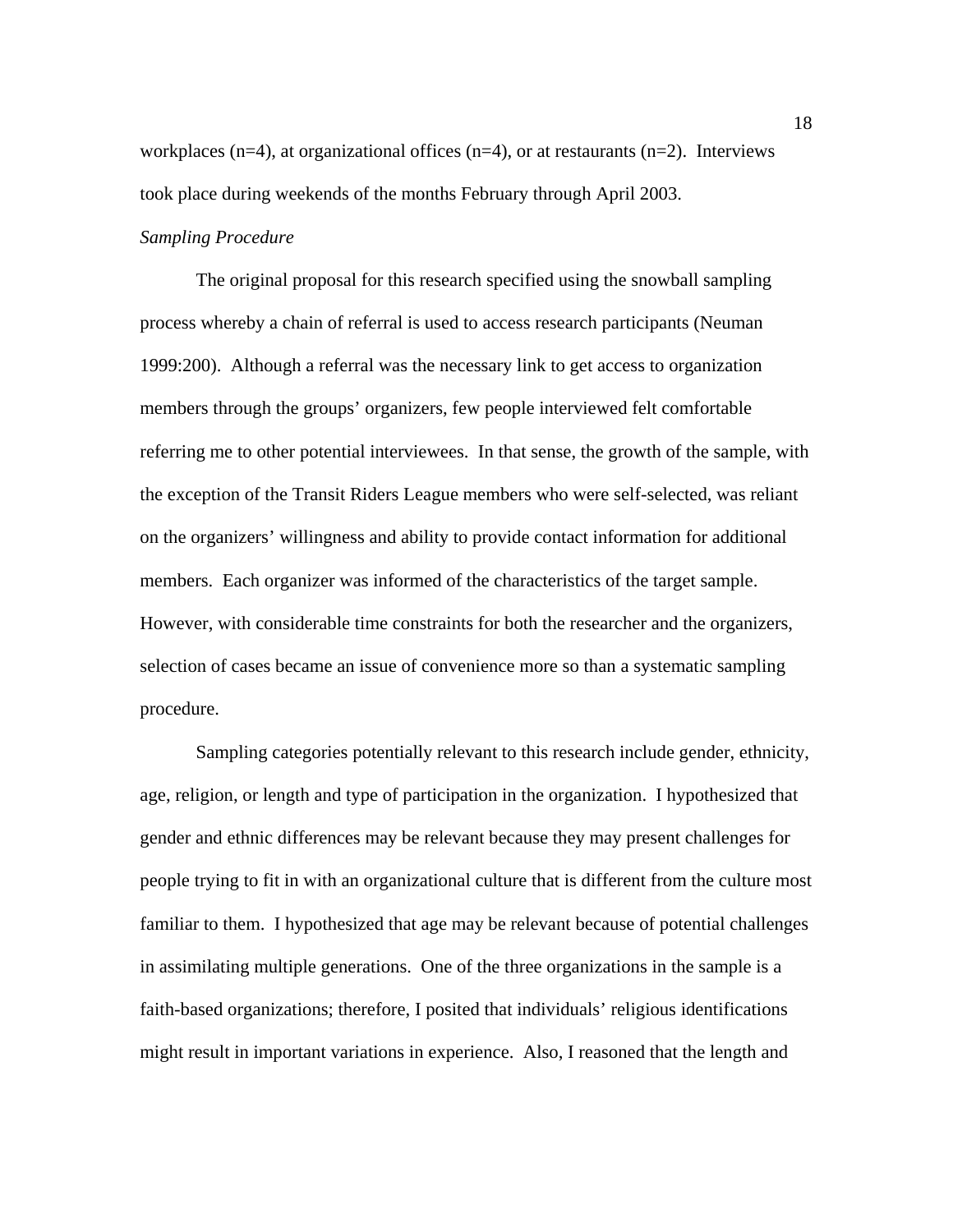type of participation each person has experienced might dramatically vary the ways that they understand their early involvement in the organizations.

## **The Sample**

 The sample culled from the three organizations consists of seven ACORN members, seven Transit Riders League members, and five BRIDGE members. Ten males were interviewed and nine females interviewed. Fifteen interviewees are African American, and four are White.

Most of the interviewees are aged 41-50  $(n = 7)$ . Three interviewees are aged 51-60. Three interviewees are aged 61-70. Two interviewees are aged 71-80. One interviewee is in his early thirties. Information on age was missing for three of the nineteen interviewees.

Seventeen of the interviewees indicated an affiliation with some religion. Two of the nineteen did not. Additionally, the length of time that individuals had been involved in their organizations varied. Five interviewees had been involved for over three years. Three interviewees had been involved two to three years. Three interviewees had been involved one to two years. Four interviewees had been involved about one year. And four interviewees had been involved less than one year. The sample was split whereby eleven members occupied some leadership position by the time of the interview, and eight members had not. Many of the interviewees who have been defined as "nonleaders" for the purposes of the study were on the cusp of taking on a leadership role around the time that the interviews were conducted; however, they remain in the "non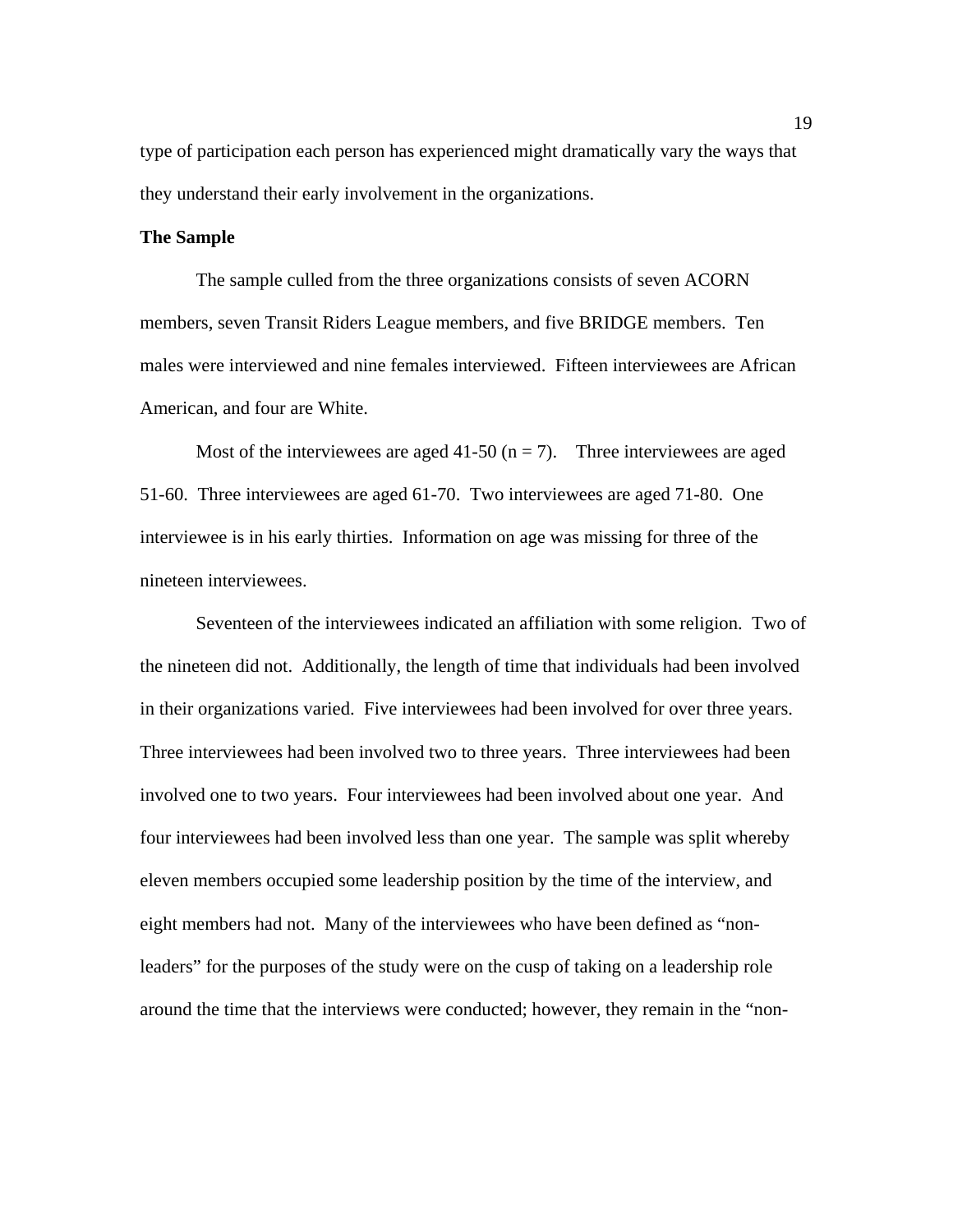leader" category because they commented on their involvement during the period in

which they were not yet leaders. (The characteristics of the sample appear in Table one.)

|                                | <b>ACORN</b>     | <b>BRIDGE</b>    | TRANSIT RIDERS LEAGUE | <b>TOTAL</b>   |
|--------------------------------|------------------|------------------|-----------------------|----------------|
| <b>Gender</b>                  |                  |                  |                       |                |
| Male                           | 3                | 3                | 3                     | 9              |
| Female                         | 4                | $\overline{c}$   | 4                     | 10             |
| Total                          | 7                | $\overline{5}$   | 7                     | 19             |
| Race                           |                  |                  |                       |                |
| African American               | 7                | 4                | 4                     | 15             |
| Caucasian                      | $\overline{0}$   |                  | 3                     | 4              |
| Total                          | 7                | 5                | $\overline{7}$        | 19             |
| Age                            |                  |                  |                       |                |
| 31-40 years old                | $\theta$         |                  | $\theta$              |                |
| 41-50 years old                |                  |                  |                       |                |
| 51-60 years old                |                  |                  |                       | 3              |
| 61-70 years old                |                  |                  |                       | 3              |
| 71-80 years old                |                  |                  |                       | 2              |
| <b>Missing Information</b>     |                  |                  |                       | 3              |
| Total                          | 7                | 5                | $\overline{7}$        | 19             |
| <b>Religiosity</b>             |                  |                  |                       |                |
| Religious                      | 7                | 5                | 5                     | 17             |
| Nonreligious                   | $\boldsymbol{0}$ | $\boldsymbol{0}$ | $\overline{c}$        | $\overline{2}$ |
| Total                          | 7                | 5                | 7                     | 19             |
| <b>Length of Participation</b> |                  |                  |                       |                |
| In organization <1 year        |                  | 2                |                       | 4              |
| In organization 1 year         |                  |                  |                       |                |
| In organization 1-2 years      |                  |                  |                       | 3              |
| In organization $>2-3$ years   |                  |                  |                       | 3              |
| In organization <3 years       | 3                | 0                | 2                     | 5              |
| Total                          | 7                | 5                | 7                     | 19             |
| <b>Type of Participation</b>   |                  |                  |                       |                |
| Leader                         | 4                | 3                | 4                     | 11             |
| Nonleader                      | 3                | $\overline{c}$   | 3                     | 8              |
| Total                          | 7                | 5                | 7                     | 19             |

Table 1: Sample Demographics

# **Instrumentation**

Interviews were conducted in person using semi-structured interview schedules.

Interviews of community organization members took approximately one to two hours.

The interview schedule included questions about recruitment to the organization and

early experiences as a new member, with specific attention to the interpretive processes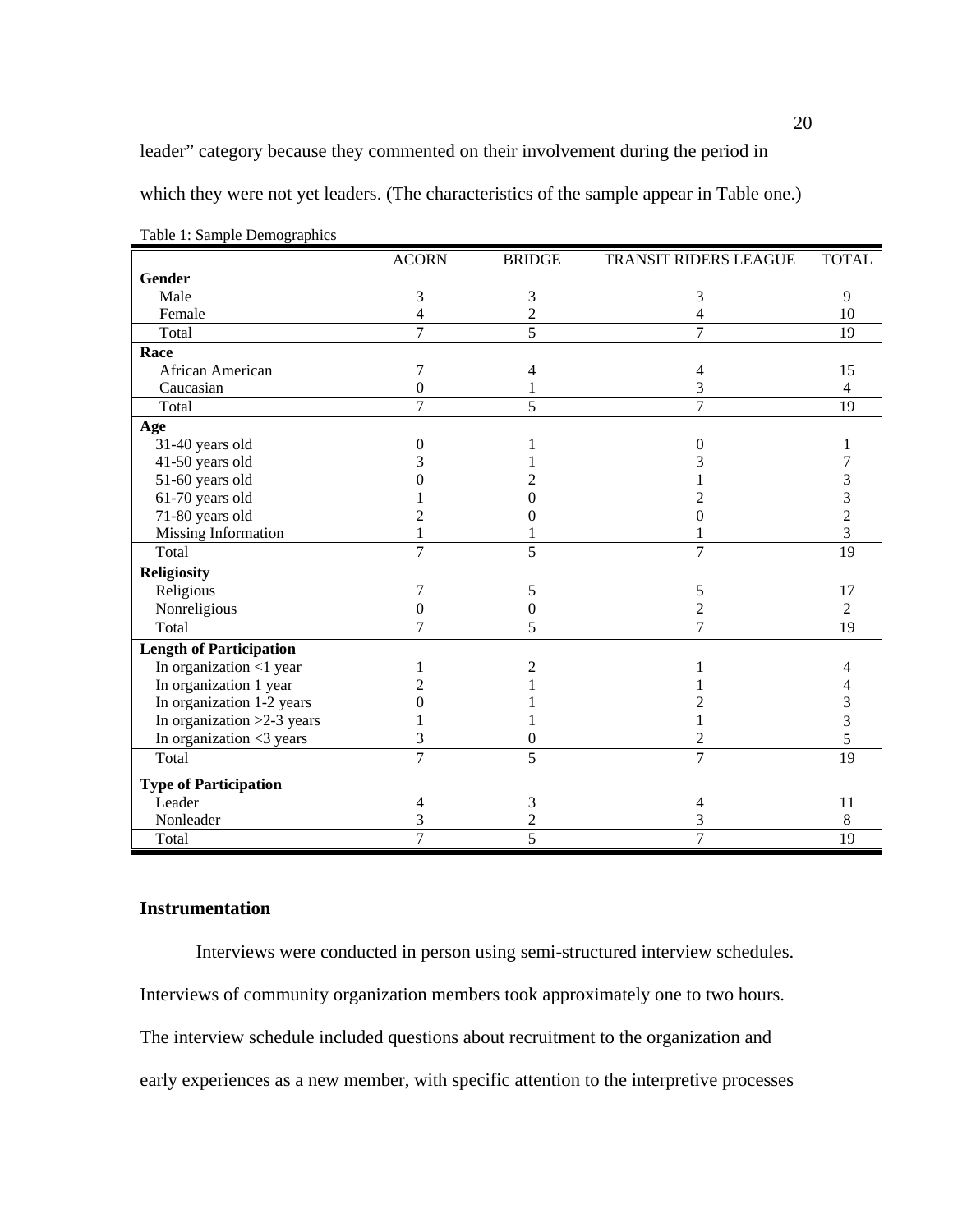that allowed people to feel comfortable identifying with the community organization and its activities. Participants were also asked about what was important to them about their involvement and what was motivating them to continue participating in the organization. (See appendix A for interview schedule.) After each qualitative interview, participants were asked to complete a brief demographic questionnaire. See appendix B for the demographic questionnaire.

 Using a semi-structured interview guide allowed for the line of inquiry to be open-ended, freeing the participants to mention the issues of most significance to them, individually. In this way, qualitative interviews provided the appropriate structure to pursue an understanding of the meaning that individuals construct around their formative experiences in community organizations.

All interviews were recorded using a mini-disc recorder. Directly following each interview, I wrote down all of my impressions of the interview for later reference for data analysis as well as for improving subsequent interviews. (See appendix C.) After completion of the interviews, they were transcribed.

Additionally, confidentiality was assured to all individual research participants. Specifically, a code was assigned to each interview. That code will not be able to be traced back to the individual's name. All research participants signed a consent form to ensure their agreement to the terms of research participation. Appendix D includes a copy of this consent form. Upon completion of the interviews and their transcription, the data analysis process began.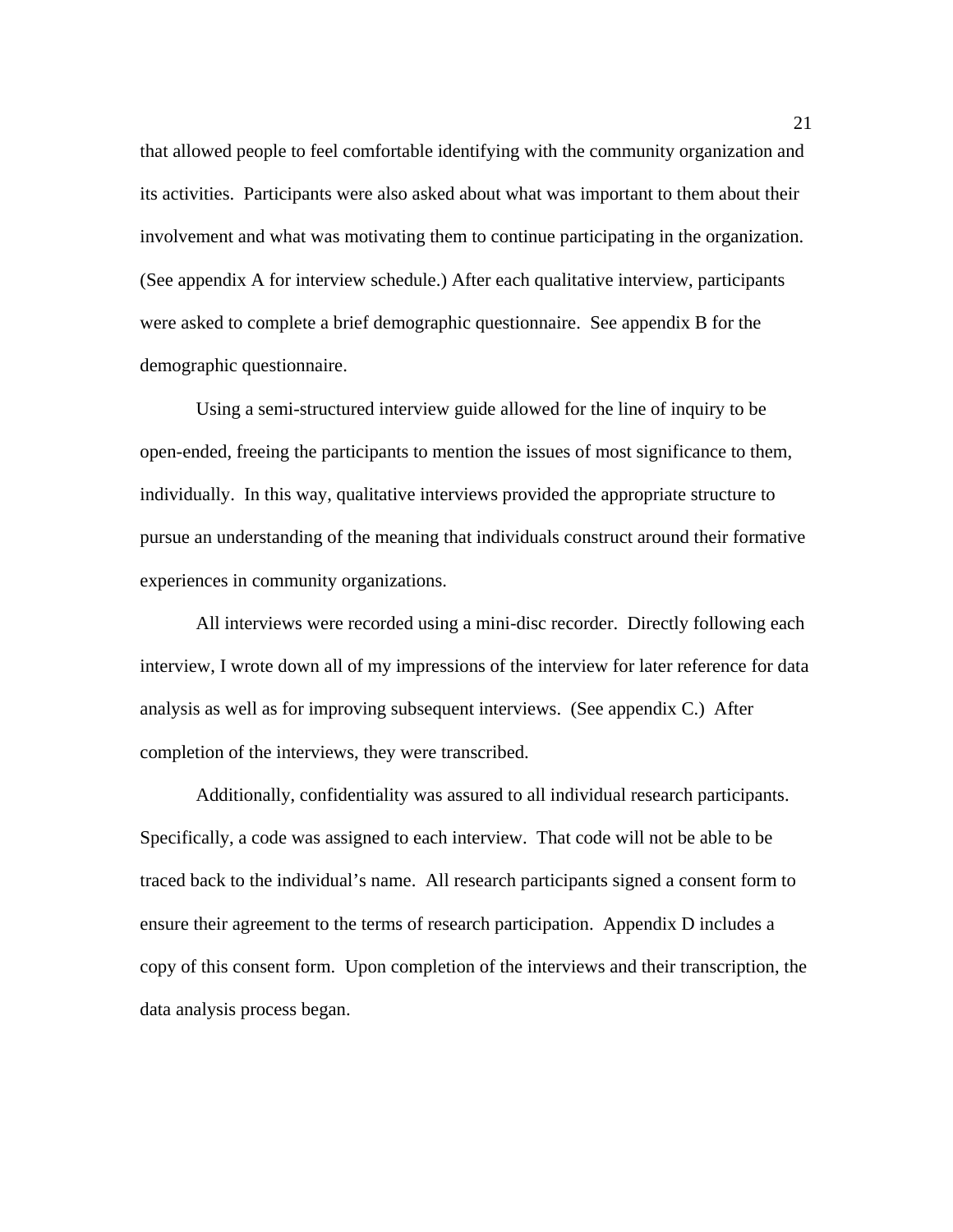#### **Data Analysis**

 In order to analyze the interview data, it was coded based upon the inductive coding technique described in Miles and Huberman (1994:58). The authors describe this technique as follows:

Initial data are collected, written up, and reviewed line by line, typically within a paragraph. Beside or below the paragraph, categories or labels are generated, and a list of them grows. The labels are reviewed and, typically, a slightly more abstract category is attributed to several incidents or observations (Miles and Huberman 1994:58).

In inductive coding, a preliminary coding scheme is considered limiting to the data collection process. Therefore, codes were developed once the interviewing was complete.

To increase the efficiency of data analysis, I used HyperResearch qualitative data analysis software. HyperResearch allowed me to code electronically, making recodes easier and more consistent. The software also provides systematic frequency counts that aid in data analysis by helping to determine the most common responses. Once major codes were delineated, the material was recoded in an effort to collapse categories and distinguish lines of theoretical import. The final code list was then analyzed to extrapolate the major themes of the research findings. These themes comprise the results.

# **Limitations**

One limitation of qualitative research is that it often necessarily engenders small samples. Time constraints and the often-limited accessibility of interviewees created barriers to obtaining a well-balanced and representative sample. The nineteen person sample in this research is inadequate for generalizing to the entire population of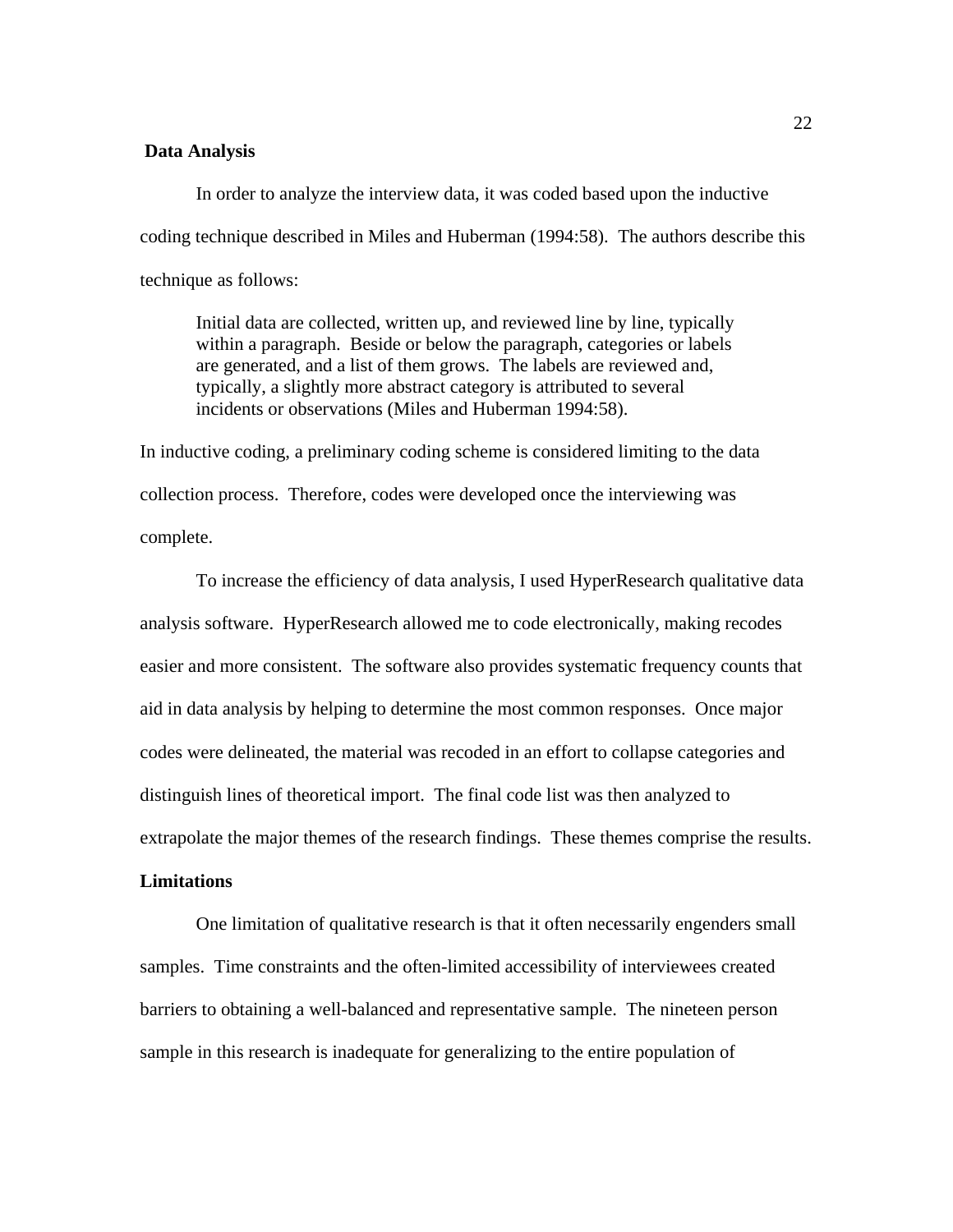community organizing participants in Baltimore. Also, the fact that fourteen interviews are split evenly between two of the organizations in the study whereas five members represent one organization impairs my ability to make generalizable comparisons among groups. Furthermore, time constraints necessitated that the sample be a convenience sample. Interviewees are self-selecting and therefore may have had experiences that are somehow unique from people who would not choose to participate in the study. The sample also does not include people who have left the organizations after the recruitment phase, so the study cannot address issues of failed frame alignment processes and failed retention efforts. Additionally, the sample does not include participation from anyone thirty years old or younger, so the study fails to represent younger perspectives among community-based social movement participants.

In social movement studies, it would be nice to think that research results could be generalized across various kinds of movement activity. However, it is important to note that the data for this study was culled from community-based social movement organizations in Baltimore, Maryland in the spring of 2003. Therefore, results reflect the unique nature of community organizing initiatives in Baltimore, where organizers operate in a traditionally democratic-leaning city, and where organizing is a customary part of most urban communities. Also, being a product of 2003, the results reflect the sociohistorical climate of this time by discussing issues and perceptions that are important to people now, but may have held little importance to Baltimoreans in the past and may hold little importance to the city's residents in the future.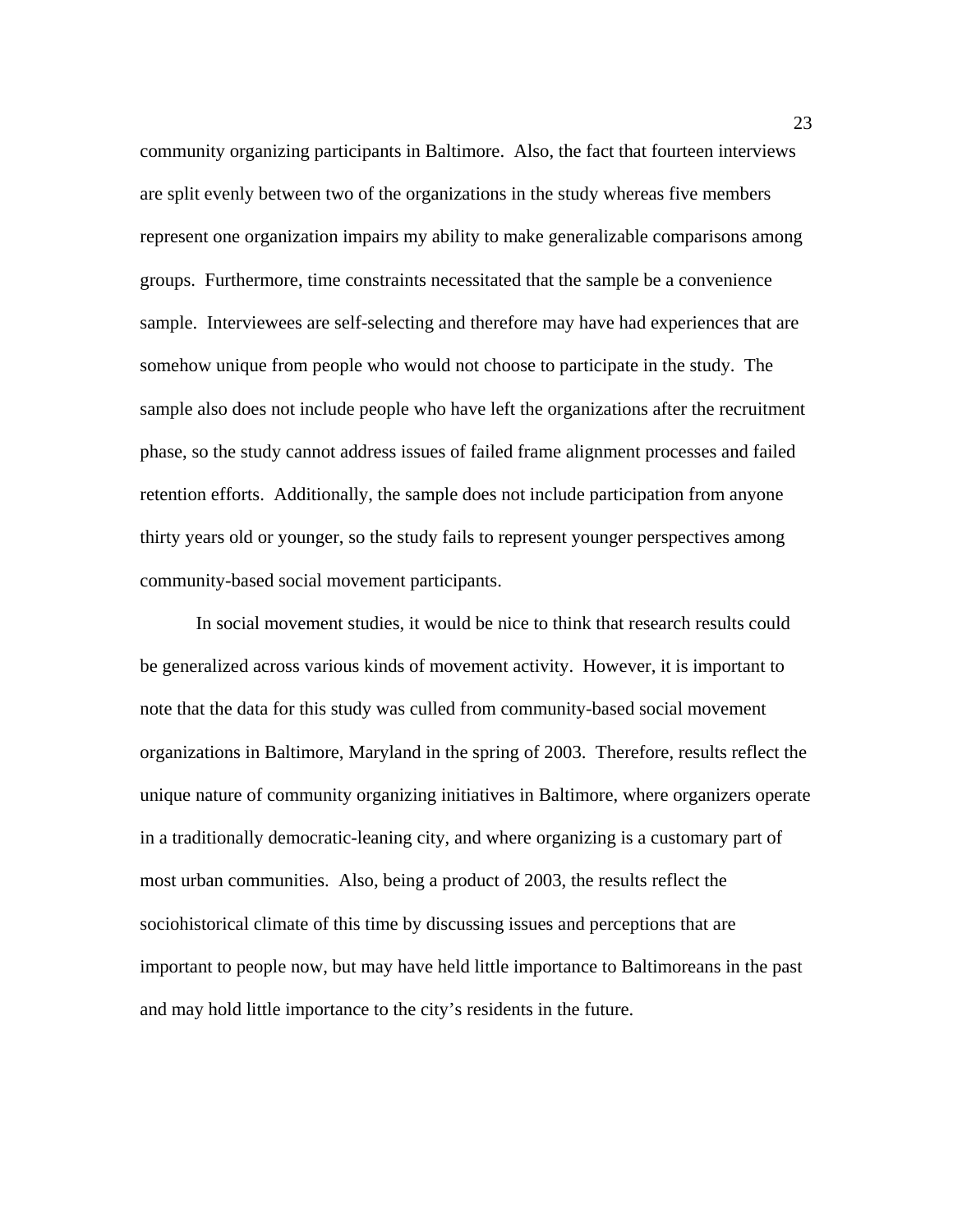One final limitation of the study is that it is not longitudinal, so participants described frame alignment processes to the best of their memories, but their conceptualizations of the processes may have changed over time. Interviewees may have developed different vocabularies of motive to explain why they participate in their organization after having been involved for some length of time. The sample reflects people in various phases of membership, from members of three months to members of four years. It is reasonable to assume that peoples' perceptions of how they got involved may change over time to some degree. Not having longitudinal data makes it impossible to discern what kind of effect time has had on peoples' accounts of their recruitment and early involvement with their organizations.

# **Organizations in the Sample**

 The three organizations in the study share important similarities and represent important differences. The first task is to analyze the organizations. Table two illustrates the basic similarities and differences among the three Baltimore community-based social movements. Additionally, in order to fully understand frame alignment processes among participants in these three groups, it is essential to have an understanding of the frames that the organizations employ. With what frameworks did participants align their ideas, beliefs, and values? What frames did the organizations use to recruit participants, orient them to the organization, and sustain their participation?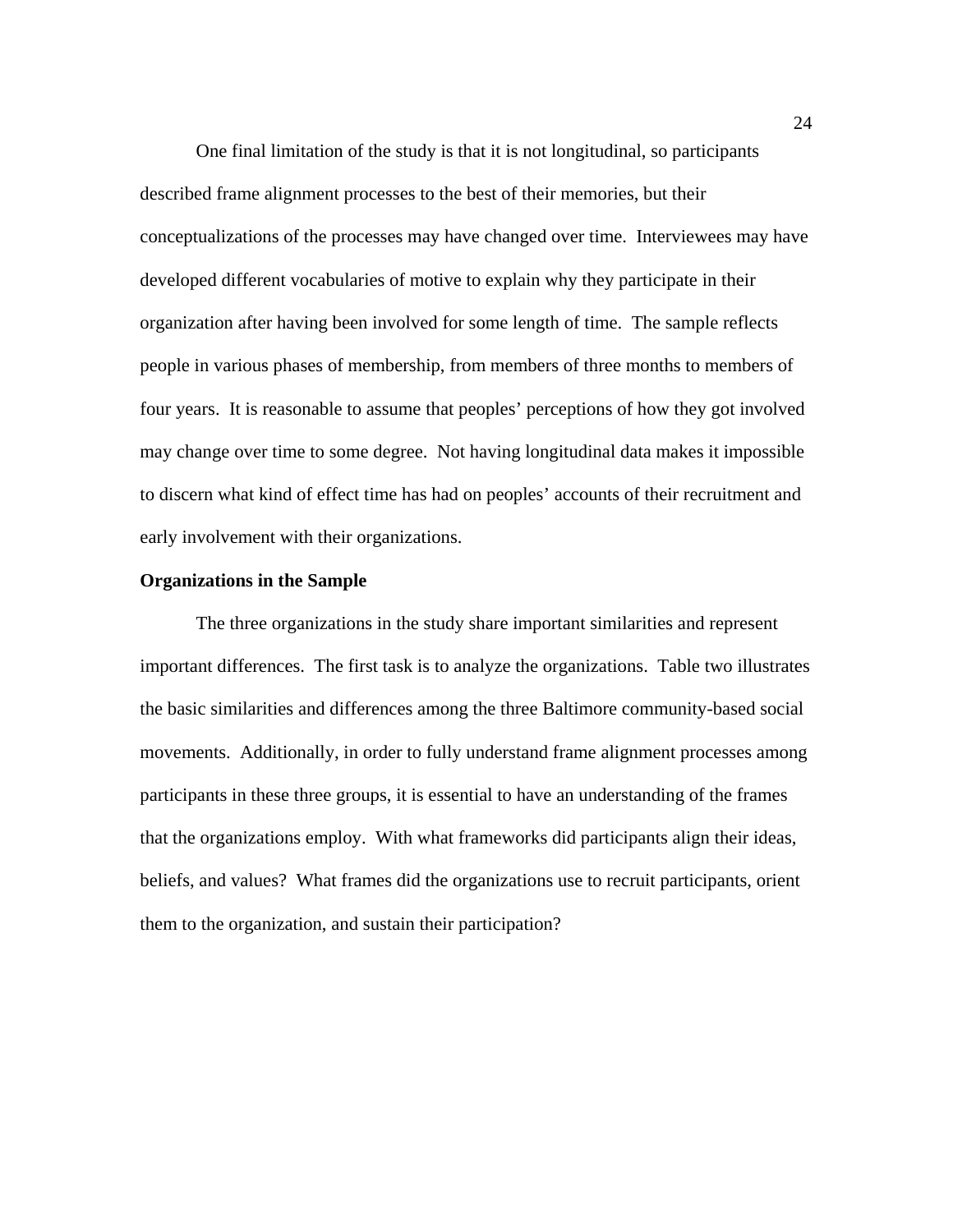| Table 2: Characteristics of Participating Organizations |  |  |
|---------------------------------------------------------|--|--|
|                                                         |  |  |

| <b>CHARACTERISTICS</b>     | <b>ACORN</b>        | <b>BRIDGE</b>        | TRANSIT RIDERS LEAGUE                |
|----------------------------|---------------------|----------------------|--------------------------------------|
| Scope                      | Local chapter of    | Local chapter of     | Local organization; affiliate of     |
|                            | national org        | national org         | larger local organization            |
| <b>Recruitment Methods</b> | Doorknocking,       | One-on-Ones          | Through existing orgs, tabling at    |
|                            | petitioning, face-  |                      | events, recruiting at bus and subway |
|                            | to-face flyering    |                      | stops, recruitment events            |
| <b>Key Tactics</b>         | Demonstrations      | Meetings with people | Consultation with MTA and rallies    |
|                            |                     | of power             | at state capitol                     |
| <b>Issues</b>              | Predatory           | Housing, crime and   | Transit improvements: subway,        |
|                            | lending, trash,     | drugs, education     | MARC train, light rail, and buses    |
|                            | city council        |                      |                                      |
|                            | reform              |                      |                                      |
| Membership                 | Low and             | Baltimore            | Baltimore metropolitan citizens      |
|                            | moderate income     | metropolitan clergy  | from diverse backgrounds; transit    |
|                            | <b>Baltimoreans</b> | leaders and their    | riders                               |
|                            |                     | congregations        |                                      |
| Age                        | Established 1995    | Established 2001     | Established 1999                     |
| Staff                      | Staff of            | Two paid organizers  | One paid organizer and one paid      |
|                            | approximately       |                      | youth organizer                      |
|                            | 15 local            |                      |                                      |
|                            | organizers          |                      |                                      |

# *ACORN*

ACORN is a national organization which describes itself as "the nation's largest community organization of low and moderate-income families, with over 150,000 member families organized into 700 neighborhood chapters in 51 cities across the country" (ACORN.org 2004). The Baltimore branch of ACORN has been in existence since 1995. Since that time, neighborhood residents have fought elected officials, landlords, and corporations over the following issues: trash, rats, delinquent landlords and housing code violations, predatory lending and racial discrimination in lending practices, the closing of nine Baltimore City schools, Baltimore city library branch closures, and lead paint and lead water. Recently, Baltimore ACORN members won a crucial victory with an issue called Question P, wherein ACORN managed to get their proposal for Baltimore city council restructuring onto the ballot and garnered a majority vote. At the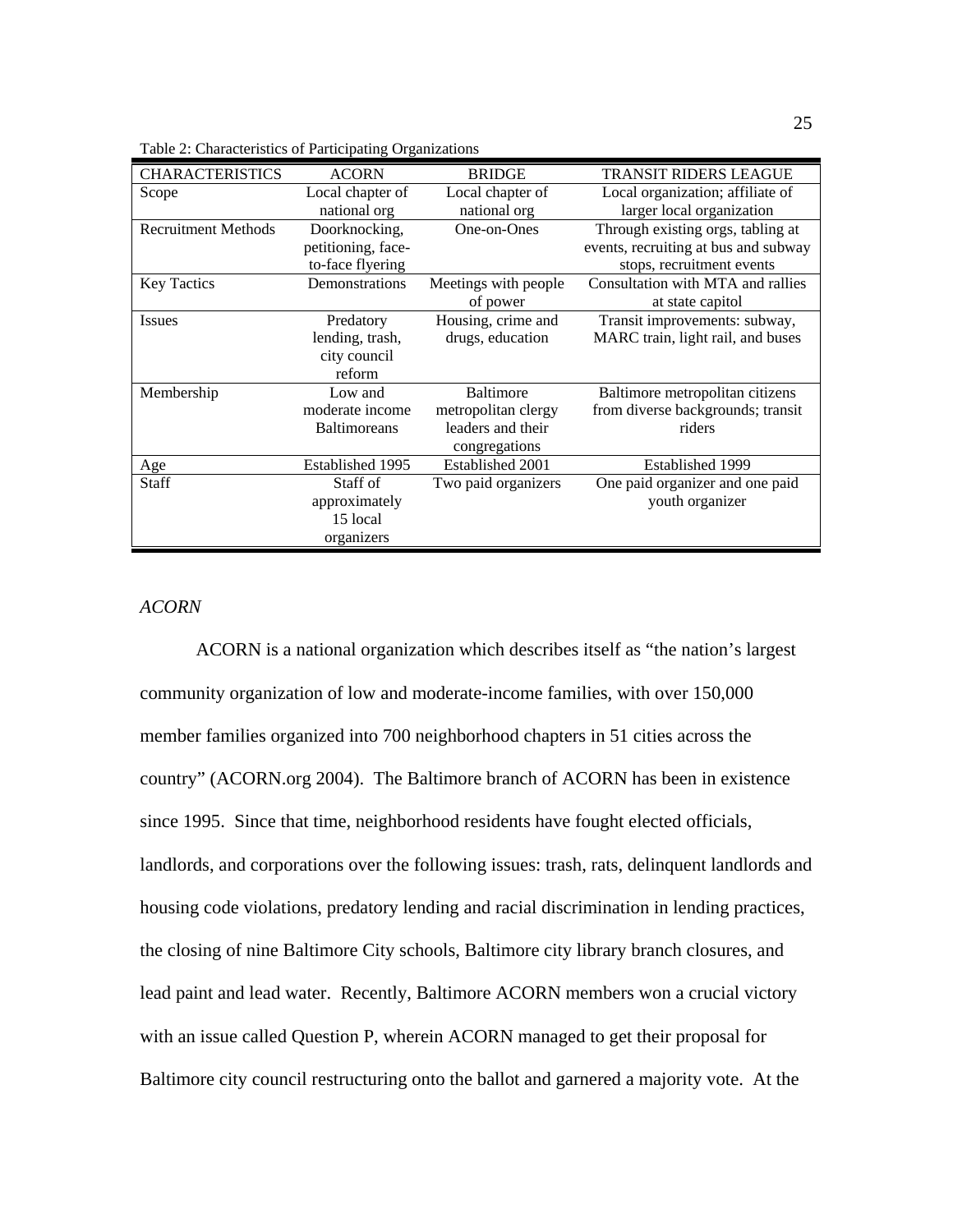date of this writing, Baltimore City restructured the city council and elected its first round of single-member district council people.

 ACORN members are recruited almost exclusively through doorknocking, a recruitment method upon which ACORN prides itself. Organizers go door to door in low to moderate income neighborhoods telling people about the organization and asking them to become involved. Members pay monthly dues of \$10.00 at a minimum. The Baltimore chapter of ACORN reports that over 3,000 families are members.

 The structure of ACORN is, at its most local level, a web of individual neighborhood-level organizations within Baltimore City. There is also a Baltimore City board, and a national board. (See Table three.) Additionally, a staff of about fifteen paid organizers keeps recruitment efforts ongoing in the Baltimore office.

|  |  |  |  | Figure 3: ACORN's National Mobilizing Structure <sup>a</sup> |  |
|--|--|--|--|--------------------------------------------------------------|--|
|--|--|--|--|--------------------------------------------------------------|--|

| National Association Board  |
|-----------------------------|
| Statewide Board             |
| Citywide Board              |
| <b>Organizing Committee</b> |
| Neighborhood Chapter        |

ªadopted from Delgado 1986 and ACORN.org 2002

 Once neighborhood residents join ACORN, few formal mechanisms exist to educate them about the organization's culture and image. Among the methods of formal education are national leadership training sessions held annually for all ACORN chapters. Members also gain leadership experience by chairing meetings and serving on committees. But much about ACORN's culture seems to be transmitted informally through neighborhood level meetings, interactions with fellow ACORN members, and participation in rallies and protests. The most distinctive element of ACORN's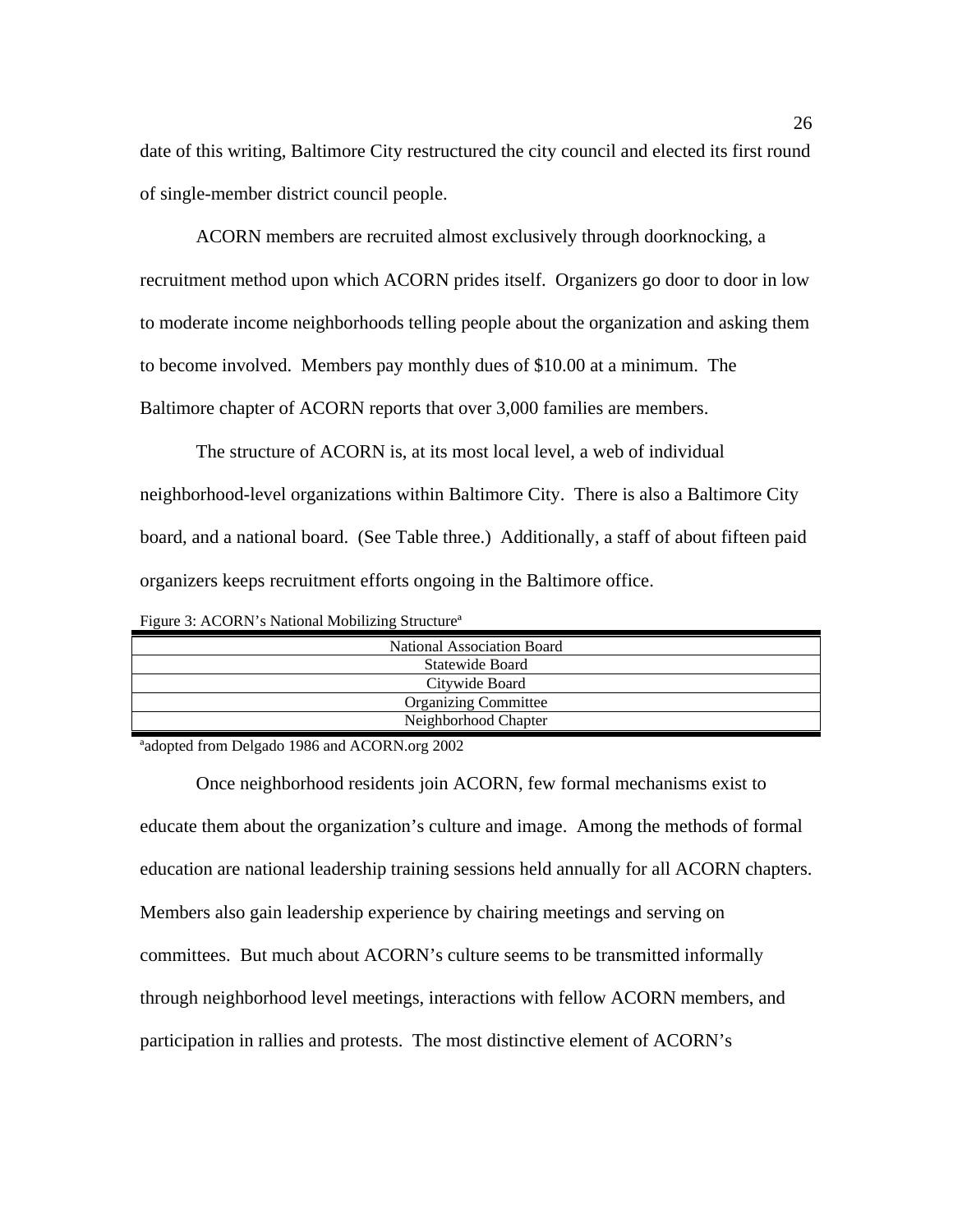organizational culture is that it emphasizes political democracy for low and moderate income people, meaning that low and moderate income people should have access to equal resources, an equal voice in local and national politics, and should also govern the organization at all levels. This is formally proclaimed in organizational materials and also implemented in neighborhood meetings where healthy dialogue and disagreement are encouraged among members.

#### *BRIDGE*

Compared to the other two organizations in the study, BRIDGE is a relatively new organization in Baltimore. BRIDGE is an affiliate of the Gamaliel Foundation, a national community organizing institute which has been working to provide resources to faith-based organizing since 1986. Its stated mission is "to be a powerful network of grassroots, interfaith, interracial, multi-issue organization working together to create a more just and more democratic society" (Gamaliel.org 2004). BRIDGE is an initiative that was organized in 2000 and formally came into existence in 2001. All of the interviews in the study occurred prior to the organization's first large action, a critical period for both the burgeoning organization's growth and for the new members to get a sense of their experiences as participants.

 BRIDGE's mission statement reads, "The ultimate objective is to reverse regional and state policies that create, promote, or perpetuate social, racial, and economic inequalities. BRIDGE will span the gulf between the region's marginalized people and places and the region's structures of social and economic opportunity" (BRIDGE fact sheet 2003). BRIDGE organizes by first recruiting church leaders like pastors and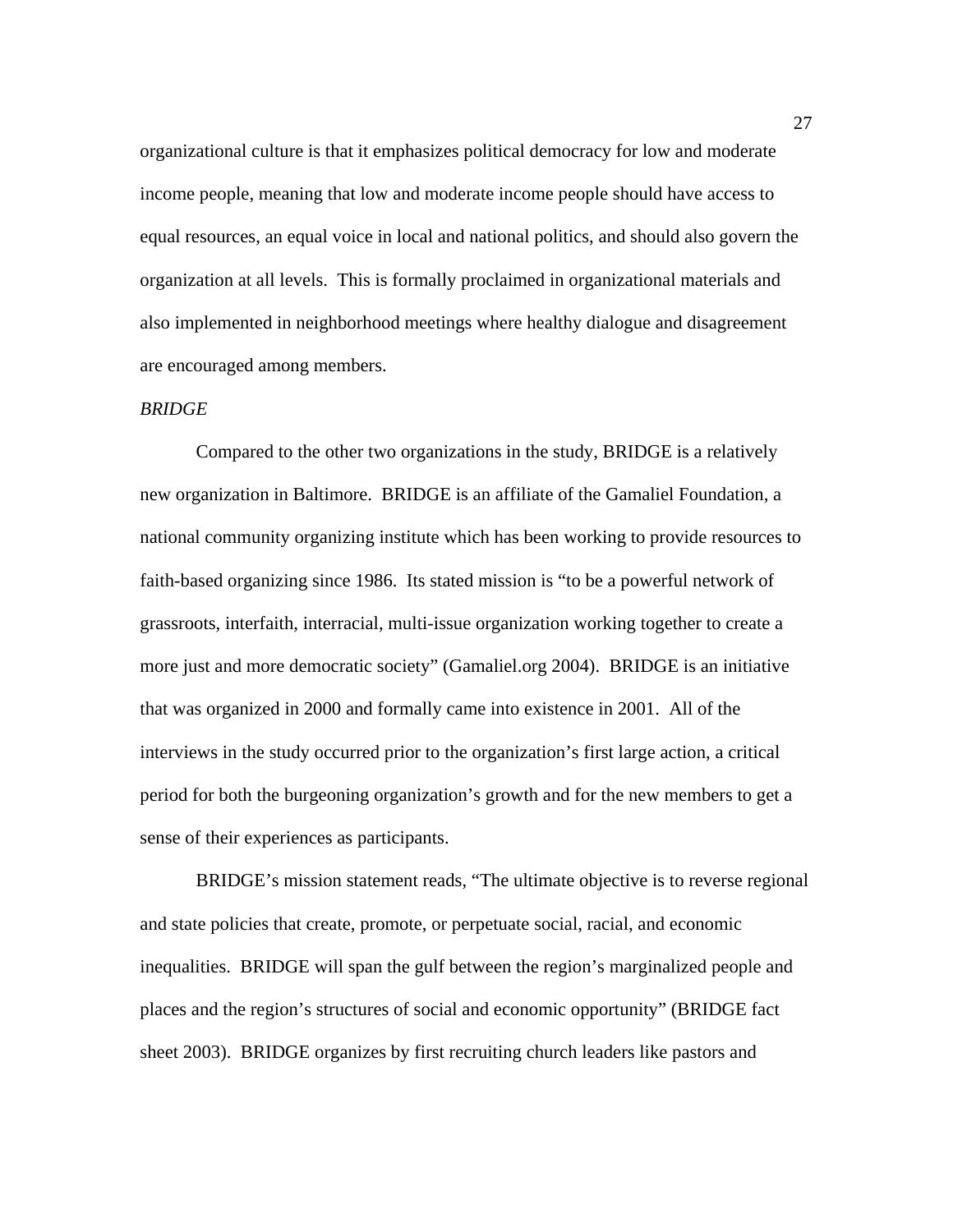reverends. Once the church leaders are committed to working with BRIDGE, they recruit their congregation members to join. Membership requires dues from the member congregations, which pay one percent of their operating budgets minus any school budgets. BRIDGE reports a current membership of 30 member congregations.

BRIDGE selected three issues through a democratic process involving all of its members. The three issues that were first selected are housing, crime and drugs, and education. At the time of this writing, BRIDGE had just begun formulating a strategy to tackle these issues. BRIDGE is also distinct from many traditional community organizing efforts in that it takes a regional approach to organizing. Therefore, many members of BRIDGE are residents of the counties that surround Baltimore City. BRIDGE has two main staff members, both organizers. In addition, BRIDGE members serve on steering committees and issue committees.

BRIDGE offers members a weeklong national level training, which is their primary tool for teaching members about the Gamaliel Foundation's philosophies and strategies. Additionally, many local Baltimore BRIDGE meetings entail visiting speakers from other Gamaliel affiliates presenting the lessons learned in other cities. Like the other organizations, members may also learn about the organizational culture of BRIDGE through meetings, interactions with members, and through larger events. One such event of note was BRIDGE's March 2003 Issue Convention, where the organized members met and finished the process of choosing issues.

One unique characteristic of BRIDGE's organizational culture is what study participants came to describe as a "culture of accountability." BRIDGE members learn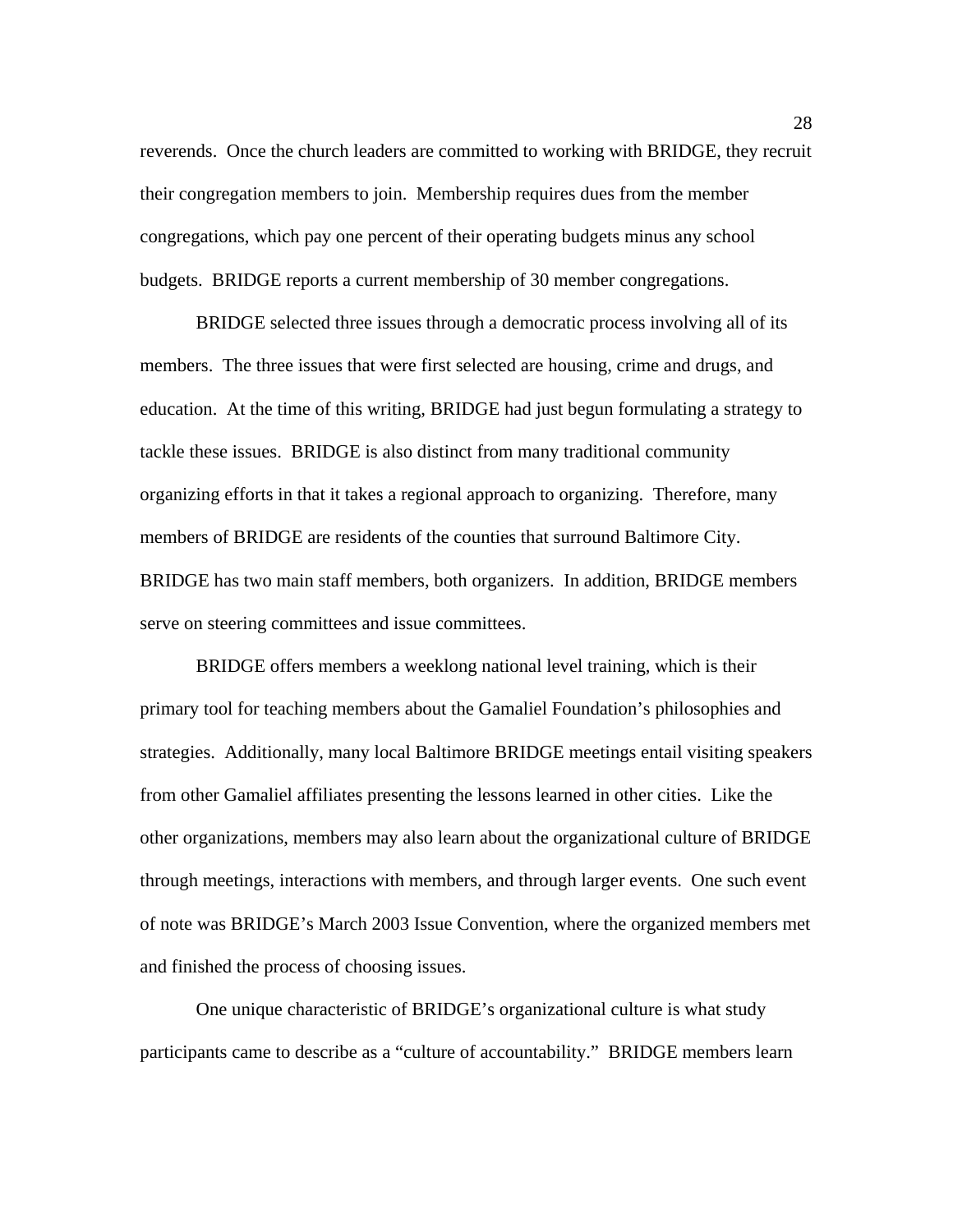that they will be held accountable for turning out the numbers that they say they can turn out to meetings and to major events. Oftentimes at BRIDGE meetings, members are asked to report the number of people they said they would bring along and the number that they actually recruited. Members who meet their own standard are congratulated whereas members who fail to meet their standard are made to understand that it is very important to live up to your word within the organization. The third organization in the study is the Transit Riders League.

#### *Transit Riders League of Metropolitan Baltimore*

 The Transit Riders League is unique to this study for several reasons. First, unlike the other organizations, The Transit Riders League is not affiliated with a national organization. Instead, The Transit Riders League is an outgrowth of a Baltimore organization called the Citizens' Planning and Housing Association (CPHA.) CPHA was established in 1941 to help create "a well-planned Baltimore region with equity among jurisdictions, where citizens respect diversity and have access to responsive government and quality housing in vibrant neighborhoods" (CPHAbaltimore.org 2004). Today, CPHA tackles several community issues including affordable housing, sprawl control, drug treatment, trash, crime, and transportation advocacy. The Transit Riders League was begun in 1999 when CPHA's Transportation Board affirmed that a people's lobbying organization would be necessary to push for change in the transportation system. The Transit Riders League is also unique to the study because rather than being a multi-issue organization, The Transit Riders League organizes exclusively around issues with the Baltimore metropolitan area's transit systems, including buses, light rail, subway, and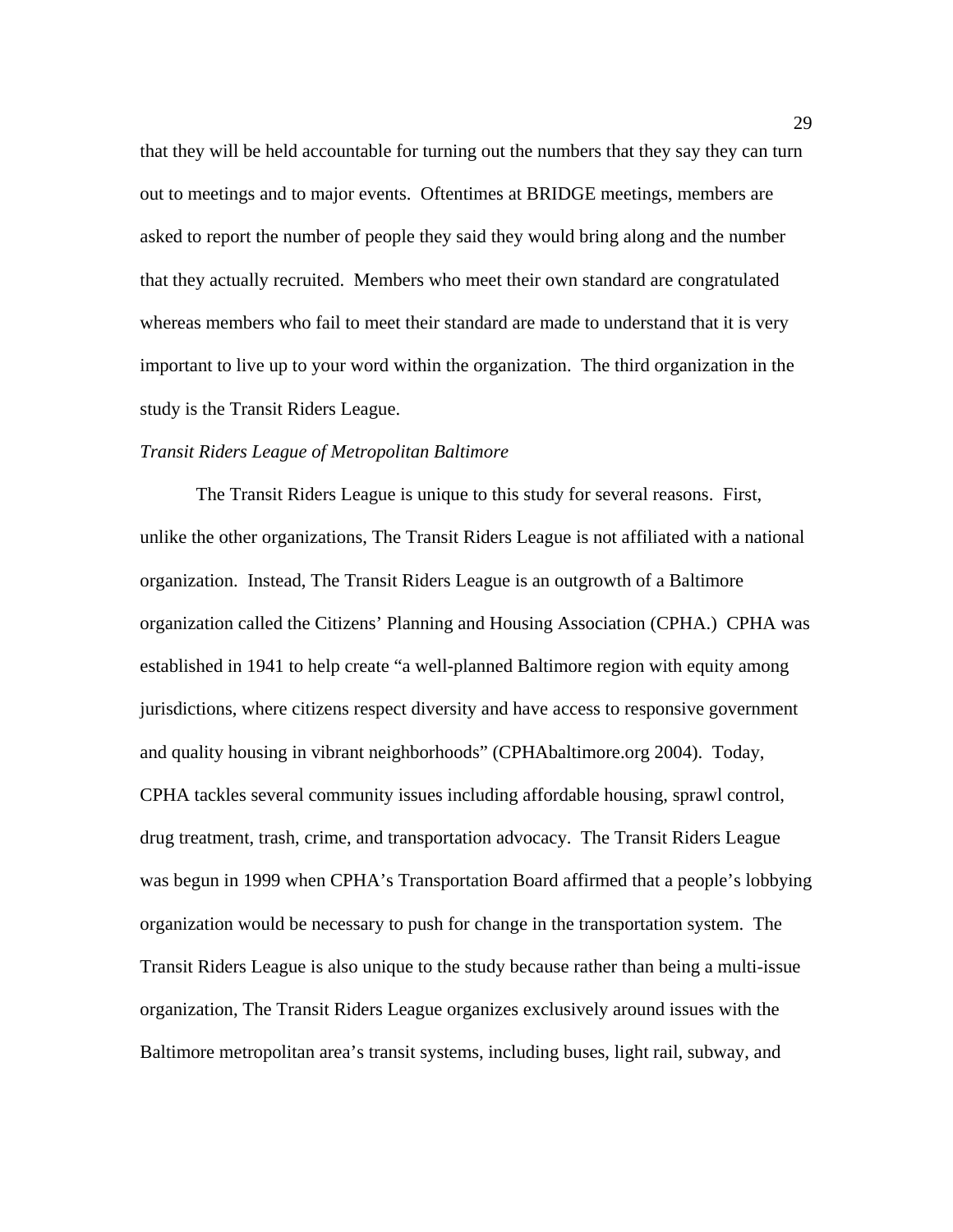MARC train. The most galvanizing issues thus far have been raises in fares and cuts in services. One of The Transit Riders League's largest victories was pushing for the subways to provide service on Sundays.

 In terms of staff, a lead organizer and a youth organizer assist The Transit Riders League. The organizers have, in turn, facilitated the establishment of a leadership structure and committee structure within the organization. At the time of this writing, the Transit Riders League had two volunteer co-chairs, a steering committee, an outreach committee, a driver relations committee, a bus service committee, and a MARC train committee.

Issues are formed by open discussion of the membership about their personal negative experiences on transit and recent policy changes in transit systems. The Transit Riders League tends to work primarily in collaboration with Baltimore's Metropolitan Transit Administration, acting in an advisory role and facilitating compromises between bus drivers and administration. Most of the group's usage of confrontational tactics involves rallies at the state legislature where they lobby the government for additional transit funding.

 The Transit Riders League employs a host of methods to recruit new members. The group's outreach committee approaches citizens at bus stops and subway stops to invite them to get involved. The group also sets up booths at city fairs and large city events in order to attract new members. They also hold their own recruitment events, like "Free Dinner and a Movie" nights. Additionally, CPHA's relationships with a vast network of community organizations often allows staff members to steer interested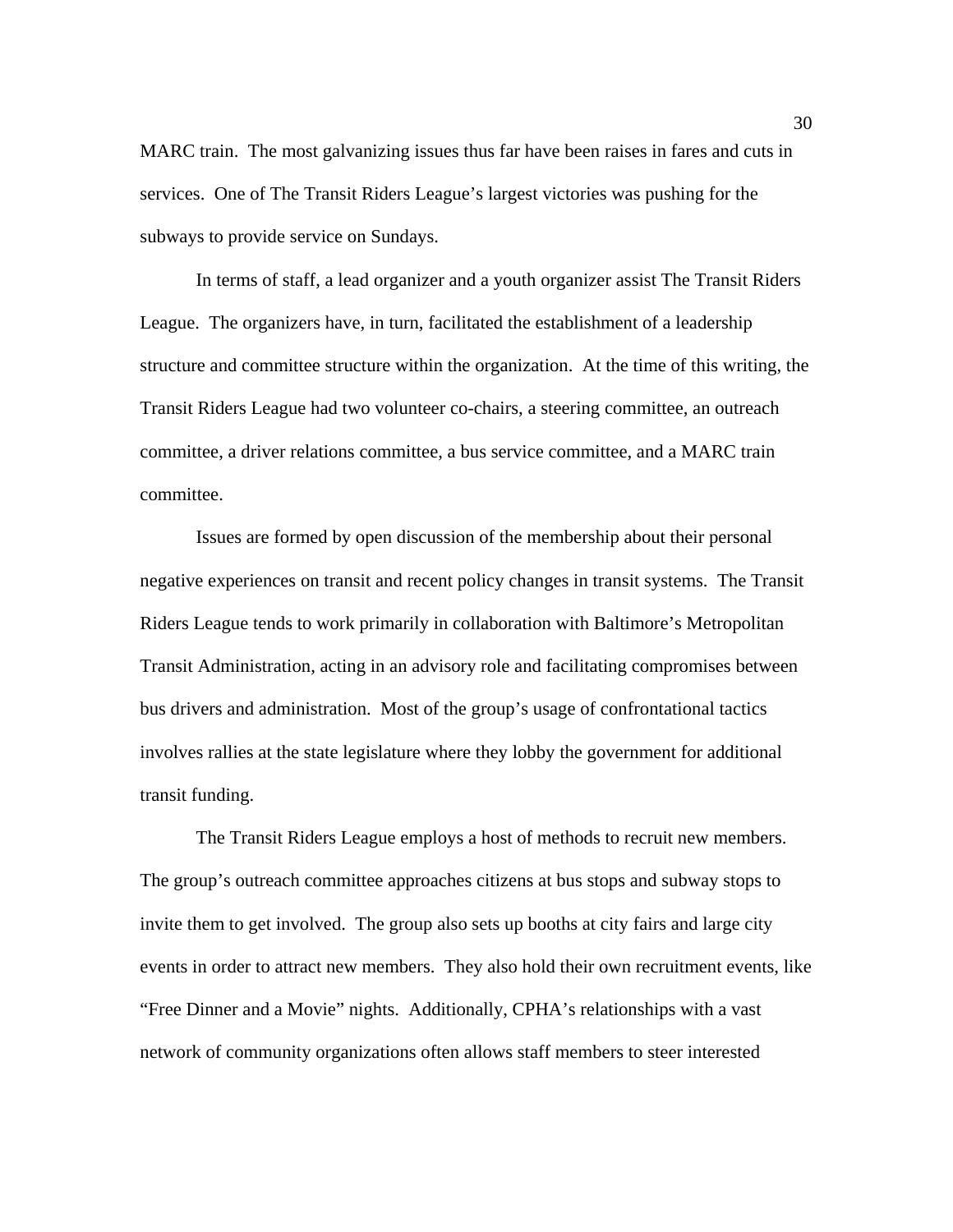community leaders from across the city toward involvement in the Transit Riders League. And some members of The Transit Riders League report that they were referred to the organization through their involvement in other transit related organizations, like the MTA Citizens Advisory Council.

 Once someone becomes a member of the Transit Riders League, the bulk of their orientation into the organization seems to take place informally at meetings. Transit Riders League meetings often entail training sessions, but these trainings seem to emphasize raw skill building, such as learning to speak to congress people, far more than organizational philosophy. Additionally, most of the preparation for rallies occurs during meetings whereupon the slogans and chants are practiced and meeting attendees discuss the rally agenda.

The predominant aspect of The Transit Riders League culture seems to be a melding of diverse backgrounds and interests into the unifying goal for improved transit systems in Baltimore. Although a quick scan of the membership reveals tremendous diversity in terms of the kinds of transit that people use, their immediate goals, and the array of Baltimore neighborhoods from which members hail, the organization manages to coalesce around an acknowledgement that transit systems need to improve. The organization accomplishes this by sharing common frames. Frame analysis constitutes a major part of this study's results; a summary of the three organizations' predominant frames follows. The organization's membership consists of approximately 1000 members with an active core of about 30 members.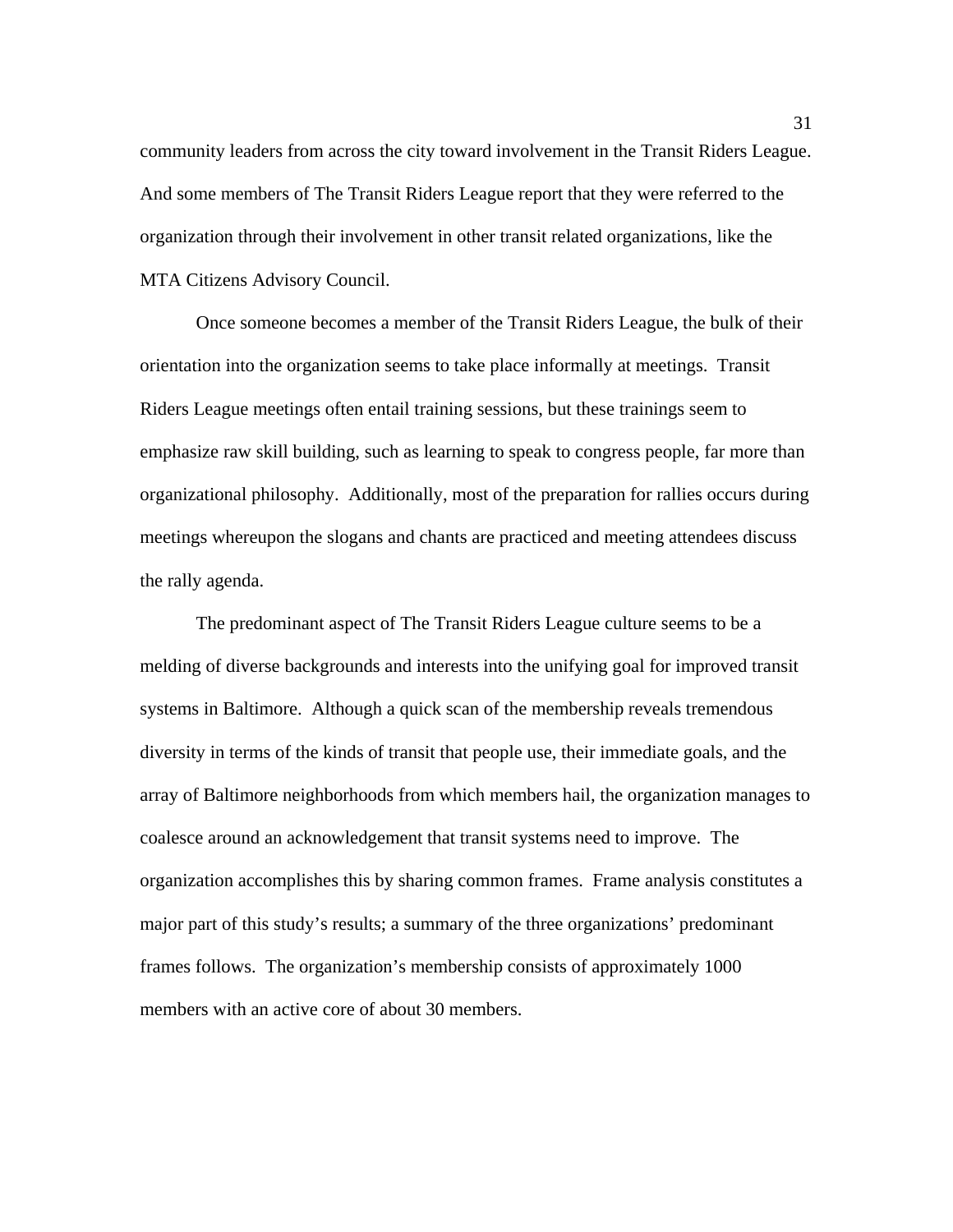### **RESULTS**

Certainly no formula for ideal social movement initiation and retention emerged from the nineteen interviews. But what did emerge from the interviews is an idea of what encourages members and motivates them to continue in community-based social movement organizations as well as what hinders them from continuing. The results, in essence, comprise a constellation of experiences that propelled participants' involvement to varying degrees.

 I proceed through the results by first analyzing the frames that the three organizations in the sample use to communicate their messages. Second, I examine the kinds of experiences that prime an individual for community activism and the organization's recruitment methods. Third, I analyze the frames that people employ to talk about the purposes of their organizations. Fourth, I recount peoples' experiences in early participation with the groups and the most common descriptions of what is important for retaining members. Finally, I analyze the barriers that restricted participation and what kinds of hesitation people reported feeling about getting more involved in their social movement organizations with an emphasis on whether confrontational tactics inspired hesitation.

Additionally, most of the study participants have stayed in their organizations while other members have come and gone. Many interviewees provided insight about why they believe these other people don't stay in their organization for the long haul. A quick review of this data provides some anecdotal evidence about the causes of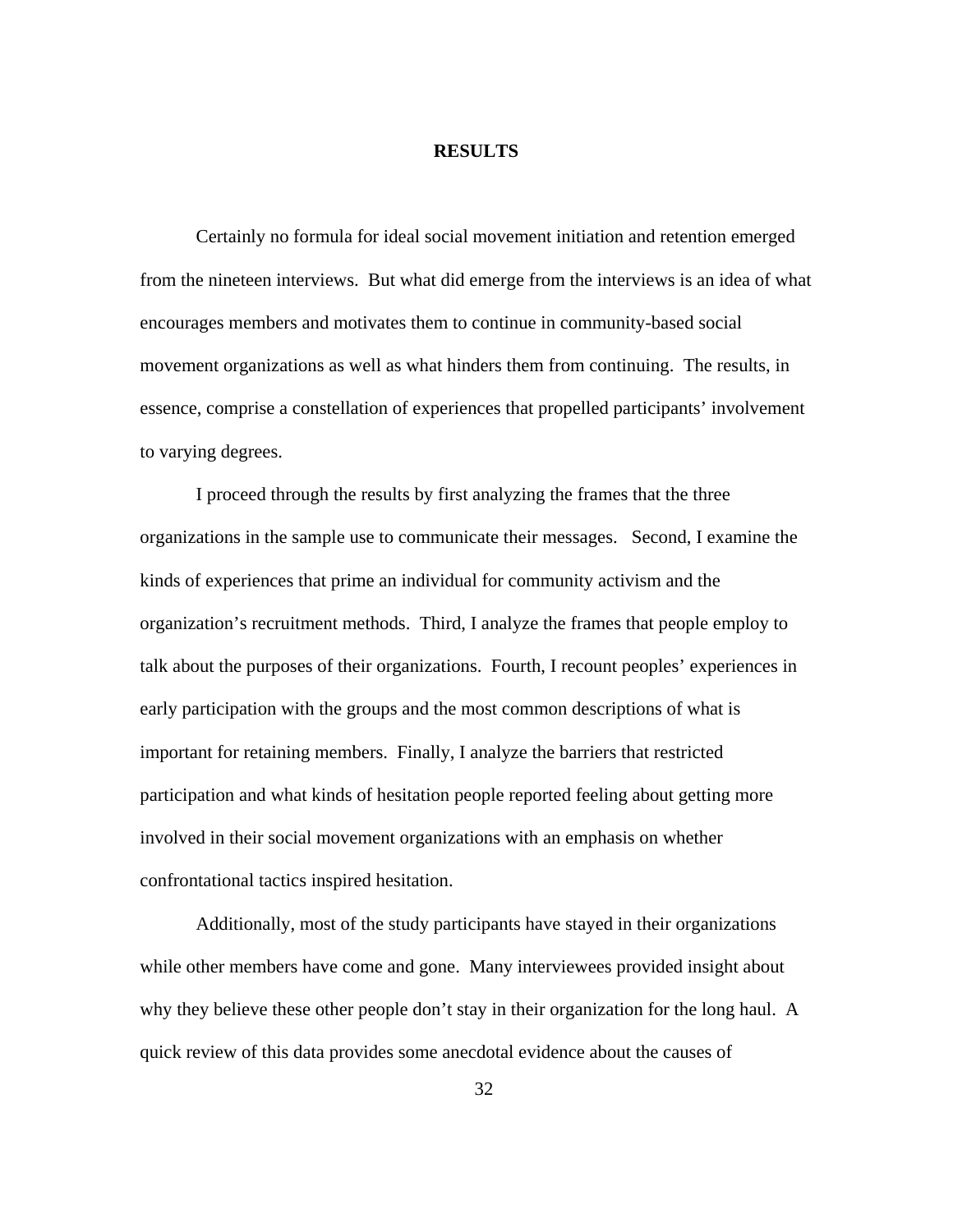organizational attrition. The story begins, however, with the messages that the organizations communicate.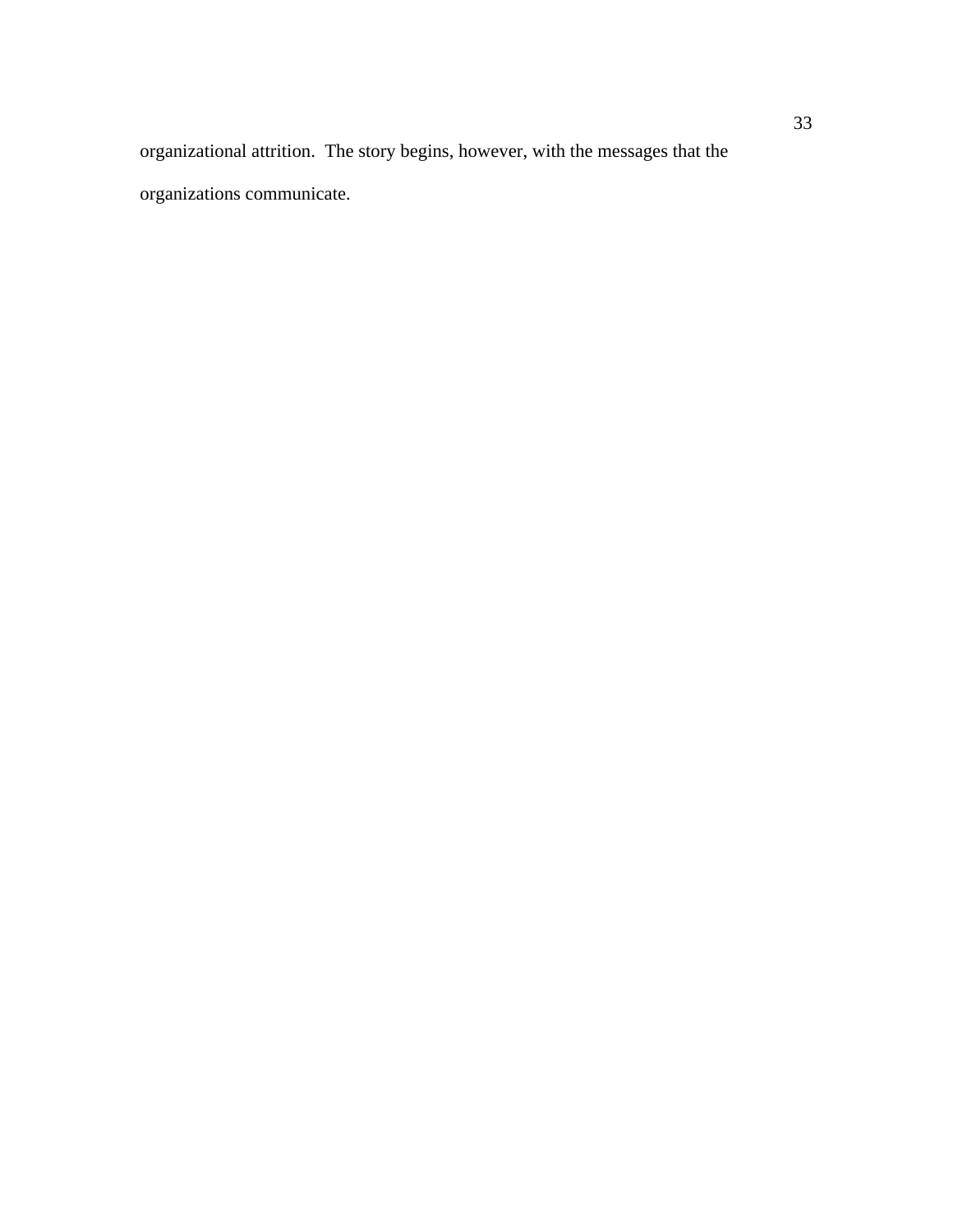#### **Frame Analysis of the Sample Organizations**

 Each of the three organizations in the sample portrays itself quite differently from the others. Mission statements and organizational descriptions reveal real distinctions among the groups in terms of how they would like to be perceived by the public, by opponents, and by potential adherents. The messages that the groups convey about "who we are" are frames that new members are encouraged to adopt. The following section analyzes each organization with respect to identity framing, diagnostic framing, and prognostic framing, that is, how they define who they are, what the issues are, and what should be done about them. The first organization to be analyzed is ACORN.

## **Association of Communities Organized for Reform Now**

 Two frames dominate ACORN's identity. The first frame that ACORN employs repeatedly is that social change should come from the bottom up. The organization's newspaper boldly proclaims, "The People Shall Rule!" ACORN promotes the improvement of conditions for low to moderate income people through organizational democracy. Their website touts the fact that their structure mandates that average citizens govern the organization and that the organization is 80 percent financially selfsustaining through membership dues and membership fundraising.

 The second most dominant frame in ACORN's identity is that the group is confrontational. The website states that ACORN is "a direct action organization" that confronts decision-makers face to face. The value of cultivating an identity that emphasizes confrontation is that it has built ACORN a reputation as a major player in the

34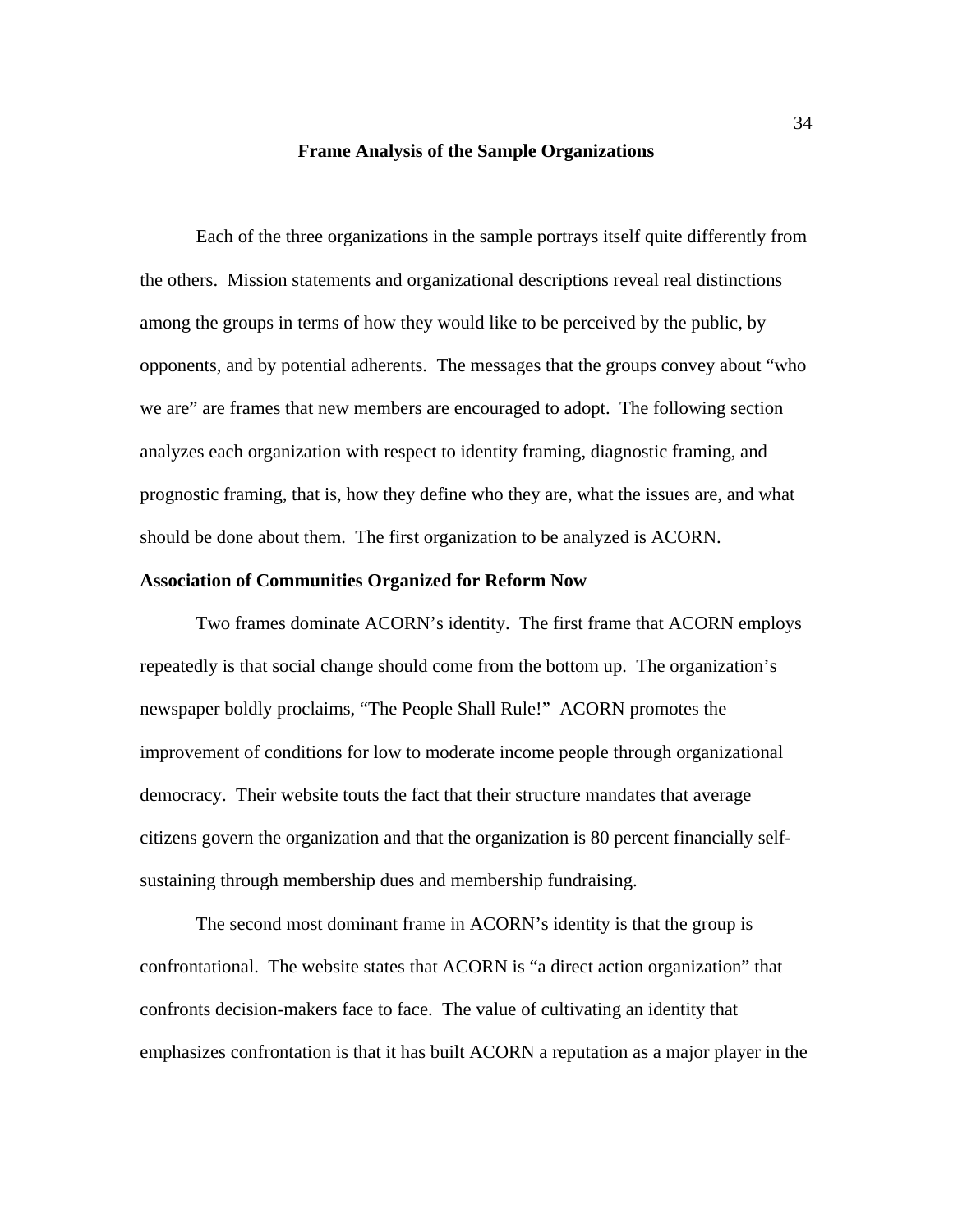Baltimore political environment. State Senator Ralph M. Hughes told *The Baltimore Sun*:

Their tactics sometimes I disagree with. They're quite confrontational sometimes. Sometimes I think they might be too aggressive…(But) I do think they're a good group and *will have to be reckoned with* (quoted in Vozzella 2002, emphasis added.)

ACORN promotes the idea that you sometimes have to make some noise to get some action.

 ACORN frames all the issues it undertakes, be it trash or predatory lending, as an injustice. Doing so allows ACORN to vilify opponents and polarize the issues. For example, when ACORN organizers called residents of low-income neighborhoods to get them involved in the lead water issue in Baltimore, a common question to residents was: "You don't think the city would let this happen in [a wealthy Baltimore neighborhood], would it?" ACORN frames issues as a matter of inequality and injustice and is always certain to pinpoint the blame on a specific party. BRIDGE's frames are very different.

# **Baltimore Regional Initiative Developing Genuine Equality**

 Most of BRIDGE's frames are a direct result of being an affiliate of the Gamaliel Foundation. Three features of the Gamaliel Foundation heavily influence BRIDGE's frames. The first influence is the foundation's religious imagery. According to the Gamaliel Foundation's website, the foundation "…intends to be a powerful network of grassroots, interfaith, interracial, multi-issue organizations working together to create a more just and more democratic society." The name Gamaliel comes from a biblical verse that describes the power of doing God's work rather than man's work. This religious tone permeates all of BRIDGE's organizing and framing. For example, in May 2002, the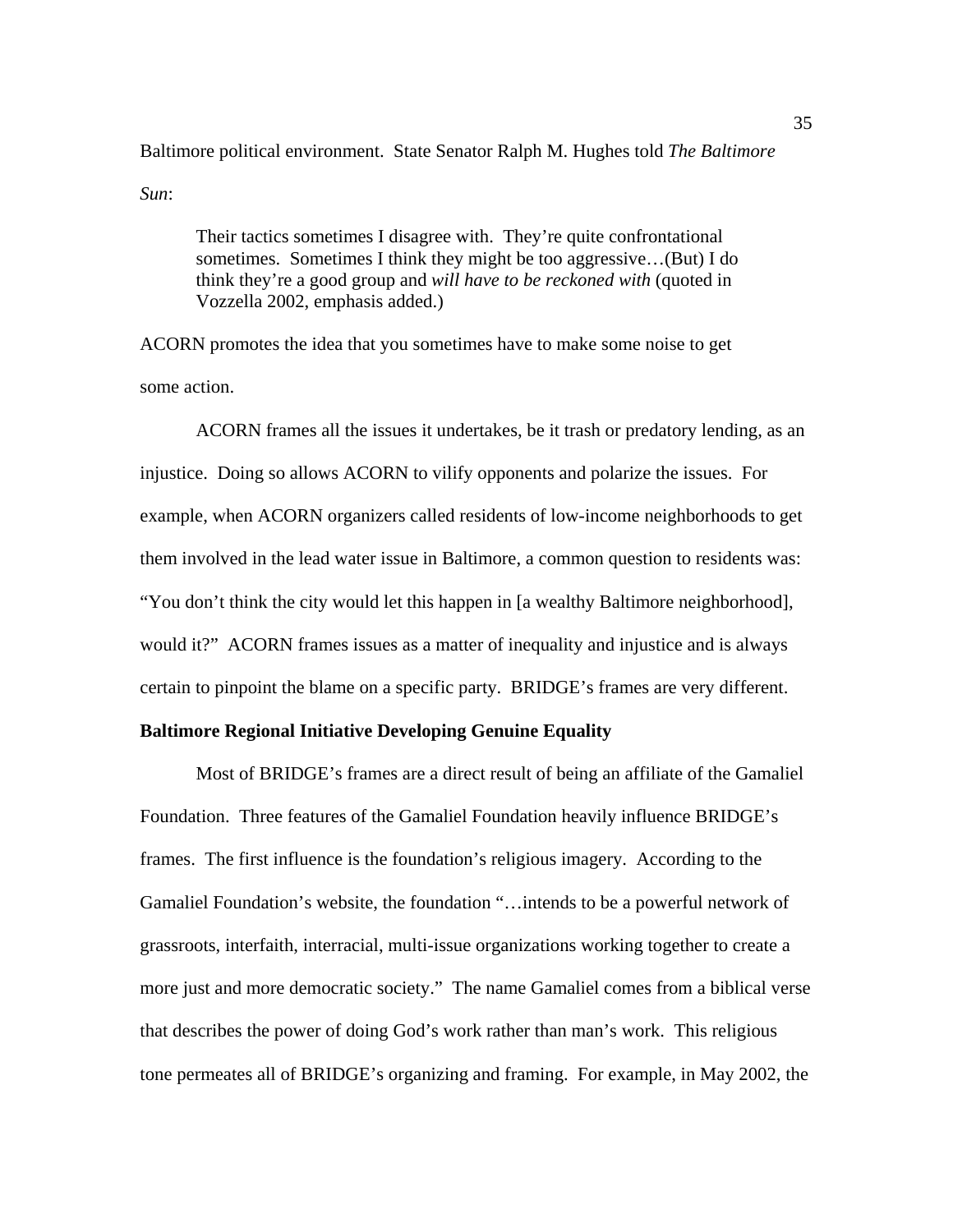group came together for a covenanting event to affirm members' commitments to making change through the organization. What may have been considered a regular business meeting by another organization in this case was termed a Covenanting Service by BRIDGE and involved a pledge, which began:

We are people of faith gathered from [Baltimore and surrounding counties] to covenant one another to make BRIDGE a powerful organization that creates change in a mighty way in this region. We will hold each other accountable to do God's will and to build a bridge that crosses the gulf which divides us by race, class and jurisdiction.

The second characteristic of the organization is its interest in finding regional solutions to problems that beset urban and first ring suburban communities. The Gamaliel Foundation and BRIDGE are heavily influenced by academic writings that assert that regional solutions are the best possibility for metropolitan improvements. Therefore, all BRIDGE issues are framed as regional problems that require the unification of people of faith from the entire Baltimore region.

The third characteristic is the organization's emphasis on accountability within the group. BRIDGE leaders ask members to be held accountable for performing the organizational tasks to which they agree. If members do not follow through with their obligations, they are asked about their failure to do so at meetings. Internal accountability is a major component of the organization's mobilization process.

In determining what the issues are that should be addressed by the region and what should be done about those issues, BRIDGE is reluctant to communicate any certainties. Instead, the organization advocates investment in a preset process by which issues are selected by all of the organization's membership at one time and by which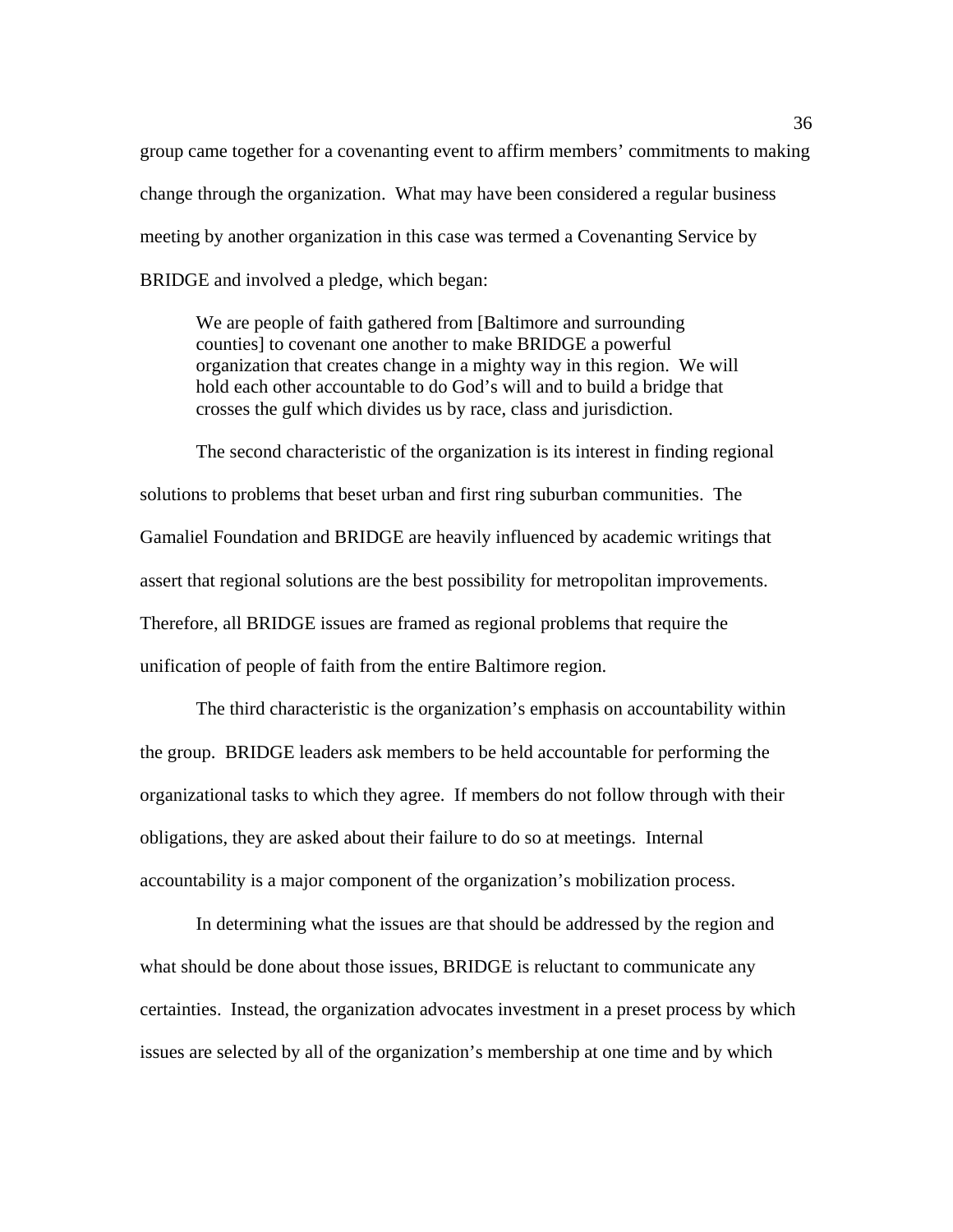courses of action are determined. At the time of the study, the group had just chosen three issues to tackle but had not yet decided on a course of action for those issues aside from creating working groups and speaking with officials and other power brokers about the possibilities for change. Procedural details were the most commonly communicated ideas about what should be done about the issues. The Transit Riders League, on the other hand, synthesizes a variety of frames and tactics.

# **Transit Riders League**

The Transit Riders League is unique from the other organizations in the sample in that it is a single-issue organization. The organization's mission statement clearly explains that the League "is dedicated to improving public transit in the Baltimore region through informed citizen action." It continues:

We demand equity and justice in transportation policy and funding; we demand a public transportation system that serves the needs of all people; and we demand full access to and involvement in decisions affecting users of public transit.

The organization employs a mélange of frames to advocate for better transit. Evident in the mission statement is an injustice frame that treats transit inadequacies as an issue of unequal access to policy decisions. But the mission statement also clarifies the issues: transit policy and transit funding. In meetings, the group often hammers through technical, dollars and cents type arguments to advance the issues, citing ridership numbers and revenue numbers.

 This reliance on technical arguments to frame the issues is bolstered by the group's affinity with pro-transit policymakers and Maryland Transit Administration (MTA) officials who meet with the organization to discuss possibilities for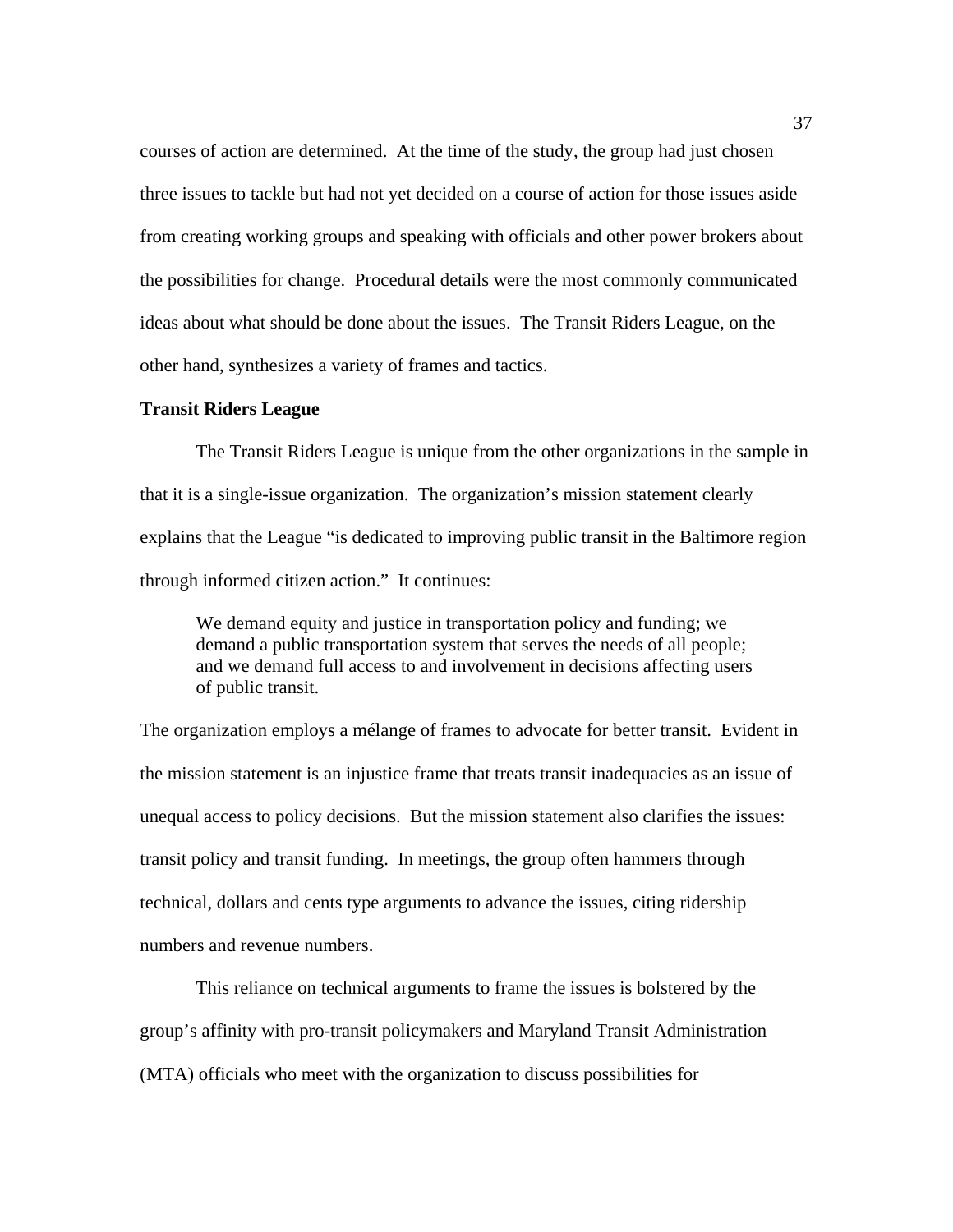improvements. Because the organization functions as a blend of citizen action group and citizen advisory council, the organizational frames about who is to blame for inadequate transit emphasize state government's transit cuts and the highway lobby.

 As an affiliate of Baltimore's Citizens Planning and Housing Association, the group's reputation benefits from the immediate credibility that CPHA's over 60 years of activism and urban problem solving bring. However, the League also steers away from using risky or overtly confrontational tactics because CPHA bears a reputation as being a partner to many Baltimore policymakers whom they would not want to alienate. In result, lobbying and attention-getting rallies are common tactics for CPHA groups rather than more confrontational direct action tactics like picketing.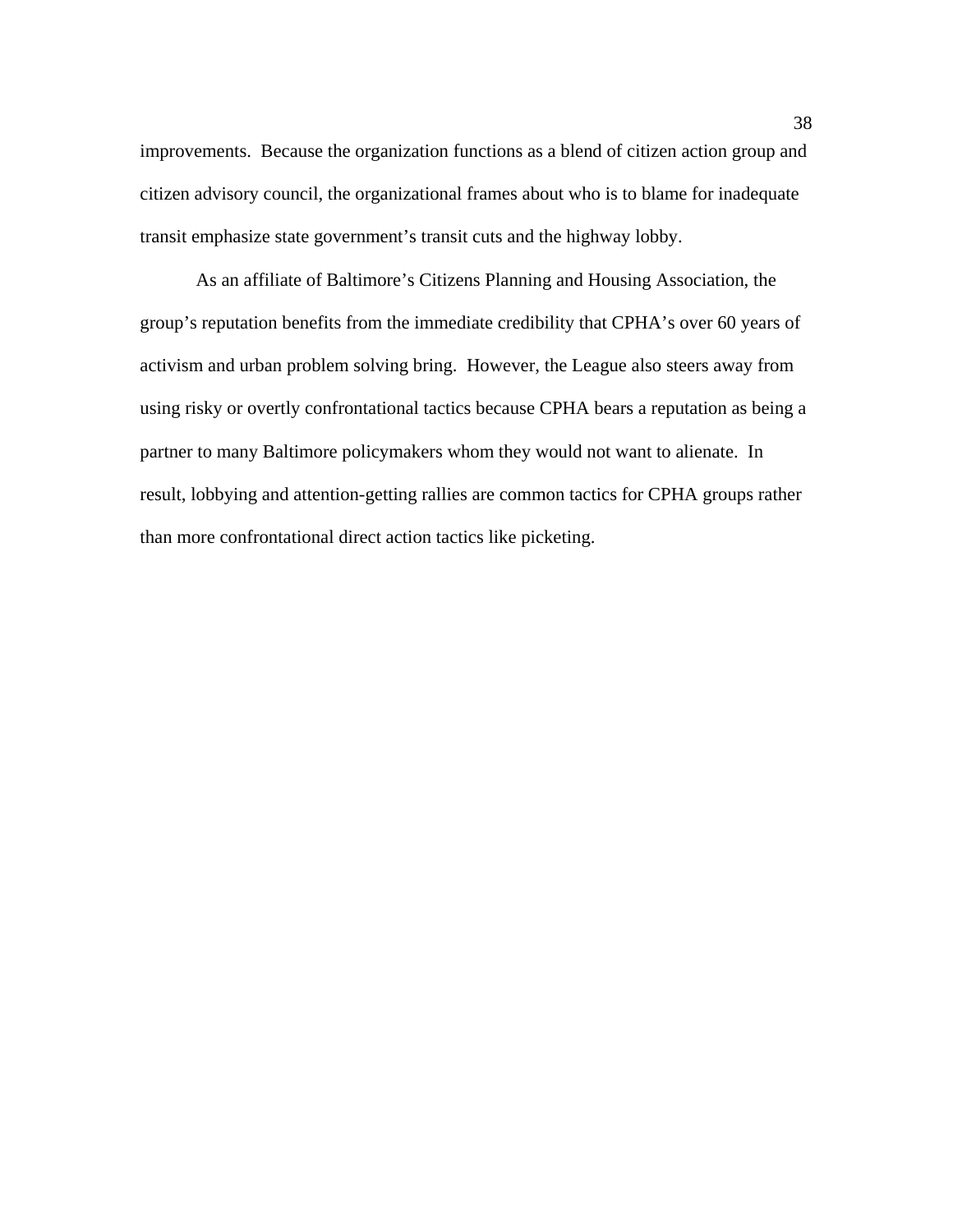# **Recruitment**

 One of an organization's biggest hurdles is the task of recruiting new members into its ranks. With an understanding of the organizations' frames, the following section explores the experiences that happen before an individual is approached that prime that person to receive an organization's message. Also, the recruitment method may have a tremendous effect on whether or not someone joins the organization. What appealed to interviewees about certain recruitment methods? What was it about recruitment messages that resonated with participants and made them want to join? The recruitment story begins well before a person knows that the organization is even in existence.

## **Pre-Recruitment Activities**

 Most participants in the study had experiences and impressions about community work before they were ever even approached for recruitment by ACORN, BRIDGE, or The Transit Riders' League. The most common place where community-based social movement members start their story of involvement is with explaining prior community activities. Only three people in the study said that they had no prior organizational or community involvement. Seven interviewees mentioned being involved in their local, traditional neighborhood association before joining a community-based social movement organization. Others explained how they had been involved in other community activities like volunteering for a literacy program, church activities, coordinating children's activities, or participating in the Baltimore Afro-American Clean Block Campaign. Two interviewees participated in political organizations. Three people had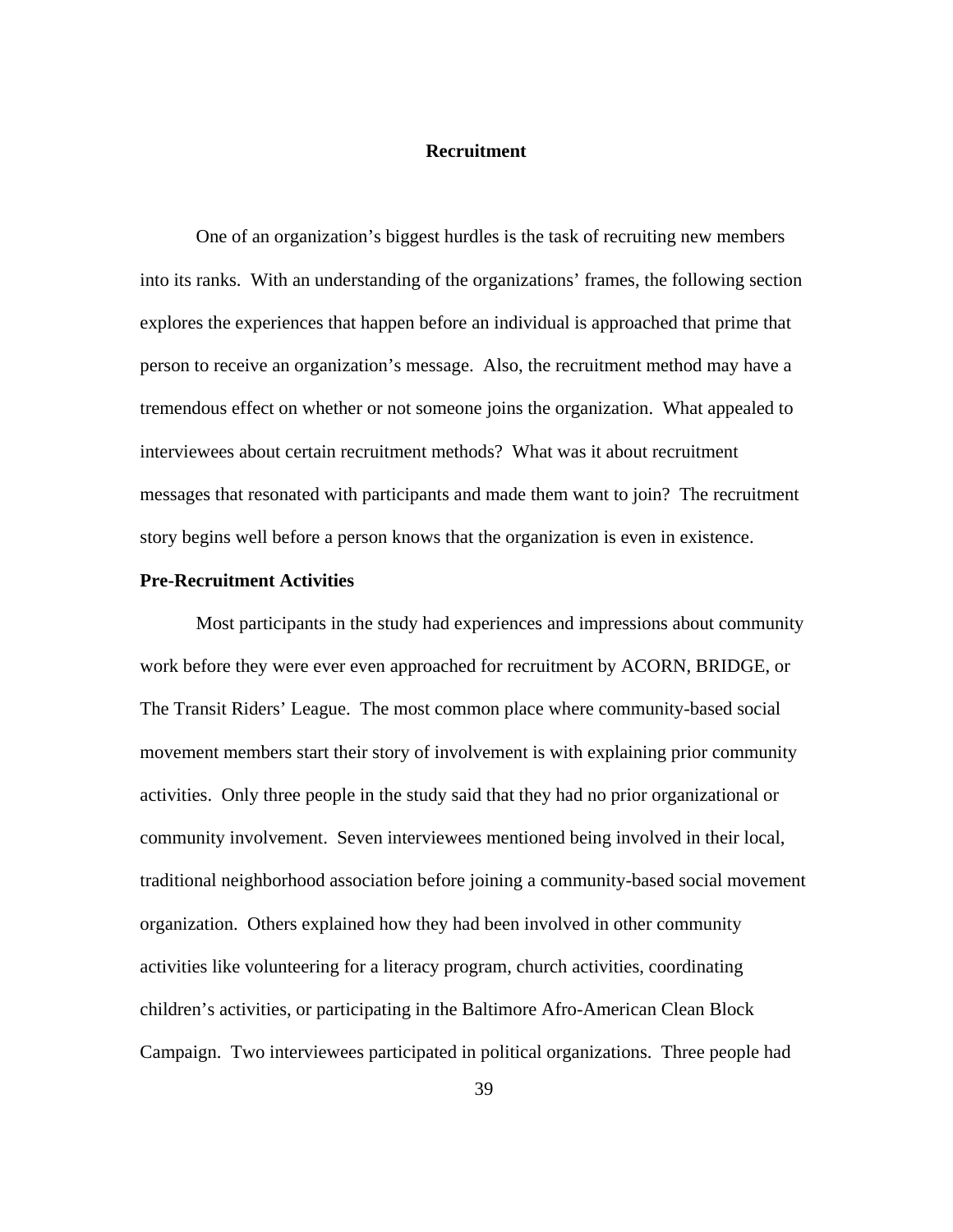public service type jobs (including two pastors in BRIDGE) that primed them for community work. (See Table four for a complete breakdown of interviewees' prior community activities.)

|                              | <b>ACORN</b> | <b>BRIDGE</b> | <b>TRANSIT RIDERS LEAGUE</b> | <b>TOTAL</b> |
|------------------------------|--------------|---------------|------------------------------|--------------|
| Neighborhood Associations    |              |               |                              |              |
| <b>Transit Organizations</b> |              |               |                              |              |
| Job                          |              |               |                              |              |
| Political Organizations      |              |               |                              |              |
| Other Community              |              |               |                              |              |
| Volunteerism                 |              |               |                              |              |
| None                         |              |               |                              |              |
| <b>TOTAL</b>                 |              |               |                              | l Qa         |

Table 4: Pre-Recruitment Activities

ª Members who participated in more than one pre-recruitment activity are counted in only one category.

In four cases, participation in neighborhood associations engendered such

disappointing experiences for members that it affected the way in which they received the

new organizations' recruitment messages. For ACORN, negative neighborhood

association experiences primed residents to join an organization that takes a different

approach to community problems. One ACORN member explains:

And then he explained what ACORN was, and I liked the idea because I was very frustrated with the community organization that was present here. There was a local community group...basically was—told you what day the bulk trash was gonna get picked up and you know, talked about some volunteer programs that four teenagers attended on a regular basis, and you know and basically had the police officers come around so we could bitch at them, and that was about it! It just basically was like that and really didn't have any force for change, wasn't willing to say, 'No. We don't like this and we don't have to stand for it.' It was more like, 'Let's work through channels and let's beg and let's plead and let's do this and maybe they might give us a crumb off the table sometime every once in a while if they feel like it. But we won't complain too much cause we might not get that crumb!'

Members reported a variety of reasons that neighborhood associations proved too

frustrating: being ignored when they tried to call the city, corruption and poor decisions,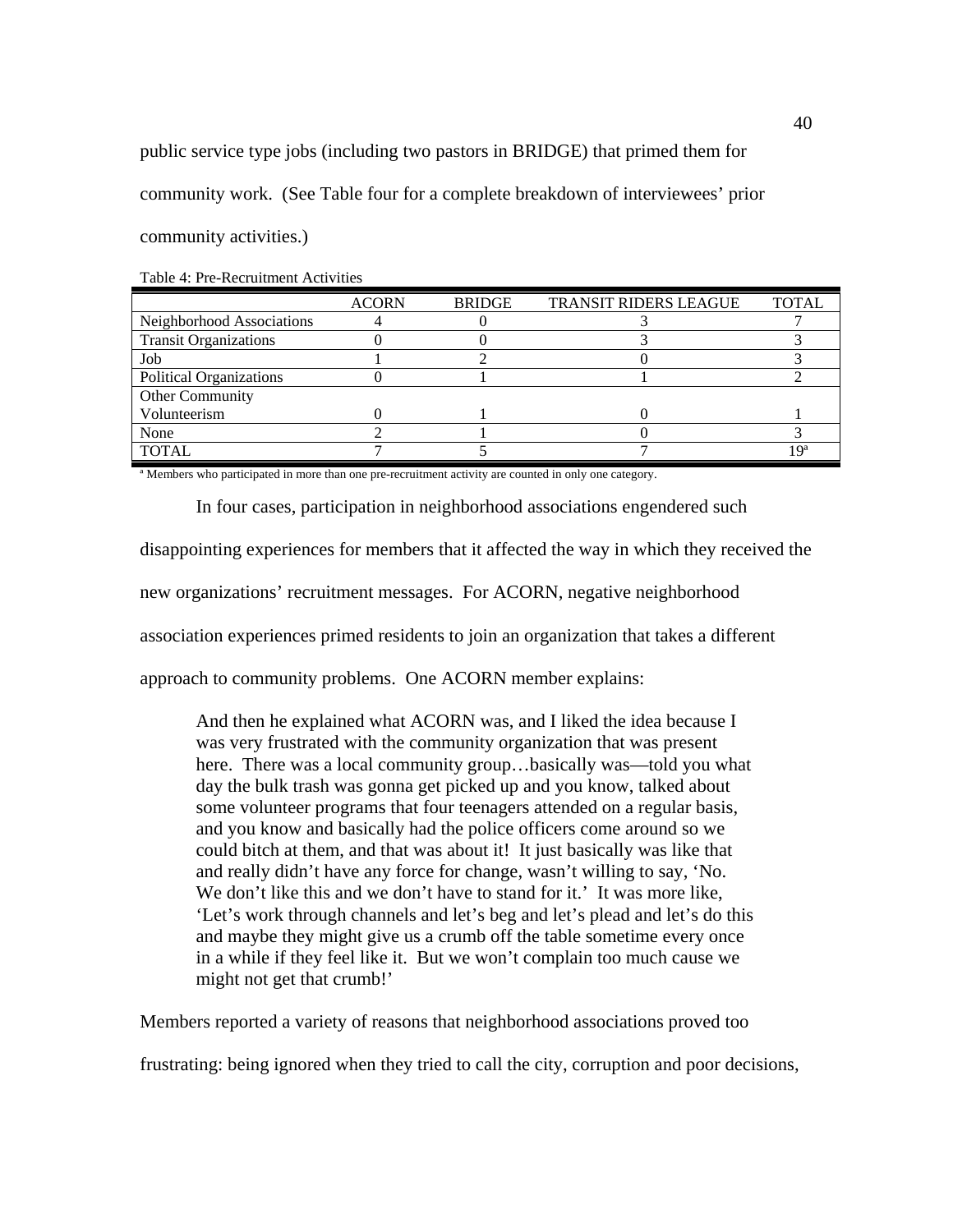declining association membership, and being involved in a seemingly ineffective association. These experiences made community-based social movement recruitment messages refreshing and inviting. Another ACORN member says:

But, I had thought about it, and I thought about all of the things in my community that at times I had called downtown for, had gotten no results. And other people also. I said, 'This is something I would like.'

For many ACORN members, people's experiences in neighborhood associations prepared them for a more confrontational approach to the issues with which they had already been dealing.

Where members had been previously involved in political organizations, transit organizations, or community-minded jobs, those experiences gave them a unique framework for approaching membership in a new community-based social movement organization. One BRIDGE member explains how her involvement in political organizations prepared her for the rocky features of organizational life:

Well I guess it's really given me the framework to know that even if it appears disorganized, to hang in there, especially if it's new. Because especially with [one political organization], I was a part of that shortly after its inception. And after that, we created the steering committee, and we just created a hiring committee to hire our executive staff. And it's been a lot within, because you have people with passion and ideas, and they get so emotional on the issue sometimes. Sometimes personality can also clash. And I know that I've learned through working with that that you've got to put personalities to the side and just stay focused on the issues all of the time.

 For the Transit Riders League, where mass transit reliant citizens and savvy transit visionaries intermesh, recruiting people from other mass transportation organizations in addition to recruiting people from bus stops and subways stations creates a blend of experience levels that may be difficult to achieve otherwise. Three of the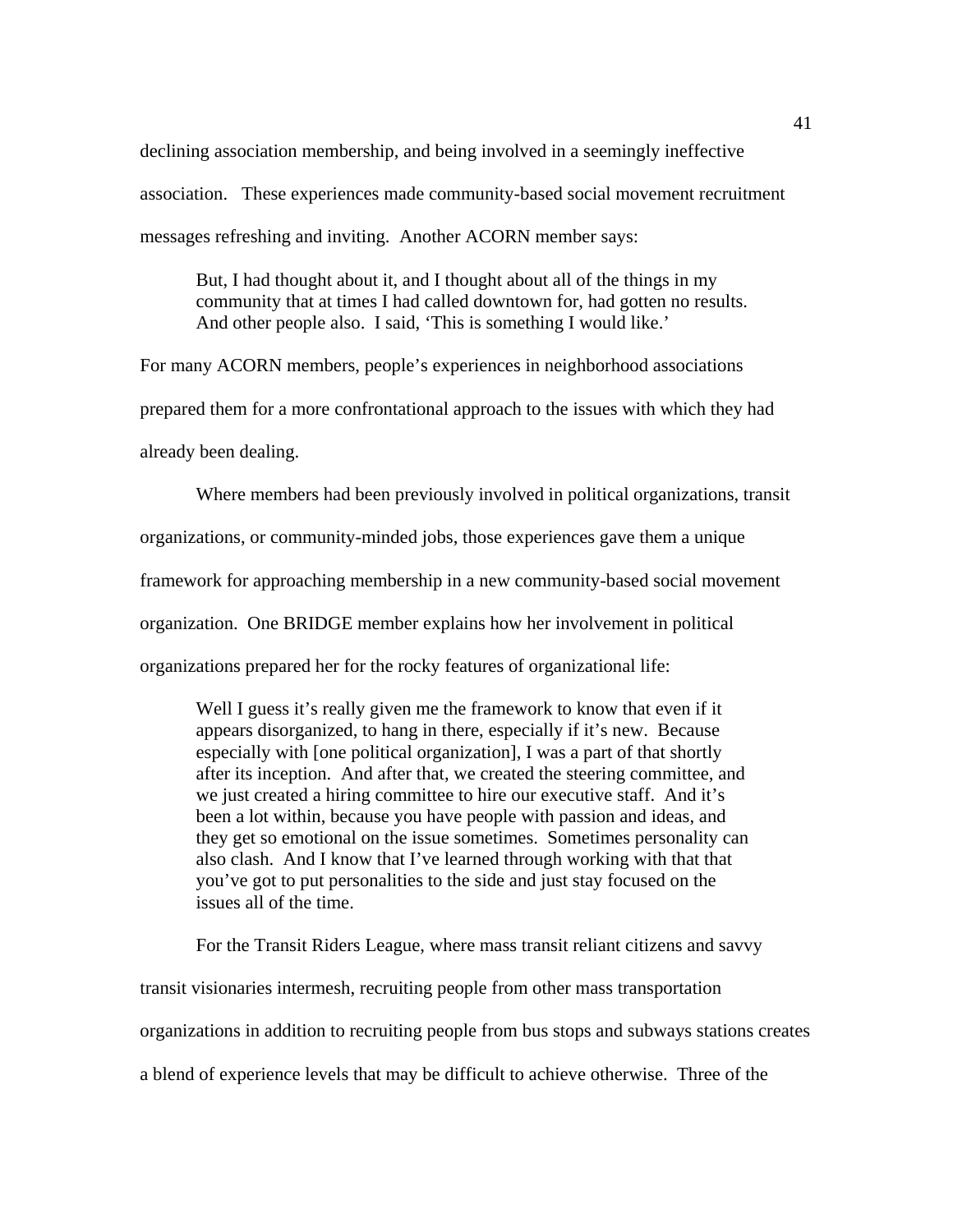members that were interviewed reported having gotten involved through previous involvement in transit organizations. One member explains the effects of having technically sophisticated Transit Riders League members who have dealt with transit issues through previous organizational experiences:

It has allowed the organization to focus on the how and not just the why. And so when we go to meetings with the people at the MTA, we can say, 'This isn't working. We think this is why it's not working. We think this can work if it's changed in this fashion.' Whereas before it was just, 'This isn't working and we don't like it and we want you to make it better.' Obviously if you walk in and say, 'This is what's not working and we have this suggestion,' you know, they might accept it. They might say it won't work for the following reasons, but now there's a basis for discussion and you're farther along in the process.

In the case of the Transit Riders League, recruitment efforts shape not only the membership but also the kinds of strategies that the group pursues. Recruiting technically savvy members places the organization in a consultant role with the MTA rather than a consumer role. Therefore, the group works in compromise with the MTA rather than confrontation. For all members, even those frustrated by poor service, determining possible systematic improvements for mass transit becomes the focus of the group.

 Sixteen of the nineteen people interviewed reported having had some kind of organizational or community-related experiences before joining the organizations in the study. These experiences affected the way participants interpret and relate to organizational activity. Many peoples' experiences as community-minded citizens began, however, well before even adulthood.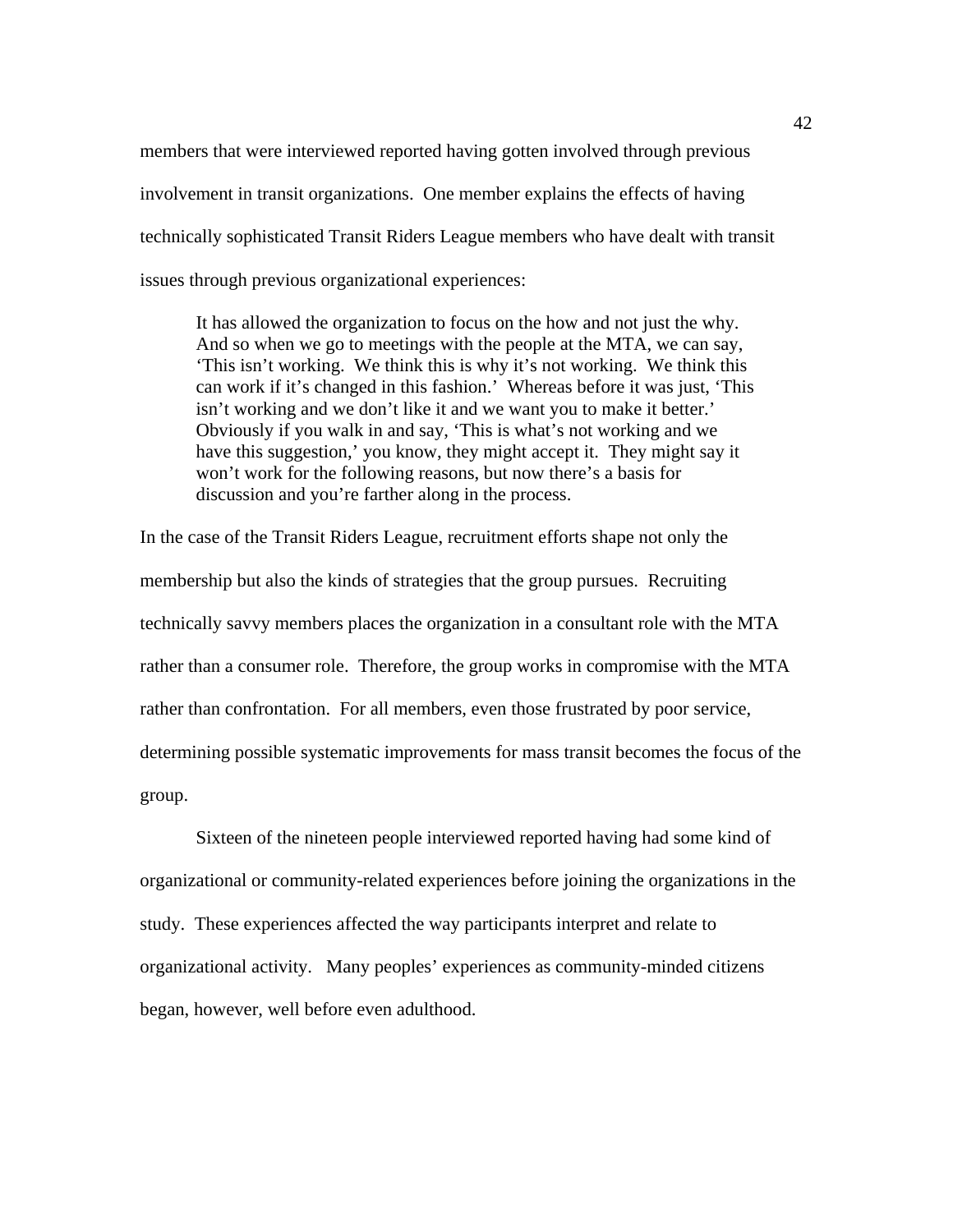# **Pre-Existing Frameworks: Childhood Political Experiences and the 1960s**

 Another set of observations from the data seems to support the idea that organizational recruitment efforts end up appealing to a special group of people that were ready to receive the message before they even heard it. Six people, four from ACORN, one from BRIDGE, and one from the Transit Riders League cited experiences they had as children and/or as part of activist oriented families as important in making them want to be involved in their social movement organization. One Transit Riders League member describes the framework that she and her husband share:

I mean, he's interested also in transportation, but I think the big thing is we have a desire to want to give back to our community, and a lot of that has to do with how we grew up. That's the way we were brought up.

Interviewer: How did you learn that growing up?

Church. I grew up in a church, and community service is big.

For one BRIDGE member, it was not the way he was raised that piqued his

interests in social justice issues so much as it was what he observed. He explains:

Well, it came from, when I was in grammar school, we lived in a part of New Jersey that had two sides of town. There was a side of town where the white people lived, and then there was "the other side of the tracks," they called it, where the black people lived. And we went to school together. And I just noticed, I can even remember back in first and second grade, the different treatment that the kids would receive depending on whether they're white or black. And I guess they call that cognitive dissonance. You just see the contrast. And for some reason, I asked the question "Why?"

As opposed to learning about community service through church life or through

independent observations, in all four cases of ACORN members who talked about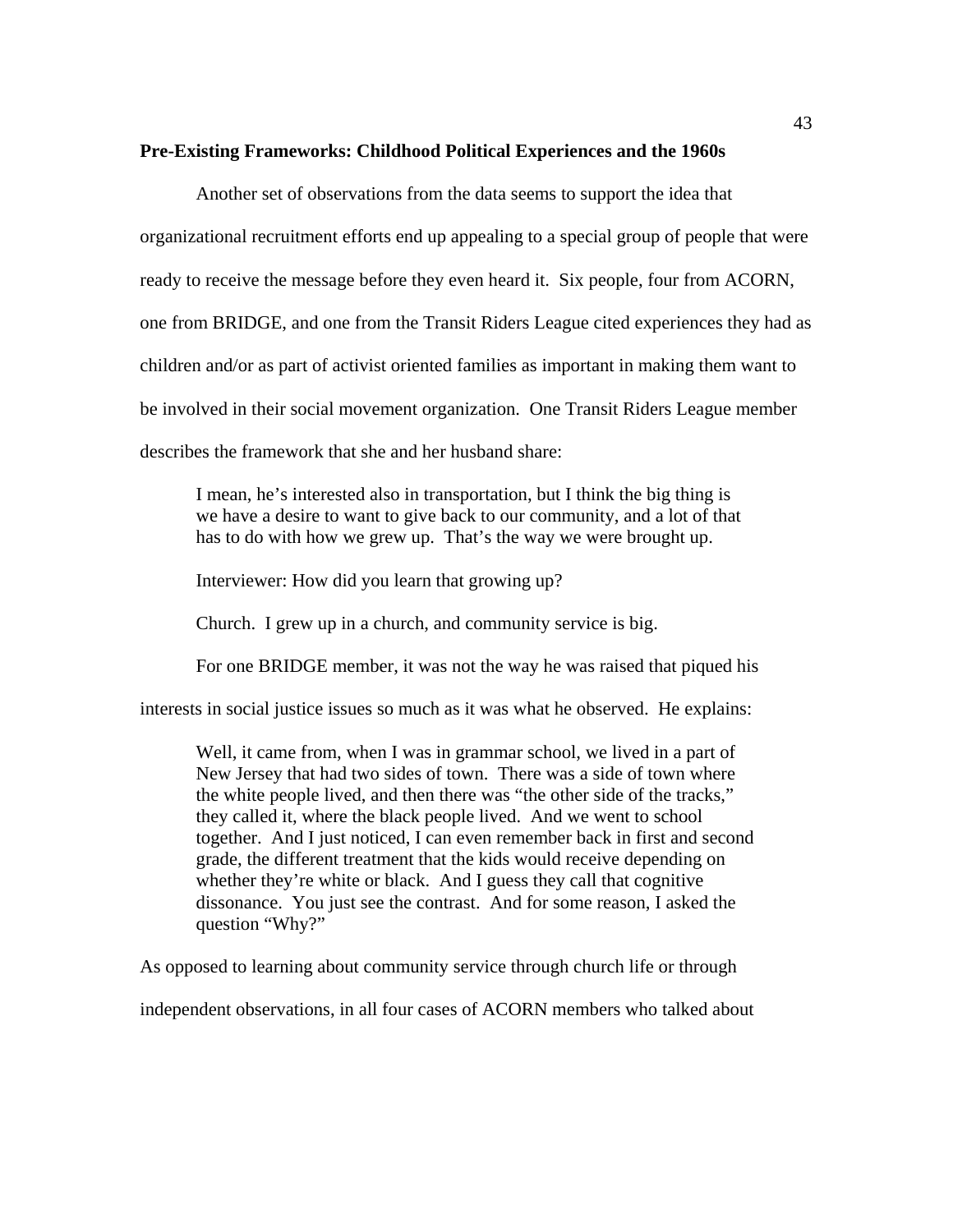activism in the family, influential adults shaped the way that they came to approach the

world and community issues. One ACORN member describes her family:

When I was a kid, my family always talked about issues such as what can be done to make it better. My grandmother, I have a grandmother here, my mother's mother, eighty plus years old. She's still a barber in her barbershop…I've seen people come and go in that barbershop, and you hear issues all the time. People talk in the barbershop. And my father's mother was a beautician. She had her own beauty shop. I grew up underneath all that. She would do the teachers' hair, and the people in the neighborhood, the people would come in talking about stuff. And I always sat around with my great grandparents. My great grandmother, when she passed and my father did her eulogy, he said, 'she was a doctor, she was the lawyer.' She was! She was the advocate. That's just the way we came up. And my father was always talking about his job and how this man got a bad deal and how he went to the man to speak on his behalf, you know, made a difference. And that's I think where I got it from, where well, I want to be that kind of person.

Another ACORN member felt profoundly influenced by his mother. He explains:

I come from—there's a picture in my mother's photo album of her carrying me at three years old. That picture was taken in Washington, D.C. at Martin Luther King's march on Washington…She made sure she kept that picture of the march on Washington. She didn't lecture me. She showed me in the best learning tool a parent can give to a child: she showed me. In her own quiet way. My mother was not by anything a radical marching along. She was too busy raising three sons. She didn't have time to march a lot, to be at a lot of those things. But she made sure she kept her membership in CORE, NAACP…She made sure that the newsletters and the magazines were around…

For this member, it was his mother's participation in the activism of the 1960s that helped shape his ideology. He is not alone. Seven of the nineteen interviewees made at least some reference to events of the 1960s. Three of the seven related to 1960s activism as people who lived through it and learned from it. One of those three is a BRIDGE member who explains how living through the 1960s taught him that change can only be accomplished with people working together. He articulates: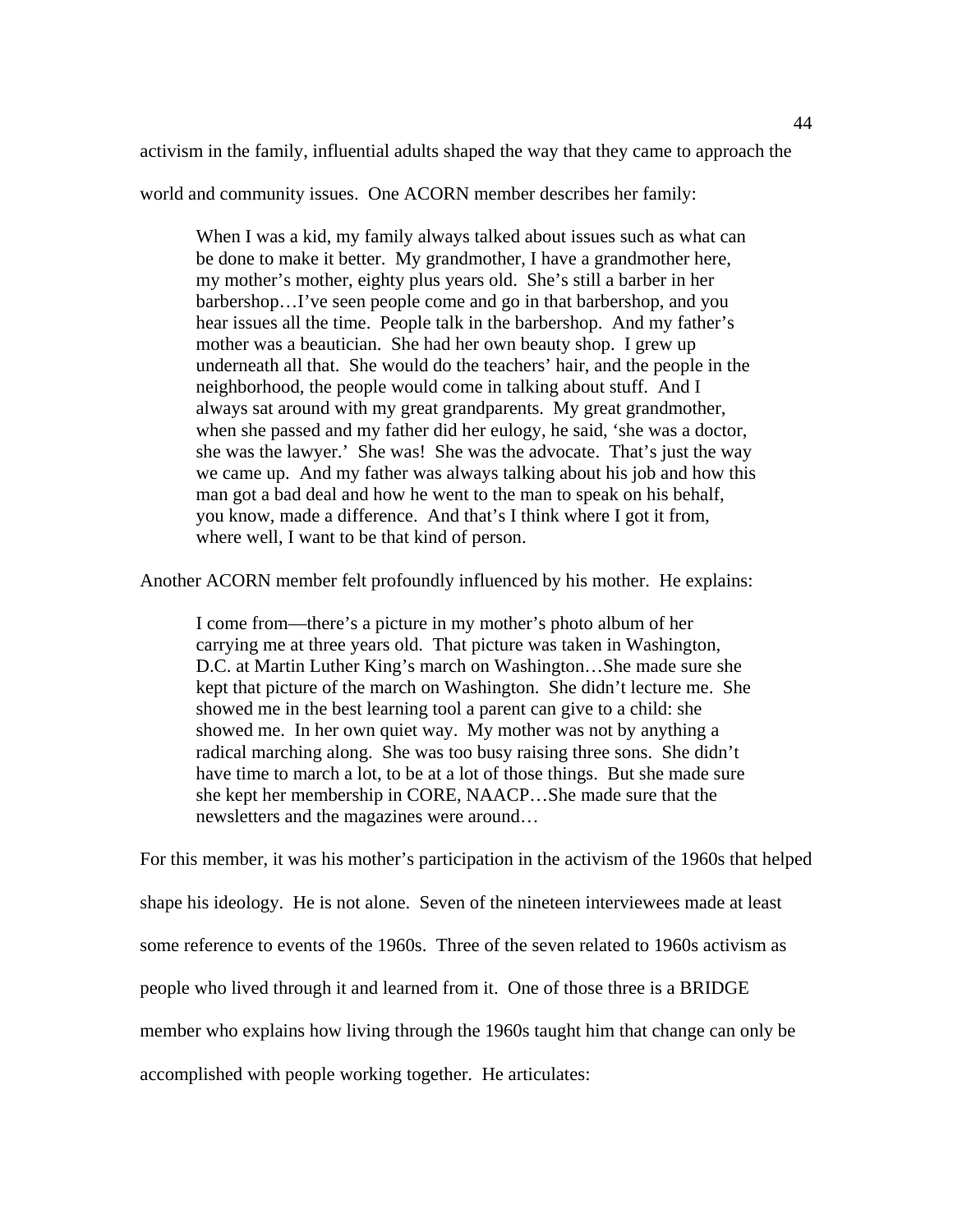You know, I knew I guess from growing up in the '60s and seeing the civil rights struggle that you need masses of people. In order to make any kind of substantial change, you need the people to be in force. If thousands upon thousands of people that were a part of civil rights struggle, if they hadn't been doing the things that they had been doing and didn't have the big numbers of folks, it never would have happened. And so I was seeing that and it was really beginning to become really clear to me that that was the only real way that kind of stuff would happen.

As previously noted, it was one ACORN member's understanding of his mother's activism in the 1960s that affected his approach to social justice issues. But for three other interviewees, two Transit Riders League members and one BRIDGE member, they felt a natural connection between their organizational involvement and icons of 1960s activism.. One Transit Rider enthuses:

…the state of Alabama passed a law where state funds cannot be used for transit…That's the same city where Rosa Parks was told to give up her seat and of course if she was around down there now she'd really have something to be up in arms about now.

Two other interviewees related their activism to Martin Luther King, Jr. Clearly, the 1960s is such an influential period in history that it provides a framework for people to understand their own experiences in social movement organizations. Other participants related their experiences to qualities about themselves that they felt were influential to their participation.

# **Identity**

In addition to factors like experiences in previous organizations or childhood political experiences, many interviewees mentioned aspects of their identities that they feel affect their willingness to get involved in social movement activities. (See Table 5 for a display of relevant identity characteristics.) One ACORN member said that he is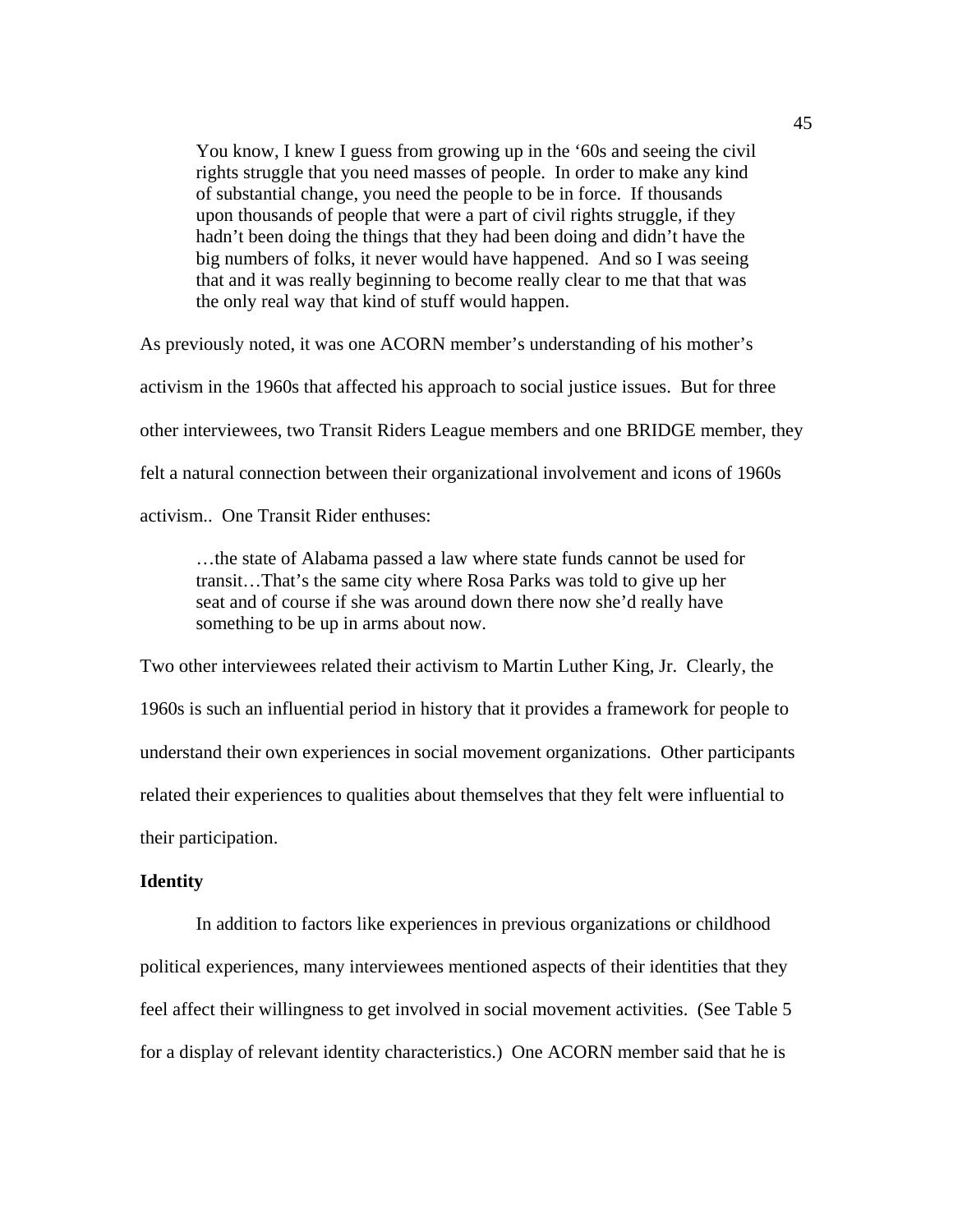involved because he is a caring person, while another ACORN member said that she stays involved because she is a patient person. The most common perception mentioned, however ironically, is introversion. Three Transit Riders League members and one BRIDGE member talked about how being introverted affects their participation in their organizations. One Transit Rider comments:

…I have a commitment or a sense that I should be volunteering my time to help others in one way or another, but I also, I'm an introvert. I like to spend time alone. I don't like to spend time with others. And so, what little time I have, I don't really want to spend volunteering with other people.

The three Transit Riders League members who talked about introversion all indicated that they valued the ability of the Transit Riders League to get results because of having a mass base of supporters. For them, getting results for transit is more important than nurturing their own introversions by avoiding time (and organizational life) with other people.

| <b>IDENTITY TRAIT</b>        | <b>ACORN</b> | <b>BRIDGE</b> | <b>TRANSIT RIDERS LEAGUE</b> | TOTAL |
|------------------------------|--------------|---------------|------------------------------|-------|
| Never worry about fitting in |              |               |                              |       |
| Worry about fitting in       |              |               |                              |       |
| Introverted                  |              |               |                              |       |
| Caring                       |              |               |                              |       |
| Patient                      |              |               |                              |       |
| Total                        |              |               |                              |       |

Table 5: Identity Perceptions that Affect Organizational Life

For the introverted BRIDGE member on the other hand, he views his participation

as an important step in becoming more sociable. He explains:

…I'm an at home person. I'll stay indoors. I don't answer the phone. I don't talk. Unless it's my mother or my father or my sister or brother, I'm just not a phone person. I'm not an out person. And I guess I really need to get out of that shell of being indoors. And I've gotten to know quite a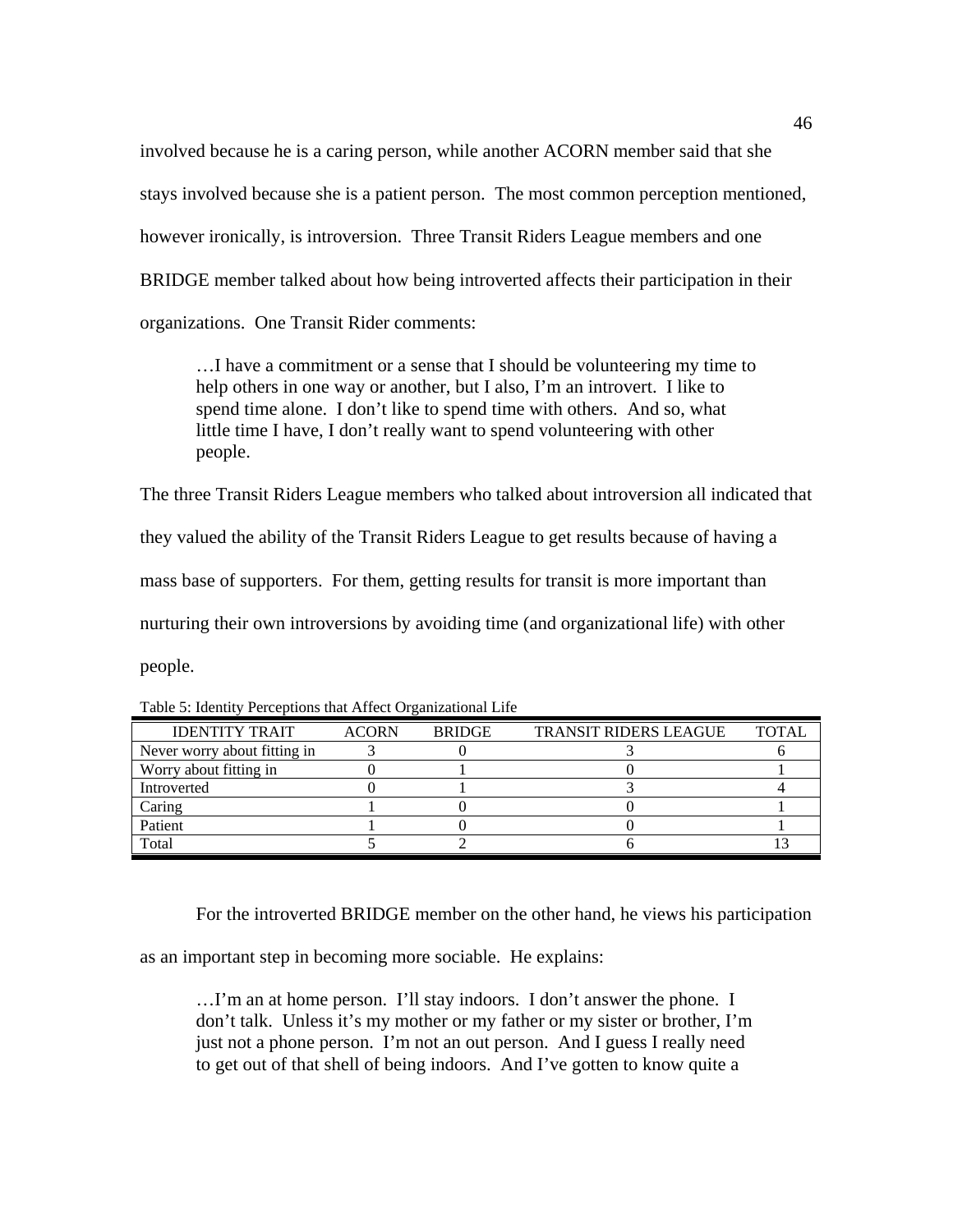few people [through BRIDGE] and they're not bad people, which is a good sign.

Before being approached for recruitment into an organization, most people have already established the patterns by which they relate to other people. In four cases, being introverted affects the way those members orient themselves to their organizations. However, when I asked people if they worried about fitting in, their responses revealed remarkable confidence.

Nine people commented on whether or not they initially worried about fitting in with the organization. Seven of those nine people said that no, they had never worried about fitting in. Three ACORN members said that they had never worried about fitting in. When asked why she had never worried about fitting in with ACORN, one member jokes, "Because we're all poor! We're all there for a reason…"

In BRIDGE, one member worried about fitting in based on physical size, race, and a worry that he did not know the bible as well as he should. Another BRIDGE member reported feeling no worries about fitting in.

 In the Transit Riders League, three members said they felt no worries about fitting in with the group. Two of those three people were members who had discussed their introversion. For example, one of the introverted members said, "No, I never worry about fitting in no matter what group I'm in—I guess because I'm an individual, aren't you?"

One Transit Rider admitted that she initially wondered whether or not she would fit into the group, but clearly overcame any kind of hesitation that she initially had before attending because people gave her positive feedback about her contributions to the group.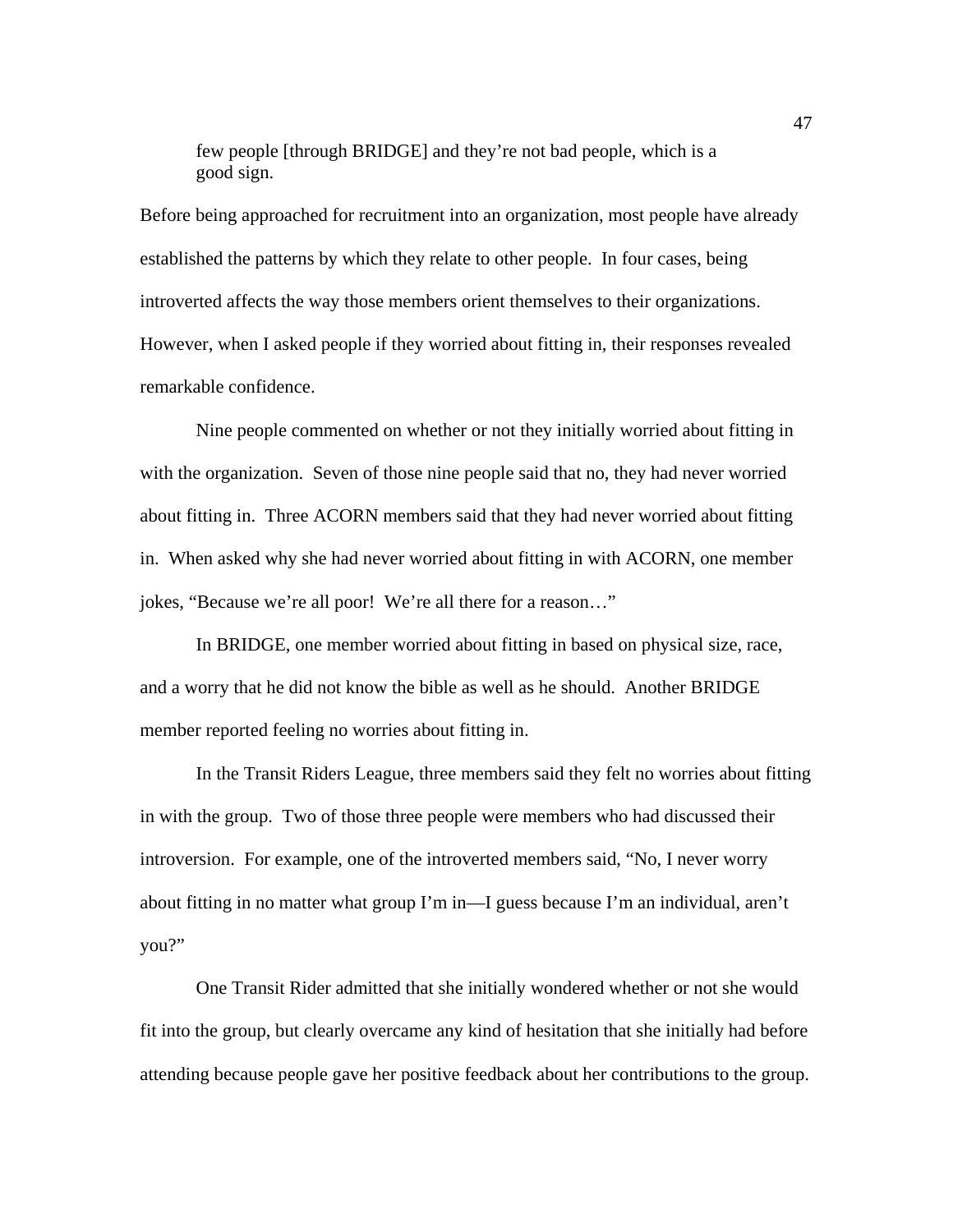So although potential organization members may identify as introverted, it does not necessarily mean that they will avoid organized activities. A combination of organizational efficacy and encouragement help introverted individuals to acclimate to an organization.

### **Recruitment Framing**

A host of factors may prime an individual for organizational participation before being recruited, but how important is the recruitment method itself in influencing whether or not someone will get involved? Participants in the sample revealed that the recruitment method affected their decisions to get involved tremendously. Interviewees were recruited to the three organizations in the study in a variety of ways. Six out of seven ACORN members were recruited when an organizer knocked on their doors to tell them about the organization. One ACORN member learned about the organization through involvement in his neighborhood association.

Three out of five BRIDGE members were recruited when someone from the organization conducted a one-on-one meeting with them to learn about their passions and ambitions. One BRIDGE member was asked to join by her pastor. One member was previously familiar with the Gamaliel Foundation and was not formally recruited at all, but instead invited himself to join BRIDGE.

The Transit Riders League members were recruited in the widest variety of ways. The League contacted two of the seven members because they had previously been members of other transit organizations, one by postcard and one by telephone call. One member learned about the League through her neighborhood association. Another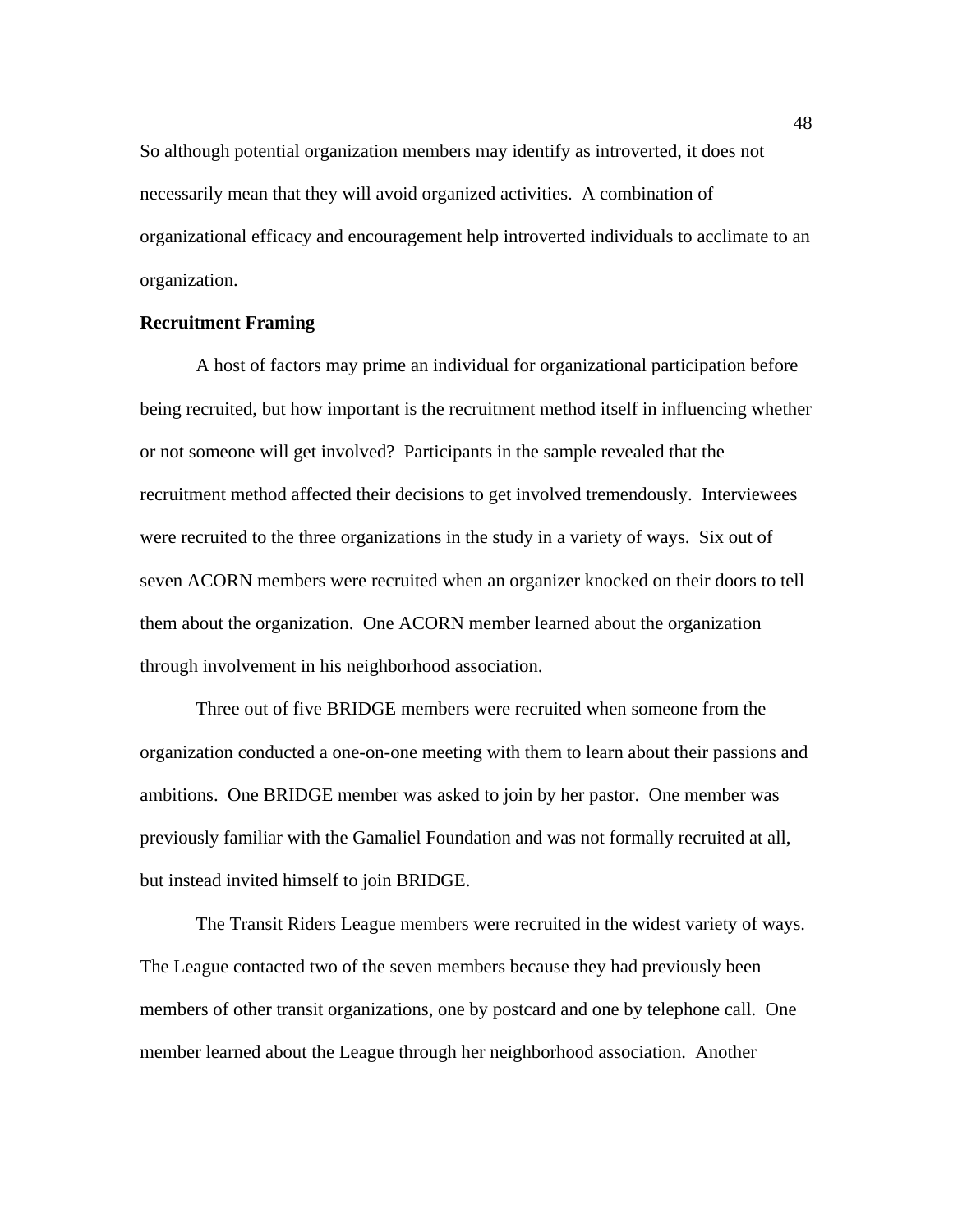Transit Riders League member recruited one of the interviewees while riding the bus. One member was asked by his neighbor to attend a meeting. Another Transit Riders League member was recruited by talking to the organizer at a booth at an outdoor fair in Baltimore. And finally, one member started attending after seeing an ad for the organization in a community newspaper. (See Table 6.)

|                                     | <b>ACORN</b> | <b>BRIDGE</b> | <b>TRANSIT RIDERS</b> | <b>TOTAL</b> |
|-------------------------------------|--------------|---------------|-----------------------|--------------|
|                                     |              |               | <b>LEAGUE</b>         |              |
| Doorknocked                         |              |               |                       |              |
| One-on-one Meeting                  |              |               |                       |              |
| Learned about Org. Through          |              |               |                       |              |
| Neighborhood Association            |              |               |                       |              |
| Invited Because of Participation in |              |               |                       |              |
| <b>Transit Organization</b>         |              |               |                       |              |
| Recruited by Member                 |              |               |                       |              |
| Recruitment Booth at Event          |              |               |                       |              |
| Ad in Newspaper                     |              |               |                       |              |
| No Recruitment- Member Sought       |              |               |                       |              |
| Out Organization                    |              |               |                       |              |
| <b>TOTAL</b>                        |              |               |                       | 19           |

Table 6: Recruitment Methods

 The organizations in the study use different recruitment methods and also have different kinds of messages. For ACORN, the message is usually somewhat the same. Most ACORN members reported that the organizer who recruited them asked them what they wanted to see changed in their community. They then had discussions about the issues that mattered most to the residents. For ACORN members interviewed for the study, the message was refreshing. One ACORN member explains:

They said that they were gonna be working in neighborhoods, gettin' on these here landlords where it's no good, don't do nothin' for the property, and trash, and rats, lead, just about anything you can call for, even to predatory lending. That's terrible. So I mean, all they had, we was very much interested in it. They seemed to be getting off the ground where we wasn't, so we jumped right in.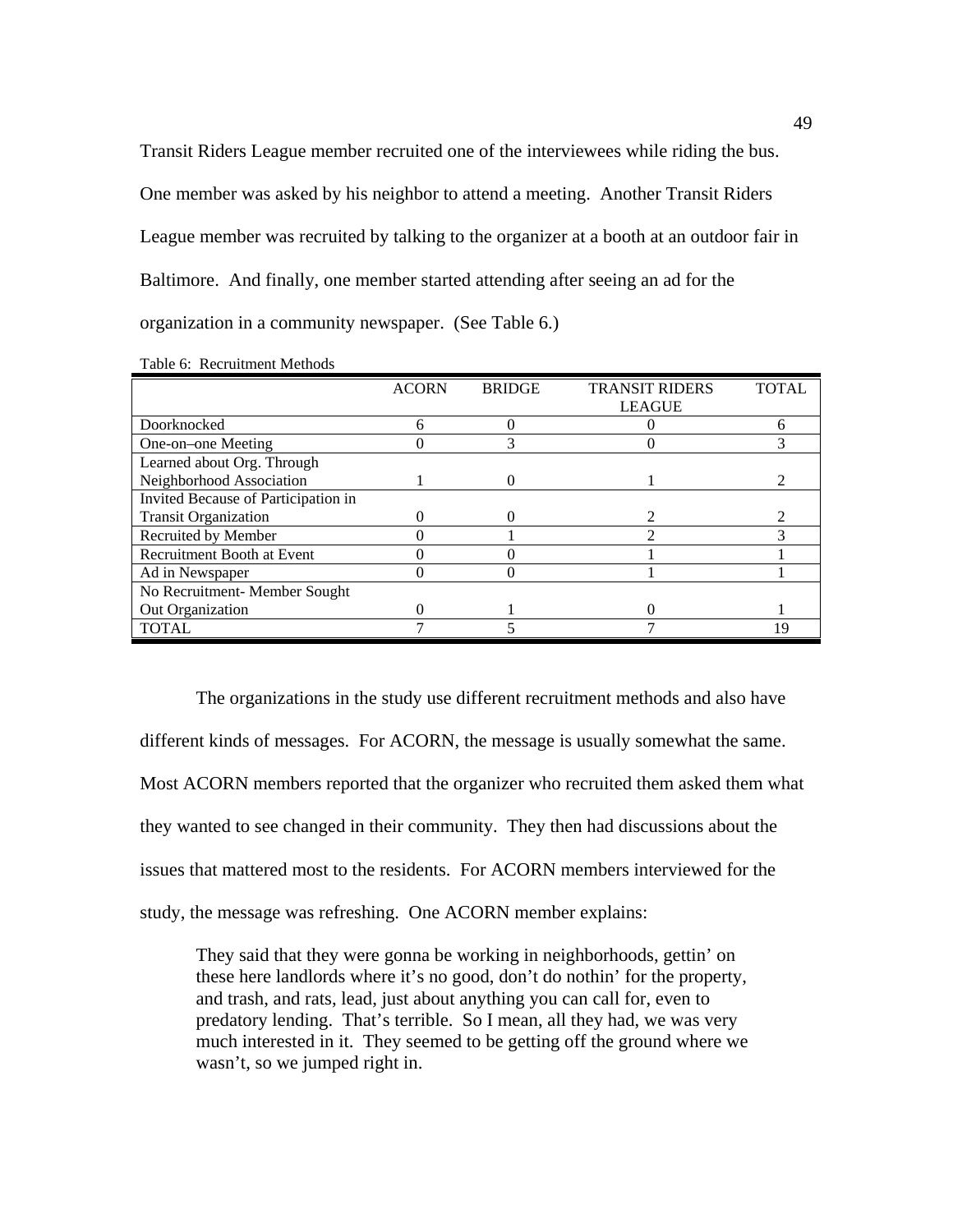Interestingly, what appealed to members about ACORN's message varied. For one

ACORN member, the organizer who recruited her at her door inspired her:

…the girl that came here and talked to me, she talked positively. She talked with such assurance. And I like that. And that made me want to get in there and talk with that kind of assurance…

Another ACORN member was targeted for recruitment because she was a victim of

predatory lending. For her, it was the personal nature of the recruitment message that

impressed her. She explains:

The young girl…she said, 'We're from ACORN and we wanted to talk to you about predatory lending and flipping, and we found out that your house was involved.' And I said, 'What?' I said, 'What is this?' And I said, you know, 'Stop. Hold that thought.' And I ran down the steps to open up the door and let them in, just because it had caught me by surprise. Just when it was just so personal, and they had paperwork, documentation.

For another ACORN member, it was not the verbal recruitment message that attracted

him to the organization as much as it was the other members. He spoke about his initial

experiences with the organization:

[The organizer] laid out what they were, what ACORN stood for, and it was a variety of things. But it was more of what they were doing. It was not mostly what they were saying. It was what they were doing, what I had observed them doing, and some of the people being—I mean, I think seeing people like [the chair of the Baltimore chapter] and some of the other people that were involved, I think that had more influence on me than anything…just from being a casual observer, it's obvious that a lot of these people—they didn't go to Harvard. They didn't go to Yale. And they might not have gone to the Polytechnic Institute here in Baltimore. And they may not have even finished high school. But for some reason, they have been pushed to the edge where they feel they have their back up to the wall and said that they're not gonna take it anymore.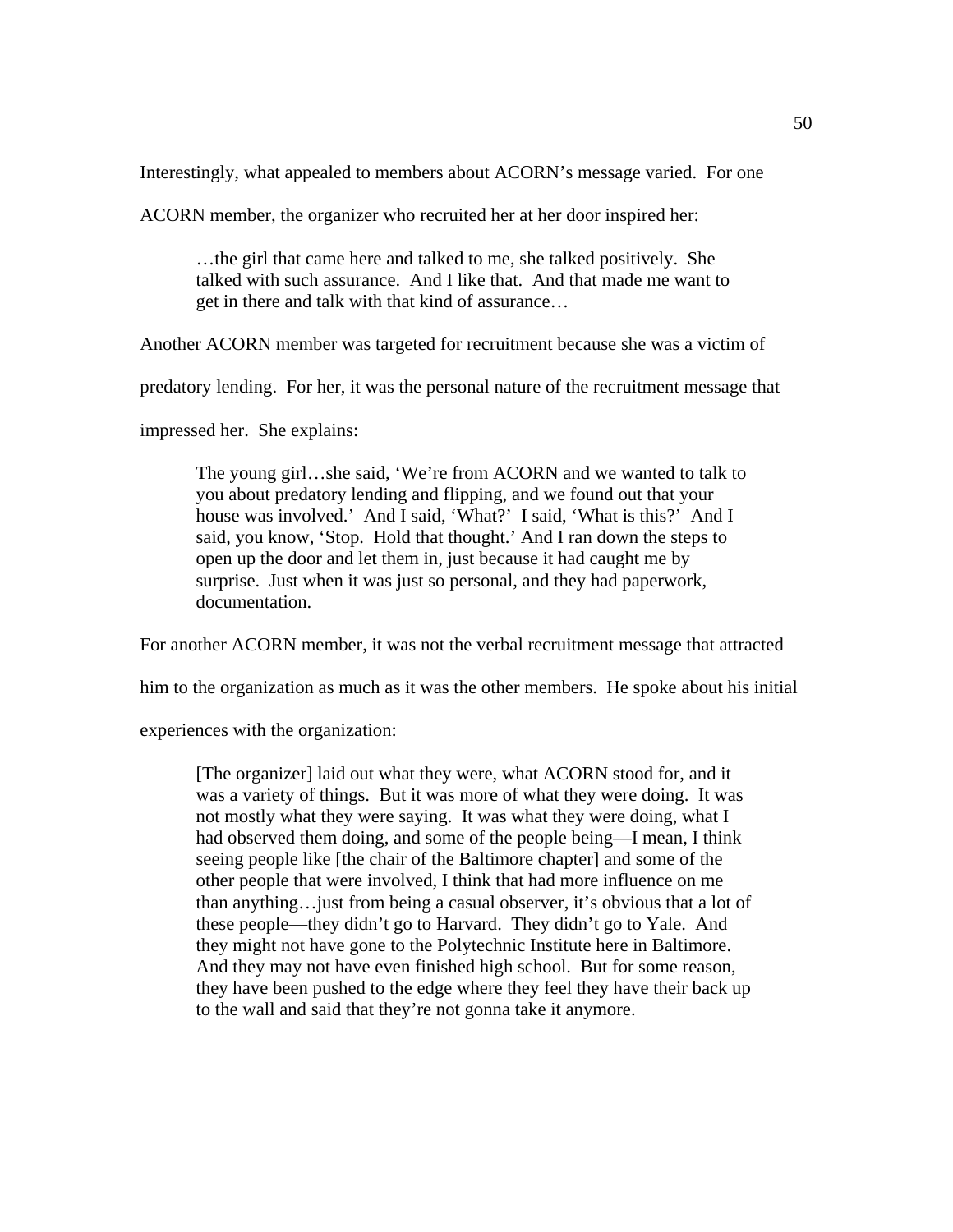For the ACORN members in the study, the traditional community organizing approach whereby organizers try to appeal to people by discussing with them the most important issues in their communities certainly works. However, the message appeals to people for different reasons.

 In BRIDGE, recruiting new people is an exercise in which all members participate; it is such an institutionalized part of the group's organizing process that all members are trained on how to recruit new people and a full period in the organization's germination, the "in-reach," is dedicated solely to recruitment. BRIDGE members recruit new members to the organization by identifying their self-interests. This is accomplished by meeting with potential members in "one-on-ones," usually within the church, to find out what their self-interests are and to build relationships. If the member's self-interest and the organization's self-interest seem to share commonalities, the potential member is invited to come to a meeting. BRIDGE's lead organizer recruited one pastor early in the process. The pastor recounts:

…he said, 'I want to sit down and talk with you. I may have something that you might be able to use in your ministry.' And he came, and he did a one-on-one with me. And then from there he called me and he said, 'I may have a vehicle that can help you to do what you're looking to do in your ministry.' And so, this was before BRIDGE was even formulated as BRIDGE. We began to talk about that.

For clergy members, the benefit of enhancing their ministries provides strong incentive to get involved with BRIDGE. Lay people are often asked to join BRIDGE by their church leadership, which is often a flattering proposal and also difficult to resist. One BRIDGE member said: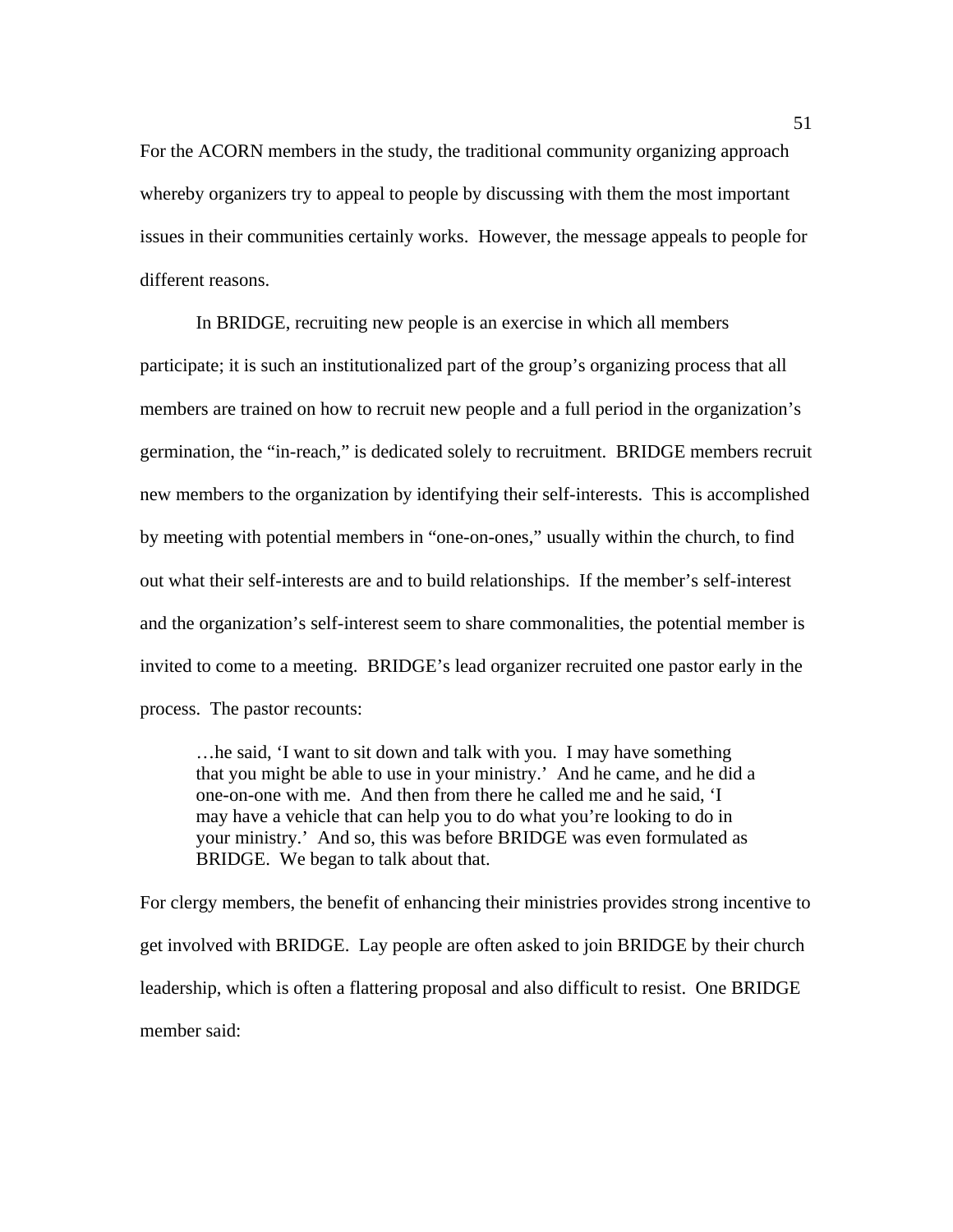…at first I was kind of scared because I'm not a person who will speak to people up at the top of the leadership. So, the pastor I think is like the top of the church, so to me…it's like "Hi. Bye. Thank you. Say your prayers." And go. But she spoke to me, and she sought me out. And I was like, "O my goodness." And all of a sudden I said this must be a sign, something must be pushing me this way because I can't say no to a pastor…

When BRIDGE members conduct one-on-ones with potential members, it creates a relationship whereby the recruiter increases his or her credibility with the potential member. That credibility makes the recruitment message that much stronger for new recruits. When you add to the equation the esteem afforded to clergy members, it is difficult for potential members to say "no."

 The Transit Riders League uses the same basic organizing approach as the other two organizations in the study by trying to attract people to the organization based on their self-interests. This is why a great deal of the organization's outreach efforts focus around recruiting people from bus stops and subway stations. However, since the Transit Riders League is a single-issue organization, the recruitment message is necessarily much narrower. One member explains how she was recruited:

…I attended the book fair for Enoch Pratt [libraries] here in Baltimore City, and the Transit Riders League had a booth there. And I was walking by, and a young lady said, 'Hi! Do you use public transportation?' And I said 'Yes!' And I happened to step over, and it happened to be…the organizer, and she started to tell me about the Transit Riders' League, what it did, what it was trying to do, how they were really soliciting members to help them get their goal completed. And she asked if I would be interested in attending a meeting.

This participant expressed an interest in learning more about transit from a systemic viewpoint. Getting more involved in transit issues is either appealing to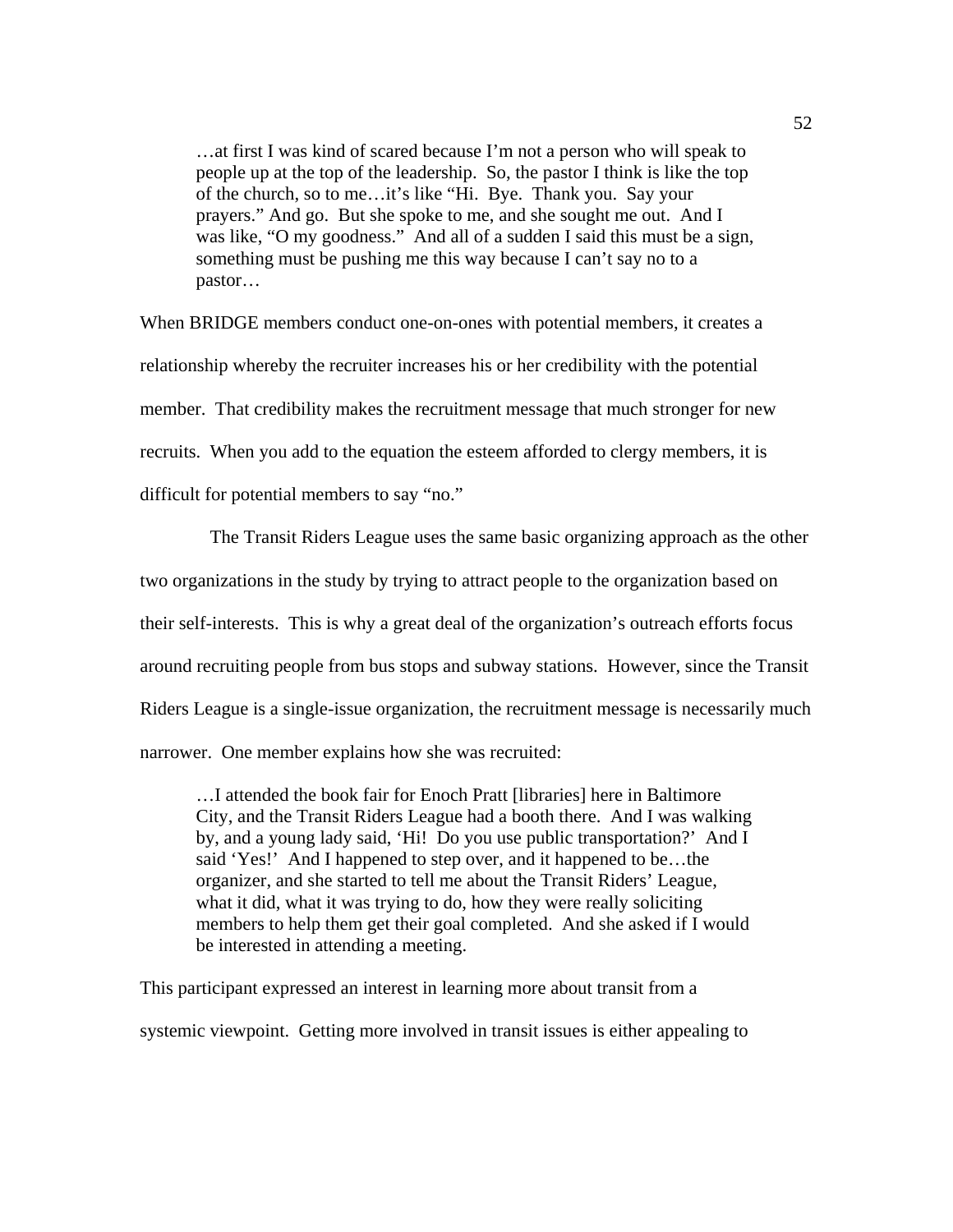a potential recruit or not, providing much less flexibility for Transit Riders

## League recruiters.

With the exception of members who carry a long history of involvement in transit related issues, the Transit Riders League is at a disadvantage when appealing to potential members, compared to ACORN and BRIDGE, because they cannot attract people whose passion lies in different community issues; they need to find people who feel strongest about transit issues. As an average community resident, just because someone rides mass transit does not mean that trash, rats, crime, and the usual host of urban problems take a back seat to transit concerns. Therefore, the Transit Riders League's recruitment efforts end up taking on a random character when they are not targeting people with demonstrated interests in transit issues. For example, the same League member talks about how circumstantial her recruitment was:

Well it struck the right chord because it's September, it's on a Sunday, it's still hot. I had come down there on a bus that was not air-conditioned …And then I had to walk several blocks to get to where I was going. And it's not because I did not know the area. It was because of where I had to get off the train and walking in the heat. So, when you talk to someone and they're saying, 'We want to make transit better,' you're thinking, 'O well you're going to drop me right at the door. You know, you're gonna take me door to door.' [laughs] It just seems like when you're in a certain mood and somebody pushes the right buttons, you will go for it…Hey, any other day? Maybe it wouldn't have worked. Maybe if I had gotten straight through, came down, stepped right off the bus and I was right where I wanted to be? Perhaps it would not have. But you know like with most things, you have to be in the buying mood…

In this case, the member had just had an uncomfortable transit experience, so it

was fresh in her mind. In another instance, a new League member seemed to get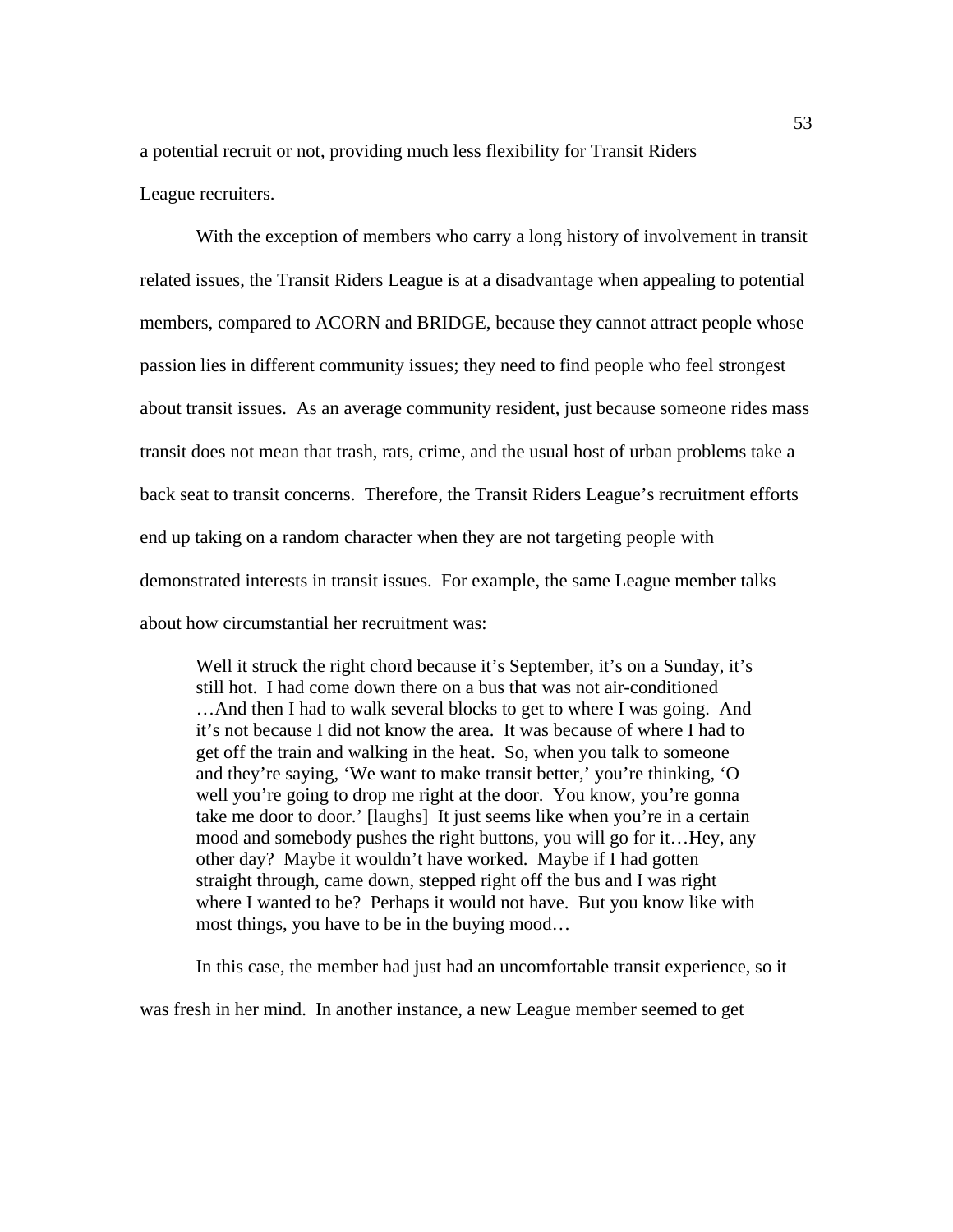involved through a spur of the moment decision to attend a Transit Riders League meeting with her neighborhood association. She explains:

…they had an open house at this church on York Road. They were serving refreshments and all. They had a meeting with MTA to discuss the new bus booths they was gonna put at different routes. And they was trying to recruit new people. So I came with [the neighborhood association] and we came and we stayed and I took notes, enjoyed the food and drinks and listened, and that's how I got recruited. I filled out the application card, and I think a week later I got a thank you letter from [the organizer], thanking me for coming to the meeting and all and saying 'Welcome.' And that's how I got in.

 Three of the seven Transit Riders League members were recruited without having previously expressed an interest in the political side of transit. In many ways, the Transit Riders League's task is to transform people into transit conscious consumers while they continue recruiting local transit system enthusiasts.

# **Differences in Recruitment Experiences Among Groups**

Few patterns emerged from the data that made it seem that one demographic group was more affected by pre-recruitment experiences or recruitment methods than another group. Ethnicity played a role in the recruitment data in that all of the interviewees in the sample who talked about previous experiences in neighborhood associations were African Americans whereas all of the participants who mentioned previous experiences in transit organizations were White. This finding may be most revealing about the kinds of opportunities for involvement available to the different groups in Baltimore.

 The second pattern that emerged from the data relates to identity. Six females and only one male mentioned that she or he never worries about fitting in with a new group.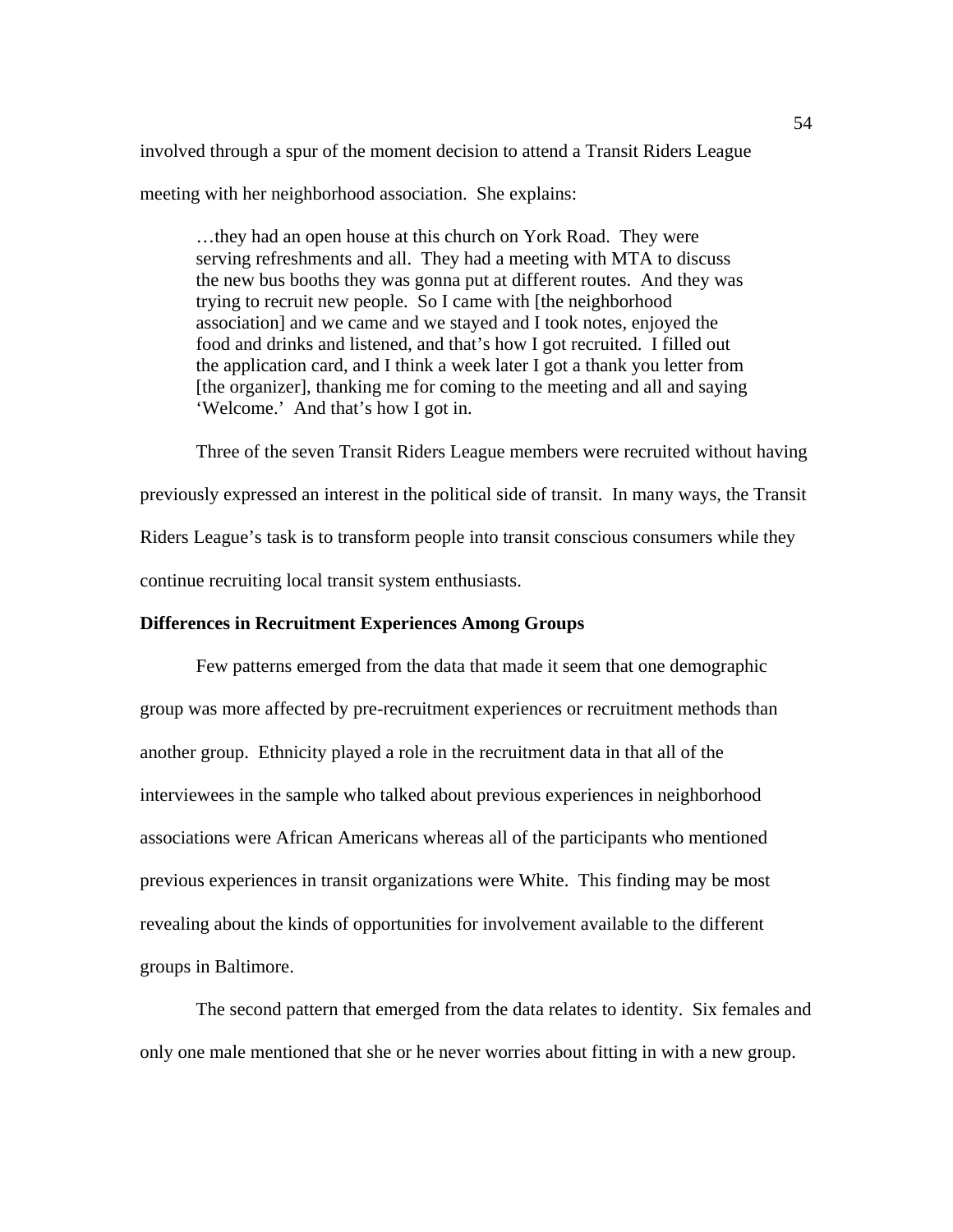This kind of social confidence on the part of the females in the sample may best be explained by the fact that females are often socialized to be more social than their male counterparts. In any case, once the participants are recruited, they absorb the organizations' frames to varying degrees. The next section of results will explore this variation.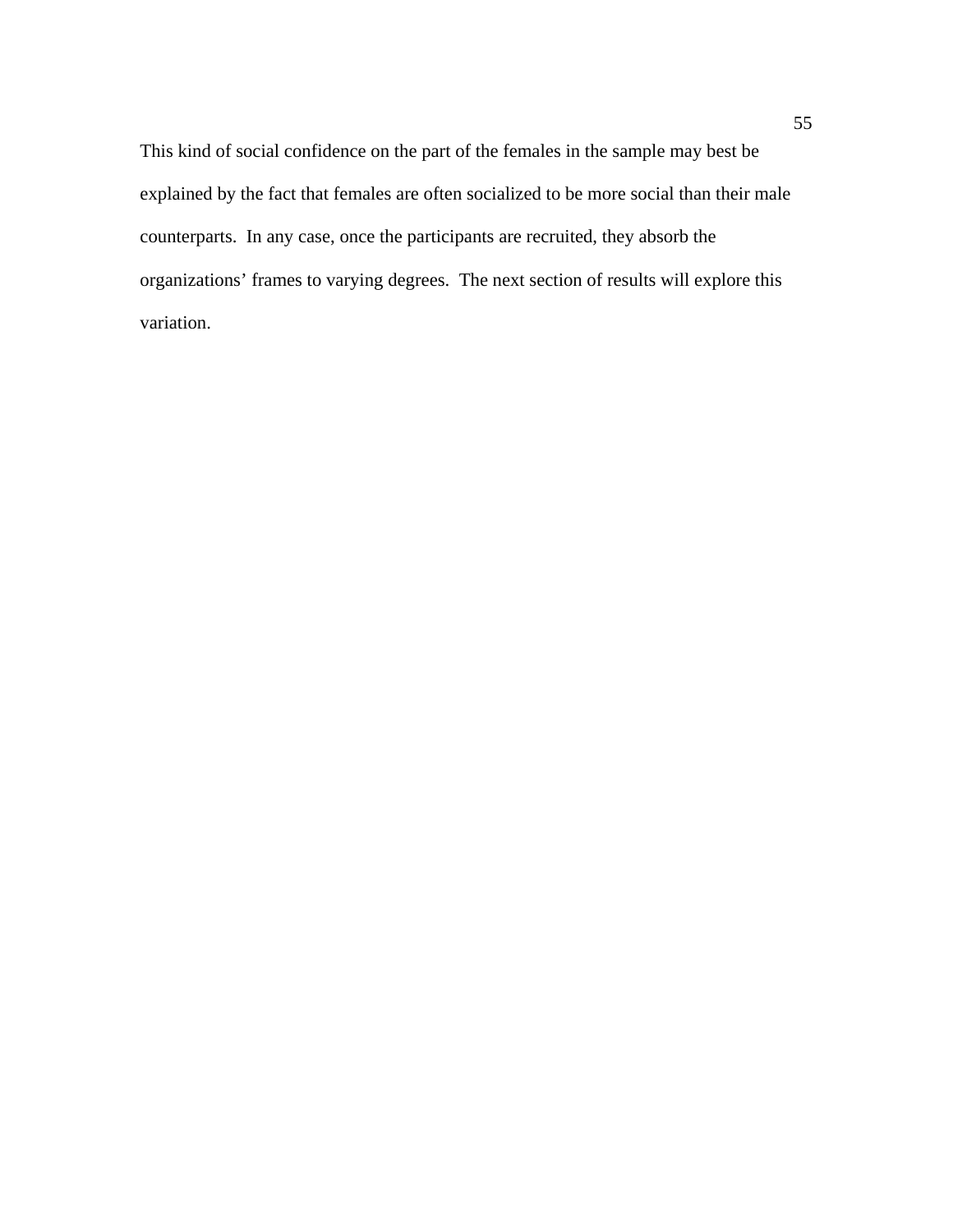### **Members' Frames and Frame Alignment**

 While attending their first meeting or first action, participants are keenly aware of everything happening around them, assessing whether or not this is an organization with which they might wish to continue. Participants are also beginning to absorb the organization's frames during this formative period. The study data suggests that a myriad of early experiences shape the way a participant orients himself or herself to the group. Table 7 provides a display of ACORN members' frames.

| <b>What is Issue?</b>                  | <b>ACORN</b>   |  |  |
|----------------------------------------|----------------|--|--|
| Specific Issues Cited                  | 4              |  |  |
| Inequality/Democracy                   | $\overline{2}$ |  |  |
| <b>Enhancing Baltimore Communities</b> |                |  |  |
|                                        |                |  |  |
| Who is to Blame?                       |                |  |  |
| <b>City Government</b>                 | 3              |  |  |
| Political System                       | $\mathfrak{D}$ |  |  |
| House "Flippers"                       |                |  |  |
| No One Entity                          |                |  |  |
|                                        |                |  |  |
| <b>What Should Be Done?</b>            |                |  |  |
| Fight                                  | 5              |  |  |
| Education                              |                |  |  |
| Community Involvement                  |                |  |  |

Table 7: ACORN Members' Frames

Among the ACORN members who participated in the study, there were a variety of interpretations about what the issue is that ACORN is fighting, what should be done about it, and who is to blame. When asked what the issue is that ACORN is fighting, four people cited specific issues like trash or predatory lending. One member conceptualized ACORN's issue as being a general approach toward enhancing Baltimore communities. Two ACORN members used language that was more akin to the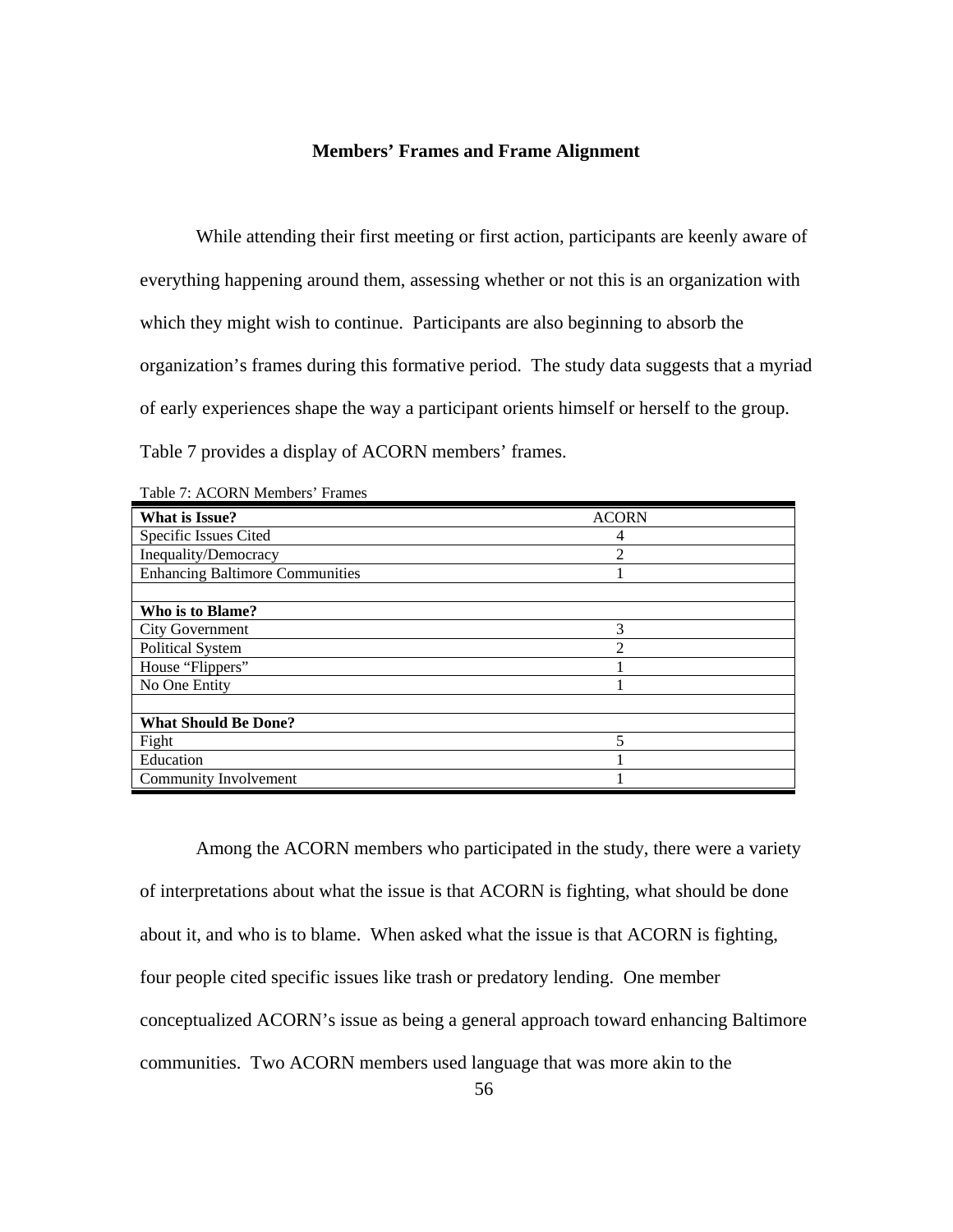organization's description of its issues; two interviewees described the issue in terms of inequality and of having a voice in the political system. One ACORN member says:

…we were talking about how we used to clean our streets twice a week. For the past few years, they don't even clean our streets at all. And they should! We pay taxes. We need our streets cleaned at least once a week…And [ACORN members] said, 'You know, that's right, if they can do it out there in that neighborhood, why can't they do it here? We pay taxes and we're human beings. We want the same things for our neighborhoods and communities that other nice neighborhoods want.'

For two participants, ACORN's framing of issues such as trash became part of a larger framework toward community problems that incorporates a sense of injustice and inequality.

The other dominant characteristic of ACORN's issue framing is the organization's ability to mobilize people to attribute blame to one entity for any given issue. Four interviewees in this study pinpointed specific entities responsible for the issues they tackle through ACORN. Three people blamed city government, and one person blamed corrupt house "flippers" who buy homes and resell them for inflated prices. Two other participants cited the political system, in general, as the cause of community problems. And one person felt that no single entity is responsible for any of the community problems, citing the flaws of both government and of neighborhood residents.

Finally, interviewees were asked what they thought should be done about the issues that concern them. Two people mentioned less confrontational tactics than the organization espouses, such as educating people and staying involved in the community. However, five of the seven interviewees responded by saying things like "keep fighting,"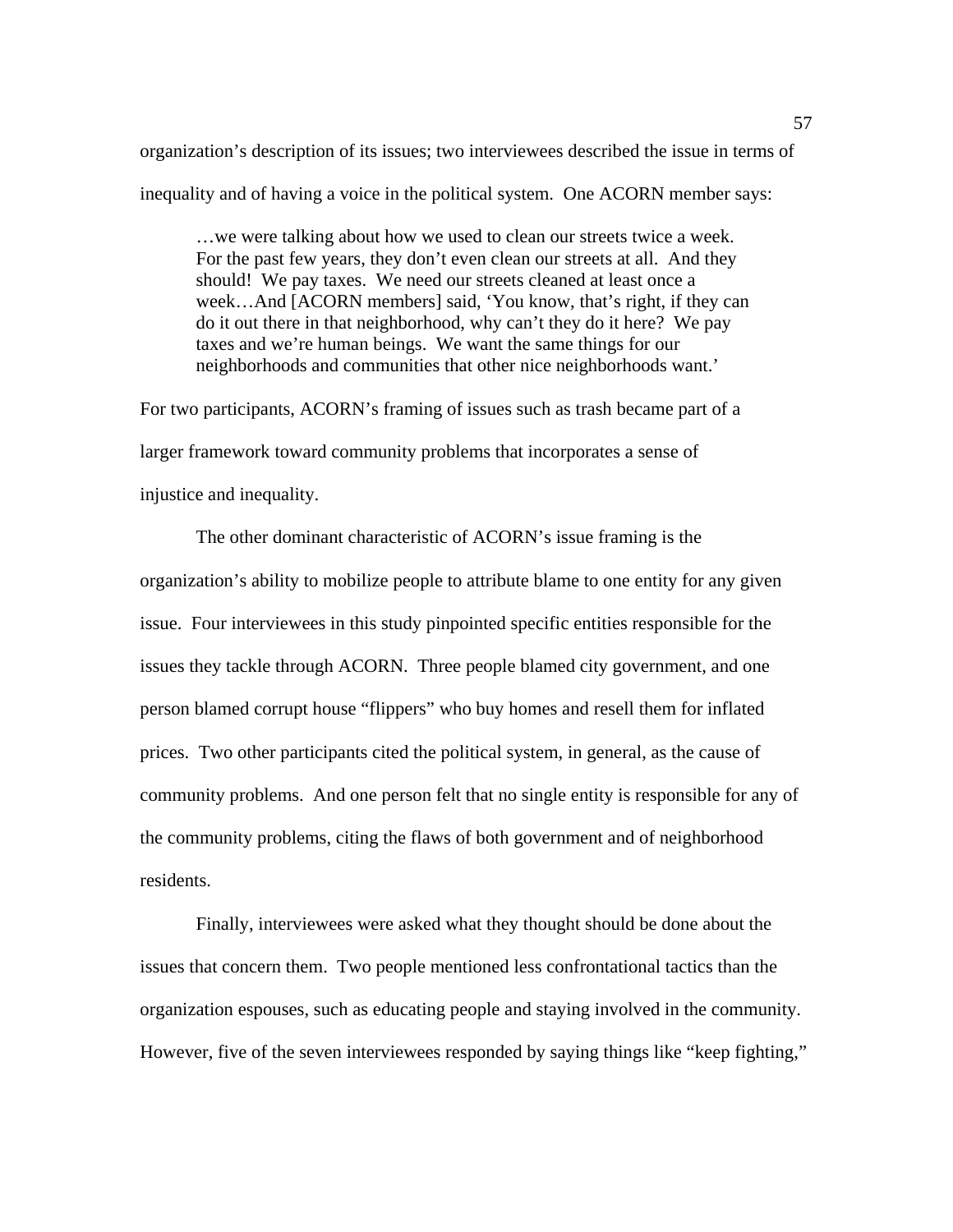or "go after" the city. Five people framed the solutions to community problems in the same kind of direct action terminology that ACORN uses.

Participants in BRIDGE varied in the ways that they conceptualized the issues. (See Table 8.) Three interviewees chose specific issues that they felt most strongly about: crime, drugs, and housing. The other two interviewees, however, explained that the issues that they would most support would be whatever rises out of the BRIDGE issue selecting process. One participant explains, 'There were three issues that after we did our one-to-one conversations that bubbled up as they say." Another member says, "…those are the first three that we're gonna start researching and meeting people in those areas and seeing what's the lay of the land politically…" Both members mention the issues as part of the process rather than as issues that they feel impassioned about for some more intrinsic reason, thereby conceptualizing the issues in BRIDGE terms.

| What is Issue?                    | <b>BRIDGE</b>  |
|-----------------------------------|----------------|
| Specific Issues Cited             | 3              |
| Whatever is Selected by Process   | $\overline{2}$ |
|                                   |                |
| Who is to Blame?                  |                |
| Lack of Values                    | 2              |
| No One Entity                     | $\mathfrak{D}$ |
| <b>Landlords and Tenants</b>      |                |
|                                   |                |
| <b>What Should Be Done?</b>       |                |
| Officials' Accountability         | ∍              |
| Community Involvement             | ി              |
| Build Relationships to Gain Power |                |

| Table 8: BRIDGE Members' Frames |  |
|---------------------------------|--|
|---------------------------------|--|

In terms of who to blame about the issue, BRIDGE participants were somewhat at a loss. The mobilization process had not yet progressed to the point of blaming anyone, so the organization had provided few messages about who would ultimately be the target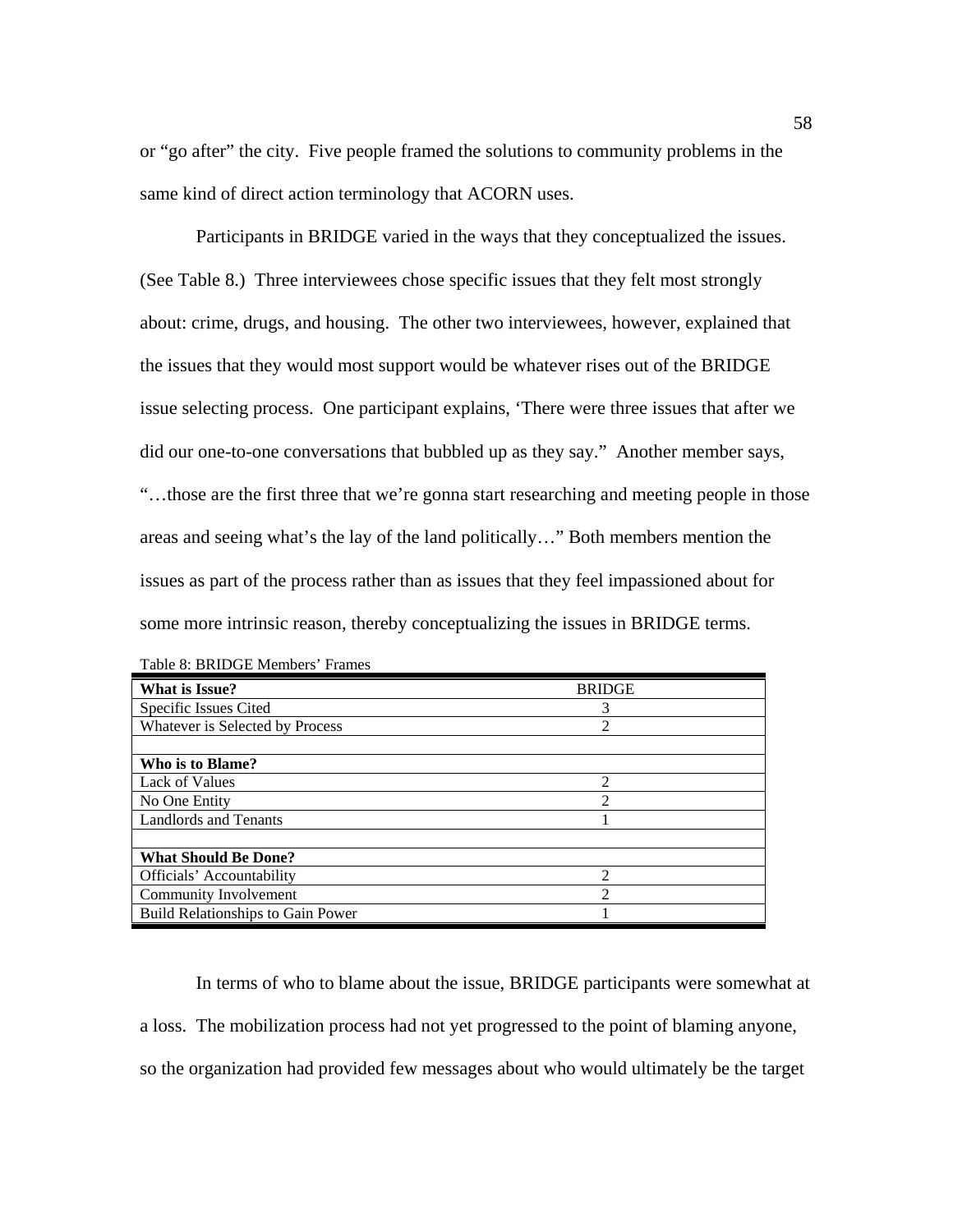for pressuring social change. Two interviewees said that no one person or entity was to blame. Two other interviewees mentioned that they felt that a dearth of values among people was to blame for many community problems. And one participant felt that both landlords and tenants contribute to housing problems sometimes. In some respects, not knowing who is to blame fits BRIDGE's frames more than choosing a target fits the frame. In that sense, the interviewees conformed to BRIDGE's framework about community problems.

Although still a new organization, three participants talked about what should be done about the issues, indicating a belief in the BRIDGE process. Two members mentioned accountability and telling officials what the organization demands. A third member said that the organization should build relationships to gain power. The two other participants spoke less specifically about organizational processes and mentioned that staying involved would help remedy community problems and that certain policy changes might aid the housing situation. All considered, three members adopted BRIDGE frames to talk about the issues.

So, how do Transit Riders League participants conceptualize the issues? Five participants talked about the issues in the same way that the League frames the issues. Four interviewees said that they felt the issue was either transit funding or transit inefficiency, while one member talked about transit flaws as inequality. The two other responses involved Smart Growth and an ineffective bureaucracy in the MTA. Table 9 displays League members' responses to questions about how they conceptualize issues, who are to blame, and how the issues should be tackled.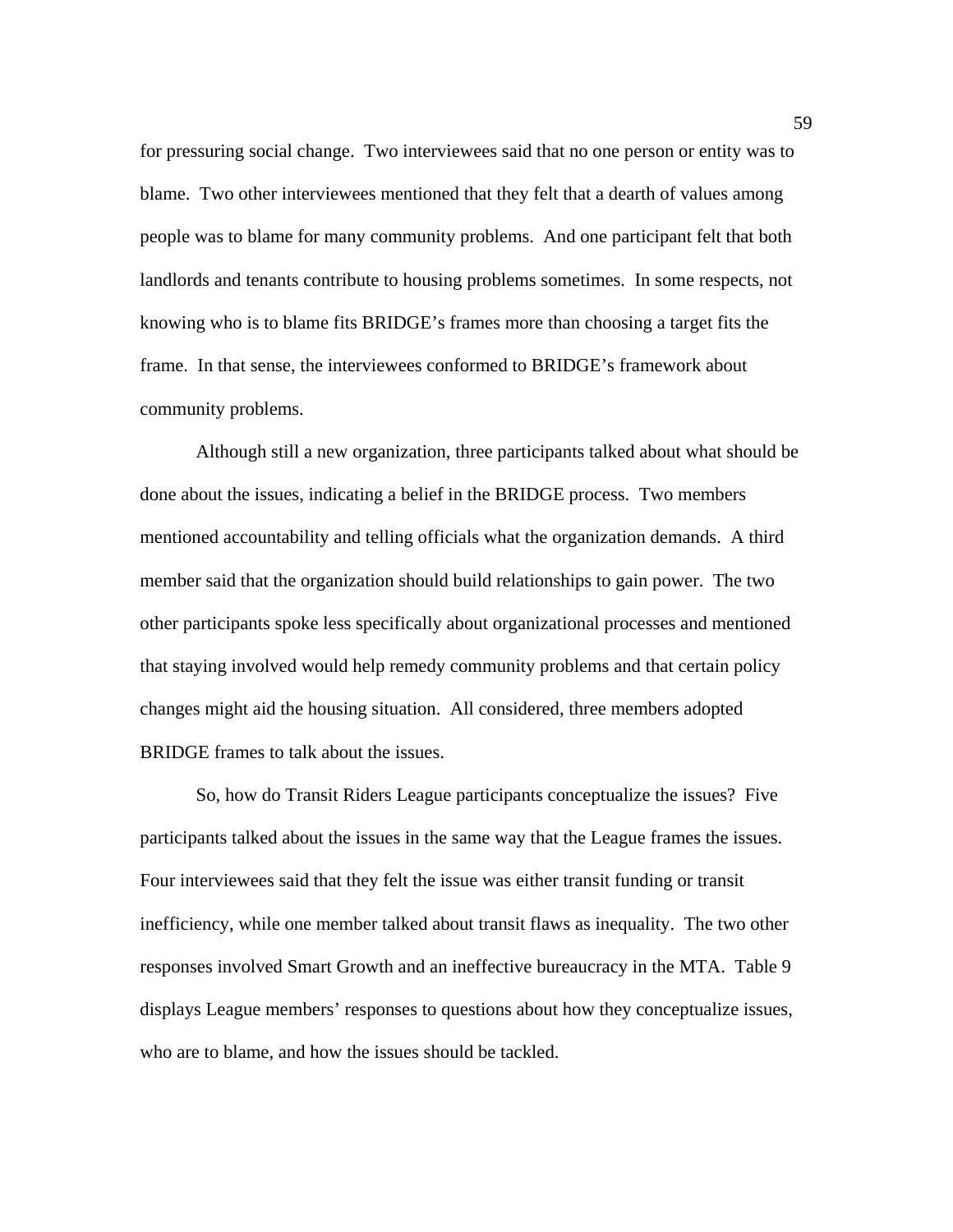Table 9: Transit Riders League Members' Frames

| <b>What is Issue?</b>                     | <b>Transit Riders League</b> |
|-------------------------------------------|------------------------------|
| <b>Transit Funding/Transit Efficiency</b> |                              |
| Inequality                                |                              |
| <b>Smart Growth</b>                       |                              |
| MTA Bureaucracy                           |                              |
|                                           |                              |
| Who is to Blame?                          |                              |
| MTA                                       | $\mathfrak{D}$               |
| State Legislature                         |                              |
| <b>Highway Lobby</b>                      | ◠                            |
| No One Entity                             |                              |
|                                           |                              |
| <b>What Should Be Done?</b>               |                              |
| Work Closely with MTA                     | 3                            |
| Lobby for Funding                         |                              |
| <b>Attract Money to Baltimore</b>         |                              |
| <b>Transit Organization Involvement</b>   |                              |

Whereas most interviewees felt that transit is the heart of the issue, the interviewees were less consistent about whom they think is to blame for transit inadequacies. Four people mentioned either the highway lobby or state government. However, other responses included the MTA (two interviewees), and one person felt that no one is to blame. Attributional frames are less aligned in the Transit Riders League.

 Five out of seven interviewees felt that the best way to deal with transit problems is to either work closely with the MTA to help enact improvements or to lobby the state government for increased transit funding (three and two interviewees respectively.) Other responses involved attracting money back to Baltimore or simply to stay involved with transit advocacy in general. Irrespective of the organization to which a participant belongs, what other characteristics influence members' frame alignment?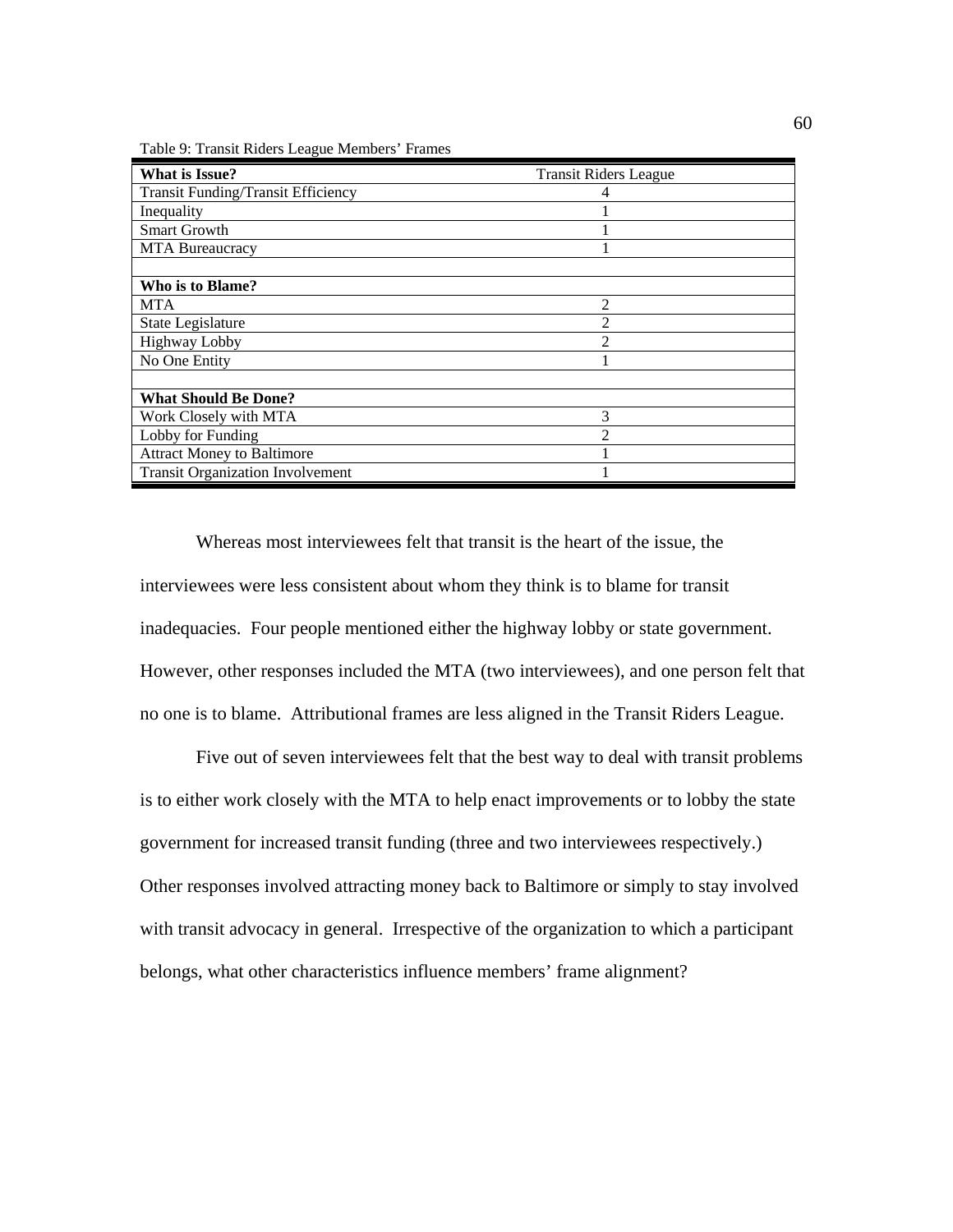#### **Differences in Levels of Frame Alignment Among Groups**

 One would expect that an individual's conceptualization about the organization's issue, what to do about them, and who to blame for the problems would be more or less aligned with the organization's frames to a consistent degree. This was not the case. Only three of the nineteen interviewees spoke about the issues, what to do about them, and who is to blame in the same way as their organizations did (one ACORN member and two Transit Riders.) Almost half of the sample, seven people, framed both the issue and what should be done about it in the same way as the organization framed it.

Patterns among groups were not striking. A roughly equal number of males and females talked about what to do about the issues in the same way as their organizations. However, five females and only three males defined the issues in the same way that the organizations did or blamed the same entities as the organizations. Age seemed to play a role in influencing the interviewees' perceptions about what to do about the issues and who is to blame for the issues using similar frames to the organizations' frames; eleven of the thirteen interviewees who explained what to do about the issues in the same way as their organizations fell into the older age brackets of 46-76 years old. Six of the eight people who attributed blame to the same parties as the organization attributed blame fell in the 55-76 year old age range, suggesting that the older people in the study are more receptive to the organizations' messages than the younger people.

Other demographic characteristics of the sample revealed no patterns whatsoever. I assumed that people who were members of their organizations for a longer period would be more likely to conceptualize issues in the same way as their organizations. The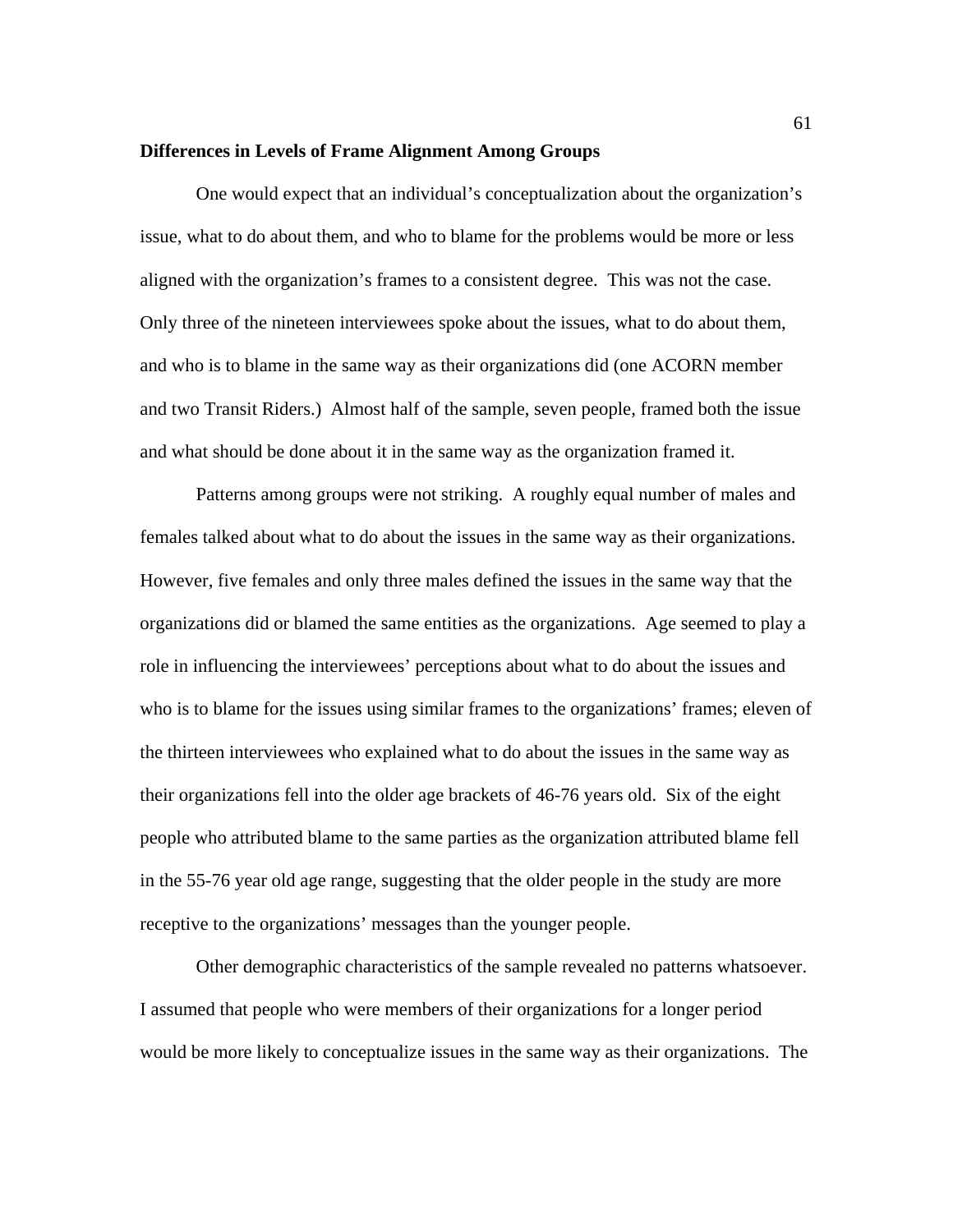results did not support that pattern, however. I also hypothesized that participants who engaged in some leadership role with their organizations would be more likely to employ frames consistent with their organizations' frames. The results did not reveal that pattern, either. Specifically, although ten leaders versus three nonleaders framed their ideas about what should be done about the issues in the same way as their organizations, only roughly equivalent numbers of people demonstrated "aligned frames" when conceptualizing the issues and who to blame for them. The small sample size used in the study certainly hinders the possibility for conclusive patterns to emerge across demographic groups. Participants' accounts of their experiences provide the greatest boon for data. In the next stage of participation, interviewees' accounts of their first few months with their organizations reveal insight about retention patterns.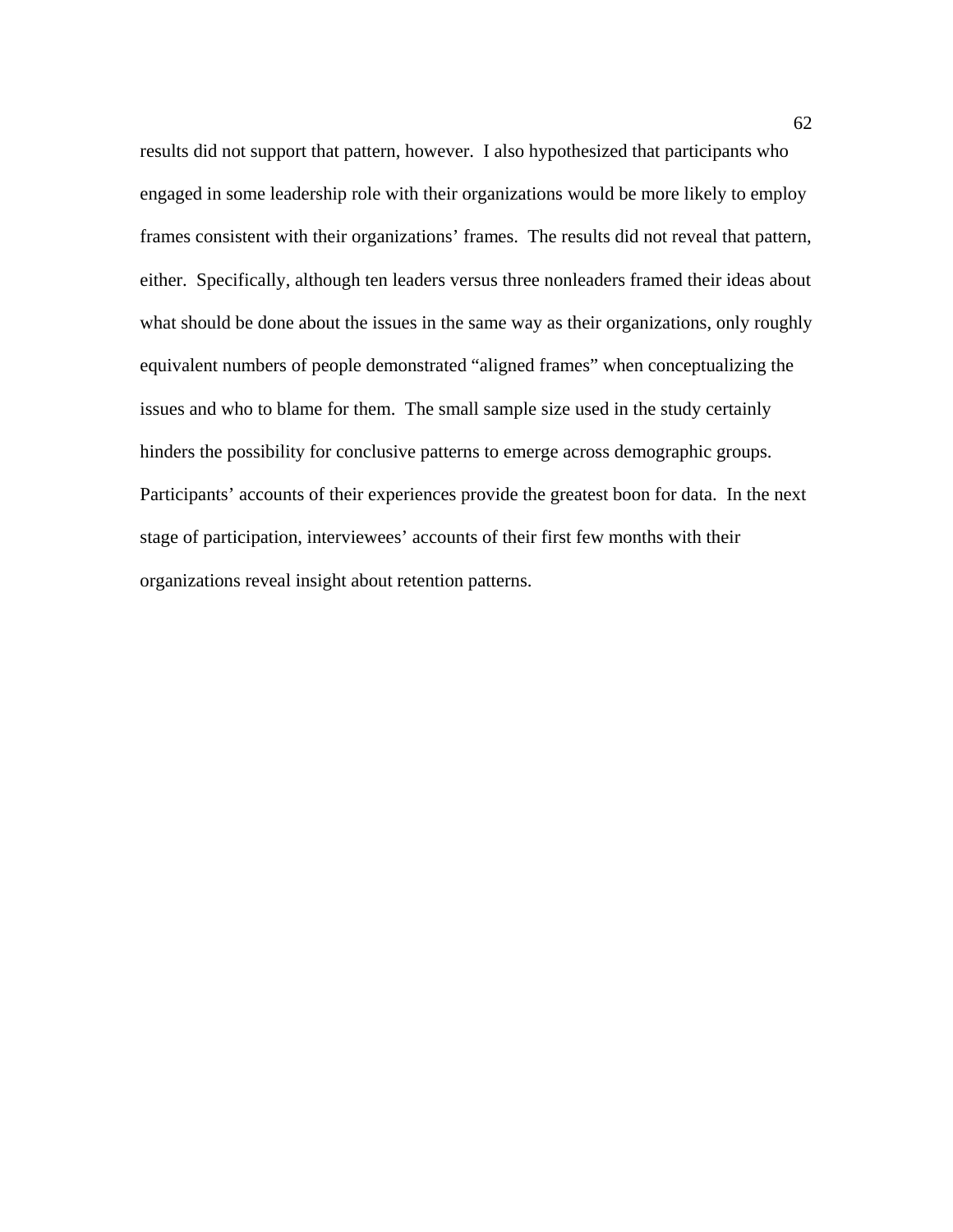### **Early Orientation and Retention**

 Once recruited, what mechanisms assist new members in feeling like a part of the group? How do people come to think of themselves as members? What emerged from the data is: (i.) Clues about the length of orientation processes; (ii.) The ways that people believe participation has changed them, if at all; and (iii.) A set of practices that encouraged people to feel more comfortable with the group and inspire them to continue involvement.

Orientation processes are clearly different for everyone. Four of the nineteen interviewees, three Transit Riders League members and one ACORN member, however, specified that it takes more than one meeting to get a clear sense of the organization's culture. One Transit Rider describes her early involvement:

I think it was a wait and see attitude. The first meeting I told you I was impressed because the people sounded so knowledgeable, but it wasn't until, say, like, the second or third meeting that I actually got to read materials that had something on which I could form an unbiased opinion. When somebody's talking, you believe what they say because you're not hearing any rebuttal. But when you can actually see it in print and actually hear people say, 'That's not the way it went,' then all of a sudden you form different opinions. So, I think I had attended maybe two or three meetings before I would say with any degree of surety that I got a different feeling about what the group was about. Because you hear different people speak.

 For this member, the process of establishing her own opinion on the information that the organization presented required hearing the perspectives of many members and taking the time to evaluate the organization's claims on her own. This process took more than one meeting. Likewise, one ACORN member went to the first meeting with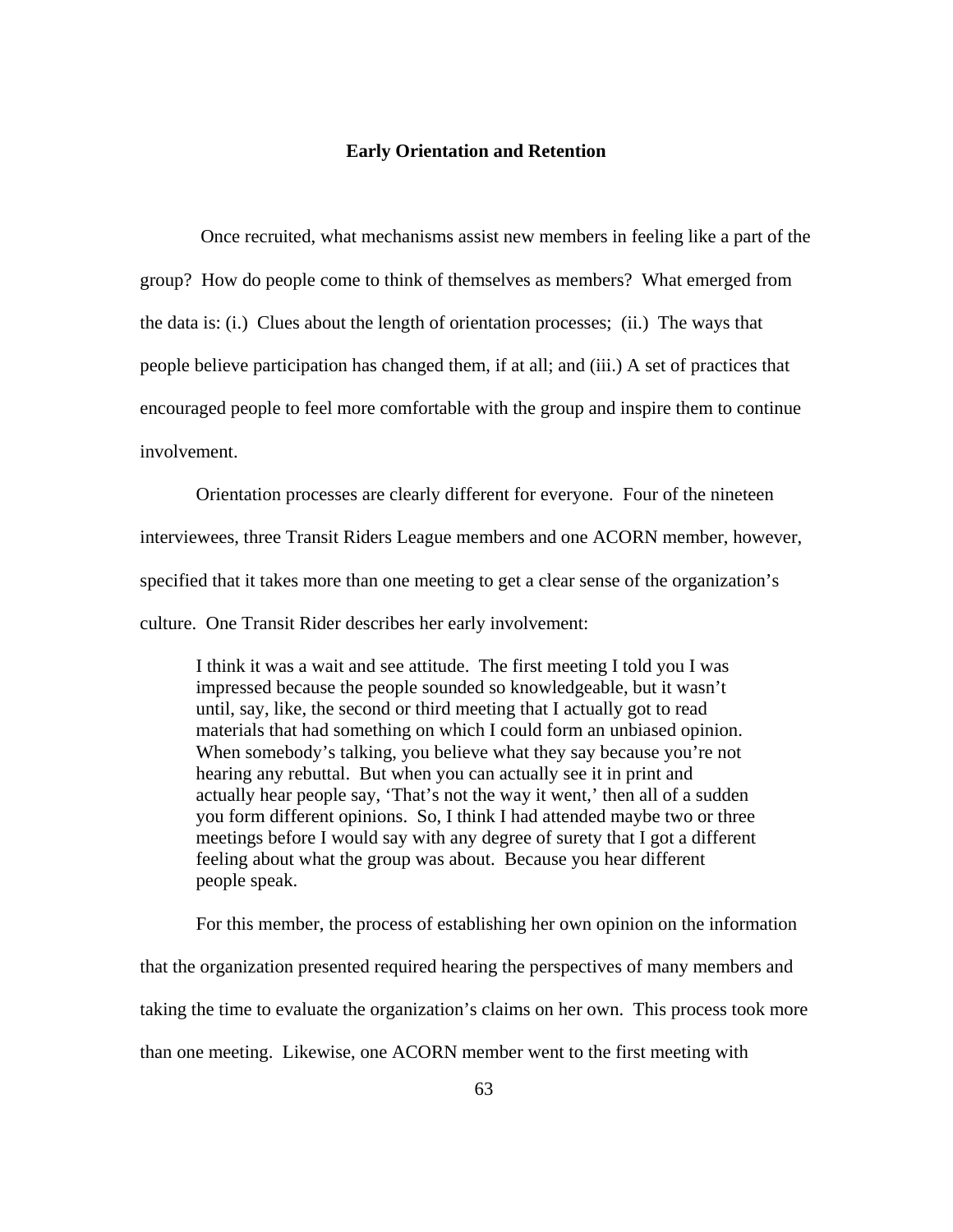attention to ACORN's claims of organizational democracy, the part of ACORN's recruitment message that appealed most to her. She explains:

And so, I went to the first meeting. I didn't catch on—you know, you saw this one that was in charge, you saw that one that said a little bit of that, but I've come to realize that all of us have something that we can lend to the conversation. One is as important as the other. There's no one in ACORN that is more important than the other because everyone brings a little something to the table.

This member's perception that ACORN practices organizational democracy was very important to her, but could not be substantiated from just one meeting. If participants feel that their orientations into the organizations require attendance at several meetings, what happens during that time that draws people in?

### **Retention**

 Four major themes emerged from the interviews as positive indications for new members. (See Table 10 for a display of commonly cited dynamics that led new members to get more involved in their organizations.) The most common of these themes is the feeling that the organization is effective and gets results. When an organization has a large membership or receives media attention, members feel further convinced that the organization is effective. Another important landmark for new members is when they take on a leadership position. Additionally, four members talked about how participating in actions increases their commitment to the organization. Also of importance to new members is when other members acknowledge them and/or give them positive feedback. Finally, when members attend their organization's training sessions, it tends to encourage them to get more involved. The first positive experience I will discuss is the perception of effectiveness.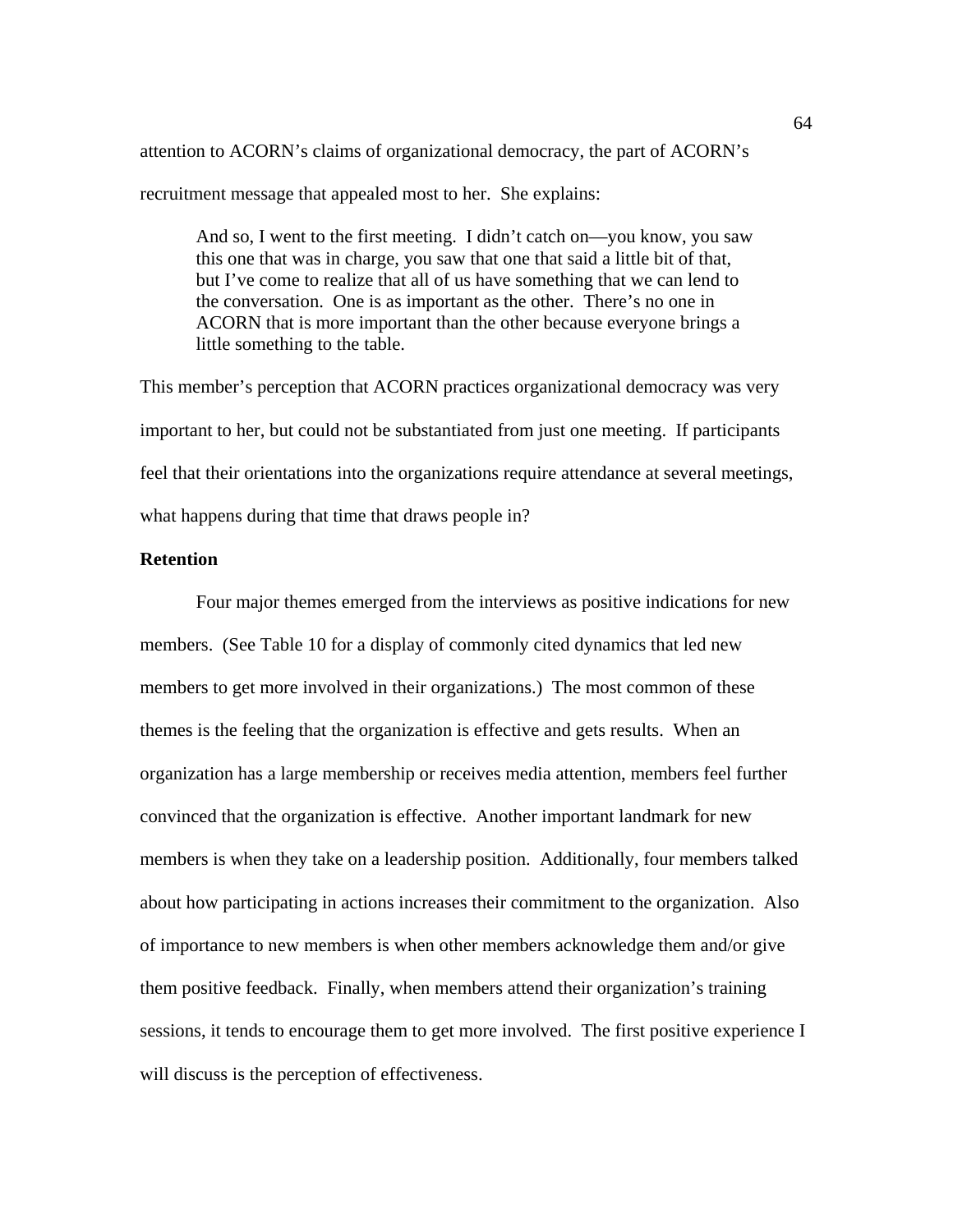#### Table 10: Positive Experiences

|                                   | <b>ACORN</b> | <b>BRIDGE</b> | <b>TRANSIT RIDERS</b> | <b>TOTAL</b> <sup>a</sup> |
|-----------------------------------|--------------|---------------|-----------------------|---------------------------|
|                                   |              |               | <b>LEAGUE</b>         |                           |
| Effectiveness                     |              |               |                       |                           |
| Large membership                  |              |               |                       |                           |
| Media coverage                    |              |               |                       |                           |
| Taking On Leadership              |              |               |                       |                           |
| Learning                          |              |               |                       |                           |
| <b>Relationships with Members</b> |              |               |                       |                           |
| Participating in Actions          |              |               |                       |                           |

ªSome interviewees mentioned more than one positive experience. All responses are shown here.

### **Effectiveness**

Sixteen of the nineteen interviewees talked about the ways that key victories or

the perception that the organization is effective is important to them. One of the

organization members expressed fear that the organization was not going to be effective.

Clearly, getting results is critical for an organization to retain members, especially new

members who may fear that their time might be wasted in organizational life. All seven

ACORN members who were interviewed talked about how important the organization's

effectiveness is to them. One member enthuses:

And they are out everyday. I don't care what situation it is, they are out working everyday. And I feel like I'm getting more results from them than I've gotten the whole 35 years I've been in here.

For ACORN, winning the vote on Question P, a proposal to reorganize city council into more and smaller districts, represented one of their most important victories. ACORN members that were interviewed felt proud of this win and often cited it as one of the most important parts of their involvement. One member says:

[Question P] was important and it was big…It wrapped up a lot of loose ends. Instead of going through a whole lot of issues, Question P did the thing. You know, because when you got people who's supposed to be representin' you in your communities and they don't do nothin', then it's time to make a change.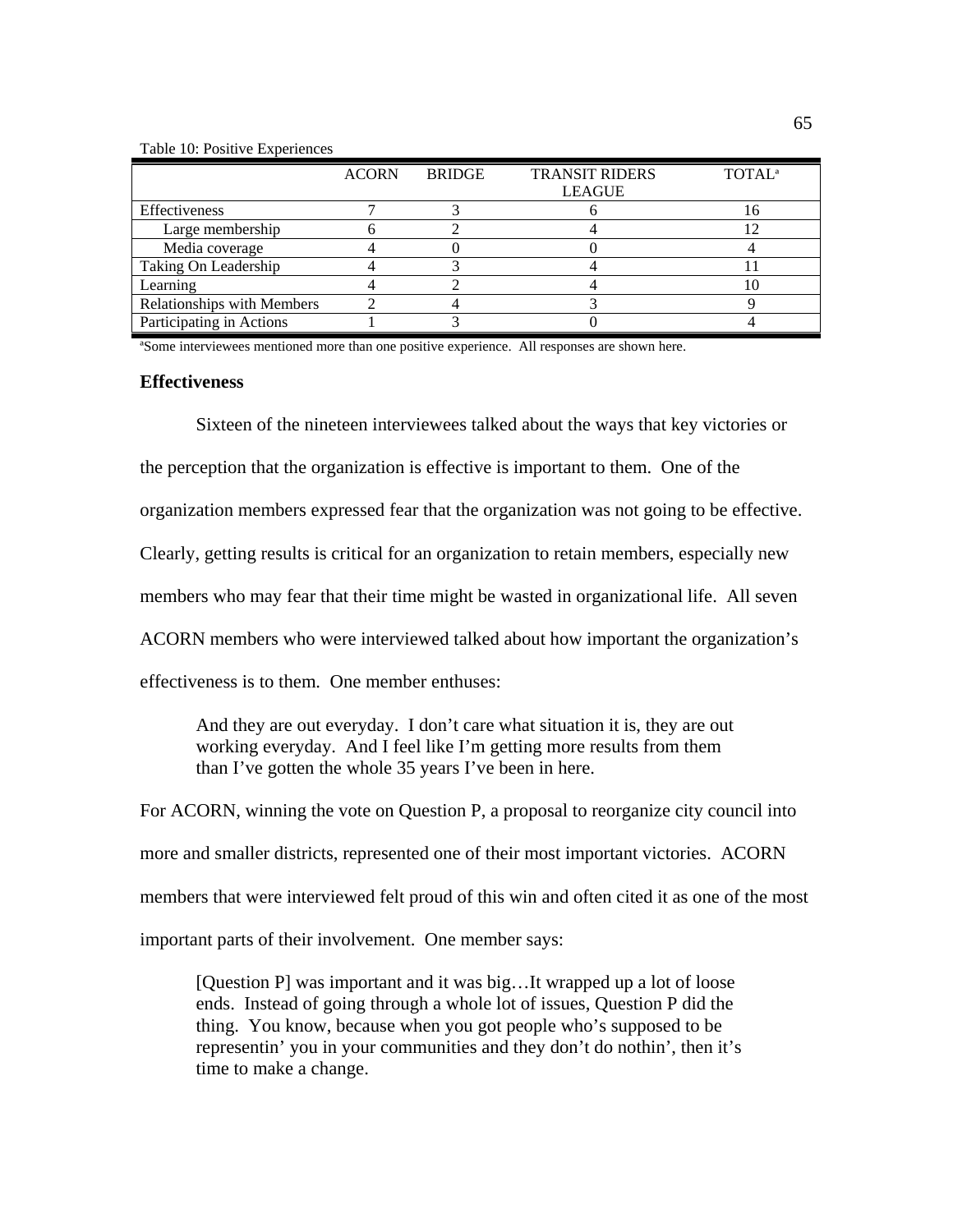Another member sees the Question P victory as an indication that more successes will

follow. She says:

And ever since Question P, it's almost like our reputation is one that's regarded, whether it's good or bad, people know who ACORN is. They know, "O, here come ACORN," or "Here comes ACORN!!!" It just all depends on what side you stand.

Winning victories and being effective provides the clearest incentive to remain involved

for ACORN members.

At the time of interviews with BRIDGE members, the organization was still too

young to have tackled any of its three main issues. Still, the promise of being effective

inspired three of the five people interviewed to talk about getting results. One member

explains:

So, that first meeting really helped me to understand and to see that there was a vehicle for change. And that vehicle could very well—a group of concerned clergy and laity together could make the kind of change that could make a difference.

For another member, it was the fear that the organization would not be effective that

caused her to express some reservations. When asked what activities had been her least

favorite, she answered:

Actually I think it would really be looking around the room at the people we're working with and the lack of, you know, that follow through look or that look of excitement or that look of determination that 'We're gonna get this done!'…I didn't have it either because it's still that straddling the fence kind of thing, and I don't like straddling the fence. I like to know I'm gonna do something and I'm gonna move forward on it. I'm just, I'm still at the preliminary stages where I need to see that this thing is really gonna make sense, honestly.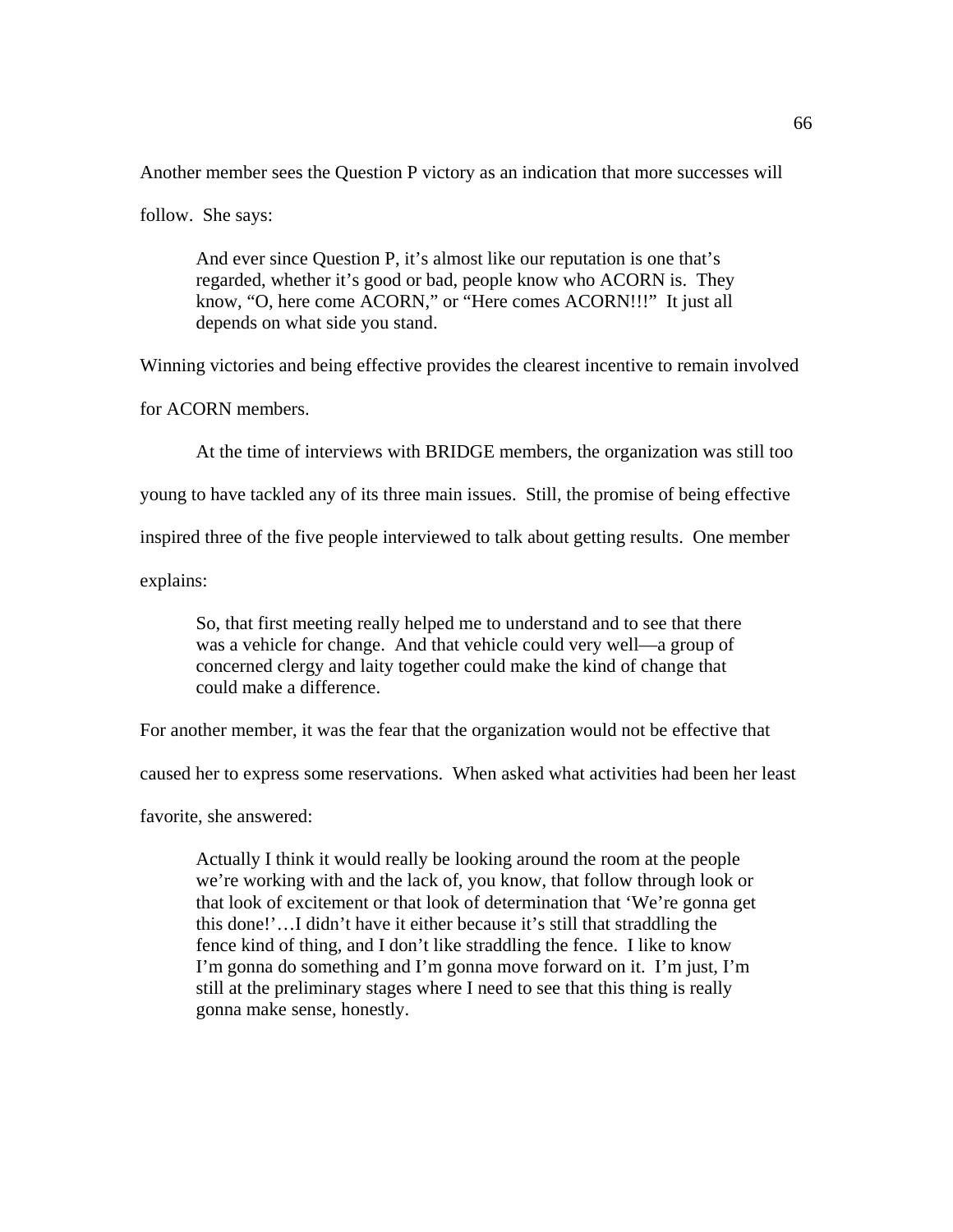Despite this member's hesitation, later in the interview she explains that her feelings

would change if she saw the prospect for effectiveness in the organization:

I guess it might be very impactive if I really saw over 1,000 people on that day all rallying for one thing and one place and committed and hearts bound together by true purpose of making change. That would be pretty impactive in my mind…That would be a first for me, to see churches coming together with that number and agreeing on something together to get it done. That would probably knock the ol' girl's socks off. [laughs] That'd be pretty neat.

For BRIDGE, the importance of demonstrating results is critical to retaining all

the new members they've gained since their beginnings in 2002.

Six of the seven Transit Riders that were interviewed discussed the

importance of organizational effectiveness in keeping them coming back to the

organization. One member said:

But we did send some suggestions some time ago to MARC and they adopted, or at least said they would adopt, all of them, or nearly all of them. So that feels like, 'Okay, I can have some influence on the way things go'…if it didn't have the sense of we could accomplish something, then I wouldn't be there at all.

Another member talks about how her first impressions of the group were most

heavily influenced by her perceptions of how effective they are. She said:

…my first impression is that things are getting done, and the Transit Riders League are making things happen, influencing people, and I want to be involved…I think it's real easy for a person to join an organization that's making progress, that's actually setting goals and meeting goals…I've noticed changes, too, even since I've been here. On certain buses that I ride on, the buses are cleaner, they're running more frequently. Things are happening, and a lot of it has to do with the League's direct contact with the people at MTA.

Two other Transit Riders talked about how important it was that the organization

won Sunday subway service for Baltimore. New members are inspired by results and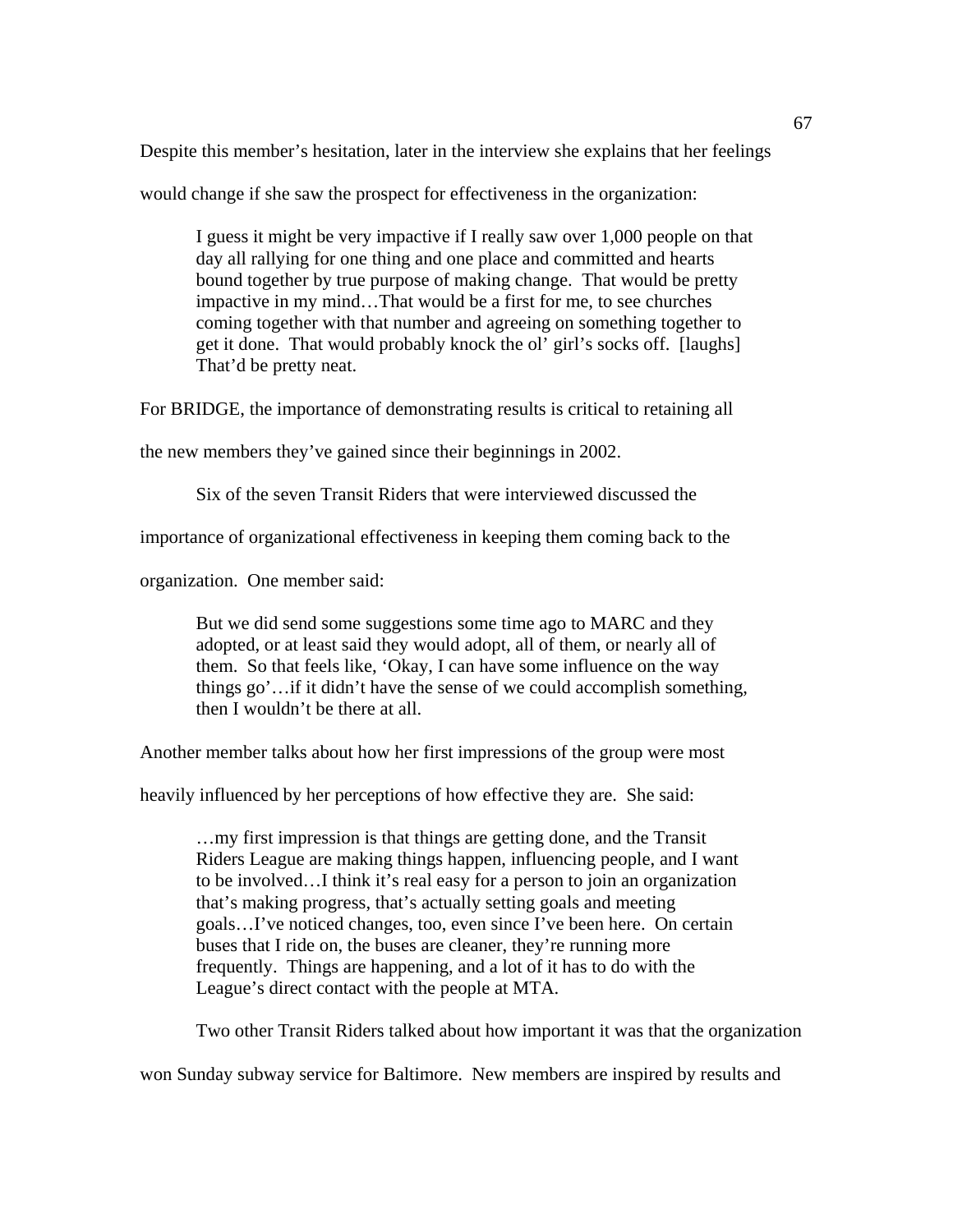organizational effectiveness. The importance of results was the single most common feature of social movement participants' experiences. Two organizational features signaled participants that the organization is effective: large membership and media coverage.

# *Importance of Large Membership*

Many members spoke about how important it is to them to be part of a group with a large and robust membership. Four ACORN members, two BRIDGE members, and one Transit Rider proudly cited their group's membership sizes as being an important aspect of their participation. One ACORN member says:

When I first came to ACORN there were over 500 members on the books all over Baltimore City, on the books. There's probably somewhere close to 3,000 now. And now when you knock on somebody's door, practically anybody, somebody'll say, 'Yeah, I've heard of that group.'

One BRIDGE member talked about how a large membership is important to the

organization. He said:

Well, the numbers are part of it. We talk about power as being organized people, and so the more organized people you have, the more power you have.

And one Transit Rider commented about the importance of having a large membership

for the potential effectiveness of the organization. He said:

Just one person or just two people can't do it alone. But we do it with numbers. That way we can do it with strength. We can say, 'Well, we're an organization that's at least 1,200 members strong.' Politicians say that's almost 1,200 voters.

A clear part of many people's frameworks for involvement is the importance of

being part of a large organization. By being a part of a large membership, their odds of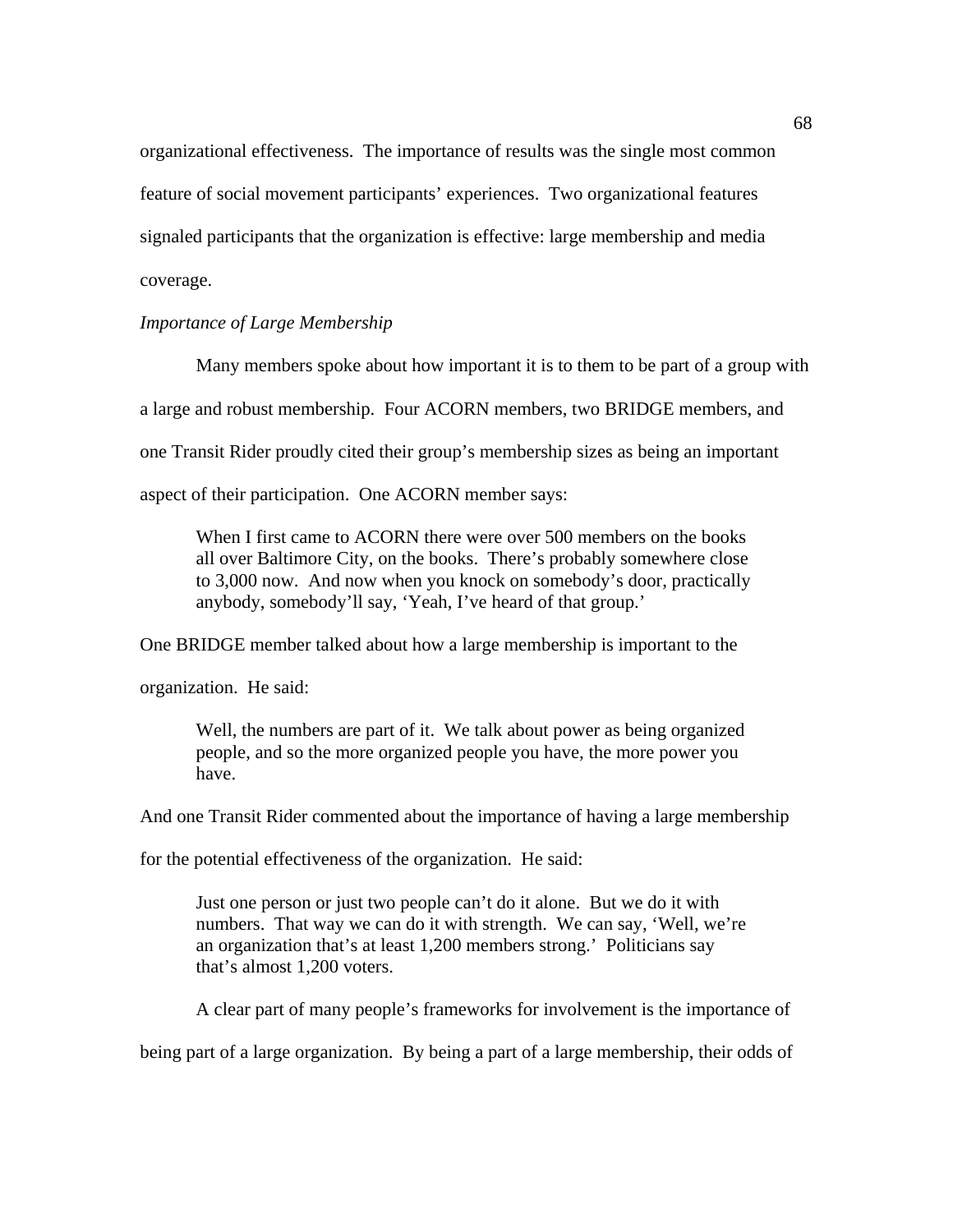being successful at making change is greatly enhanced. In addition to a large

membership, participants also mentioned media coverage.

#### *Media Coverage*

 Related to the idea of needing to feel that the organization is being effective, four ACORN members also talked about how important it is to them that ACORN consistently gets media coverage. One member enthuses:

So now, the peoples is beginning to see that ACORN is really trying to do something because if we go to a site that is real dirty or vacant houses, protestin' the landlord or whatever, we don't just go ourselves. We have newsmen to come out there and report everything that we doin'. And that's how it hits the paper.

Half of the ACORN members interviewed mentioned that media coverage of organizational activities is important to them so that the ACORN name gets publicized and also so that immediate victories are more winnable. Getting results functions as a clear motivator for new members. Members also felt more invested in their organizations after taking on new roles.

## **Taking on Leadership**

 Recall that eleven of the interviewees already occupied some leadership position by the time of the study. Those eleven organization members and two members who were on the verge of taking on leadership positions commented about how becoming a leader affected their involvement with the organization. In all three organizations, being asked to perform leadership duties brought the members closer to the organization. One ACORN member was almost immediately asked to take on leadership duties, thus pulling him further into the organization from the beginning. He explains: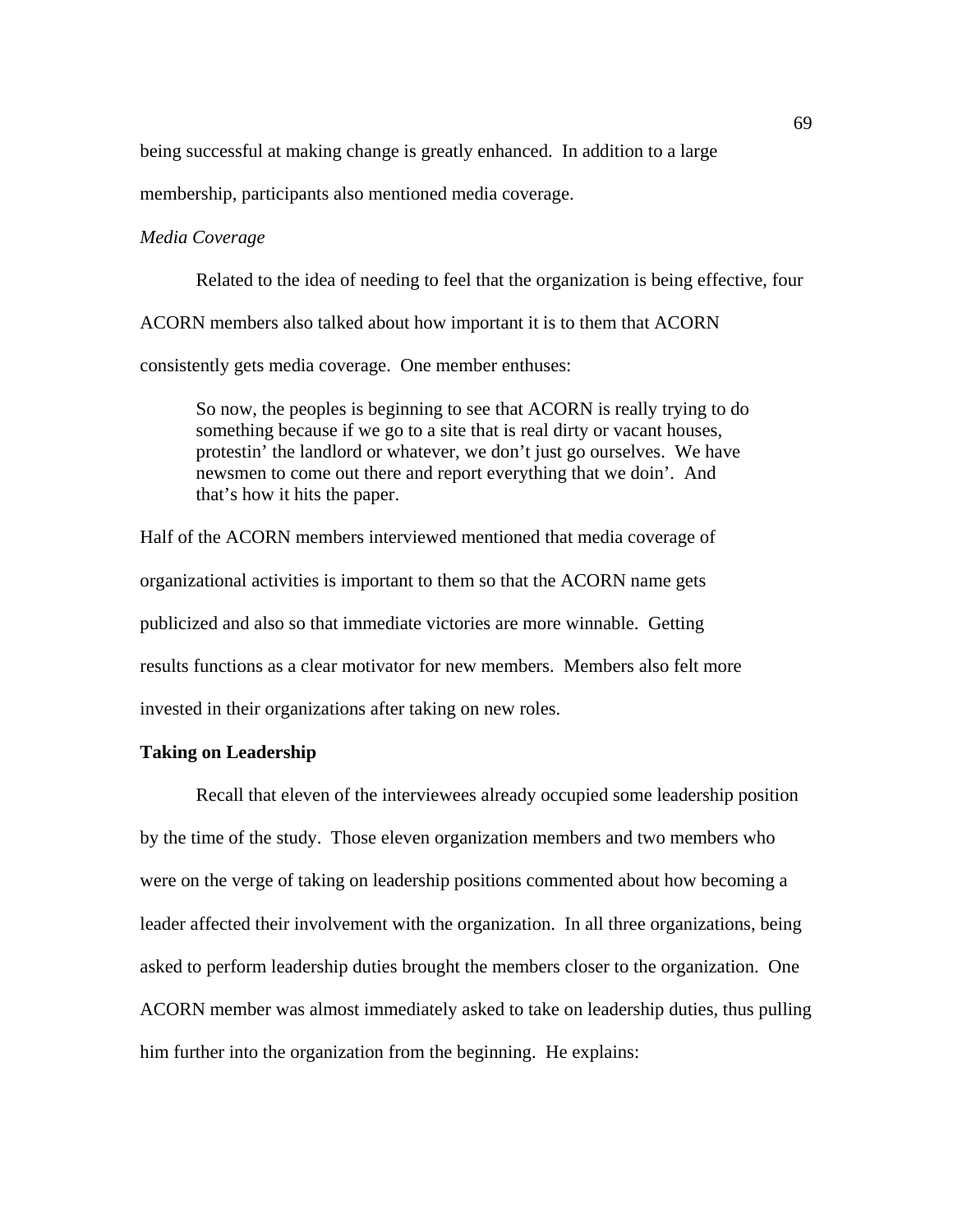Interviewer: What was your next contact with ACORN after that door knock?

First organizational meeting.

Interviewer: And what did you think about that?

Um, I thought it was pretty good since I ran it. [laughs]…Basically, I was asked by [the organizer] if I would run the meeting. Basically, it was on my turf, my church, and I ran it.

Similarly, in BRIDGE, the honor of taking on leadership duties is intensified

when a pastor asks a lay member to do something for the organization because of the

pastor's credibility with the member. One of the BRIDGE members who was just

beginning to take on leadership duties at the time of the interview talked about how

flattered he felt to be asked to be a part of the evaluation part of the meeting. He says:

…I sat in on one of their evaluations and I just said, 'O my goodness. I must be a member,' 'cause everybody else was, like, gone! This is like the people evaluate how the meeting go and then they leave. But they asked me to stay. I kinda sat back in my chair. Then they asked me for my opinion and I was like, 'I feel good about this,' and whatever. But I said 'I must be a part of this.' Especially when [my pastor] has invited me to, I think, every one after that.

A Transit Riders League member also describes how being asked to take on more

responsibilities for the organization actually made her feel more invested in it. She

explains:

And it's always, like I said, you know, you go in, you make the phone calls to other people. You invite them to the rallies, to the outreach, or whatever the group's gonna be doing, and you say, 'O they let me do this? I've only been in here two months, three months.' They make you a part, you know?

For all three organizations, asking people to take on more responsibility and

assume leadership positions encourages them to align their ideas closer to those of the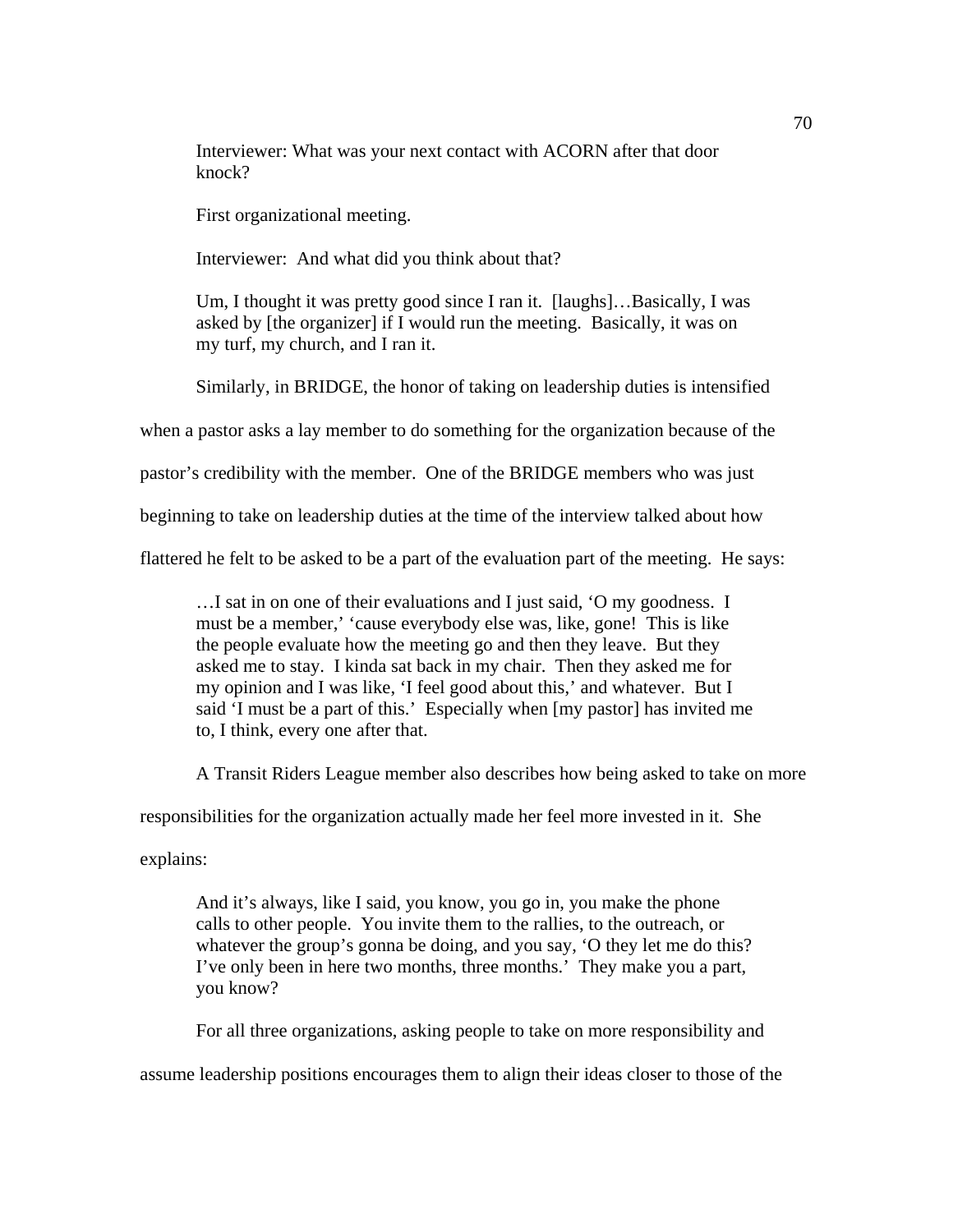group and to feel more like a member. In addition to leadership experiences, participants also felt more like members in the organizations when they felt that they were learning from their participation.

#### **Learning**

Ten participants talked about how important it is to them that their organizational experiences provide a chance to learn new skills and knowledge. For example, one ACORN member describes how her involvement has contributed to an overarching awareness of political issues. She explains:

[I am] more willing to be aware of what's really going on throughout the community, more aware of what the political issues really are, more concerned in voting, more concerned in exercising my vote for the candidate that I feel is actually going to bring about what is important to me. Voting and all that other crap really never was a big thing for me.

 For Transit Riders, group members become local experts on transit issues. One group member talks about how her perception of transit has changed:

…all I knew is you get a schedule, you stand on the corner, you wait for the bus! Now you know why the buses are late or why you think the buses are late. You kind of feel a little bit differently about things.

 While members are volunteering time to their social movement organizations chiefly to get results and make a change, it is also important to many that they are personally being changed by the experience. Learning about the issues in Baltimore becomes an important aspect of many members' frameworks for participation.

Five interviewees also talked about attending training sessions. Two BRIDGE members had attended the organization's national weeklong training. Two ACORN members talked about training experiences, one locally and the other regarding a national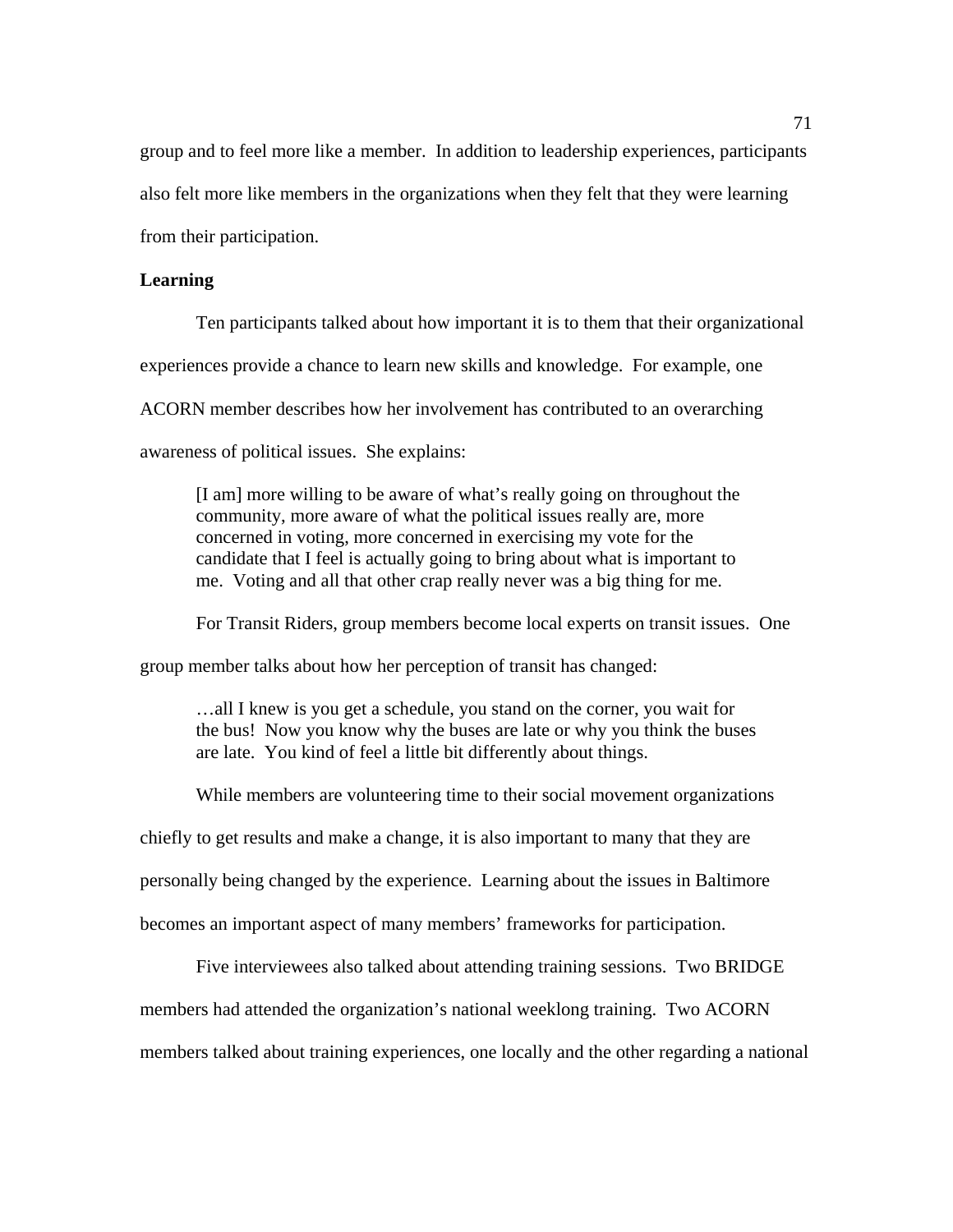training session. One member of the Transit Riders League enthused about the training she had received through sessions held locally at the CPHA offices. In BRIDGE, the weeklong training functions as a deliberate effort to get people to understand the organization's philosophy about power and agitation. One BRIDGE member talks about her training experience:

I loved the weeklong [training], the power of the people there. At first I found it a bit intimidating. They really get in your face. And at first I even felt that some of them were kind of arrogant, but as the week continued and I was able to talk to them outside of the classroom as well, some of them were really warm and wonderful people…

For this member, the messages worked. When asked how her participation in BRIDGE

has changed her, she talked about having her ideas about agitation and about power

changed:

I feel that I'm more confident. I've been confident now for a long time. I wasn't at a young age. But moreso. I've learned that it's okay to agitate, and I'm good at it. I didn't realize I was an agitator. Now that I know it's a positive thing, I do it even more…they talk about power a lot. And that's become a very good word to me now. I used to think about people being power hungry. I used to think of it from a negative perspective. But now I embrace power. And so power is organized people, organized money.

For members who attend the weeklong training session in BRIDGE, the organization's

philosophy is clearly imparted. For the interviewees in the study from ACORN and the

Transit Riders' League, trainings have been reported as beneficial because the members

feel fulfilled by learning new things. One Transit Rider comments:

And then when I stayed for the training thing to go talk with the senator about the transit funds and cuts and they were showing me the right way to talk to an administrator of the state--which was fun! It was fun! I said, 'Okay, I can learn something from this.'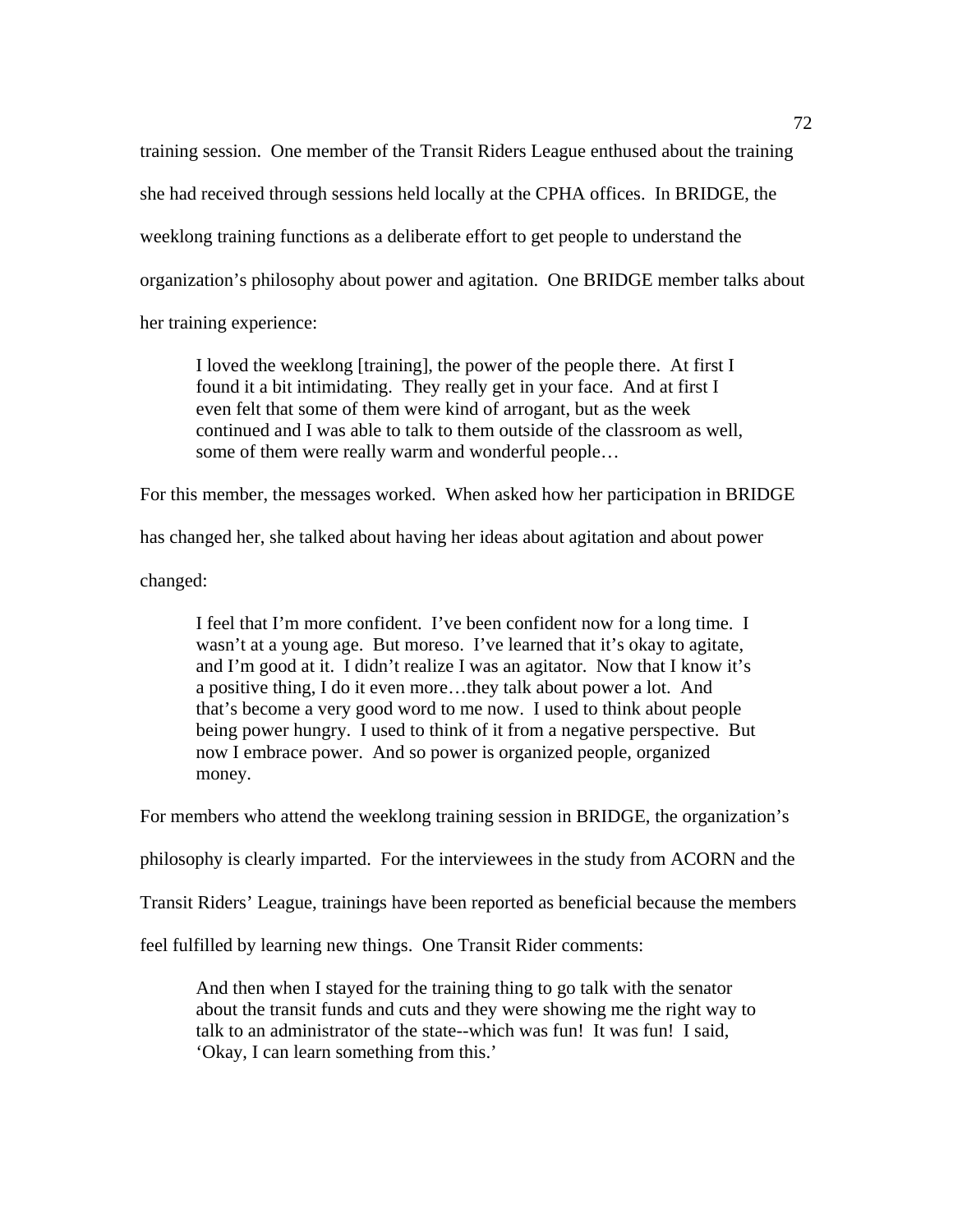When organizational culture is not the primary lesson of training, members learn that their involvement can yield direct benefits in terms of learning new skills. This benefit often increases members' commitment to the organization. Relationships are also important to many members.

#### **Relationships with Other Members**

Another way that organizations encourage commitment is usually not quite as calculated. Interviewees reported that they felt like they wanted to continue being a part of the organization when other members acknowledged their attendance and/or their ideas. Three Transit Riders League members and one BRIDGE member talked about how important it was to them when they first got involved that people talked to them at meetings. One Transit Riders League member recounts:

I think people always wonder that: will I fit in? And you just have to sit back and see how everything goes to see if you do. And, they accepted me. [laughs] I guess I'm in!

Interviewer: What kind of clues do you think you get to be able to figure out if you're gonna fit in or not?

When people walk up to you and say, 'I'm glad you came. That was a good suggestion you made. Keep giving us more suggestions.' Stuff like that. The feedback from various people. It's very helpful. Encouragement, you know.

When new members are greeted by name and acknowledged by other members, it pulls them further into the organization. It allows them to start considering themselves members. Members also appreciated their friendships with members. Three ACORN members, three BRIDGE members, and one Transit Rider talked about how important to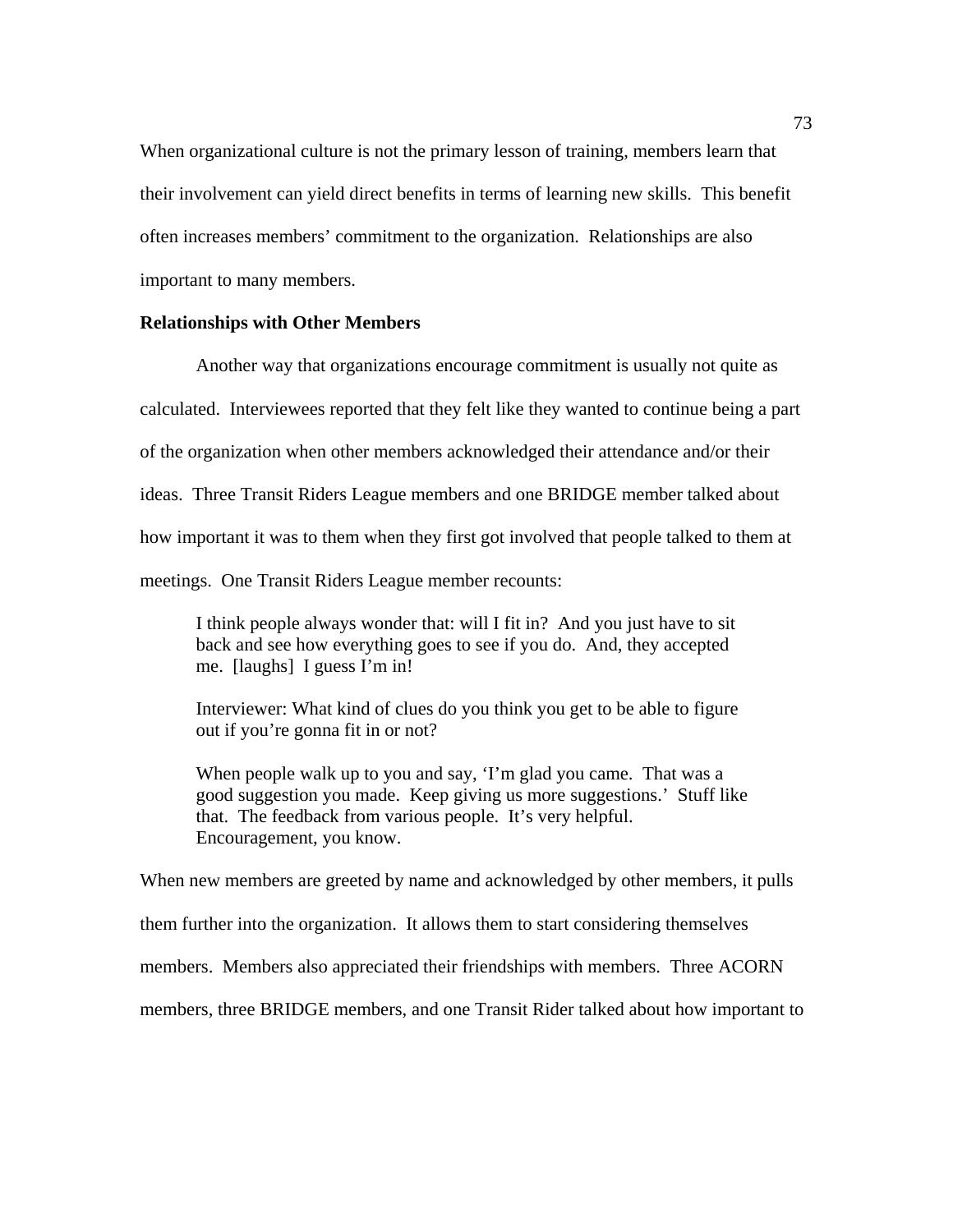them their relationships are with other organizational members. These relationships

constitute bonds that help retain social movement members. One ACORN member says:

…I've made some great friends. I have a whole bunch of surrogate mothers in ACORN. Some of the ladies, I give them a hug, and they really care. And some of them sent me a card when I got sick and stuff like that. Those individual relationships are great. That's one of the things I think is primary among my experiences with ACORN, friendships, the people I've gotten to know, the people I've gotten to like a lot.

On a more pragmatic note, one BRIDGE member commented about how helpful it is to

have quality relationships with other organizational members. He said:

I guess one thing that we really didn't talk about was the camaraderie and the fellowship that has been developed with those who are struggling with the same issues, to help BRIDGE to be, and also helping their congregations to grow. And I think that has been helpful to know that you're not in this alone, that there are other people out there just like you who are struggling. But they see the need to be a part of this because this really is going to make a difference.

One Transit Rider mentioned briefly that she enjoys the camaraderie among committee members in the League. Relationships among members often help participants feel connected and invested enough to continue being a part of the movement. Participants also reported that participating in actions drew them into their organizations.

# **Participating in Actions**

Organization members feel more invested in the organization when they take part

in an action. Four people talked about actions as crucial moments in their participation.

One ACORN member talked about how his first experience with an ACORN action

solidified his commitment. He explained that his neighbors and he had held a large

public meeting where local politicians had agreed to attend, and none of them attended.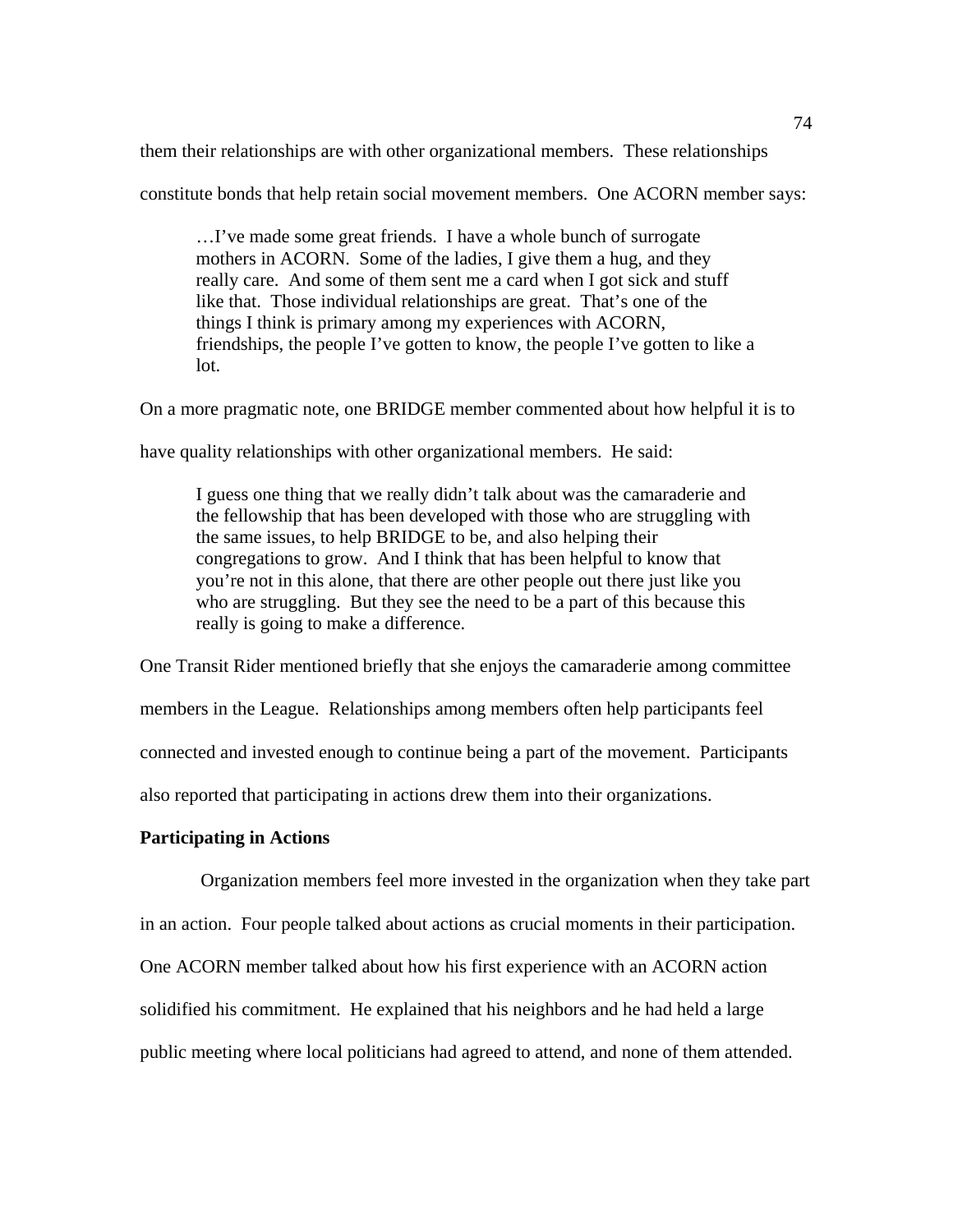In response, he and his neighbors marched to a nearby major street corner and held hands, blocking the intersection. He explained how his sense of what is possible changed during the action:

And that was the first time I'd ever seen anything like that in Baltimore...So I said, 'Cool. This is cool. Maybe there is hope.' [laughs] Maybe there are people like me out there who are just—what is that line from Network? 'I'm mad as hell and I can't take it anymore!' [laughs] So, yeah! There were people like that. That's a good thing. So we gathered around, and that was a defining moment for me. That was a big defining moment for me, that not only did they do it, we kept that sucker blocked for an hour.

 Ironically, the other three people who talked about the importance of actions for making participants feel more invested in the organization were from BRIDGE, the one group in the study who had not yet had any big actions at the time of interviews. Two pastors and one new member of BRIDGE talked about how the actions would be the crystallizing experiences for most BRIDGE members. One member says:

So that's when I think people get it, when you have your first big action and see what all the research, all their issue clarification, and all their relationships, all come together in that hour and a half or whatever. And change is made. And they feel so good. And that's when they get it.

Being part of a big action and experiencing the power of making change happen plays a large role in pulling in new members. Some organizations plan strategically with this in mind--others do not.

No Transit Riders League member expressed the same import about being involved in actions. This could be because the League uses compromise and consultation with the MTA as strategy more so than actions. Rather than feeling solidarity at actions, many participants feel solidarity during regular organizational business.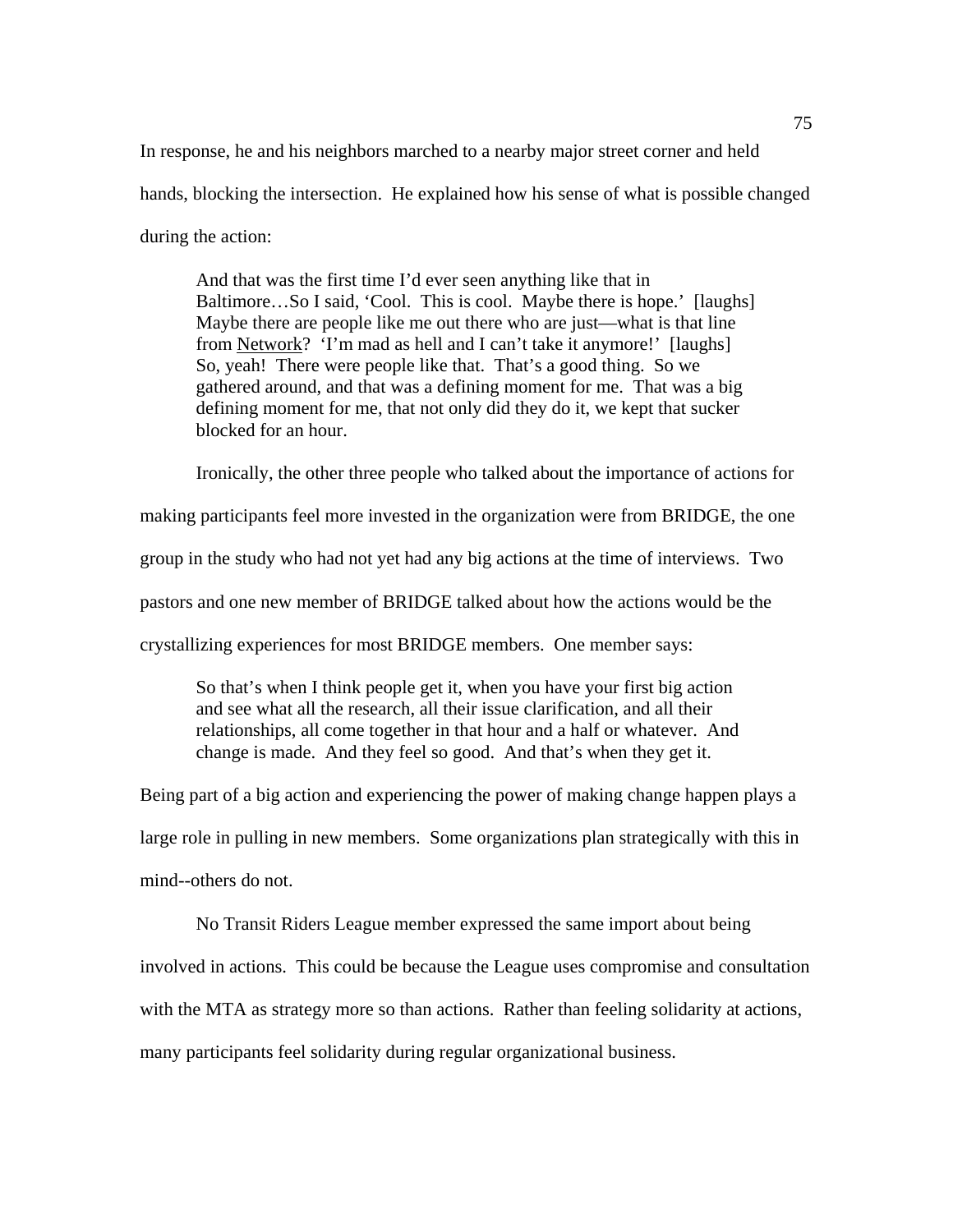# **Differences in Orientation Processes Among Groups**

No patterns emerged from the data with respect to which demographic groups experienced influential orientation processes more so than others. Although it is tempting to posit that the lack of patterns is a result of the universality of these particular findings, it is more likely a result of the small sample in the study. However, for the nineteen interviewees in the study, the next question to be answered is what kinds of experiences hamper someone's ability and/or motivation to continue getting involved in their organizations? The next section of results addresses these issues.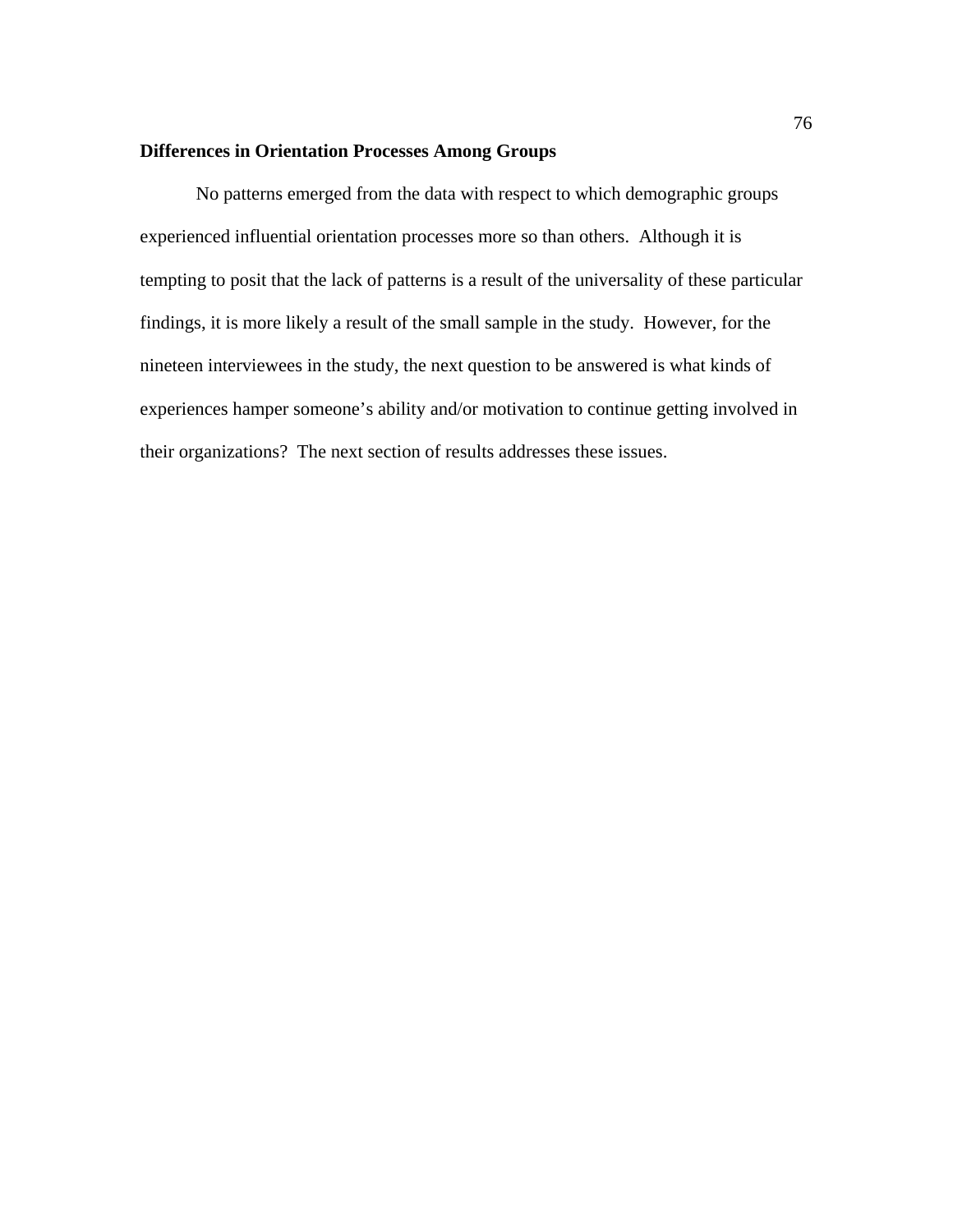#### **Hesitation, Barriers, and Drop Outs**

What can account for the difficulties that organizers face when trying to keep members coming back to their organizations? This next section of results explores the host of factors that may contribute to members discontinuing their involvement in organizational life. First I analyze the kinds of hesitation that people mentioned feeling about getting more involved. Participants in the study have remained with their organizations and therefore also provide information on how hesitations are overcome. Additionally, differential recruitment and differential participation literature suggest that it is the risks undertaken by these members when they engage in confrontational tactics that might repel dissuade them from continuing with their organization. Did the members in this study feel hesitant about using confrontational tactics? I will examine those results, and I will also analyze the kinds of barriers that provide structural impediments to participation. Members' theories about the reasons that other people drop out of their organizations are also included in this section.

# **Hesitation**

When people join any new situation, they engage in an ongoing assessment of whether or not the new situation benefits them. Members often harbor hesitation that stems from their level of confidence in themselves or in their organizations. However, roughly half of the sample, nine of the nineteen people interviewed, said that they felt no hesitation to get more involved in their organizations whatsoever. Four ACORN members, two BRIDGE members, and three Transit Riders said things like, "Absolutely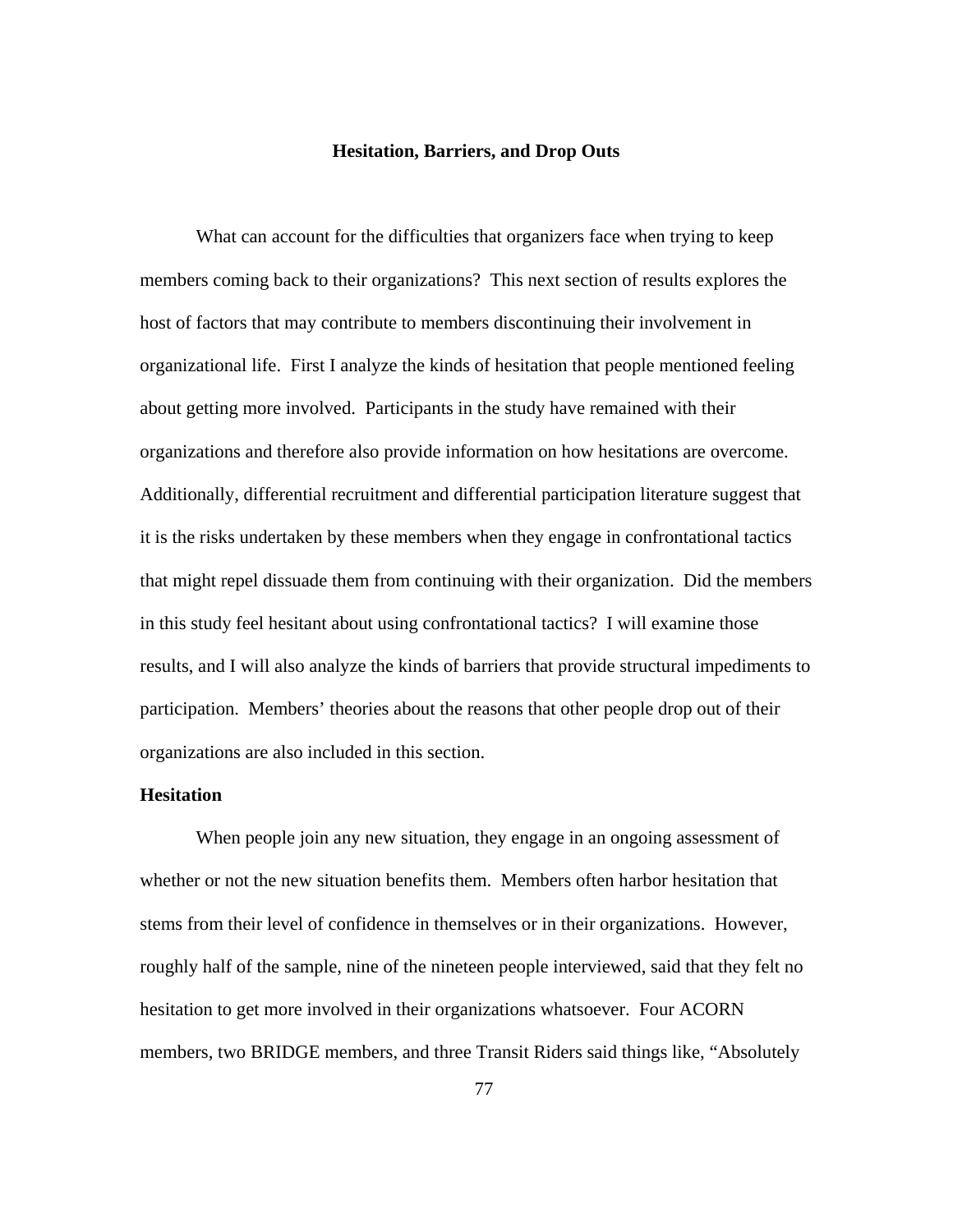not," and "…whatever I can do, I'm ready." One BRIDGE member said, "I had plenty of time and just felt like that was an important thing that I could do for this congregation and certainly for the organization."

On the other hand, three people from ACORN, three people from BRIDGE, and four people from The Transit Riders League all reported feeling some kind of hesitation to get more involved in their organization at some point in time. Table 11 details the varying sources of peoples' hesitation.

| <b>SOURCES OF HESITATION</b>          | <b>ACORN</b> | <b>BRIDGE</b> | <b>TRANSIT RIDERS</b> | <b>TOTAL<sup>a</sup></b> |
|---------------------------------------|--------------|---------------|-----------------------|--------------------------|
|                                       |              |               | <b>LEAGUE</b>         |                          |
| None                                  |              |               |                       |                          |
| Perception of a Lack of Time          |              |               |                       |                          |
| Identifying as a Member in Workplace  |              |               |                       |                          |
| Doing New Tasks                       |              |               |                       |                          |
| <b>Public Speaking</b>                |              |               |                       |                          |
| Membership Seems Too Demanding        |              |               |                       |                          |
| <b>Intense Strategy Disagreements</b> |              |               |                       |                          |
| Privacy and Security Issues           |              |               |                       |                          |
| <b>Needing Direction</b>              |              |               |                       |                          |
| Travel for a Full Week                |              |               |                       |                          |
| Perception of Disorganization         |              |               |                       |                          |

Table 11: Sources of Hesitation to Get Further Involved

ªSome interviewees mentioned more than one kind of hesitation. All responses are shown here.

Among the most common responses was the feeling among members that they have a lack of time. Two BRIDGE members and one Transit Rider, all of whom cited specific time barriers, also talked about the feeling that their personal time was generally limited and might be stretched too thin by involvement. I draw the distinction between time as a barrier and time as a source of hesitation because three interviewees spoke about a lack of time in more interpretive terms than the others. For example, one Transit Riders League member had this exchange with the interviewer:

Interviewer: Have you ever felt any kind of nervousness about getting more involved in the TRL?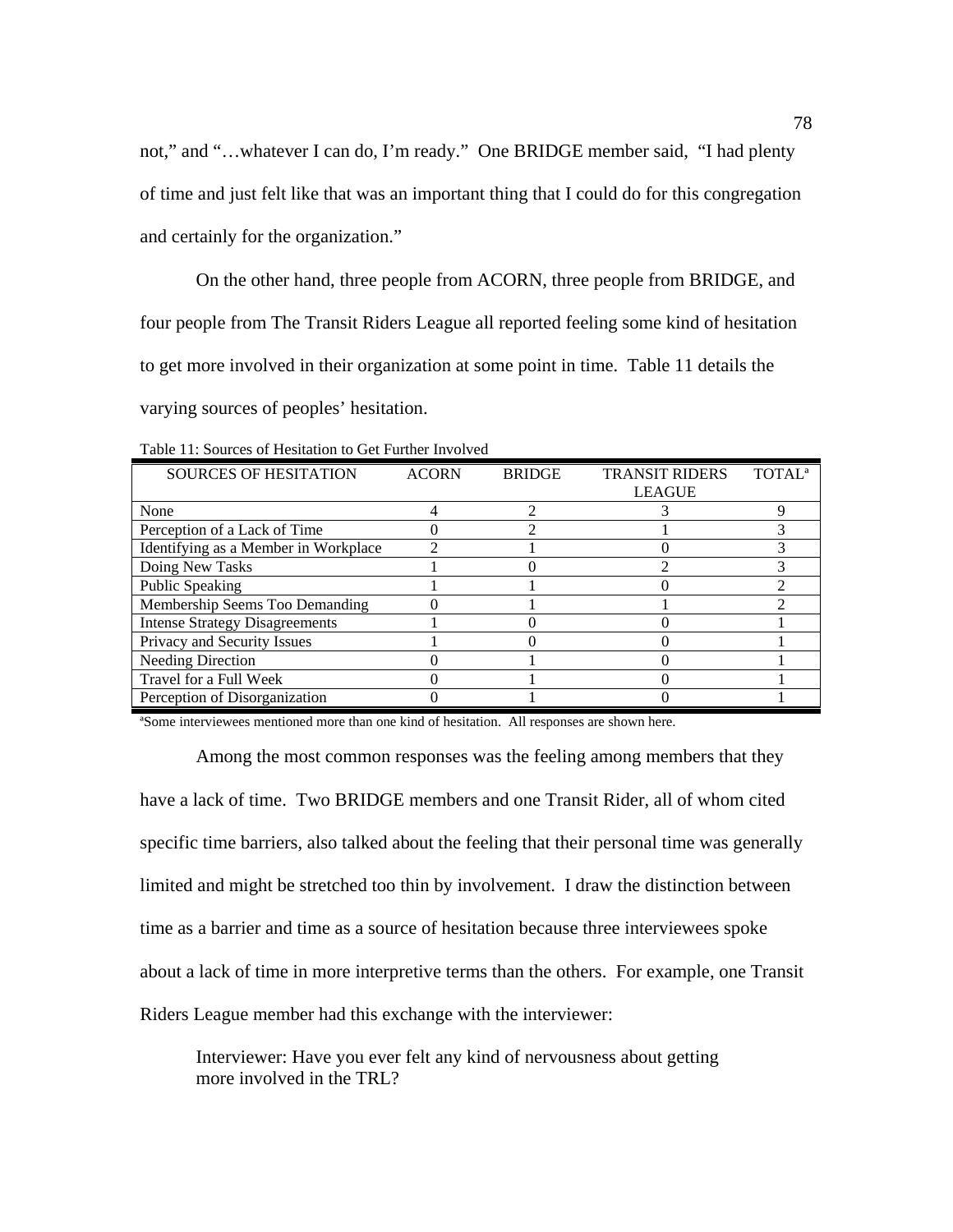Yeah. Is it gonna eat up all my time and completely take over my life?

Interviewer: How did you overcome that sense?

Who says I've overcome it?

Whereas specific structural barriers limit participants' time such as jobs and family responsibilities, for three interviewees, the mere sense that involvement could create a time crunch creates hesitation to commit further to the organization.

 Another issue raised by interviewees was feeling hesitant to identify themselves as organization members in the workplace. Two ACORN members and one BRIDGE member felt that their membership was best left a mystery in the workplace. The ACORN members both described having political reasons for not mentioning ACORN to coworkers. One member said:

…sometimes they'll ask you on a job application about what is your extracurricular activities, and I won't put down ACORN. Because that's a job, and you don't mix politics—it can never help you but it can hurt you.

For the BRIDGE member, it is a reluctance to broach the topic of religion at work that fuels his misgivings.

Three interviewees also mentioned that they felt hesitant to try organizational tasks that they had never done before for fear of failing at them. One ACORN member and two Transit Riders commented to this effect. One ACORN member said:

…when I was asked to do parts that I really wasn't comfortable with [I felt hesitant.] And sometimes I got thrown into things and found that I was all right with it. I could do it. Like I didn't really think I could sign people up. I found out I could. [laughs] Still don't like doing it. But I can do it. Some things you find out you're good at but you just don't like it.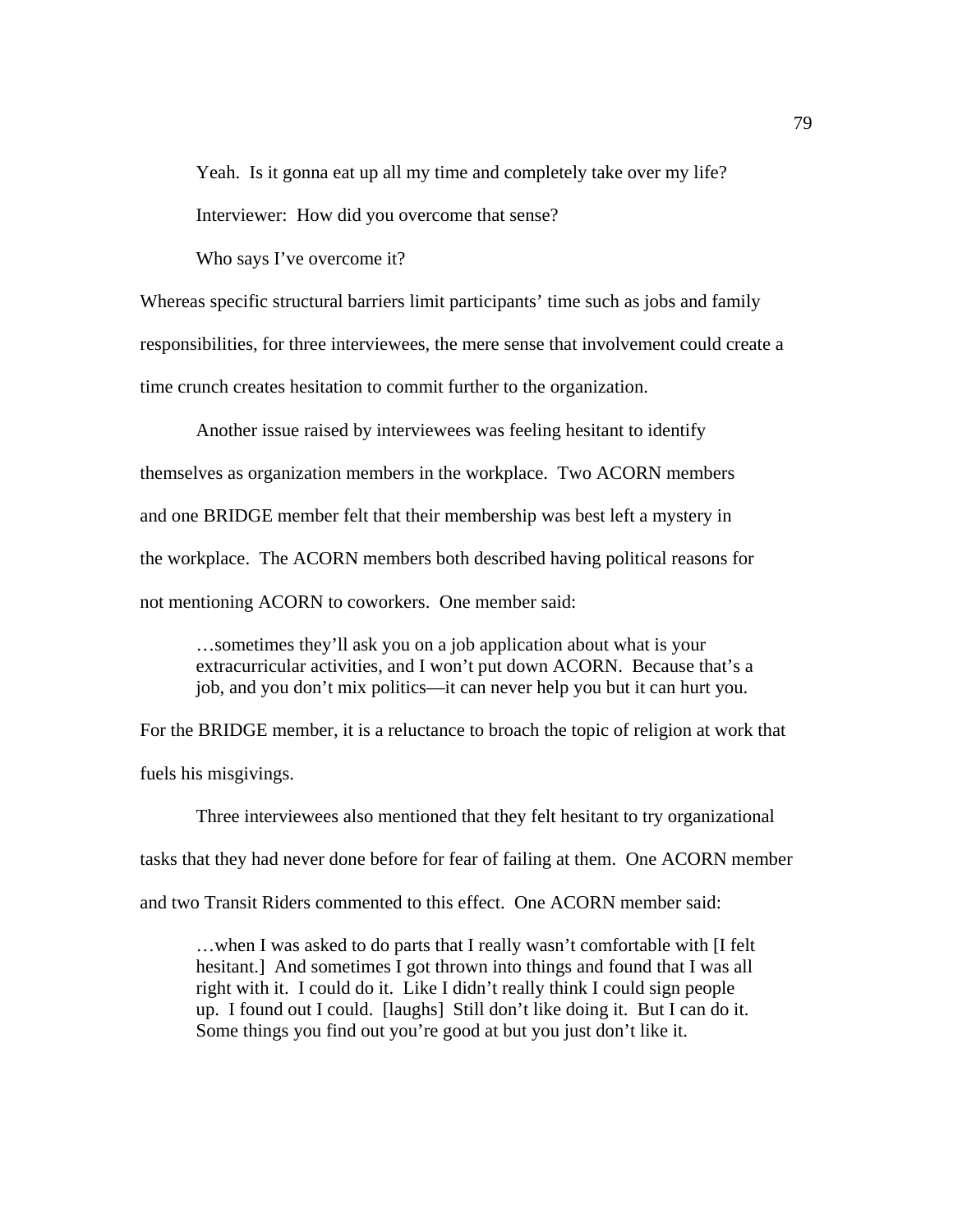Similarly, a Transit Rider indicated that the League's letter writing campaign caused her some hesitation to press forward for fear of writing an inferior letter. She explains:

I don't know, I think it's a self-esteem type of a thing. When you write a letter to somebody, you don't want to sound stupid. [laughs] And then after a while it's like, 'O heck with it!' I'm sure they get a whole bunch of letters from a whole bunch of stupid people. What's one more? So I got over it.

In all three cases, interviewees overcame their hesitation over the risk of failing at new tasks by simply attempting to do them and learning that they could be successful.

Two members mentioned one specific new task as particularly daunting.

For one ACORN member and one BRIDGE member, public speaking provided

the greatest amount of hesitation to be more involved in their organizations. Both

people, however, reported that the sure fire way for them to overcome their fear of

public speaking was to actually do it. The ACORN member says:

But now, since I've been doing it, I feel great! It makes me feel important. It makes me feel like somebody's listening. You know, and the main thing is talking. When you start explaining things, a lot of people say, "What? O no!" You know, like some people was surprised. Well, when they do that and people look at you and they say these things, you know you're doing something for somebody. And I love it.

For this member, seeing people's positive reactions to his efforts encourages him to continue public speaking. The BRIDGE member explains that public speaking continually gets easier and easier for him:

It's terrifying. It is very terrifying at first, but once I start speaking and get the flow with it, then I'm more at ease…I get less nervous.

Practicing public speaking helps members overcome their hesitation about it.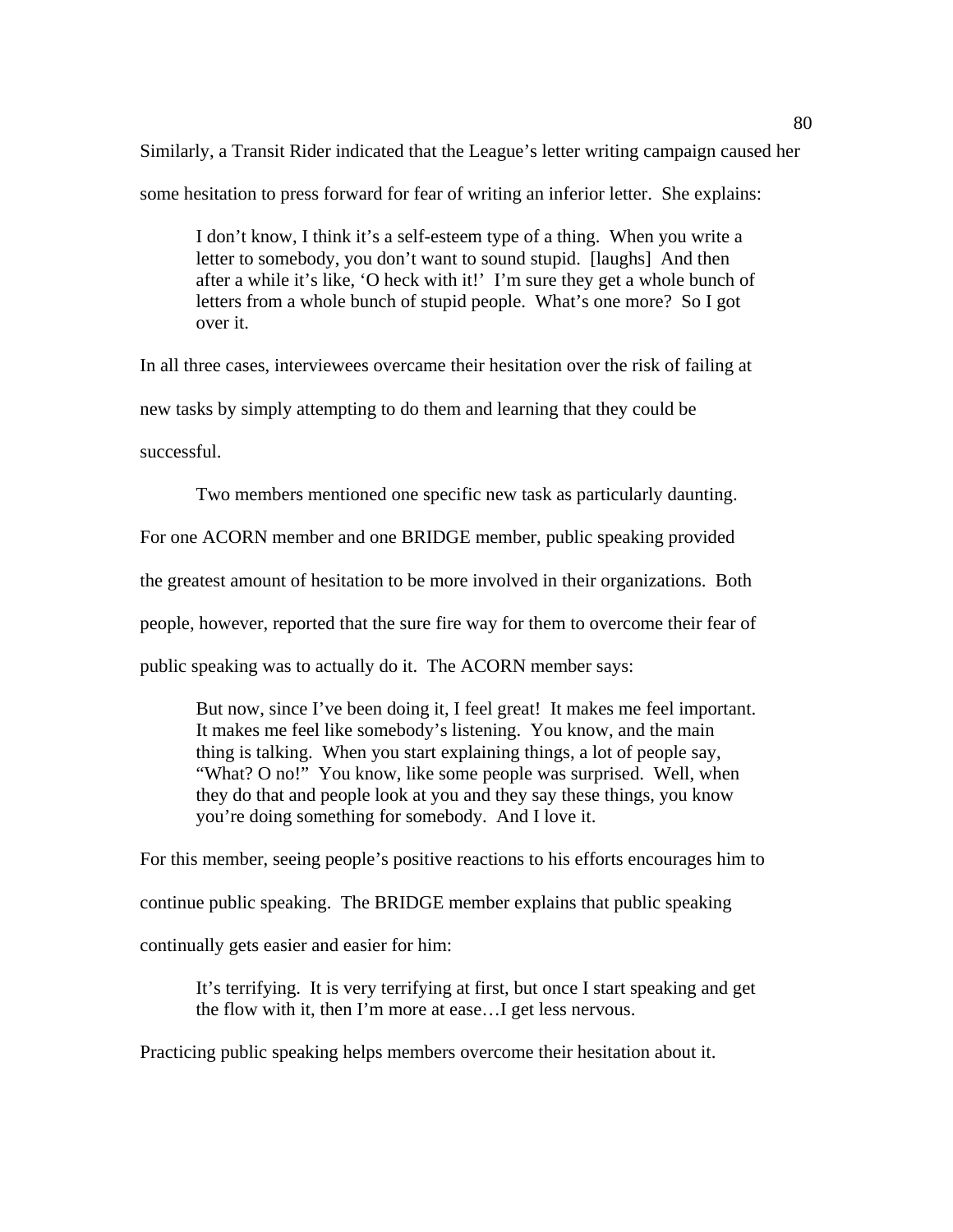One BRIDGE member and one Transit Rider faced hesitation with the worry that being a member in their groups would be too demanding upon their time and energies.

The Transit Rider comments:

…by I was outside looking in, it looked like 'Gimme gimme gimme gimme.' But basically what they're saying is, 'You have to want. And if you want, then you don't mind doing.'

The Transit Rider had her perception changed about how demanding the organization is simply by hanging in there and continuing to attend meetings and talk to the organizer about what would be expected of her. For the BRIDGE member, a future organizational challenge was starting to make her feel overwhelmed. When asked if she felt nervous about getting more involved in BRIDGE, she replied:

Yeah. I think so. I may feel that way a little bit right now. Just about and I don't know if nervous is a good word—more so than stressed. Yeah, tense. It's not about BRIDGE so much as it is about the challenge ahead…to make a difference, to get a great number of people out…Having the time to do all that I need to do to help make it happen…

In order to overcome her hesitation about being stretched too thin by BRIDGE, this

member reports that it is a positive attitude that gets her through the challenging times.

She says:

I think one of the things that I do is know that it won't last forever. I just gotta get through it. I just gotta do it. So self-talk, prayer, sharing it with others…And that's my attitude in life, I guess, with things that are unpleasant or hearty or strong at the time, or uncomfortable: this too will pass…Not what goes up must come down, but I'm looking at it like it's gotta be reciprocal; I'm not gonna stay down. I'm not gonna stay in pain. So it's a matter of thinking.

The most commonly named sources of hesitation are the perception of a lack of

time, identifying oneself as a member of the organization in a work setting, the fear of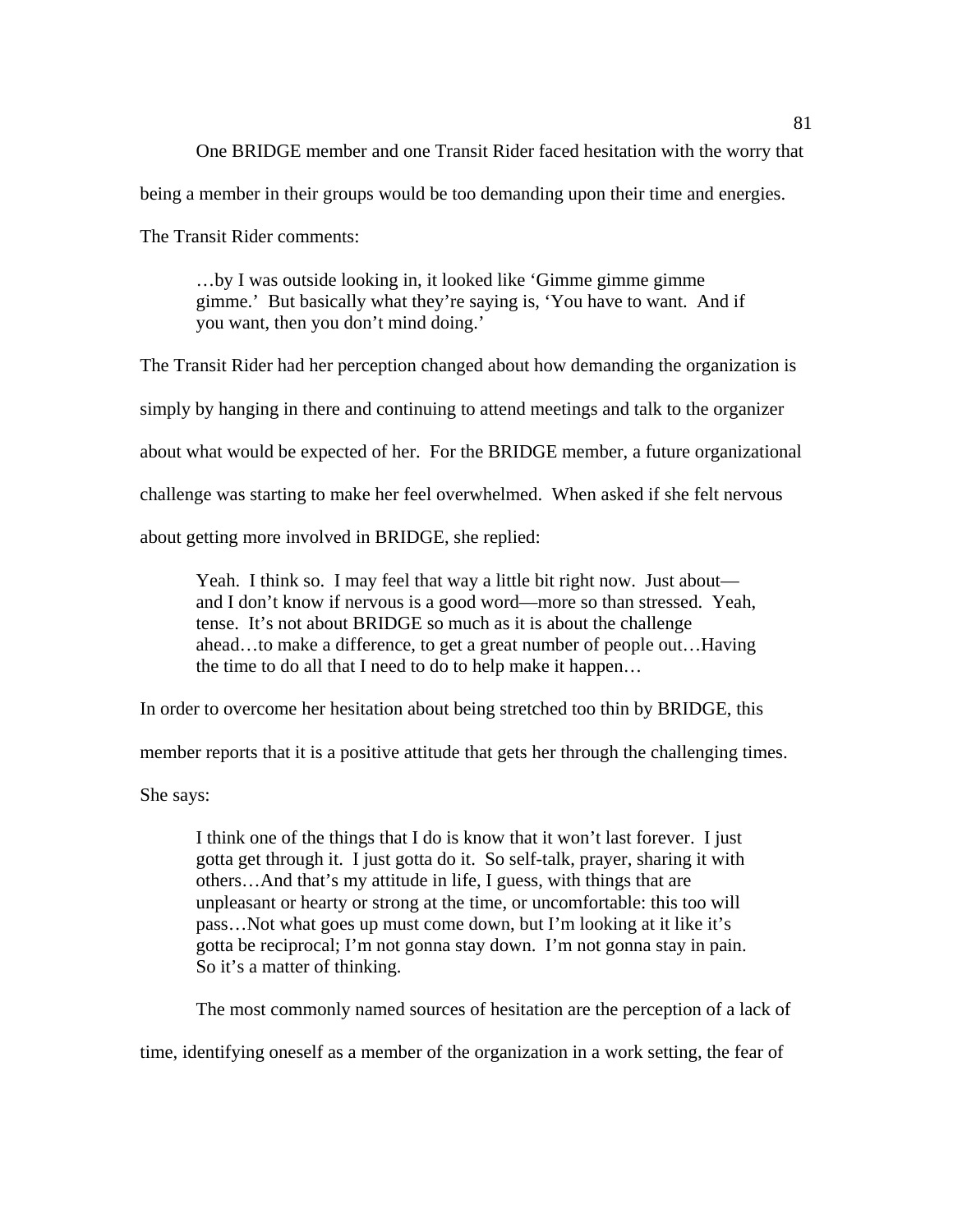failing at performing new organizational tasks, especially public speaking, and the feeling that membership will be too demanding.

In addition to these concerns, singular members mentioned several others. In ACORN, one member felt hesitation about the membership's often intense disagreements over strategy while another member expressed hesitation about being identified as an ACORN member in her neighborhood for fear that her privacy would be violated. In BRIDGE, one member expressed a feeling of being lost and needing direction in order to take on a new leadership role in BRIDGE. Another member felt hesitation about traveling for an entire week for the national Gamaliel training because it was uncustomary for her to travel or vacation without her husband. And finally, one BRIDGE member felt that the first meeting she attended was disorganized and unclear, forcing her to reconsider her involvement.

 In terms of overcoming hesitation, responses all revolved around either persevering and doing the organizational activities that may at first seem daunting or maintaining a positive mental attitude. Table 12 displays interviewees' responses about how hesitation is overcome. One might believe that getting involved in risky activities like picketing and participating in confrontational tactics could discourage someone from getting more involved in his or her organization. Rather, the interview data revealed a different story.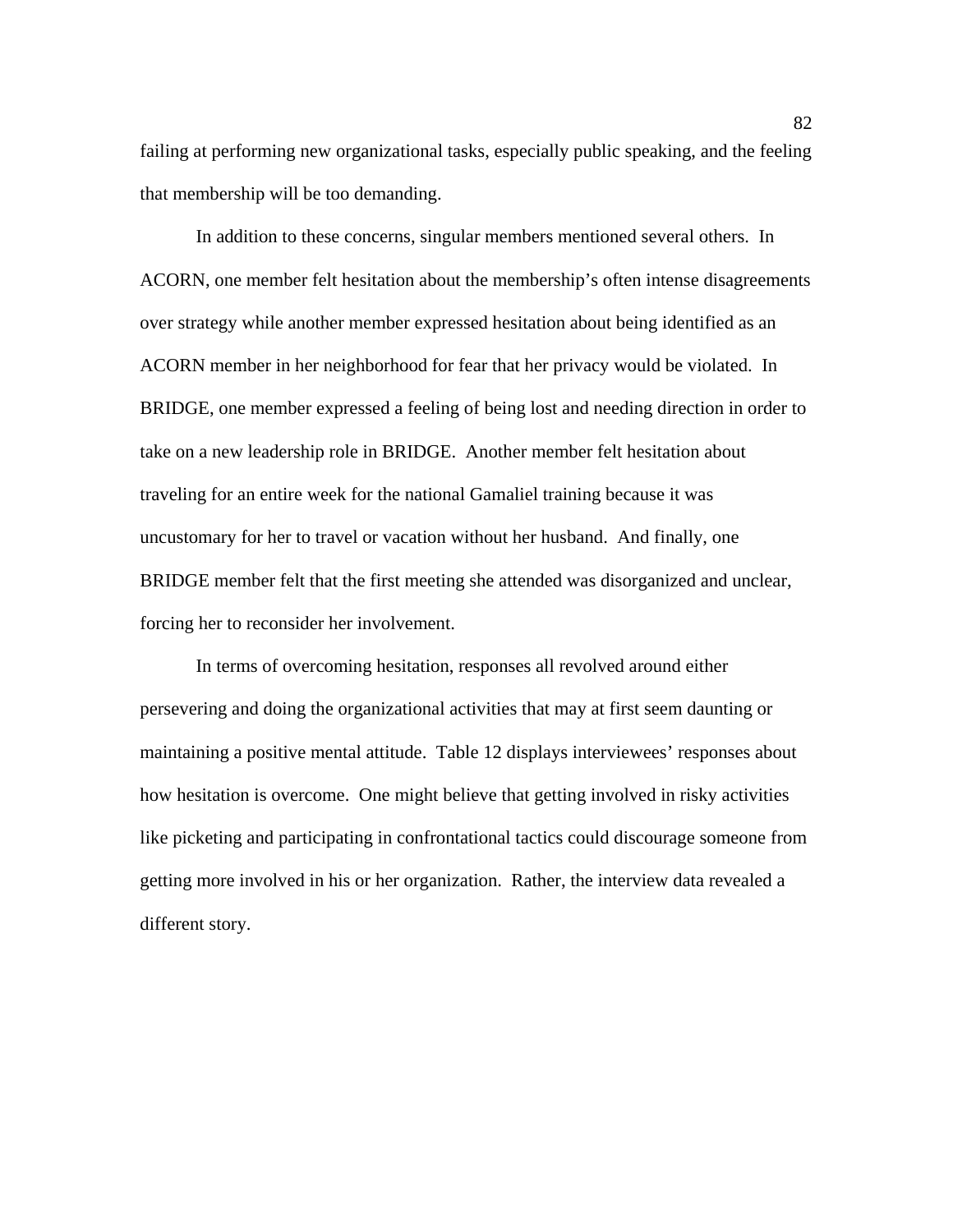Table 12: Overcoming Hesitation

| <b>METHOD FOR OVERCOMING</b>  | <b>ACORN</b> | <b>BRIDGE</b> | <b>TRANSIT RIDERS</b> | <b>TOTAL</b> |
|-------------------------------|--------------|---------------|-----------------------|--------------|
| <b>HESITATION</b>             |              |               | <b>LEAGUE</b>         |              |
| Persevering/Doing what causes |              |               |                       |              |
| hesitancy                     |              |               |                       |              |
| Positive attitude             |              |               |                       |              |
| TOTAL                         |              |               |                       |              |

No member ever volunteered that they felt hesitant to get more involved with an organization because of its confrontational tactics. Being expected to engage in confrontation against a target did not create any reluctance for the nineteen participants interviewed. Instead, confrontation performed the opposite function of instilling feelings of excitement and purpose in participants. Furthermore, participants felt that confrontation should not be used without a valid purpose.

# **Confrontation**

 The first issue that emerged from the data is what purpose members feel is served by engaging in confrontational tactics like rallies and protests. (Table 13 displays members' ideas about using direct action tactics.) The most common comments about confrontational tactics were that they should be used as a last resort when organizations' demands will not be addressed by any other means. Four of nineteen people felt that generally these tactics are necessary as a last resort because many times other tactics do not work. One Transit Rider and three ACORN members commented to the effect that actions should be used as a last resort. One member of the Transit Riders' League commented on the group's rallies:

And I think they're saying like, 'They're not paying any attention to the letters. So we gotta do it another way.' And sometimes you have to speak a little rough for somebody to wake up.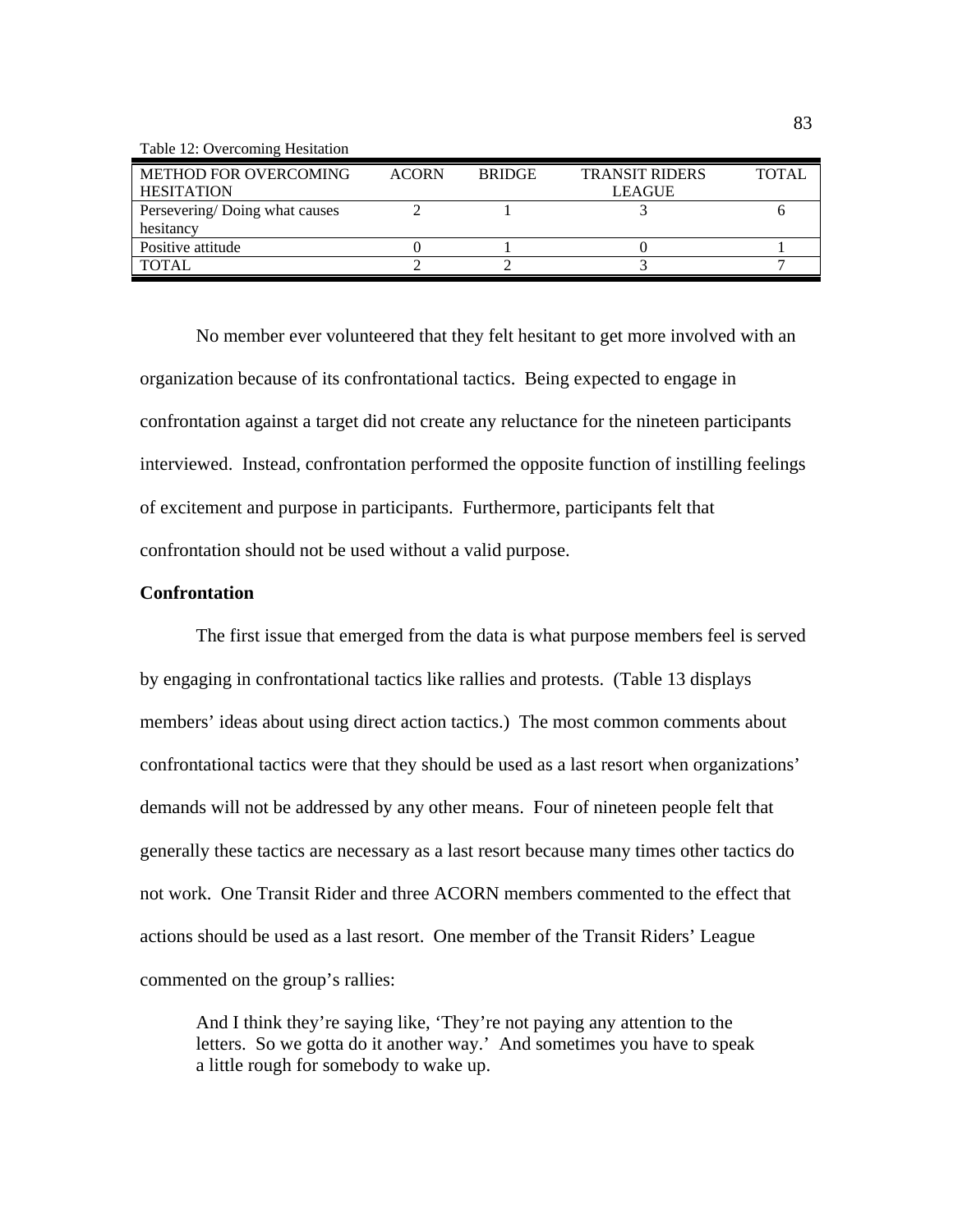Three ACORN members commented similarly about their experiences with ACORN

tactics. One member explains:

…with ACORN, they have what you call an action where they will—a bunch of members will get together and do an action on an agency or company or something like that, where we all get together and we go in and—you really sometimes unfortunately don't get heard unless there's a large number of you saying the same thing.

Another member says:

Once we know that you're not taking us seriously, sometimes you have to go to different tactics because it's the squeaking wheel that gets the attention. And sometimes we just have to squeak.

ACORN members further elaborated that idea by explaining that actions function to bring

parties to the negotiating table and are vitally important in achieving that leverage. One

member explained how negotiations transpired with a delinquent mortgage company:

Initially, they blew us off. They were like, 'You're just a grassroots organization. ACORN. Who are you? Never heard of you. Where'd you come from? Be gone. Nobody will pay you any attention.' But we just kept crying, crying, crying, crying, letting people know what was happening until people started saying, 'Hey! Somebody better listen to these people cause they actually got proof and documentation of things that are really going on, things that are really happening.' And then once they realized, 'O darnit, we're really gonna get in trouble. We're really gonna have to go to court,' then, that's when they wanted to have some closed-door meetings. 'No! No! You can't talk to me now. No!'

Two ACORN members added to the idea that actions are necessary by pointing to

specific results that were achieved by confrontational tactics. One member says:

…I don't mind direct action, but I like direct action with a purpose. I don't want to just go to somebody's house and make a scene in front of their door and say, 'Okay right, we did that.' It's gonna get you publicity and stuff, but then you gotta do something concrete with that. It can't be just to be doing something or to make that person's life difficult. And they seem to be able to do both. They'll get in your face, but then they'll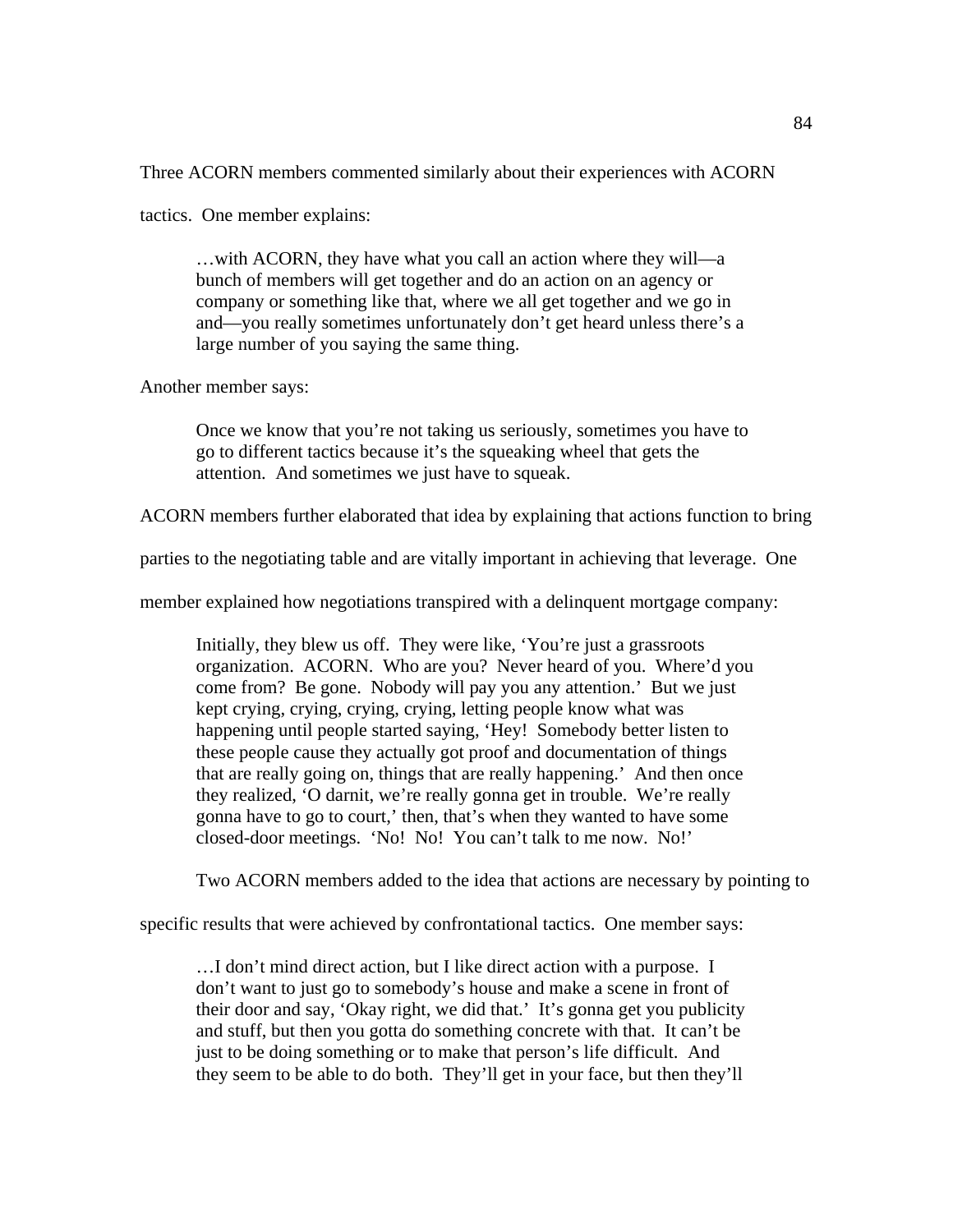say, 'Look, these are the things that we would like to get done'…And I think that's something that they've been better with than a lot of these organizations just based on some of the settlements they got like Household Finance and Citigroup.

So, getting results provides the thematic undercurrent by which most organizational members, especially ACORN members, judge the purpose of direct actions. Whether members rationalize direct actions as a necessary last resort or as a mere means to an end, it is the results that members seek and that motivate them to continue engaging in confrontational tactics.

| <b>CONFRONTATION</b>                           | <b>ACORN</b> | <b>BRIDGE</b> | <b>TRANSIT RIDERS</b> | TOTAL <sup>a</sup> |
|------------------------------------------------|--------------|---------------|-----------------------|--------------------|
|                                                |              |               | LEAGUE                |                    |
| Necessary to Bring People to the Table         |              |               |                       |                    |
| Fun to Expose People for What They Are         |              |               |                       |                    |
| Should be Lawful, Adhere to Boundaries         |              |               |                       |                    |
| Achieves Specific Results                      |              |               |                       |                    |
| Camaraderie                                    |              |               |                       |                    |
| Draws Attention to Organization and its Issues |              |               |                       |                    |

Table 13: Ideology about Confrontation

ªSome interviewees mentioned more than one idea about confrontational tactics. All responses are shown here.

In addition to getting results, three ACORN members had additional ideas about the purpose of actions. They felt that being part of actions provides a satisfying feeling of retribution and that they are actually fun. For some, actions are an opportunity to confront people who have been exploiting poor people and to expose them for who they really are.

…you get the chance to shout and yell at people and just have a good time. It's fun. Instead of them yellin' at me, I yell at them for a change.

One member tells this story:

There was one time, very early in ACORN, we went out to this guy's house who was a predatory lender up in Westminster…We foreclosed on his house...He was totally rattled! [laughs]...we totally rattled him because he never expected to see the people that he ripped off! He was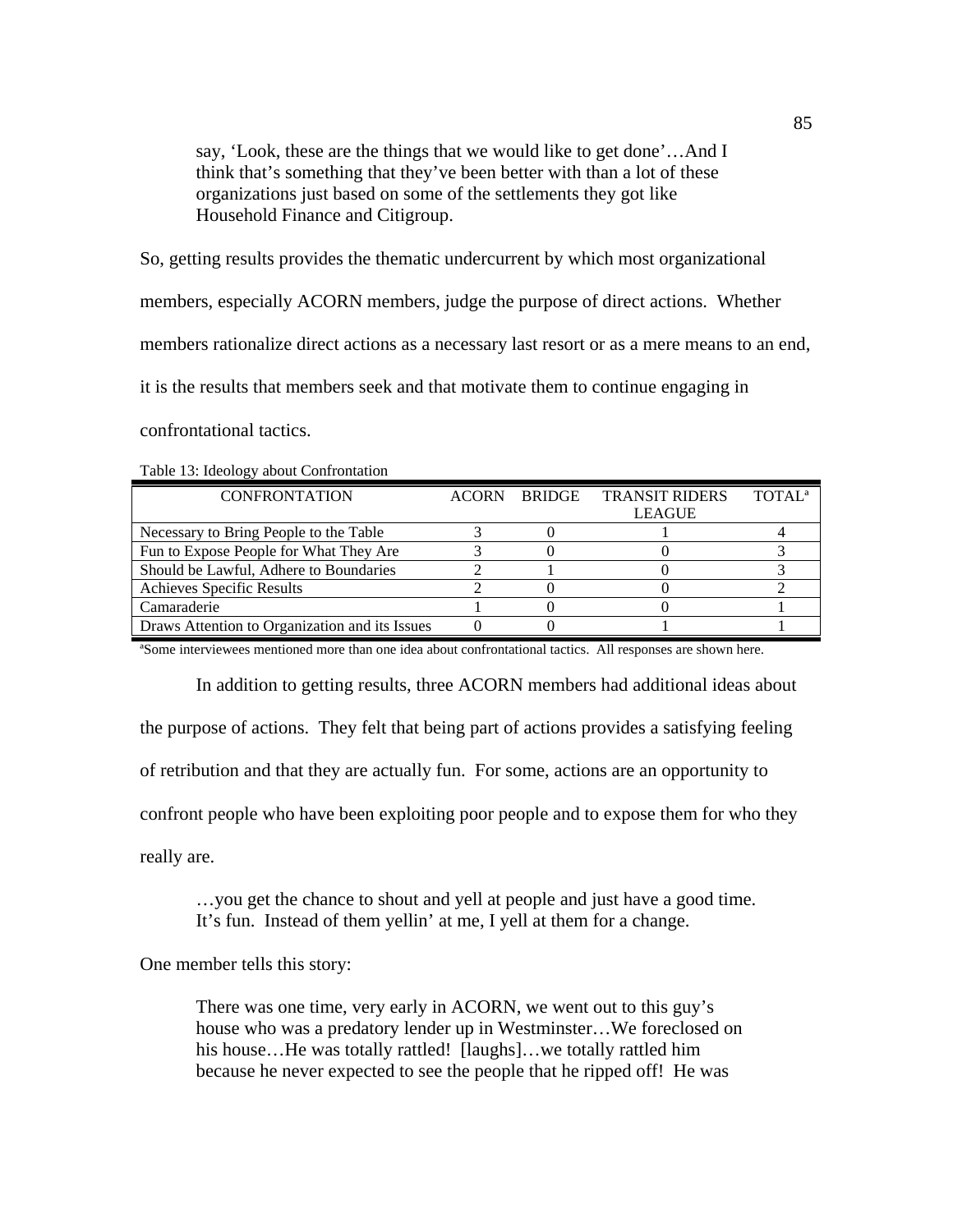never confronted by that. It was such a moral thing to confront the oppressor. To confront the person who's doing the wrong to you, directly, in the flesh. And that's what actions do…And that's how come I tend to like them so much.

This member also explained that he thought participating in the actions created a

sense of camaraderie among the members. Another ACORN member expressed

similar views. She talked about exposing people for what they've done to

Baltimore communities as the most important moments in her organizational

participation. She says:

To see the expressions on these here landlords when you get 'em really cornered up, and when you go to Annapolis and corner these peoples and they don't know what you're talking about. They look at you, and some of them are sittin' there flabbergasted. They don't even know what's going on. After it's over, they'll come to you: 'I didn't know this, and I didn't know that.' 'Well honey, you better believe it! That is what's going on out here.' That's when they believe it. That's when you really see that you sittin' in an office, you don't know what's going on. There's people out here's livin' in it [that] know what's going on. So, and that's when I really get a kick out of it…Because you lied to us. You call up there and they tell you a lie. You call back in a couple of days, 'Well, I haven't got to it.' You call back in the next couple of days, 'Well I'll send you a letter.' That's what—you go down the line until it's nothing! That's the thing of it—catch 'em in a lie.

One interesting note of comparison is that whereas ACORN members mainly

discussed the purpose of actions in terms of what immediate goals could be

accomplished, one Transit Riders League member conceptualized the purpose of rallies

in his organization very differently. He said:

…it was very interesting. And I think it helps to draw attention to our needs. If I remember right, there were one or two U.S. senators there and there were a couple of representatives and a few state level representatives and county executives [at the rally].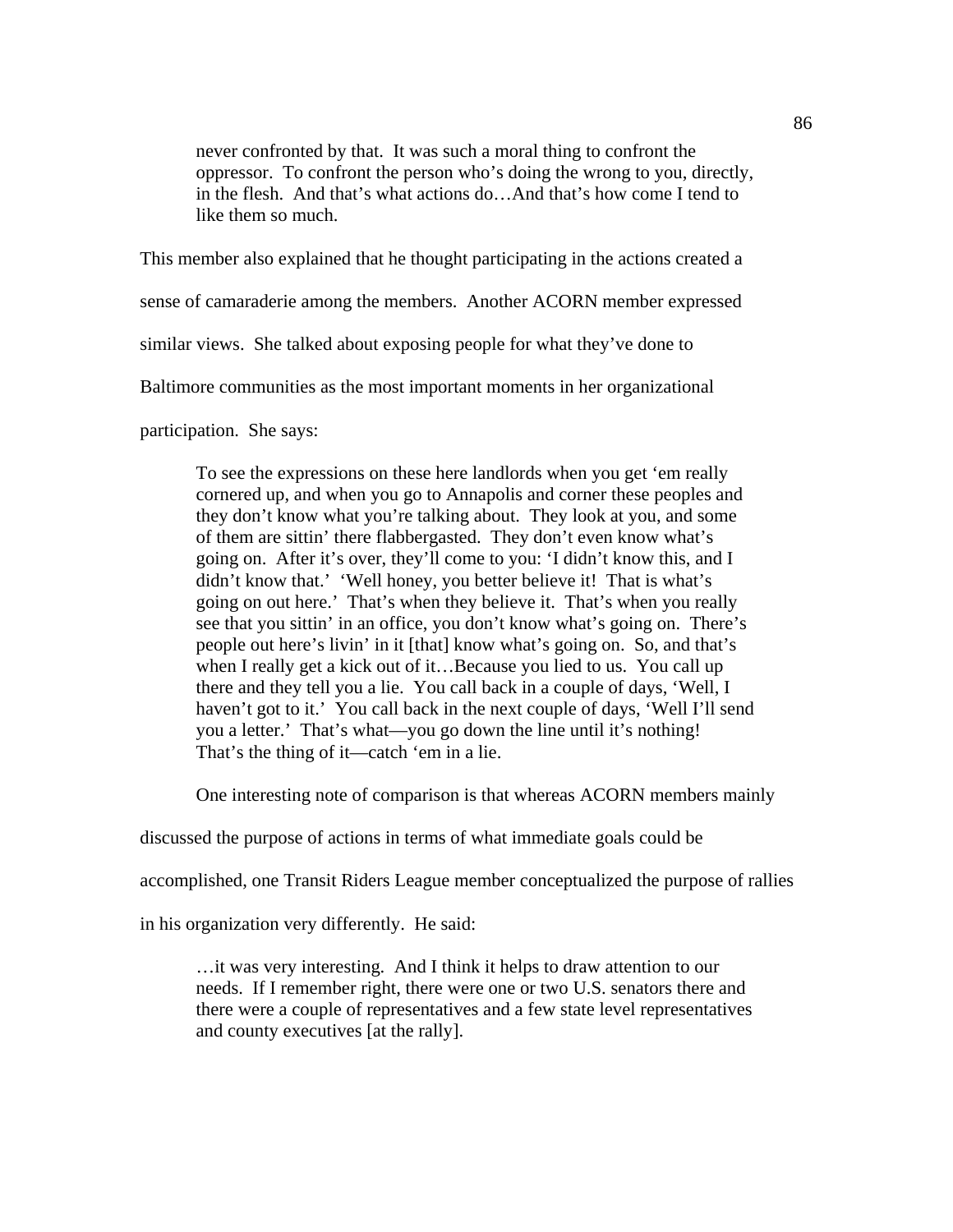For this Transit Rider, confrontational tactics serve to get the organization noticed by politicians and other power brokers so that attention is given to the transit issue, generally. In contrast, ACORN members think of their confrontational tactics as a means to a direct, specific result.

 In addition to articulating what people felt was the purpose of engaging in confrontational tactics, three members also detailed the ways in which they believe that actions should be lawful and should have some decorum. Two ACORN members and one BRIDGE member talked about actions in the context of setting boundaries for behavior. One ACORN member says:

…Cause like I say, we should never break the law. We should never be involved in anything violent or anything like that. Some lines you don't cross. You just don't. [ACORN has] been able to do that. But then, they've been good at getting in peoples' faces, but sticking to the issues and not making it personal, because the grievances that we have against these persons or organizations are not personal. It's based on policy and action. I think that's the most important thing cause then that gets you bagged as a radical.

The BRIDGE member who spoke about boundaries explained that he felt that actions should be kept from being too personal. Even though BRIDGE had not yet organized any confrontational actions at the time of the study, this BRIDGE member had a good sense of what he thought distinguishes BRIDGE's form of confrontation from traditional Alinsky-style tactics which tended to incorporate a level of shock and to be designed for the purposes of creating conflict. He explained:

…you will have enemies, and not in a bad sense of that, but people that you are opposed to because they're doing things that go against your selfinterest and your values. And so you will confront them, but it's public. It's not warfare, but it's a very public confrontation. But then you've also got allies, of people who are working toward the same goals, at least in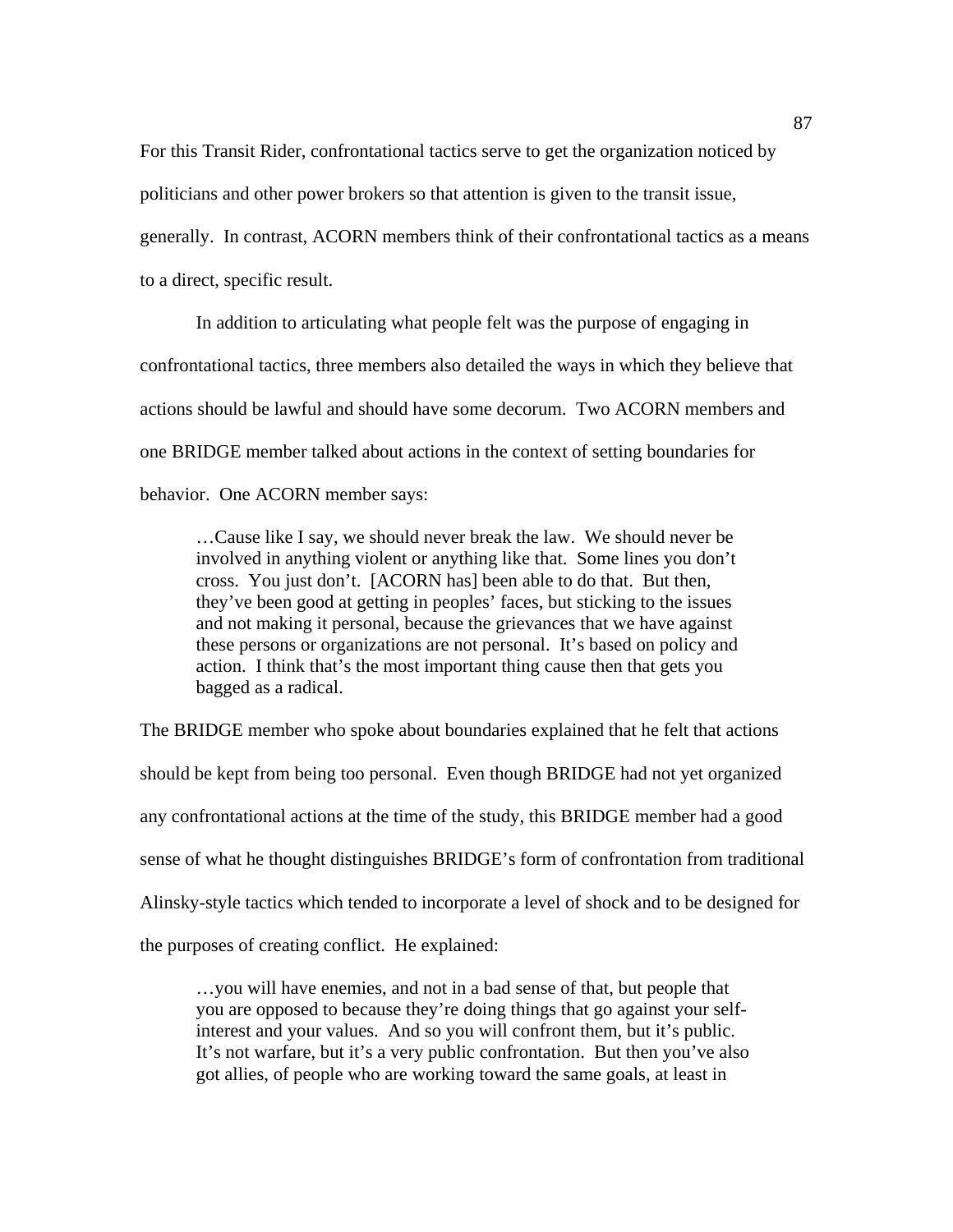that particular area, and so you want to support that and increase it. So you work on both of those things….And it's not a personal kind of thing. It's public. I don't think we'd go camp out in front of the bank president's house and shout at his family and stuff like that, cause that's not my values…

Even though the BRIDGE member defined tactics that get too personal differently from ACORN, members of both groups feel that boundaries are necessary to make the organizations' messages effective. This is the final element of members' frameworks for confrontation. Confrontational tactics may not hinder participants' involvements in their organizations, but when asked about hesitation, many interviewees mentioned aspects of their life that provide structural rather than interpretive impediments to their abilities to participate in organizational activities. These factors are discussed here as barriers.

### **Barriers**

Barriers are distinct from hesitation because they are external conditions that hamper involvement rather than being interpretively perceived. Barriers can have serious impacts on an organization's ability to retain members. Thirteen out of nineteen people mentioned at least one barrier to organizational involvement. (Table 14 displays the six most commonly mentioned barriers to people's involvement.)

Health and disabilities rank as the most common barrier to participation. Health concerns include illness and injury. For example, one ACORN member explains:

Sometimes I drop out simply because I'm just not feeling well enough. The rally that we had on the gambling issue is one that I feel impassioned about, but I was just not physically able to do it that night. Physically unable to. That decision got made for me by God. I didn't have a choice in that matter. So, that's the way that decision got made.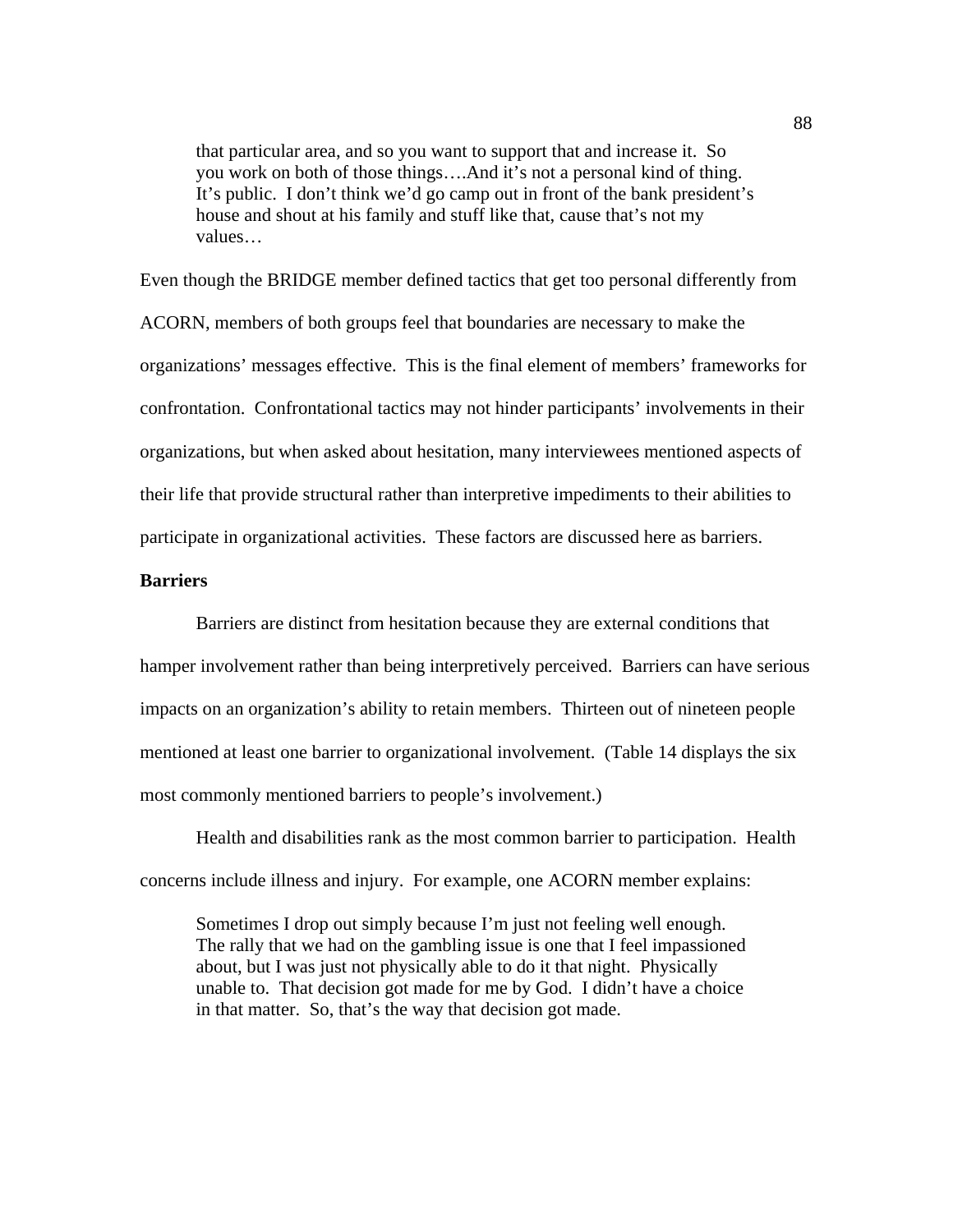Among the disabilities cited, interviewees mentioned severe asthma and wheelchair

confinement. One Transit Rider describes her concerns about an upcoming rally:

…I'm praying that the temperatures are right. Because of my disability, I can only handle so much. I'm not trying to be sick. And I can't go rally rally and I'm sick, slumped over.

Illness and injury prevent people from getting more involved.

| Tuble 1:1, Commont; Chea Dufflets to I differential |              |               |                |                          |  |
|-----------------------------------------------------|--------------|---------------|----------------|--------------------------|--|
| <b>BARRIERS TO</b>                                  | <b>ACORN</b> | <b>BRIDGE</b> | <b>TRANSIT</b> | <b>TOTAL<sup>a</sup></b> |  |
| <b>PARTICIPATION</b>                                |              |               | <b>RIDERS</b>  |                          |  |
|                                                     |              |               | <b>LEAGUE</b>  |                          |  |
| <b>Health and Disabilities</b>                      |              |               |                |                          |  |
| Work                                                |              |               |                |                          |  |
| Children and Family                                 |              |               |                |                          |  |
| Participation in Other                              |              |               |                |                          |  |
| Activities                                          |              |               |                |                          |  |
| <b>Lack of Transportation</b>                       |              |               |                |                          |  |

Table 14: Commonly Cited Barriers to Participation

ªSome interviewees mentioned more than one barrier. All responses are shown here.

Five interviewees mentioned that work interferes with their participation in their

organizations. Generally, people felt that work demanded time that they could otherwise

devote to their organizations. One BRIDGE member commented on the weeklong

trainings:

Unfortunately, they're during my working hours, and I'm not able to get out. Just like there's gonna be a weeklong training at Goucher College for something. I just wrote it down. But it's gonna come up at a time where at my job we're not allowed to take off…I really want to go, but I can't do it.

For others, responsibilities to family and especially children limit the extra time

available to them for social movement activities. One Transit Riders League member

says:

It's been pointed out to me a couple of times that of the very regular attenders, I am one of two who is married, and I think—that's not quite fair—maybe one of three. And I definitely feel a pull between family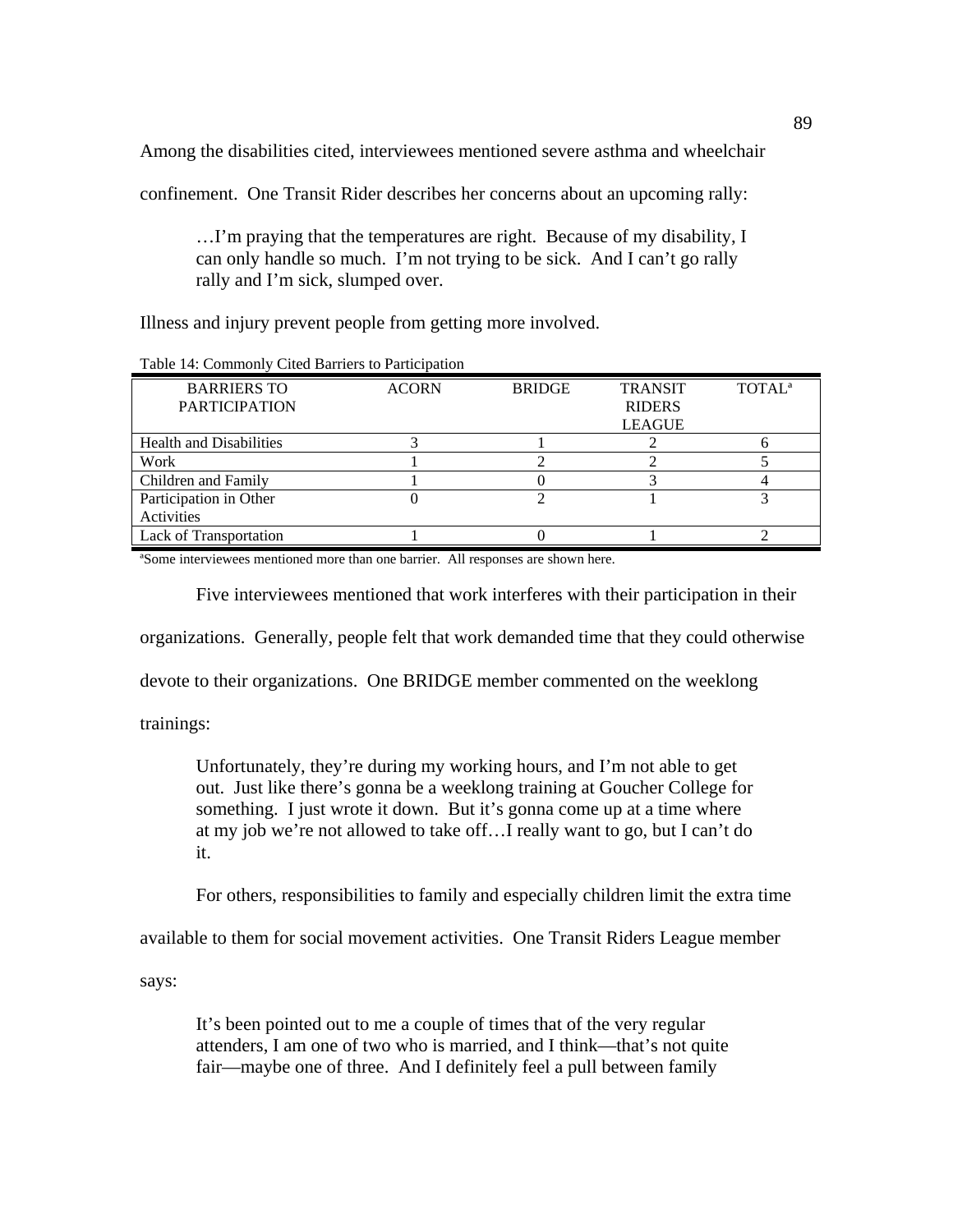responsibilities and this. It's one thing when the general meetings are once a month. Now they're three times a month because I have steering committee, general membership meeting, and my MARC committee meeting, and it's tough to juggle.

In addition to family time, some members mentioned that they are involved in other community and church activities that take up more time and sometimes conflict with the activities of their community-based social movement groups. Finally, two members mentioned that a lack of transportation often creates barriers to participation. Perhaps these barriers are part of the reasons that organizations tend to suffer such high drop out rates. Interviewees have their own theories about why other people drop out of involvement.

## **Drop Outs**

Given some of the important aspects of organizational life that satisfies the members interviewed for this study, why do some members end up leaving these three organizations? Is it that they fail to align their personal frameworks with the organizations' frames? Is it that the number of barriers working against their participation is greater than the number of barriers that continuing members tally? No one was interviewed for this study that had dropped out of his or her organization. Therefore, no data can directly address these questions. However, the members interviewed revealed their intuitions about why some members drop out of the group.

 Theories about why other members have dropped out of the three organizations tend to conform to one of three recurrent themes: a lack of self-interest to really see change, a lack of immediate results, and a lack of commitment. (See Table 15 for a breakdown of which members expressed these themes. Note that ACORN members tend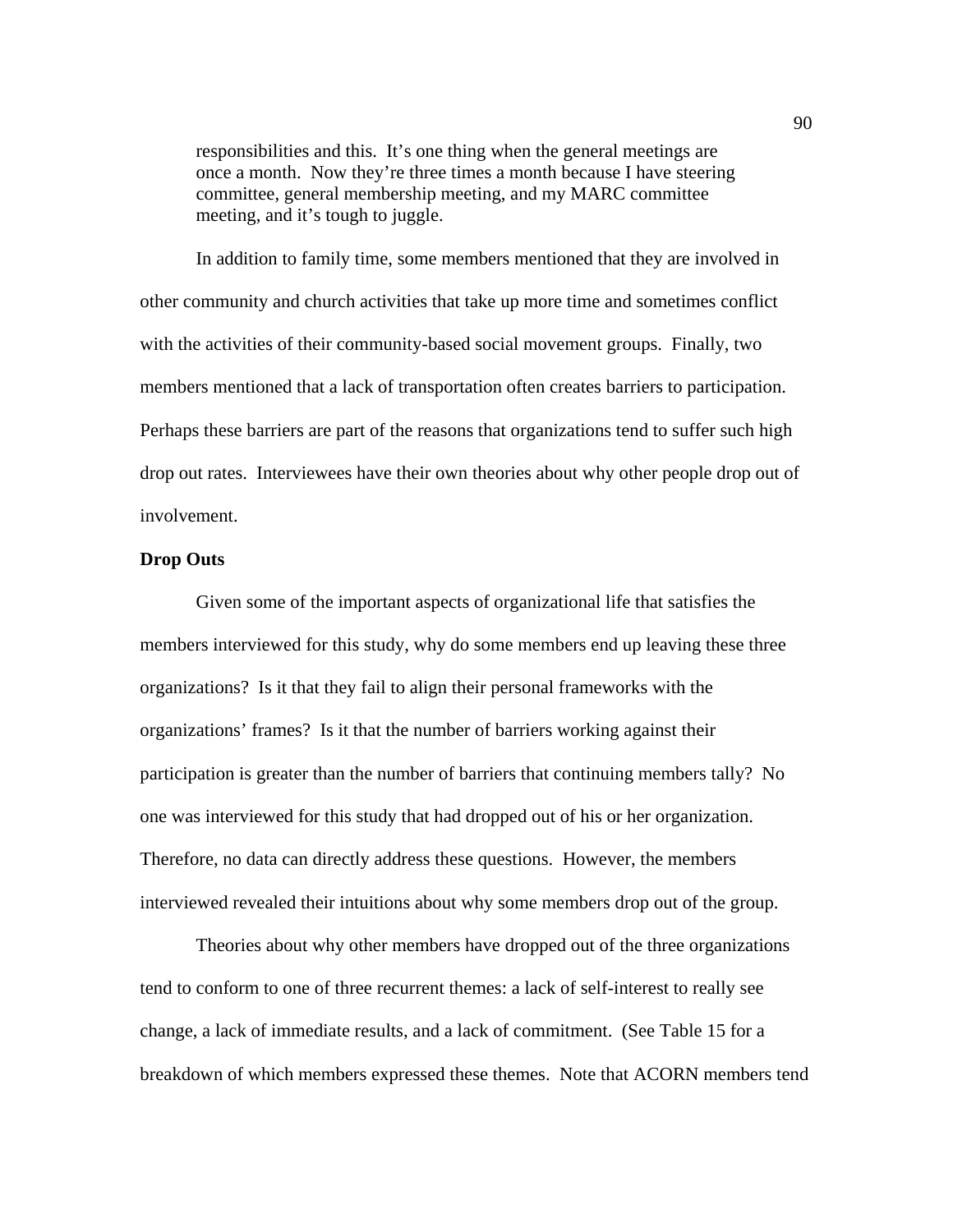to express one theory, while BRIDGE members tend to conceptualize dropouts by using

the first theory.)

|                                | <b>ACORN</b> | <b>BRIDGE</b> | <b>TRANSIT RIDERS</b><br><b>LEAGUE</b> | TOTAL |
|--------------------------------|--------------|---------------|----------------------------------------|-------|
|                                |              |               |                                        |       |
| No Self-Interest to See Change |              |               |                                        |       |
| No Immediate Results           |              |               |                                        |       |
| Not Enough Commitment          |              |               |                                        |       |
| <b>TOTAL</b>                   |              |               |                                        |       |

Table 15: Interviewees' Theories About Why Other Members Drop Out

Four BRIDGE members and two Transit Riders felt that people drop out of the

organization when they lack the self-interest to fight for change. One BRIDGE member

talked about how other congregations may not have as much commitment to change

things because they lack the self-interest to do so simply because certain issues do not

directly affect them. He explains:

The ones that drop out, I just don't think their commitment was as strong as it should have been. So, that's the only thing I feel about them is like, okay, they're backing away from the issues here. Maybe their commitment is just not as strong. To where I'm living in it, so my commitment is gonna be strong. Or maybe they don't deal with the same issues or problems that we have, so they just back out. But I'm committed 'cause I really want to see change. And maybe those other congregations that dropped out must not have been interested in seeing those changes.

One Transit Rider who was asked about why some members drop out of the group had a

similar answer. She replied:

They're really more interested in just—They're only interested in catching a bus to reach a destination and not so much with the drivers and the drivers' attitudes and such.

A common theory about dropouts among members, especially BRIDGE members, is that

those who drop out are not as affected by an issue and therefore interested in changing it.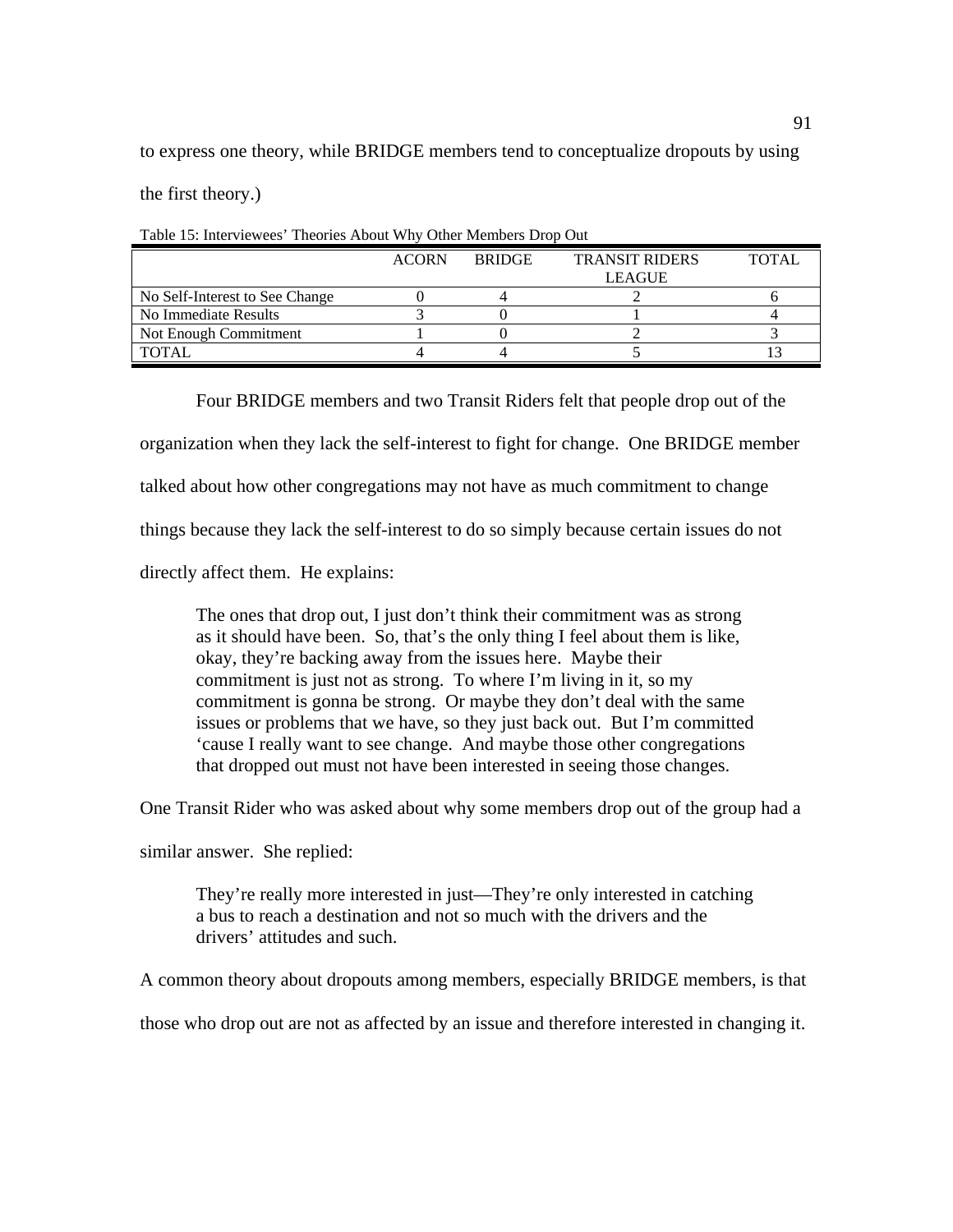Another common theory is that people join an organization expecting immediate

results for their narrow problem(s). When the results do not surface quickly, members quit. This theory is most common among ACORN members. For example, when one member was asked why meeting attendance started to dwindle in her neighborhood, she explained:

Well, I don't know why it came to that, and then again I do know. Because people want something right now. If they don't get it, they lose confidence, so they're gone. That's the way I feel about that.

One Transit Rider offers a similar theory:

I think a lot of people leave because they come there with a complaint, not necessarily wanting to find a solution. They have a complaint and they want their complaint acted on. And when you don't come up with a way to solve their issue immediately, they become disgruntled and leave.

Many members perceive organizational dropouts as those people who came to the

organization interested in how it could help them rather than how they could help the

organization.

A third theory expressed by the interviewees is simply that some people lack the

level of commitment necessary to stick it out in the organization. One ACORN member

and two Transit Riders felt this was the reason that people drop out of their groups. The

ACORN member explains:

…if you're a person that's afraid that it takes too much time or too much of a commitment than you don't have the time for it and you're not committed to it. You have to have the time for it and you have to be committed. You have to really tap into what motivates you. And maybe being of service is not what motivates you, which is why you can't be committed, and maybe which is why it's too much time, because that's not what you're about.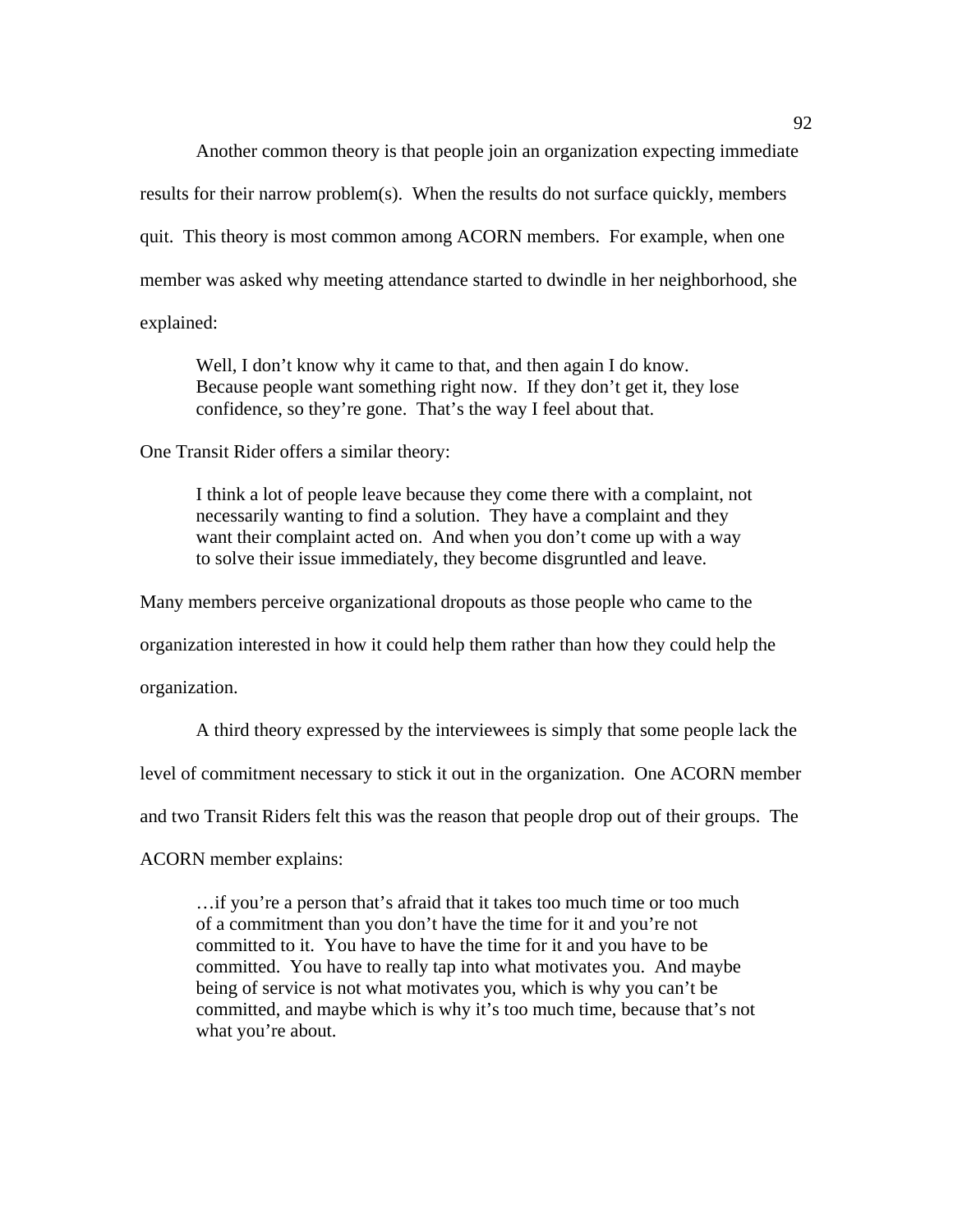Two Transit Riders expressed similar hypotheses. One member even compared organizational commitment to marital commitment. She explained:

But see, the commitment has to be there to stick with it no matter what, and you have to keep looking at why you got into this situation, this arrangement in the first place. And it was because you had something in common. And that commonality is still there. It's just that other things have popped up in the meantime that want to pull you away from it. So, you have to have the commitment to stick with it regardless of where the pulls are coming from. If you're going to be on the steering committee, then be on the steering committee.

 A lack of commitment is the final response given when organizational members were asked why they believe that some people drop out. This data gives us some clues about retention issues in social movement organizations.

# **Differences in Retention Among Groups**

The most striking pattern that emerged among demographic groups with respect to retention issues is that all the females in the study mentioned at least one barrier to participation whereas only three males mentioned any barrier. This could be because women are usually the primary caregivers to their families and therefore have more demands placed upon them. Similarly, nine of the people who mentioned barriers had highest levels of education at high school or some college; three people who mentioned barriers had college or graduate degrees. If education levels can be used as an adequate measure of class, it is fair to say that working class people in the study faced more barriers to participation in social movement activity than did those participants from a higher social class.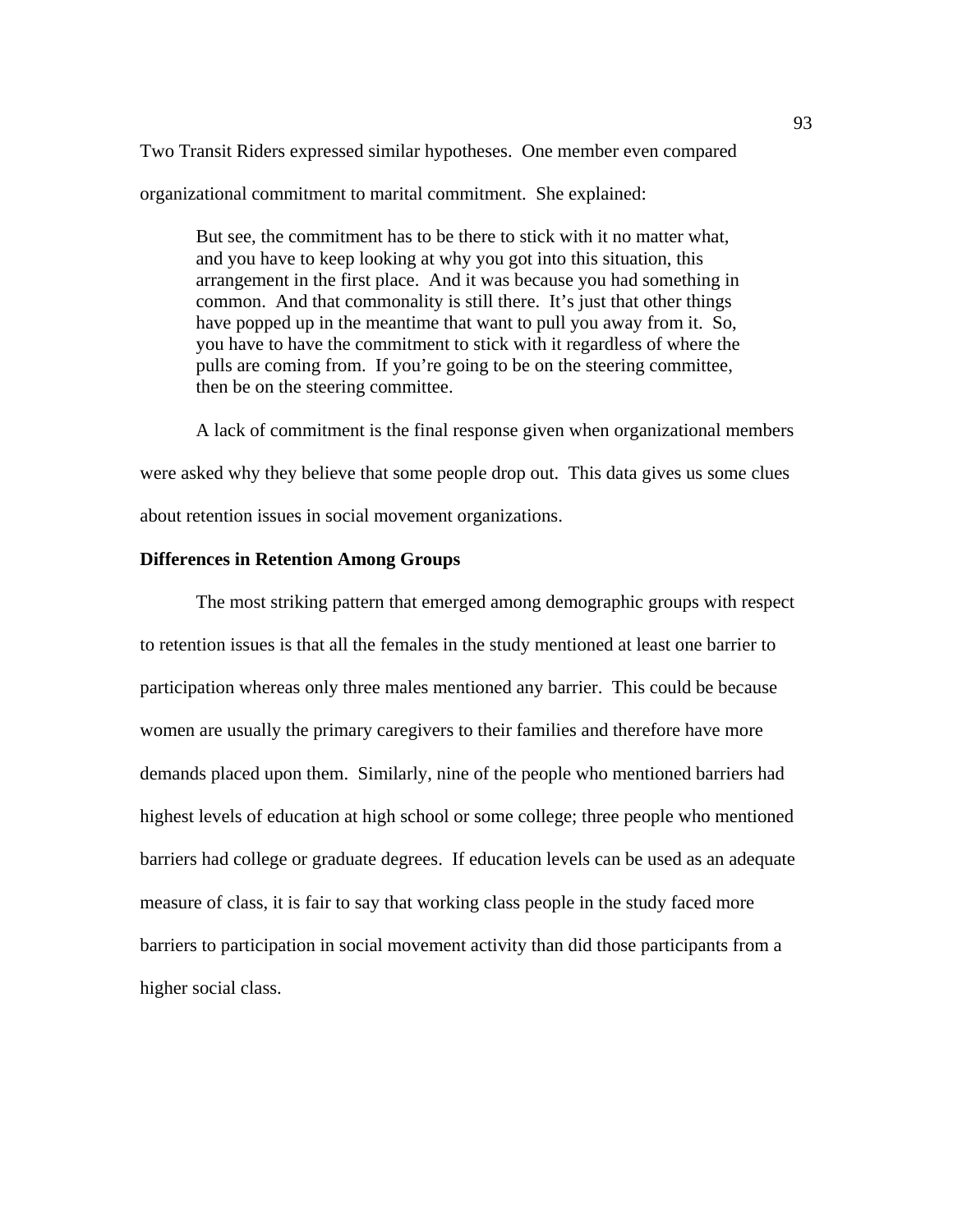### **DISCUSSION AND CONCLUSIONS**

This research sought to explore the dynamic behind new membership in community based SMOs. I was especially interested in distinguishing characteristics of the processes that lead new recruits to become full-fledged organizational members. The results indicate that there is no path to community activism that is more common or more predictable than any other after discounting pre-recruitment activities that prime people for organizational involvement. Some participants are radicalized by participation in actions. Some participants are convinced to get involved through a constellation of positive experiences with their new organizations. And organizational culture is certainly not the prime factor influencing whether or not a person becomes a member. It is, in fact, possible that many participants subconsciously choose to adapt to organizational culture when they make the initial good faith commitment to attend a meeting or activity. As the social movement literature about differential participation suggests (Barkan, Cohn, and Whitaker 1995; Passy and Giugni 2000), the same reasons that participants initially got involved tend to be the same reasons that people stay members. That is, social networks and other involvement tend to overlap to support membership.

## **A Culture of Success**

These results suggest that the cultural level of social movements is much less important to potential members than organizational efficacy is to would-be activists. Accordingly, community-based social movement organizations, although often attracting diverse or divergent neighborhood personalities, can be most successful at attracting and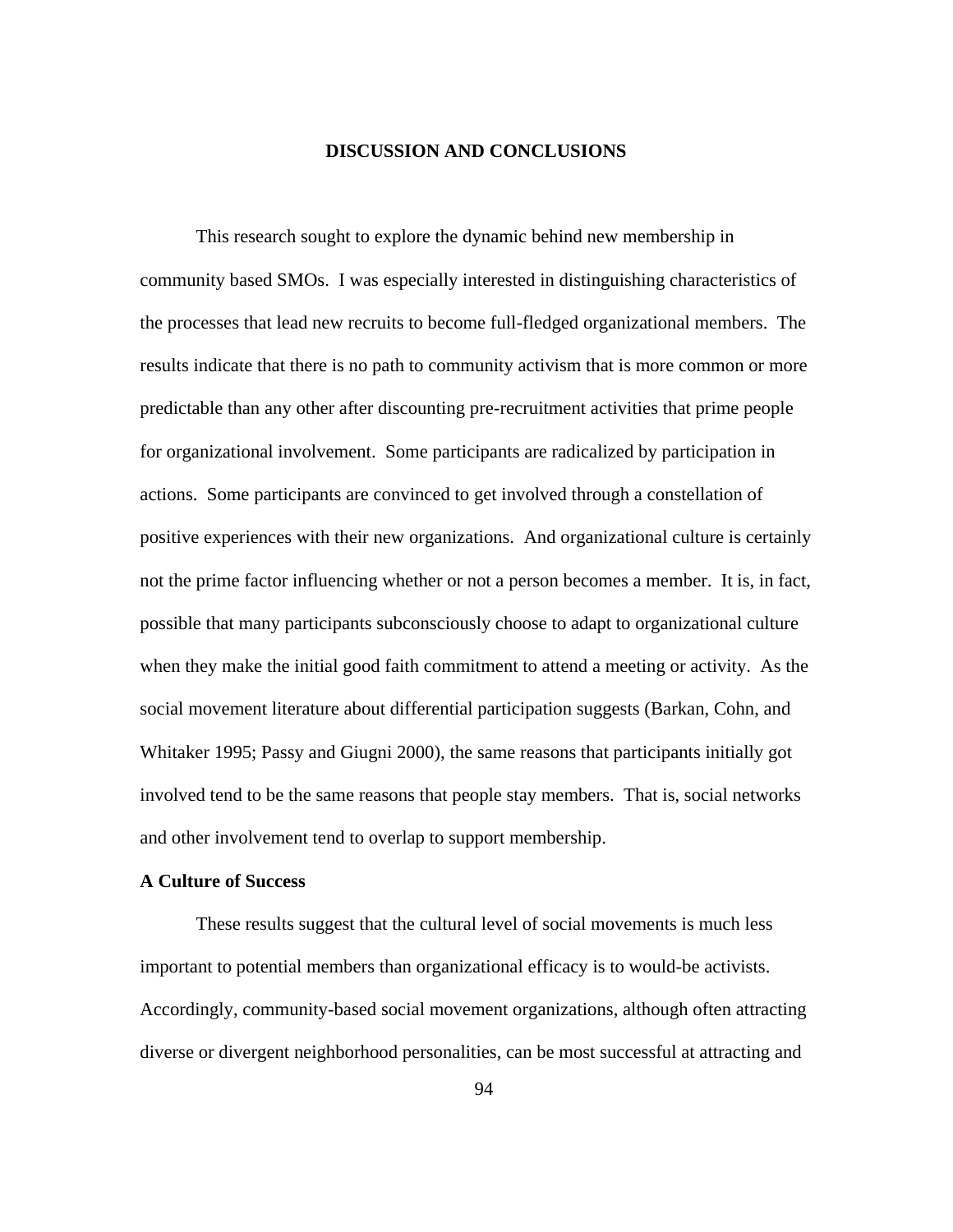retaining membership when strategies and tactics are well planned enough to insure success. Pragmatic movement concerns like formulating issues and developing strategies should take precedence over developing organizational level messages. The most important cultural message to impart to new members is that the organization enjoys a great deal of success.

### **Differential Recruitment to Community-Based SMOs**

Community-based SMO recruitment pitches tend to be most effective, by far, with people who already possess a framework for understanding the power of organized people. Much more of a person's willingness to join a social movement group has to do with an individual's pre-existing interpretive framework than I could have ever predicted. It is easy to forget that participants in community activism did not simply come to organizational life as completely uninitiated community residents, awaiting radicalizing experiences.The classic organizing model that emphasizes how an average community resident blossoms into an empowered activist receives little support in light of the prerecruitment experiences that seemed to prime the interviewees for activism in this study. Although Klandermans's theory about how participating in actions radicalizes movement members (a theory supported by Rick Fantasia's research in Cultures of Solidarity 1988) bore true for some participants in the study, more participants were already angry, motivated, and awaiting a channel for effective action when they were recruited to their organizations. Participating in actions just helped their commitment to community activism to grow.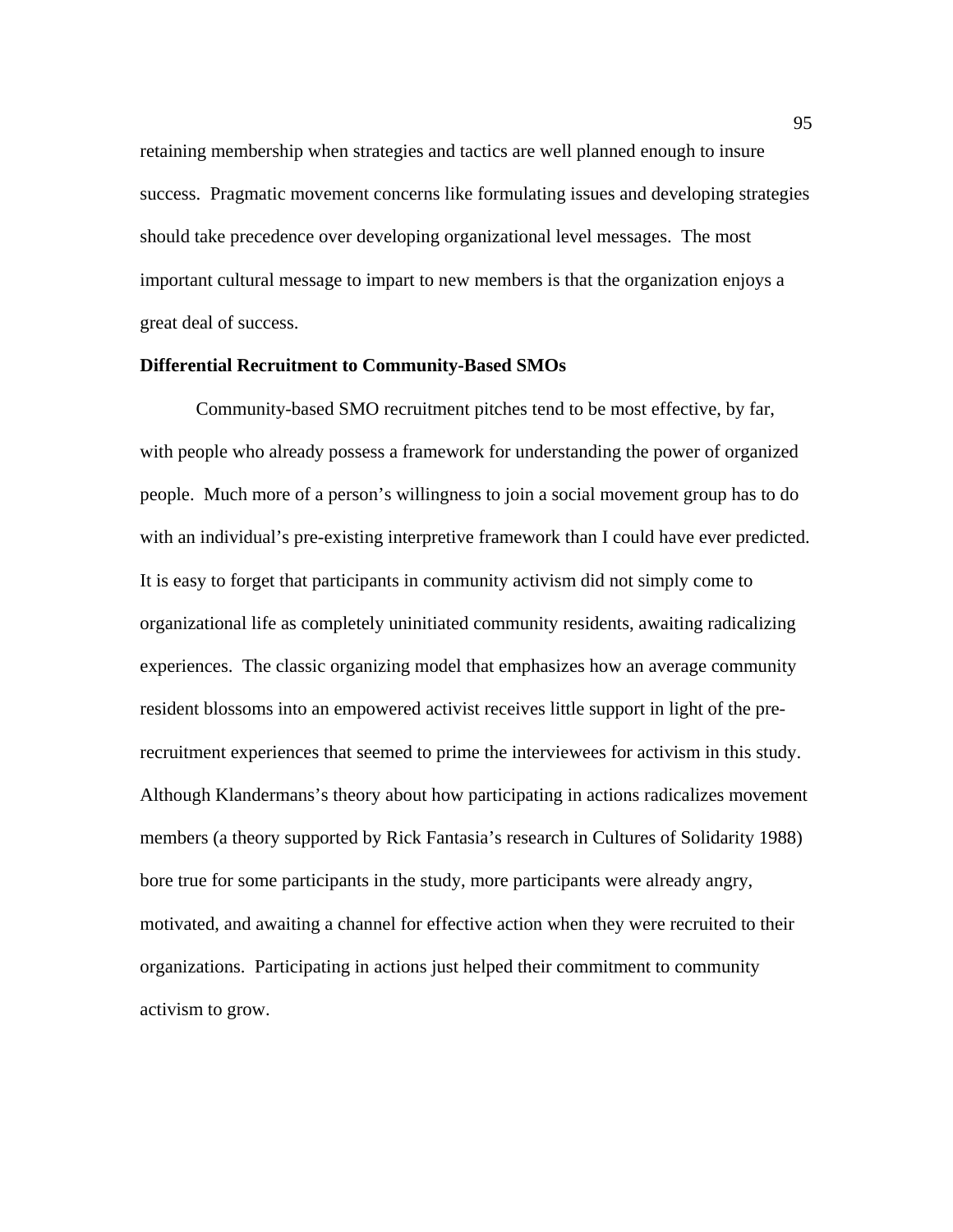For community based social movement organizations, this can be good news and bad news. On the positive side, a wealth of angry and motivated residents are anxious to take action to change their communities. However, the bad news is that the number of residents in any given community who benefited from activist role models or in other ways came to believe that organized people can make a difference remains unclear. It is possible that communities are, instead, teeming with angry yet hopeless residents who have given up on any prospect for change.

If social movement activists are more often primed for organizational participation by other experiences rather than being made by the movement, then classic organizing recruitment techniques such as doorknocking seem like a potential waste of resources. Doorknocking depends on the possibility that every neighborhood contains several would-be activists waiting to hear the right pitch before they will get involved. It is more likely, however, that those community residents who want to change their neighborhoods are already involved in that effort somehow. The results suggest that there exists a selective subset of would-be activists in every neighborhood who have few outlets for their willingness to fight for their communities. The task is not to broadly canvass neighborhoods, then, but to somehow reach those people who are ready and willing to get involved and to provide them with an effective way of achieving results. Approaching people who have been involved in other organizations or who have family members that are involved in activism may be more efficient than going door to door. Although previous research supports the idea that social movement participants are generally already involved in organized activities like community associations and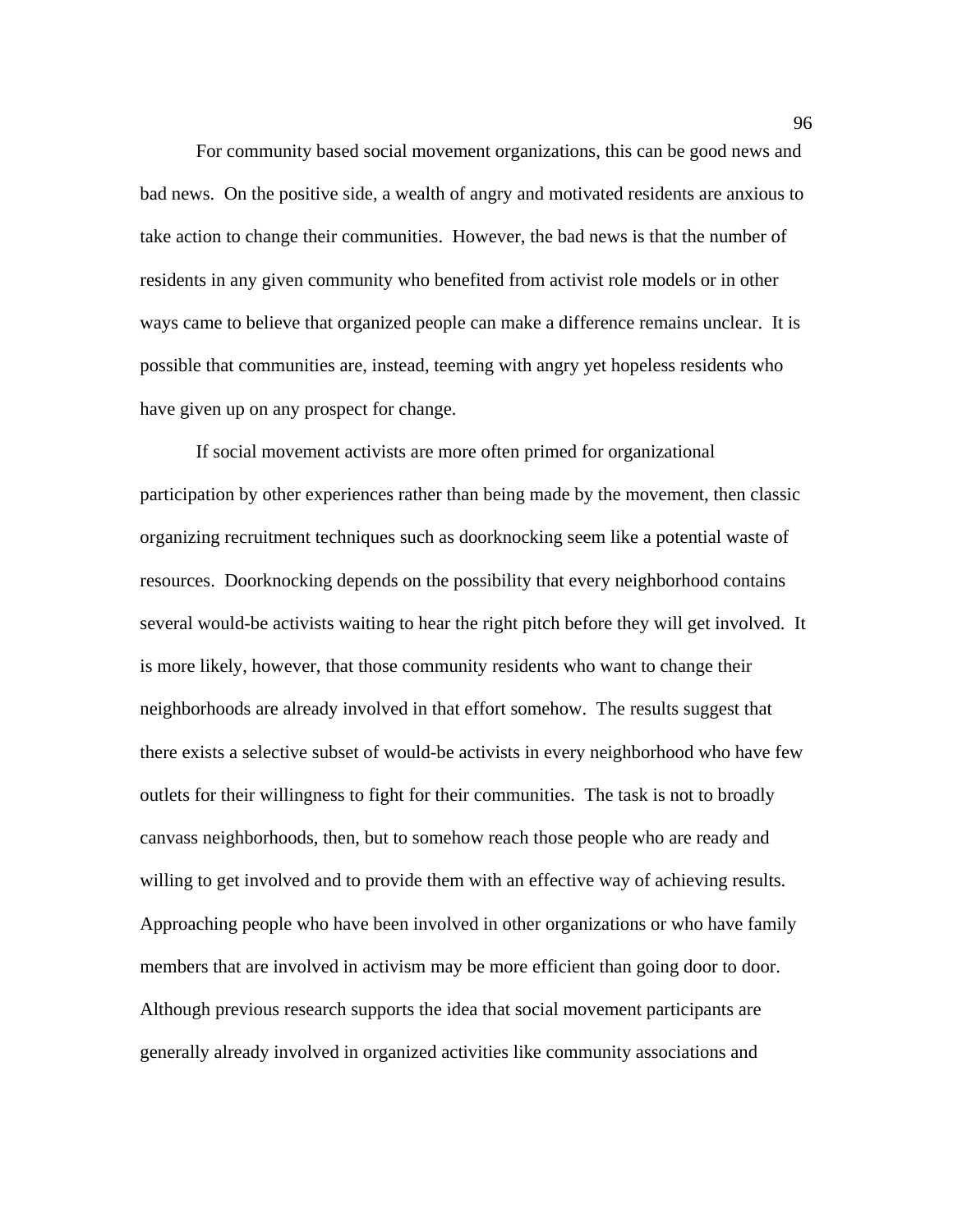churches, this research demonstrates that these kinds of previous experiences alter one's framework for getting further involved in new organizations. Organizations should capitalize on this readiness to join an organization that is effective. For those who are ready and able to join a successful organization, the choice is clear. Ability to be involved, however, is another story.

Klandermans and Oegema's differential recruitment research found support with respect to the significant number of barriers to participation that arose from the interview data. Specifically, of the neighborhood people that heard the recruitment messages, the messages then had to resonate with the recruit, the person had to be willing to participate, and the person had to be free of barriers, which in some cases can be the biggest hurdle to participation. Trying to eliminate some of those barriers for people by providing child care, transportation, or holding meetings and trainings at accessible hours might help widen the pool of potential recruits for community organizations. According to these findings, when structural barriers are eliminated, not even risks of participation factor as a deterrent for new members.

The social movement literature that addresses differential recruitment with respect to risk is not substantiated by this study. People were not hesitant to get involved in confrontational tactics for their organizations, the riskiest aspect of community organization participation. No one expressed fears about being arrested or hurt during an action. In fact, the use of confrontational tactics energized people and made them feel that they were effective, especially when the media covered their actions. Risk does not weigh as a factor affecting recruitment according to this study. Instead, members weigh

97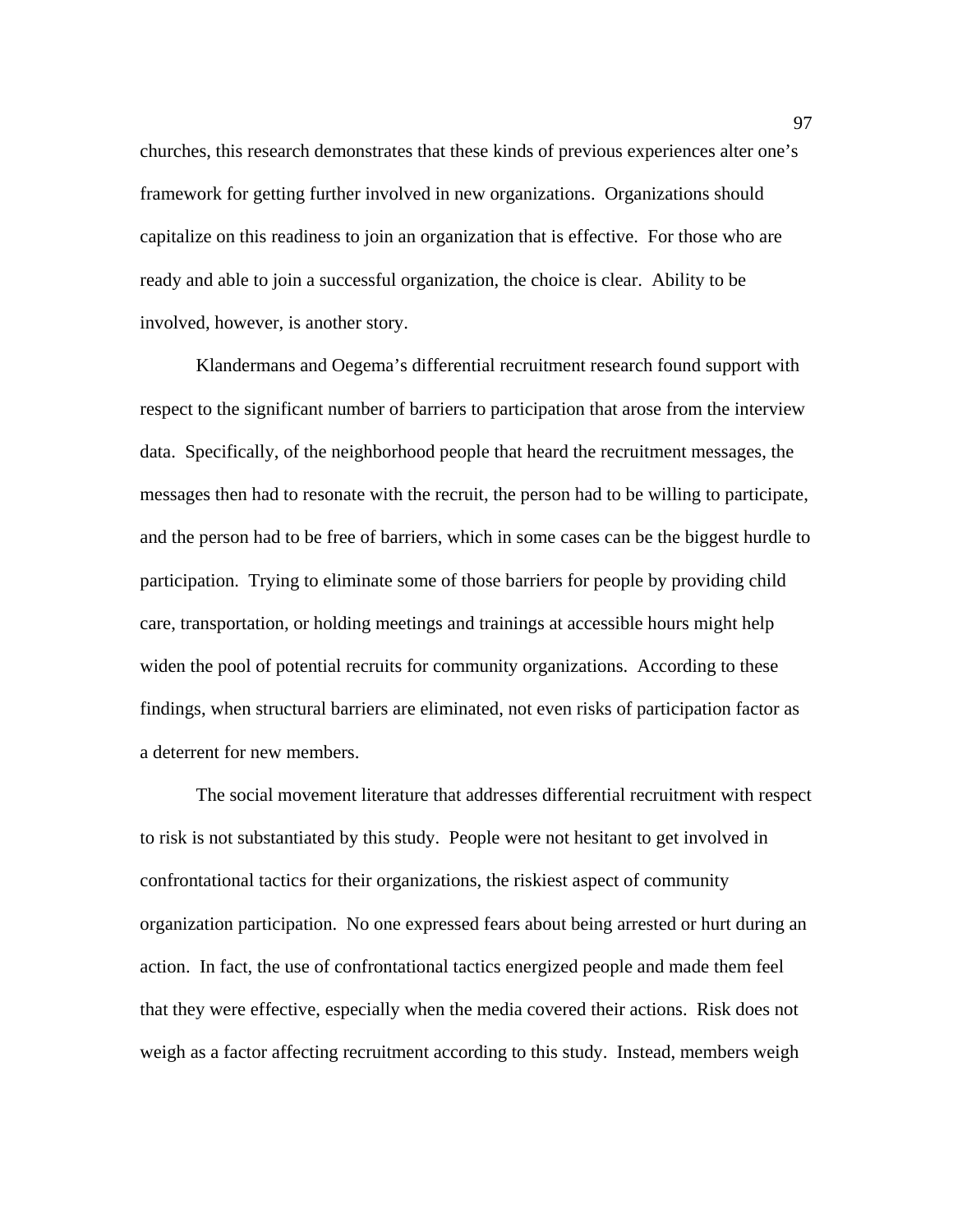risk against the potential for their organizations to achieve their goals, which again bolsters the sense that efficacy is of primary importance in retaining members.

#### **Primacy of Getting Results**

 Once recruited, it was interesting to note that results were the paramount aspect of involvement for people. Class may be one explanation for this result. As most community organizing participants are from low-income urban neighborhoods, these findings substantiate previous work like Politics and the Class Divide (Croteau 1995) which suggests that low- income people generally have more direct goals for organizational involvement than people from higher economic classes (and are thus more suspect of middle-class social movements) because low-income people do not tend to have the luxuries of time and money to indulge in extra activities that are not effective. From this sample, it was mostly low-income people who talked about barriers to participation, not those people with graduate degrees and college degrees. These findings also support Cable's study about cultural class differences among nuclear disarmament groups wherein low-income people got involved in nuclear disarmament because it was happening in their backyard, not because of idealism; similarly, most of the participants in this study spoke about getting involved because the issues affected them directly in their neighborhoods.

# **Implications for Frame Alignment**

The theory that frame alignment processes function as important cognitive stepping stones from nonparticipation to social movement organization commitment lacks support from these findings. All three organizations' members, despite vast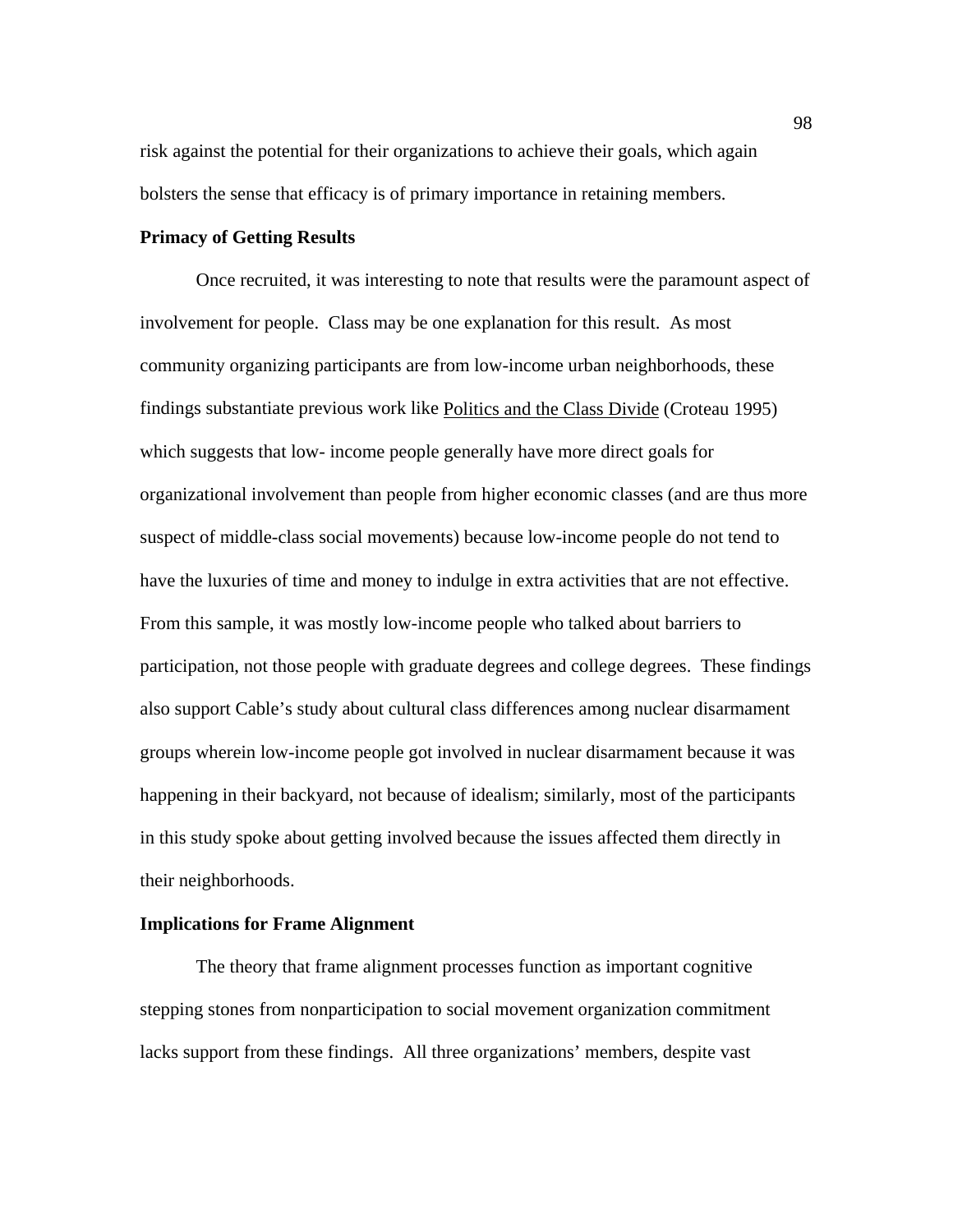differences in organizational culture, size, goals, and membership, spoke consistently about how important it is to them to be effective in their organizations. Aspects of organizational culture barely register among members' concerns.

The importance that members place on being effective in their organizations, above other concerns, suggests a few key possibilities for social movement literature. The first possibility is that social movement theory that focuses narrowly on cultural features of organizational life fails to reflect reality. The emphasis of these findings suggest that the resource mobilization perspective contributes much more solidly to the study of movement phenomena than new social movement analysis can contribute. Stated simply, people with immediate goals join social movement organizations with the belief that their goals can be fulfilled through collective action. When evaluating a new organization, a member's primary concern is whether or not the organization will be effective enough to ensure that his or her goals are fulfilled. Beyond that, practical concerns like strategies and tactics provide the avenue for efficacy, and members remain in groups that employ effective ones. Members are even willing to take on risk by being confrontational if it means that they will achieve results. Frame alignment processes are not consciously recognized if they are transpiring at all.

The second possibility is that the resource mobilization perspective on social movements and the new social movement perspective are both too compartmentalized to allow research that unearths the complex interrelations between a social movement organization and its members. Must social movement resources be devoid of cultural frames? And conversely, must cultural messages transmitted between organizations and

99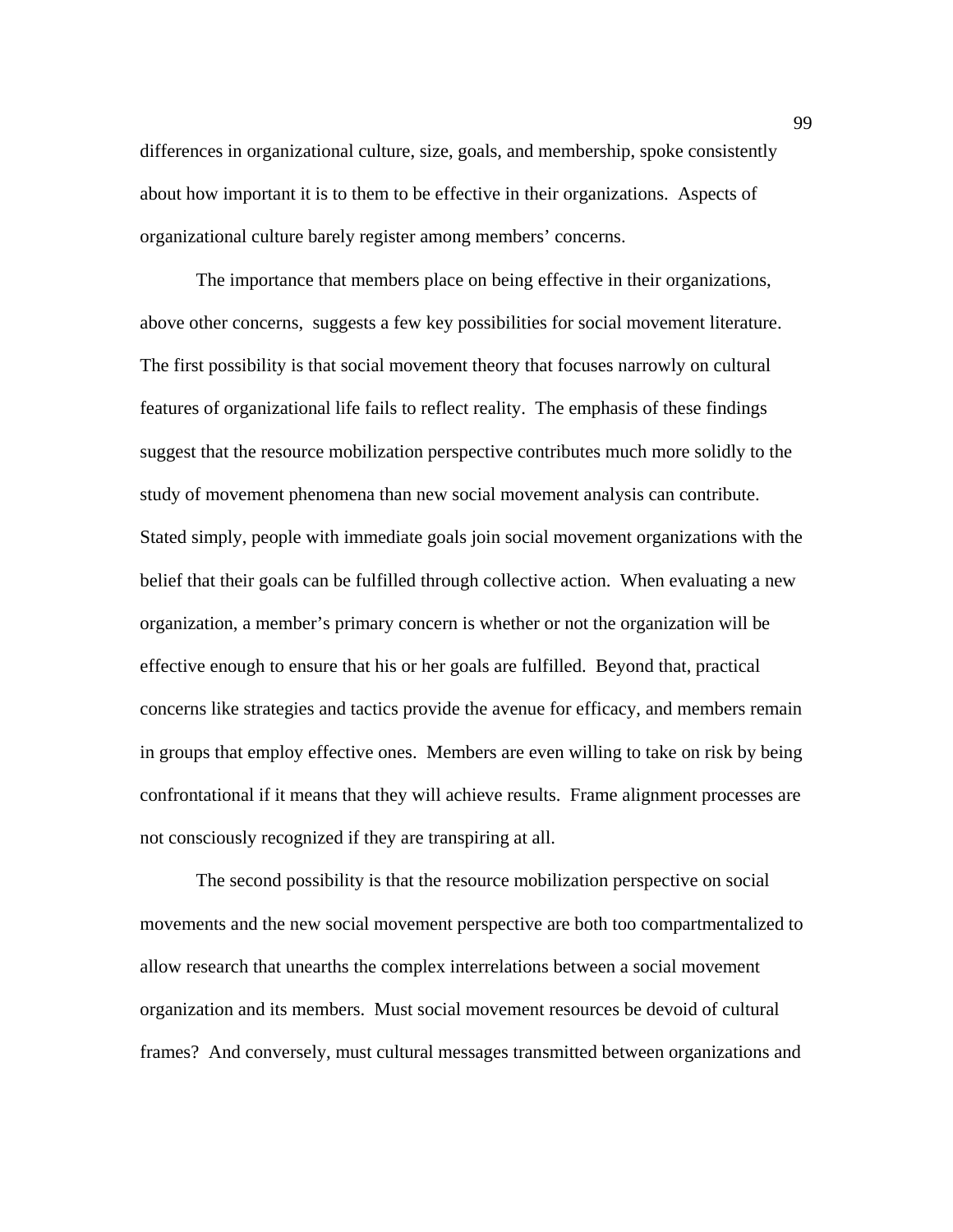their members be devoid of purely pragmatic features? This study's findings suggest that the most significant aspect of a community-based social movement organization's culture for potential members is how effectively the organization can mobilize resources (like other members and effective strategies) to resolve community problems. The intrinsic reward of involvement is being successful. The greatest motivation to continue being a member is achieving more goals. If social movement literature emphasizes the perspective of the participants more often, resource mobilization and cultural framing will be treated as inseparable aspects of the same phenomena rather than as separate and often competing processes.

Finally, the importance of cultural framing to potential members may lie in a directly inverse relationship to the immediacy of the issues a potential member seeks to change. In community-based social movement organizations, members seek to change conditions that surround them in their neighborhoods on a daily basis. The issues are inescapable. In contrast, many social movement organizations which pull members based upon their ideals toward environmental preservation, human rights, or religious freedom, for example, rely more heavily on cultural framing because the group's goals are less immediate. This relationship could explain why efforts to get members of community based SMOs involved in broader and less immediate politcal movements have been largely unsuccessful (Alger and Mendlovitz 1984). The fact that many members of community-based SMOs are low-income people without extra resources to expend on fighting for less immediate goals may contribute to the import of immediacy as well, as discussed earlier.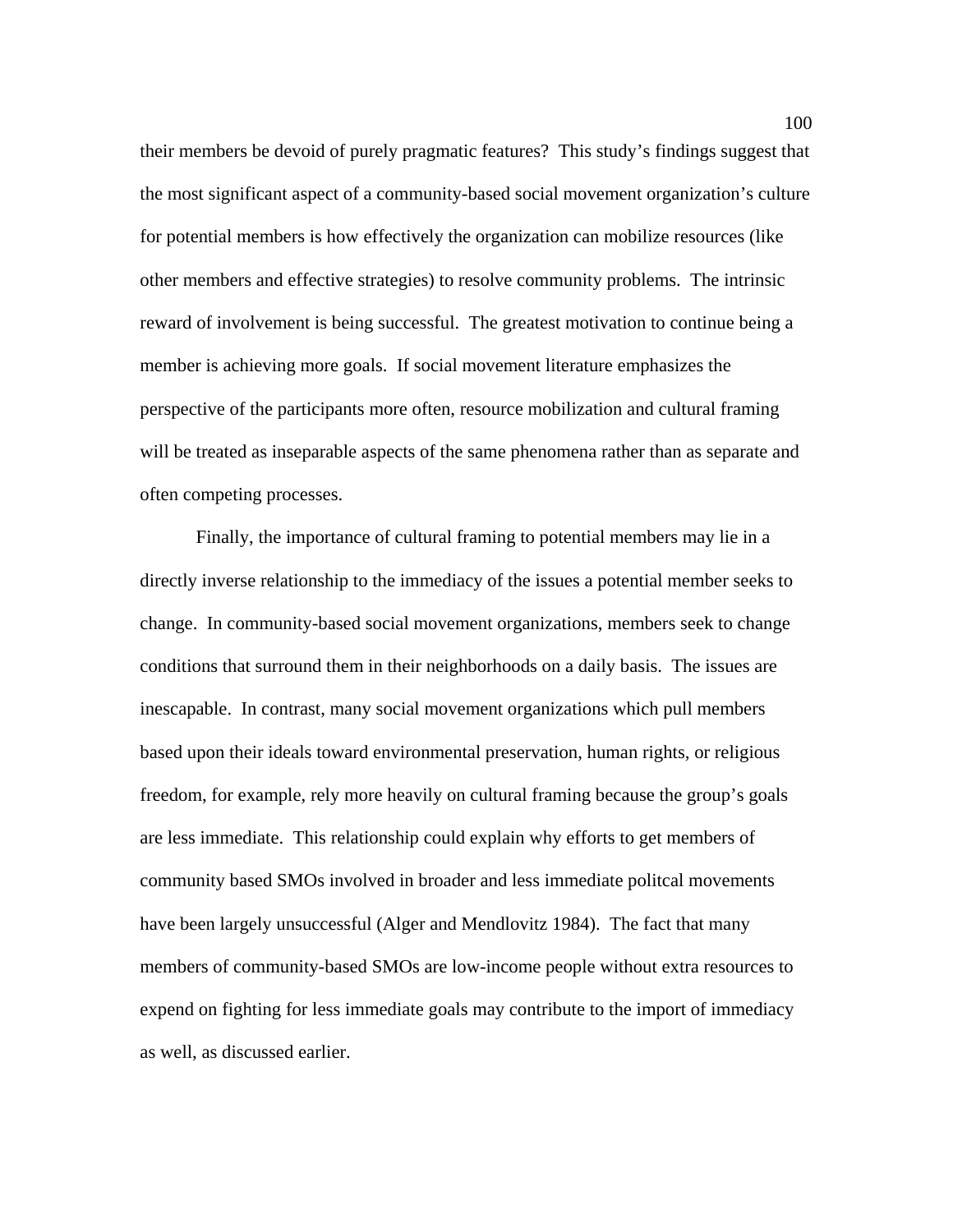Frame alignment theory may also suffer from the fallacy that frame alignment processes are separate from commitment and recruitment. The relationships between a member's initial recruitment to the organization, commitment, and frame alignment became confounded in this study's data. No clear order for these events or causality emerged. In result, the theoretical power of frame alignment did not find empirical support. The processes underlying recruitment, commitment, and frame alignment interacted more like a web than like a consistent model.

#### **Early Orientation Processes: Intricate Webs**

 Once recruited, the results show that a myriad of positive experiences increase commitment to the organization and therefore increase retention. In fact, commitment and frame alignment processes prove difficult to separate from one another. Only three participants in the study framed the issues and what should be done about the issues and who is to blame for the issues in the same way as the organizations framed them. This made it difficult to extricate patterns among participants whose frames were aligned versus nonaligned. And this inconsistency seems to substantiate to an even greater degree the possibility that cultural congruence between primary and secondary frames is not even close to being as important to people as getting results.

It is possible that positive experiences and the general passing of time may compound to increase one's commitment. In that sense, the prescription for organizations would be to get people into the organization and immediately sweep them into leadership activity so that they become so invested in the organization that it would be a shame to give up the investment of time and energy by dropping out. Frame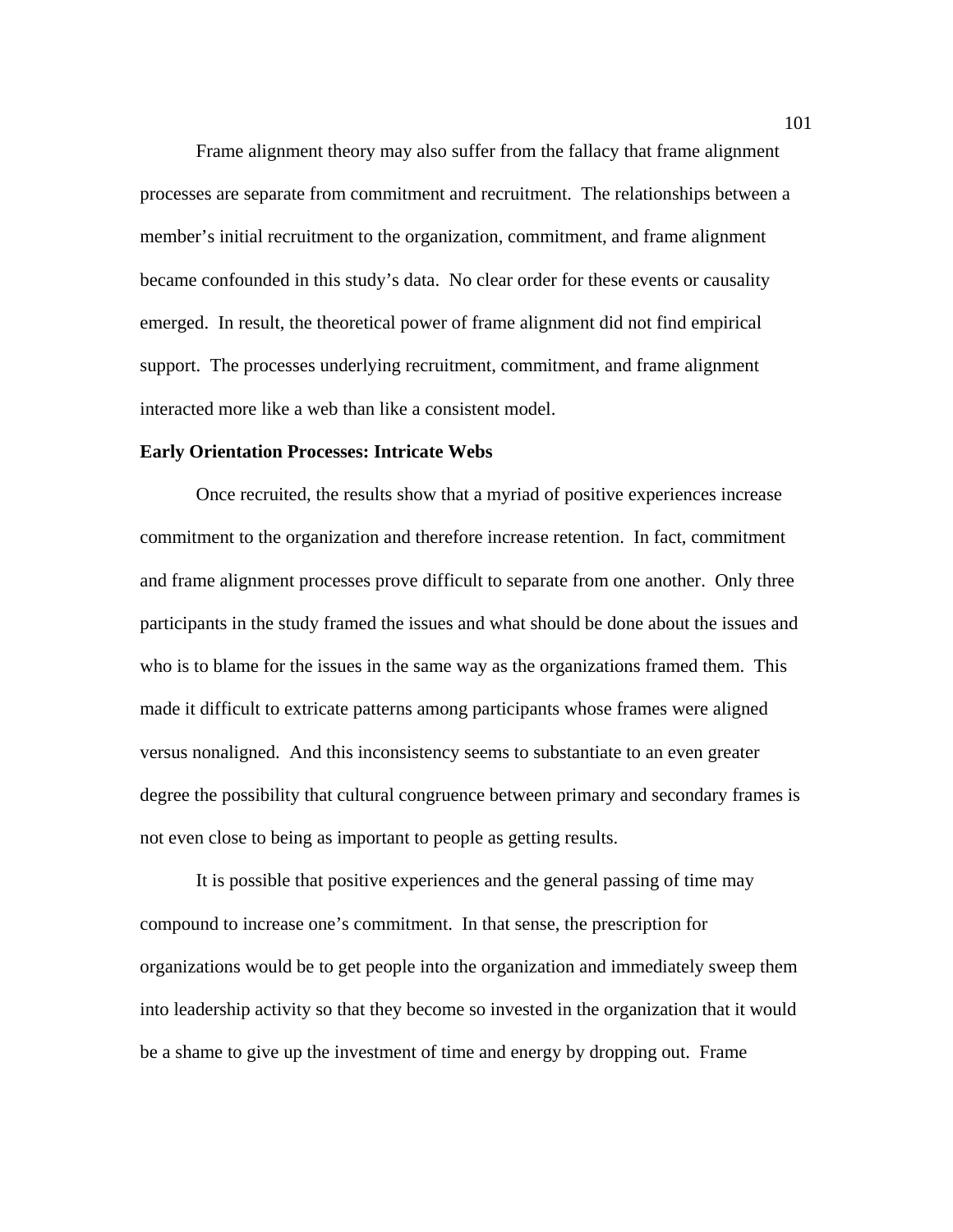alignment would proceed as a function of increased commitment. Further research may be able to elaborate the relationships between commitment and frame alignment processes. This study did not provide data that could sort out distinct and definitive frame alignment processes. Instead, interviewees revealed early orientation and retention processes to be a confounded interlacing of commitment and serendipity. The one guiding principle for all the organizational members in the study is that the best motivation to become involved and remain involved in a community-based SMO is the very real prospect of making change.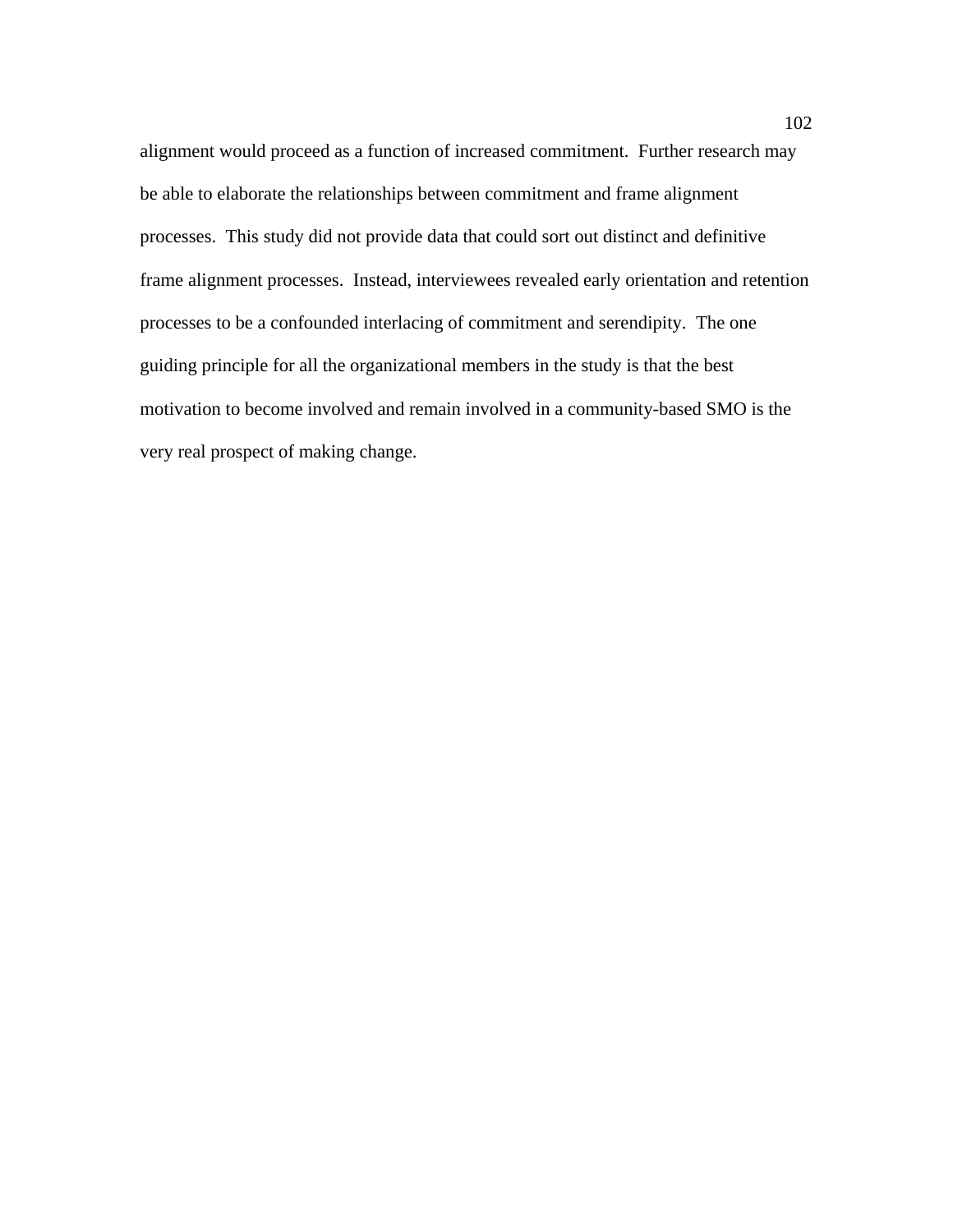#### **APPENDICES**

Appendix A

Interview Guide for Community Organization Participants

I'm interested in the process of how you got involved in \_\_\_\_\_\_\_(X organization.)

#### **1. STORY OF GETTING INVOLVED**

**(Most important moments? Turning points?)** 

- **First hear about organization?**
- **First contact?**
- **First impressions? (hesitation?)**
- **2. What is issue? How did organization talk about it? Different? Same from you?**
- **3. Why is this an issue? Who responsible? How did organization talk about who is responsible?**
- **4. Why bother doing something about it?**
- **5. What activities liked/disliked? Why? Actions?**
- **6. Ever feel nervous?**
- **7. Worry about fitting in?**
- **8. When/where start mentioning that you're a member?**
- **9. Friends/Family say anything about involvement?**
- **10. Feel like you've changed at all?**
- **11. What has kept you coming back?**
- **12. Why some people don't stay?**
- **13. What parts of your experience with this organization that is important to you…?**
- **14. Anyone seem to have different experiences? Why?**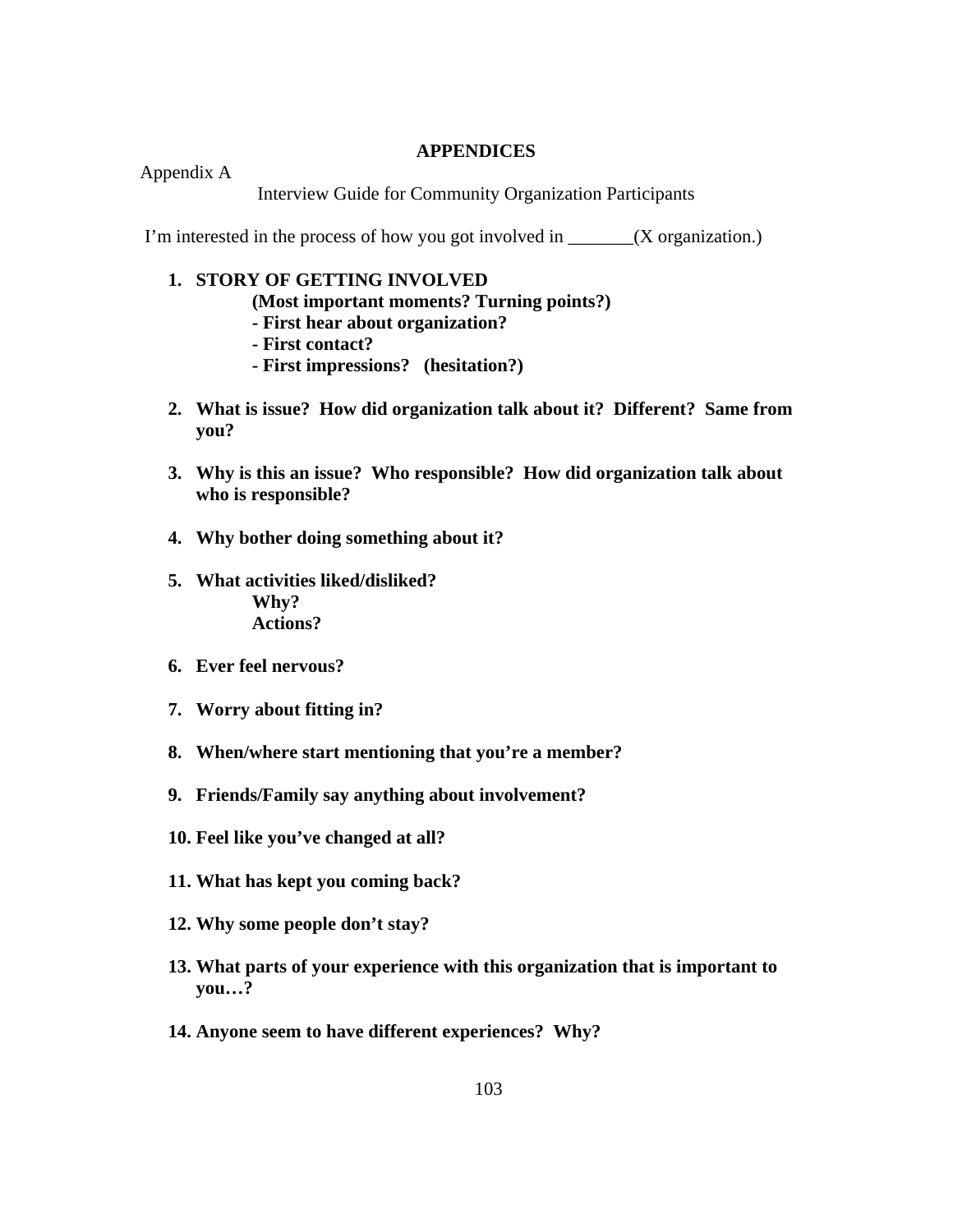# **15. Know someone I could talk to?**  Appendix B

Code number:\_\_\_\_\_\_\_\_\_\_\_\_\_\_\_

| Questionnaire                                                                                                                                                                                     |      |        |
|---------------------------------------------------------------------------------------------------------------------------------------------------------------------------------------------------|------|--------|
| 1. Please circle one:                                                                                                                                                                             | Male | Female |
| 2. What is your age?                                                                                                                                                                              |      |        |
|                                                                                                                                                                                                   |      |        |
| How would you describe your race?<br>4.<br>$\Box$ American Indian<br>$\Box$ Asian-American<br>□ Black/African American<br>$\Box$ Hispanic<br>$\Box$ White/Caucasian<br>Other please specify:<br>П |      |        |
| 5. Highest level of education?<br>$\Box$ Less than high school<br>$\Box$ High school<br>□ Some College or Trade School<br>$\Box$ College degree<br>$\Box$ Some graduate school<br>Graduate degree |      |        |
| 6. How would you describe your religion if you have one?________________________                                                                                                                  |      |        |
| How long have you been involved with your community<br>7.                                                                                                                                         |      |        |

Thank you for your participation!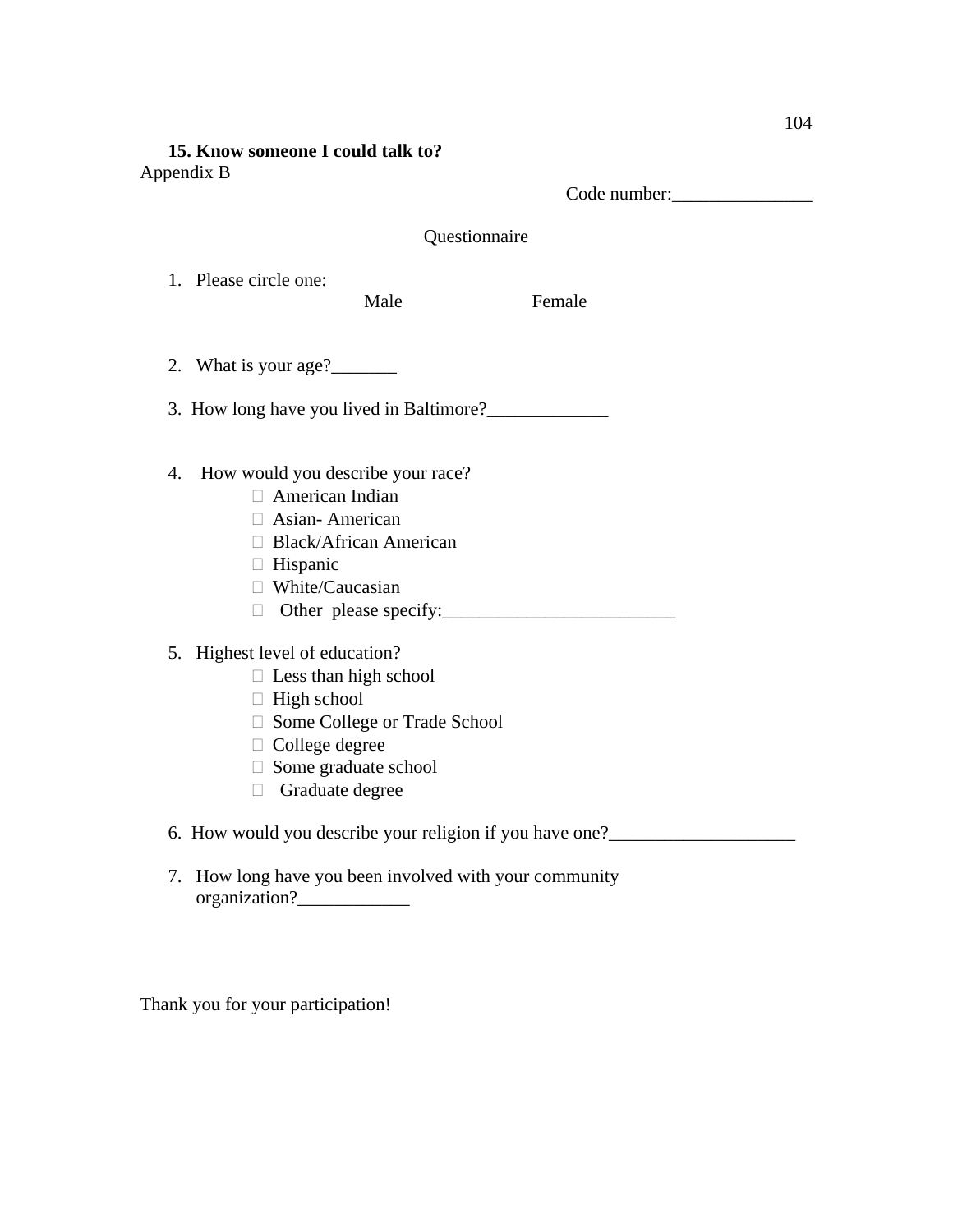Appendix C

Interview Summary Form

Interview #\_\_\_\_\_\_\_ Contact Date: Today's Date: \_\_\_\_\_\_\_\_\_\_\_\_\_\_\_

1. What were the main issues or themes that struck you in this contact?

2. Summarize the information collected on each of the target issues.

- 3.a. What problems, if any, were there with the interview and questions?
	- b. What should be changed for the next interview?
- 4. Where should most energy be focused for next interview, and what kinds of information should be sought? What kinds of new questions should be asked?
- 5. Anything else that struck you as salient, interesting, illuminating, or important in this contact? General impressions?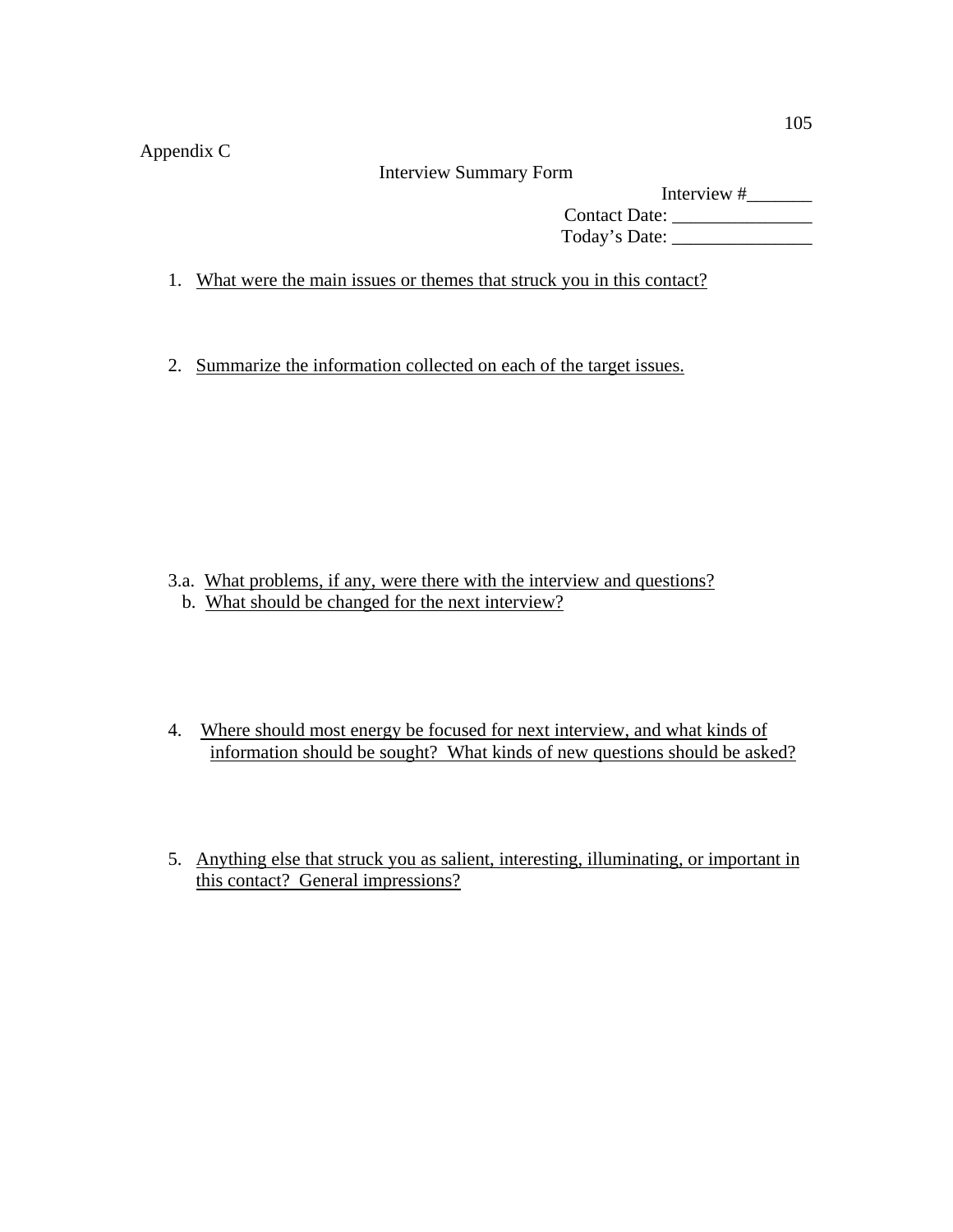## Appendix D **RESEARCH SUBJECT INFORMATION AND CONSENT FORM**

**TITLE:** Getting Involved in Community Organizations

## **VCU IRB PROTOCOL NUMBER:**

**PRIMARY INVESTIGATOR:** Dr. David Croteau

## **STUDENT INVESTIGATOR:** Sarah K. Diehl

This consent form may contain words that you do not understand. Please ask the Student Interviewer to explain any words or information that you do not clearly understand. You may take home an unsigned copy of this consent form to think about or discuss with family or friends before making your decision.

## **PURPOSE OF THE STUDY:**

The purpose of this research study is to better understand how and why people become involved in community organizations.

#### **DESCRIPTION OF THE STUDY:**

Community organizations depend upon volunteers for their success. This study seeks to better understand how and why some people become involved with such organizations and what is needed to retain their involvement.

Approximately 20 people will participate in this study. These persons have been identified because they either are or were involved in community organization(s) in Baltimore.

#### **PROCEDURES**

If you decide to be in this research study, you will be asked to sign this consent form after you have had all your questions answered.

Your participation in this research study will consist of one recorded interview session lasting approximately two hours and one brief follow-up phone call to discuss preliminary findings.

#### **RISKS AND DISCOMFORTS**

The researcher foresees no special risks or discomfort associated with this study.

#### **BENEFITS**

You will not receive any direct benefit from your participation in this study. The information from this research study may help future community organizing efforts.

#### **COSTS**

There are no costs associated with this study.

#### **CONFIDENTIALITY**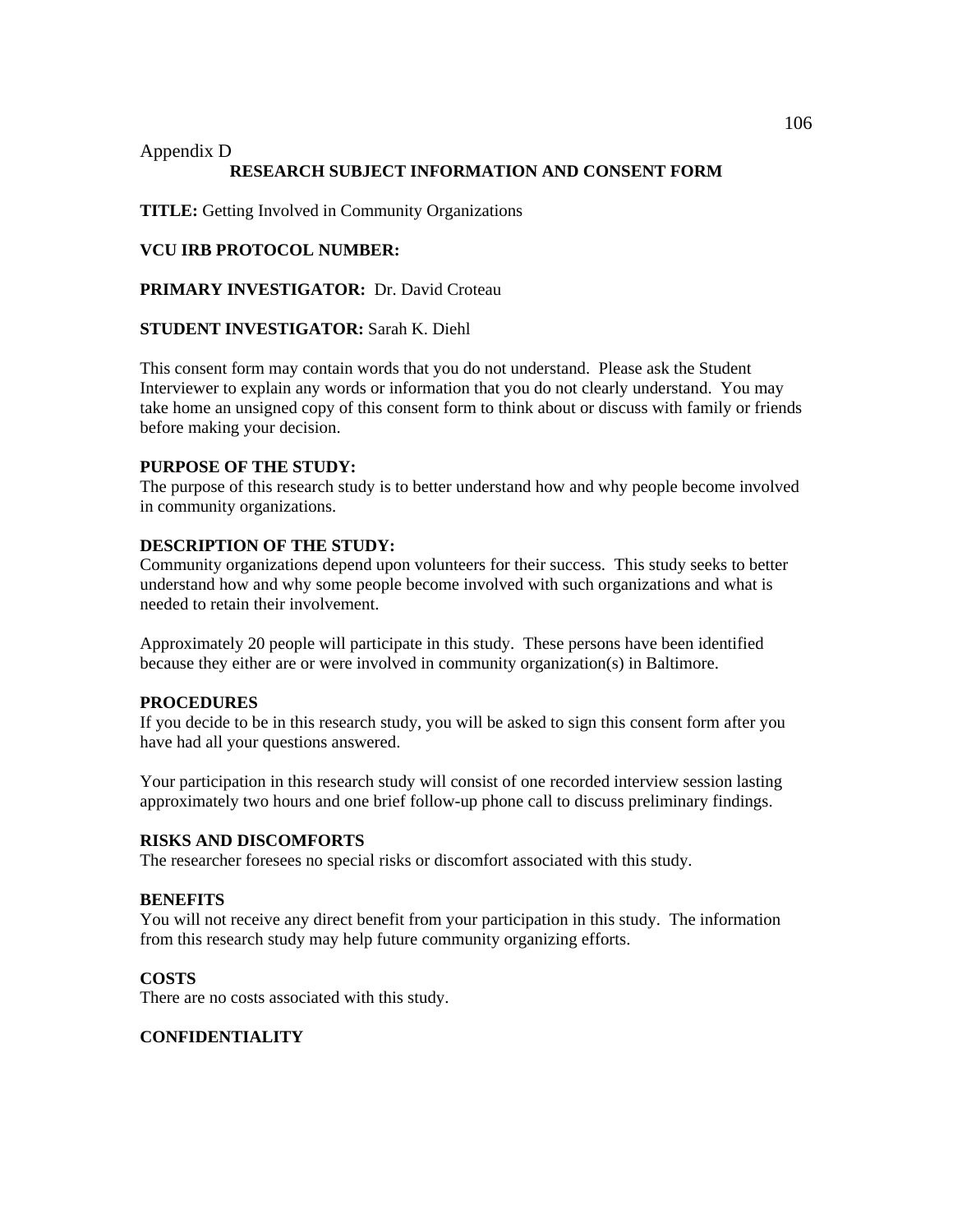If you choose to participate in this study, your name will remain confidential. The only people who will have access to your name will be the primary researcher and the student researcher. Your name will not appear in any papers, reports, or articles that may result from this research.

If you choose to participate in this study, you will be asked to verbally give consent to allow the interview to be recorded. At the beginning of the interview, the Student Investigator will read a number onto the recording. The recording will later be transcribed into a word processing file. Upon completion of the transcription, the recording will be destroyed.

## **ALTERNATIVE**

This is not a treatment study. Your alternative is not to participate.

#### **VOLUNTARY PARTICIPATION AND WITHDRAWAL**

Your participation in this study is voluntary. You may decide to not participate in this study. If you do participate you may freely withdraw from the study at any time. You may also choose not to answer particular questions during the interview.

## **QUESTIONS**

In the future, you may have questions about your study participation. If you have any questions, contact:

Dr. David Croteau Dept. of Sociology and Anthropology PO Box 842040 Virginia Commonwealth University Richmond, VA 23284 (804) 828-6464

If you have questions about your rights as a research subject, you may contact:

Office for Research Subjects Protection Virginia Commonwealth University 1101 E. Marshall St., Room 1-023 P.O. Box 980568 Richmond, VA 23298 (804) 828-0868

Do not sign this consent form unless you have had a chance to ask questions and have received satisfactory answers to all of your questions.

#### **CONSENT**

I have been provided with an opportunity to read this consent form carefully. All of the questions that I wish to raise concerning this study have been answered.

By signing this consent form I have not waived any of the legal rights or benefits, to which I otherwise would be entitled. My signature indicates that I freely consent to participate in this research study.

\_\_\_\_\_\_\_\_\_\_\_\_\_\_\_\_\_\_\_\_\_\_\_\_\_\_\_\_\_\_\_\_\_\_\_\_\_\_\_\_\_\_ \_\_\_\_\_\_\_\_\_\_\_\_\_\_\_\_\_\_\_\_\_\_

Subject Name, printed

\_\_\_\_\_\_\_\_\_\_\_\_\_\_\_\_\_\_\_\_\_\_\_\_\_

Subject Signature Date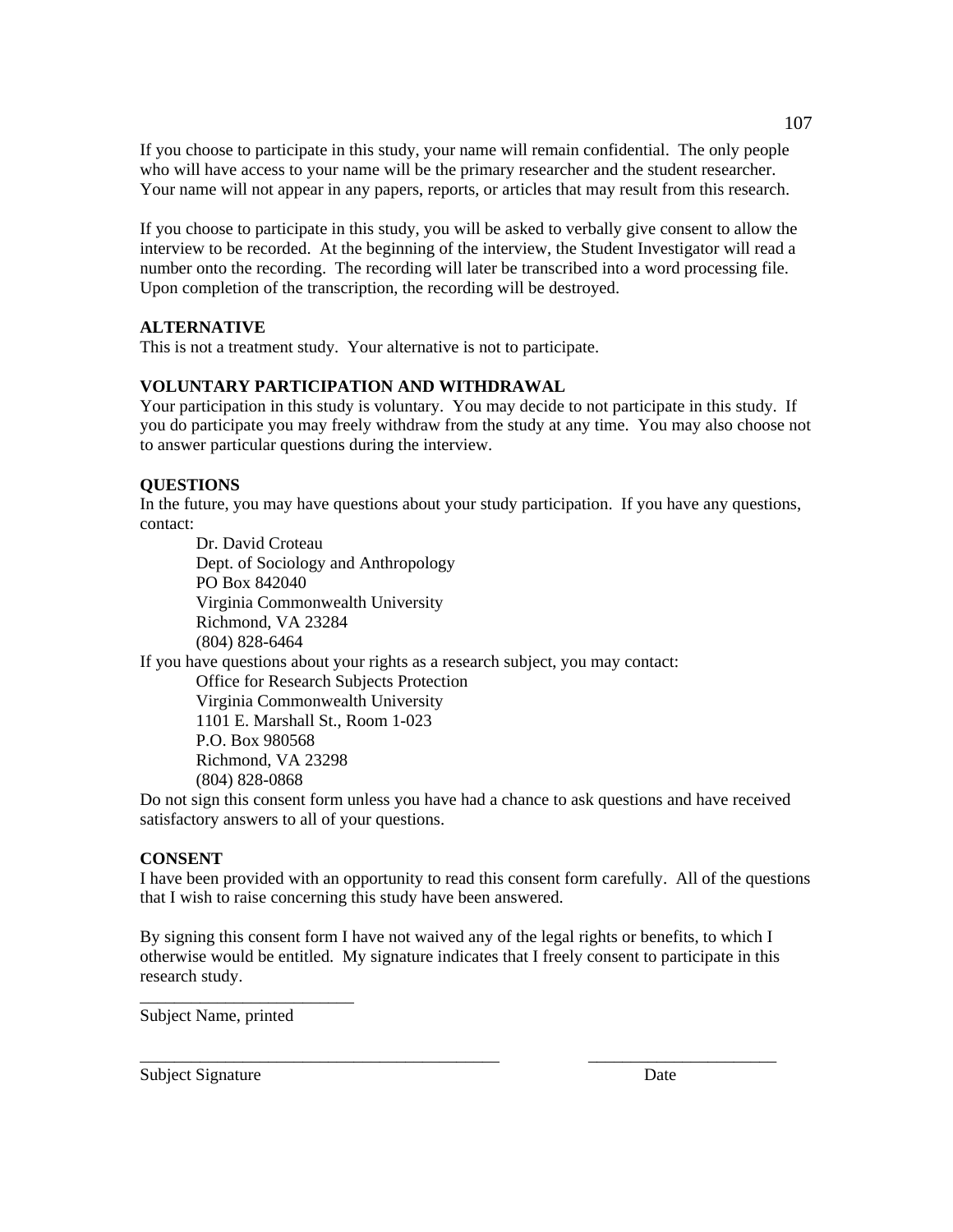Signature of Student Investigator Who Date Conducted Informed Consent Discussion

\_\_\_\_\_\_\_\_\_\_\_\_\_\_\_\_\_\_\_\_\_\_\_\_\_\_\_\_\_\_\_\_\_\_\_\_\_\_\_\_\_\_ \_\_\_\_\_\_\_\_\_\_\_\_\_\_\_\_\_\_\_\_\_\_

\_\_\_\_\_\_\_\_\_\_\_\_\_\_\_\_\_\_\_\_\_\_\_\_\_\_\_\_\_\_\_\_\_\_\_\_\_\_\_\_\_\_ \_\_\_\_\_\_\_\_\_\_\_\_\_\_\_\_\_\_\_\_\_\_

Principal Investigator Signature Date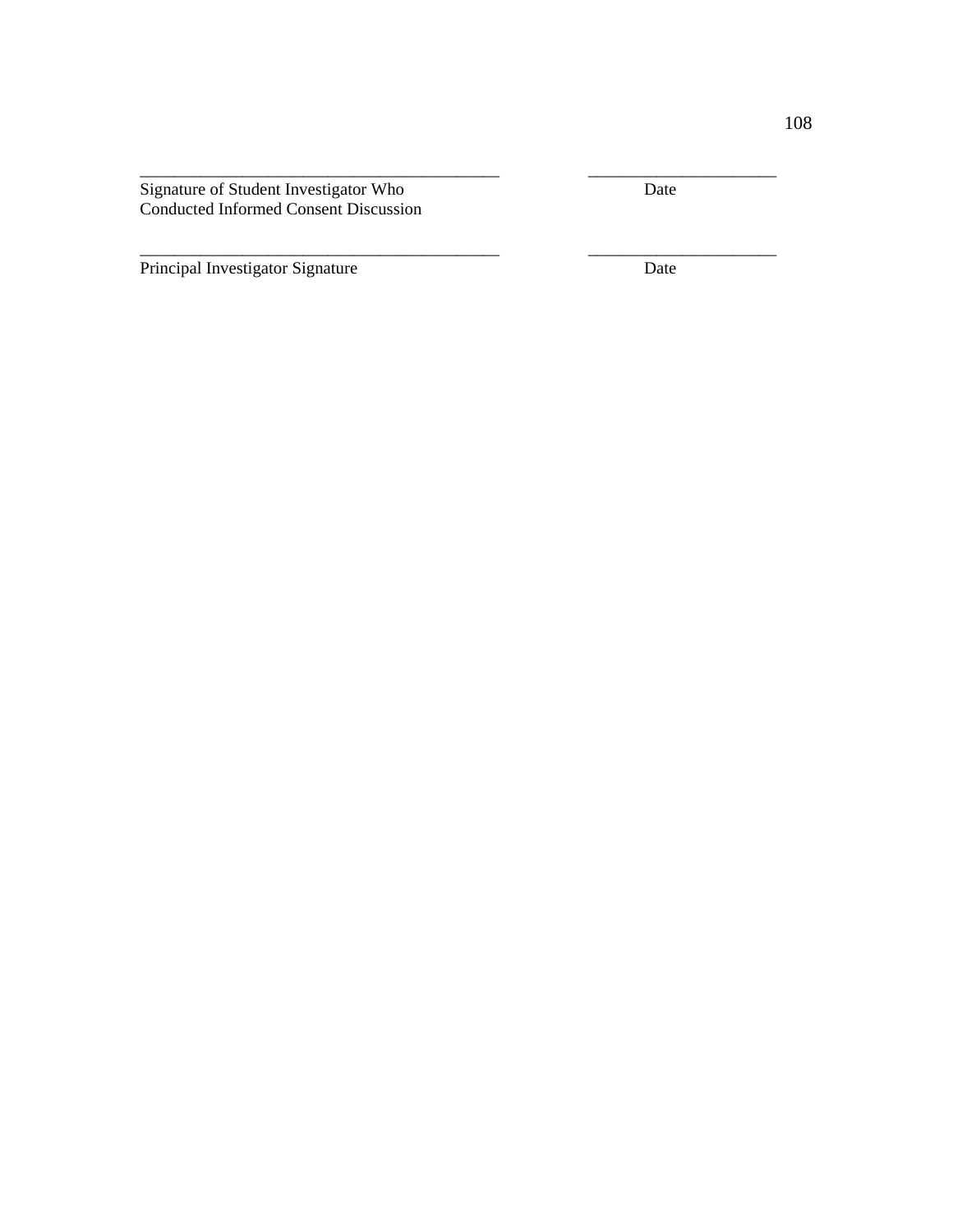#### REFERENCES

ACORN.org (n.d.) Retrieved 9/11/02 from http://www.acorn.org

Alford, Robert R. 1998. *The Craft of Inquiry.* New York: Oxford University Press.

- Alger, Chadwick F. and Saul Mendlovitz. 1984. "Grass-Roots Activism in the United States: Global Implications?" *Alternatives* 9: 447-474.
- Alinsky, Saul D. [1971] 1989. *Rules for Radicals*. New York: Vintage Books.
- Barkan, Steven E., Steven F. Cohn, and William H. Whitaker. 1995. "Beyond Recruitment: Predictors of Differential Participation in a National Antihunger Organization." *Sociological Forum* 10: 113-134.
- Benford, Robert D. and David Snow. 2000. "Framing Processes and Social Movements: An Overview and Assessment." *Annual Review of Sociology*. 26:611-39.
- Bolton, Charles D. 1972. "Alienation and Action: A Study of Peace Group Members." *American Journal of Sociology*. 78: 537-561.
- BRIDGE fact sheet. 2002. (photocopy.)
- Cable, Sherry, Edward J. Walsh, and Rex H. Warland. 1988. "Differential Paths to Political Activism: Comparisons of Four Mobilization Processes After the Three Mile Island Accident." 951-969.
- CPHAbaltimore.org (n.d.) Retrieved 4/16/2004 from http://www.cphabaltimore.org.
- Croteau, David. 1995. *Politics and the Class Divide: Working People and the Middle-Class Left*. Philadelphia, PA: Temple University Press.
- Delgado, Gary. 1986. *Organizing the Movement: The Roots & Growth of ACORN.* Philadelphia, PA: Temple University Press.
- Fernandez, Roberto M. and Doug McAdam. 1988. "Social Networks and Social Movements: Multiorganizational Fields and Recruitment to Mississippi Freedom Summer." *Sociological Forum*. 3: 357-382.

Gamaliel.org (n.d.) Retrieved 4/16/2004 from http://www.gamaliel.org.

Gamson, William. 1992. "The Social Psychology of Collective Action." Pp. 53-76 in *Frontiers in Social Movement Theory*, edited by Morris and Mueller.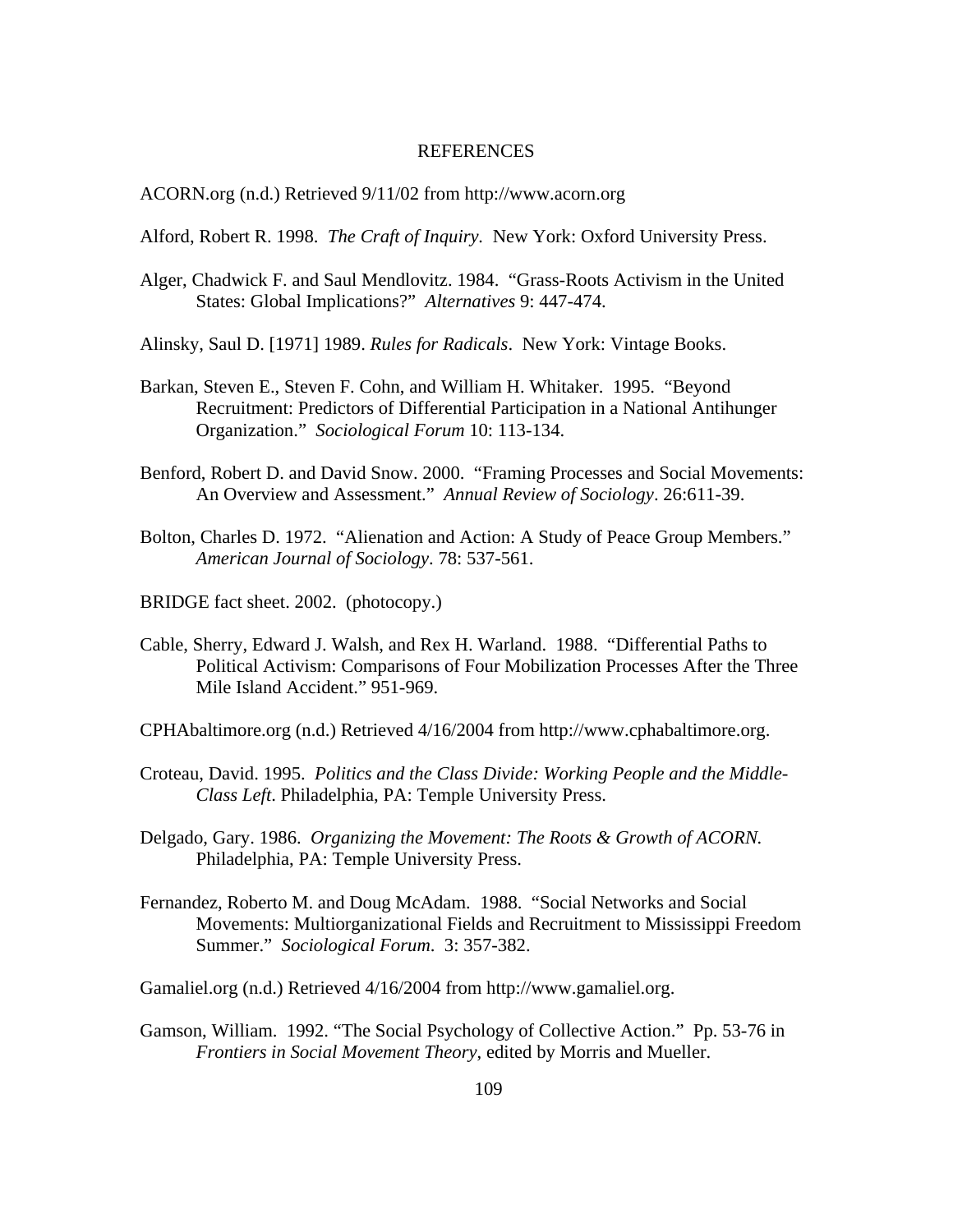- Goffman, Erving. 1974. *Frame Analysis: An Essay on the Organization of Experience*. New York: Harper Colophon.
- Hirsch, Eric L. 1990. "Sacrifice for the Cause: Group Processes, Recruitment, and Commitment in a Student Social Movement." *American Sociological Review*. 55: 243-254.
- Irons, Jenny. 1998. "The Shaping of Activist Recruitment and Participation: A Study of Women in the Mississippi Civil Rights Movement." *Gender and Society*. 12: 692-701.
- Klandermans, Bert. 1997. *The Social Psychology of Protest.* Cambridge, MA: Blackwell Publishers.
- Klandermans, Bert and Dirk Oegema. 1987. "Potentials, Networks, Motivations, and Barriers: Steps Towards Participation in Social Movements" *American Sociological Review* 52: 519-531.
- McAdam, Doug. 1986. "Recruitment to High Risk Activism: The Case of Freedom Summer." *American Journal of Sociology*. 92: 64-90.
- McAdam, Doug. 1992. "Gender as a Mediator of the Activist Experience: The Case of Freedom Summer." *American Journal of Sociology.* 97: 1211-1240.
- McAdam, Doug and Ronnelle Paulsen. 1993. "Specifying the Relationship Between Social Ties and Activism." *American Journal of Sociology*. 99: 640-667.
- Miles, Matthew B. and A. Michael Huberman. 1994. *Qualitative Data Analysis*. Thousand Oaks, CA: Sage Publications.
- Moreland, Richard L. and John M. Levine. 1982. "Socialization in Small Groups: Temporal Changes in Individual-Group Relations." Pp. in *Advances in Experimental Social Psychology* (Vol. 15), edited by L. Berkowitz. New York: Academic Press.
- Moreland, Richard L. and John M. Levine. 1988. "Group Dynamics Over Time: Development and Socialization in Small Groups." Pp. 151-181 in *The Social Psychology of Time*, edited by J.E. McGrath. Newbury Park, CA: SAGE.
- Mowday, Richard T., Lyman W. Porter, and Richard M. Steers. 1982. *Employeeorganization Linkages: The Psychology of Commitment, Absenteeism, and Turnover*. New York: Academic.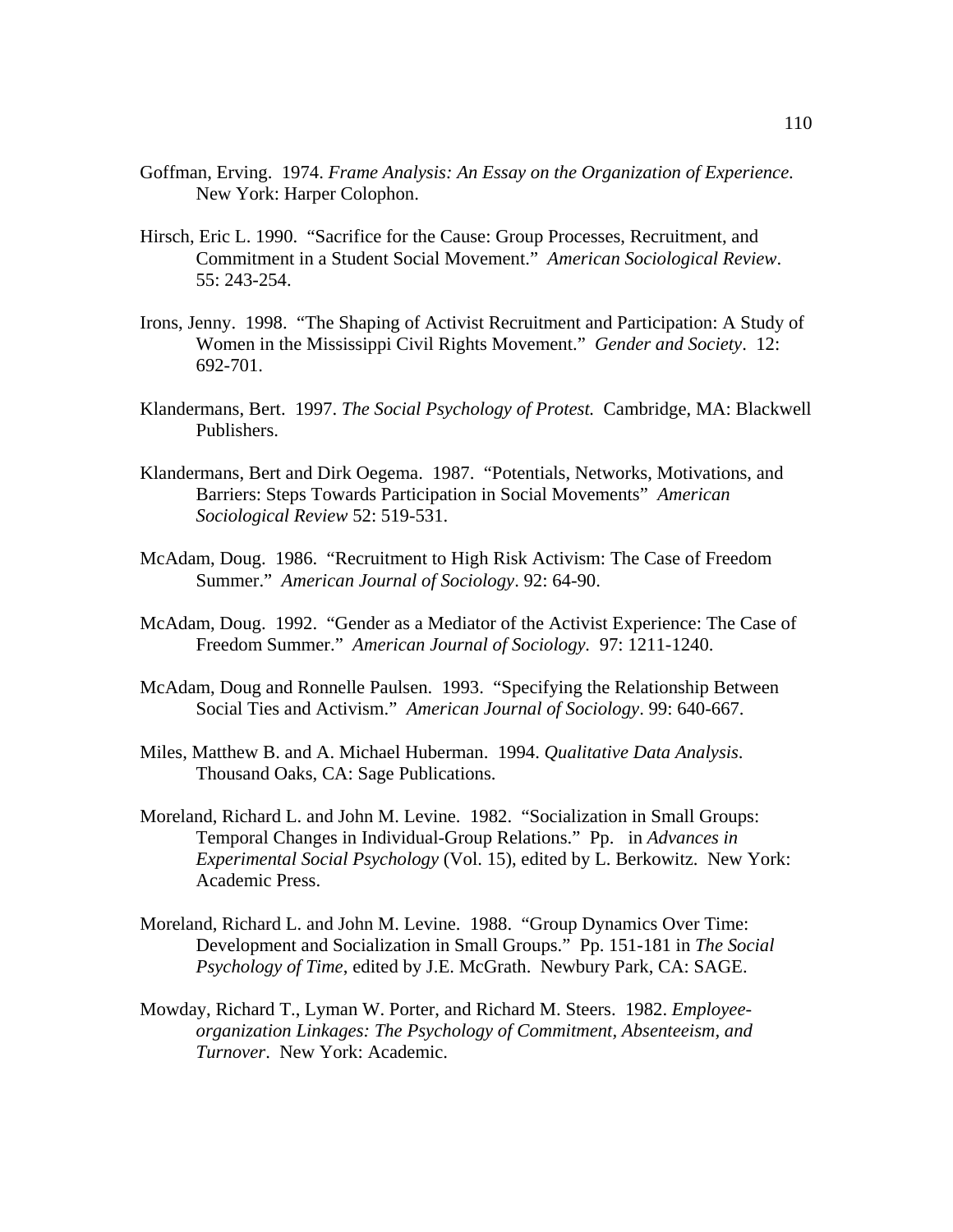- Neuman, W. Lawrence. [1991] 2000. *Social Research Methods: Qualitative and Quantitative Approaches.* Needham Heights, MA: Allyn and Bacon.
- Oegema, Dirk and Bert Klandermans. 1994. "Why Social Movement Sympathizers Don't Participate: Erosion and Nonconversion of Support." *American Sociological Review*. 59: 703-722.
- O'Reilly, Charles, III, and Jennifer Chatman. 1986. "Organizational Commitment and Psychological Attachment: The Effects of Compliance, Identification, and Prosocial Behavior." *Journal of Applied Psychology* 71: 492-9.
- Passy, Florence and Marco Giugni. 2000. "Life-Spheres, Networks, and Sustained Participation in Social Movements: A Phenomenological Approach to Political Commitment." *Sociological Forum* 15: 117-141.
- Reger, Jo. 2002. "More Than One Feminism: Organizational Structure and the Construction of Collective Identity." Pp. 171-84 in *Social Movements: Identity, Culture, and the State*, edited by Meyer, Whittier, and Robnett.
- Shriver, Thomas E. 2000. "Risk and Recruitment: Patterns of Social Movement Mobilization in a Government Town." *Sociological Focus* 33: 321-337.
- Simpson, Jeffrey A. and Wendy Wood. 1992. "Introduction: Where is the Group in Social Psychology? An Historical Overview." Pp. in *Group Process and Productivity,* edited by S. Worchel, W. Wood, and J.A. Simpson.
- Smock, Kristina. 2000. "Strategies of Urban Change: A Comparative Analysis of Contemporary Models of Neighborhood-Based Community Organizing." PhD. dissertation, Northwestern University.
- Snow, David A., E. Burke Rochford, Jr., Steven K. Worden, and Robert D. Benford. 1986. "Frame Alignment Processes, Micromobilization, and Movement Participation." *American Sociological Review* 51:464-481.
- Snow, David A. and Robert D. Benford. 1988. "Ideology, Frame Resonance, and Participant Mobilization." *International Social Movement Research* 1:1998: 197- 217.
- Snow, David A., Louis A. Zurcher, Jr., and Sheldon Ekland-Olson. 1980. "Social Networks and Social Movements: A Microstructural Approach to Differential Recruitment." *American Sociological Review* 45: 787-801.
- Stoecker, Randy. 1995. "Community, Movement, Organization: The Problem of Identity Convergence in Collective Action." *Sociological Quarterly* 36:111-30.